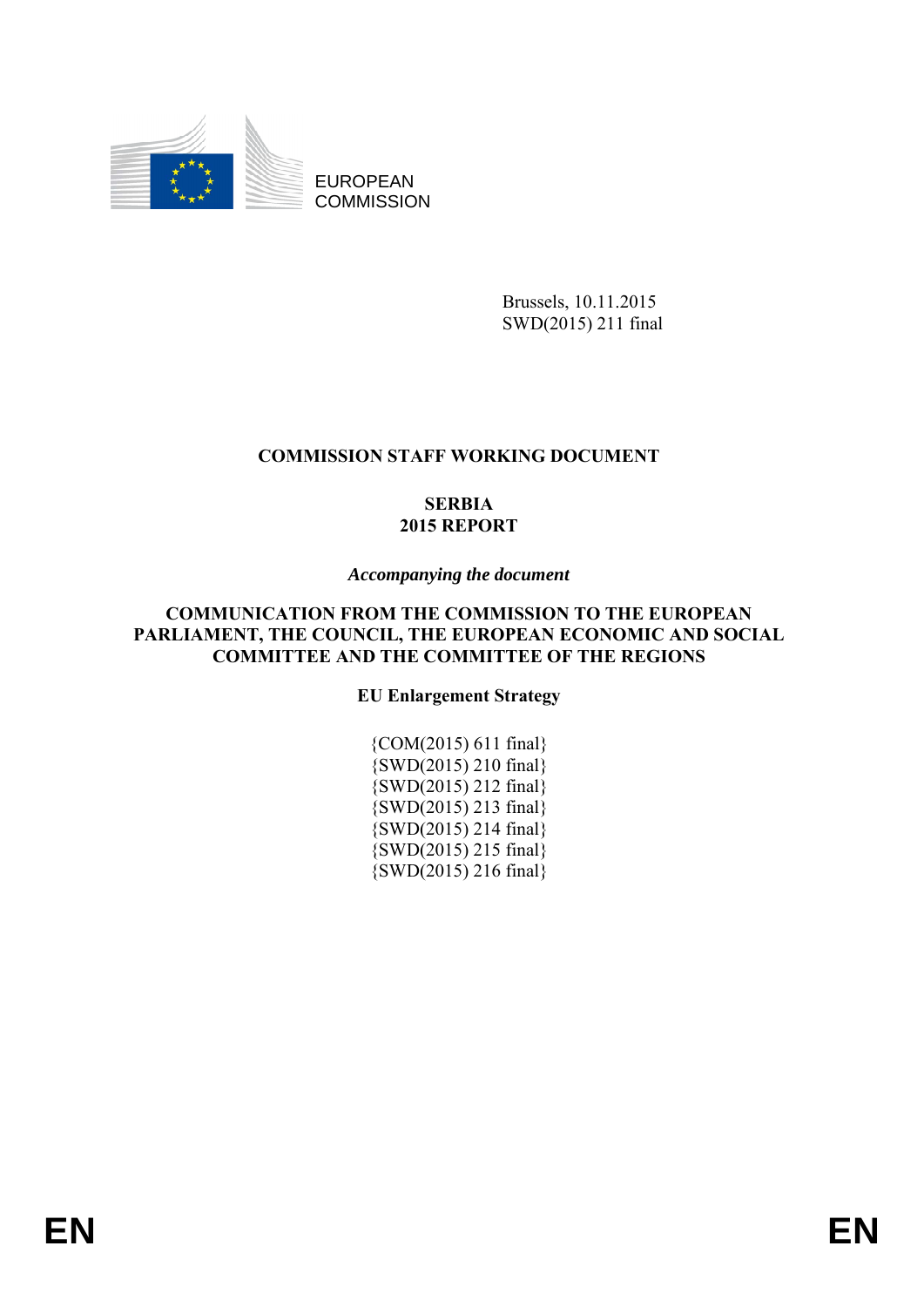# **Table of Contents**

| 1.               |                                                   |                                                                                 |  |  |
|------------------|---------------------------------------------------|---------------------------------------------------------------------------------|--|--|
|                  | 1.1.                                              |                                                                                 |  |  |
|                  | 12                                                |                                                                                 |  |  |
| 2.               |                                                   |                                                                                 |  |  |
|                  | 2.1.                                              |                                                                                 |  |  |
|                  | 2.2.                                              |                                                                                 |  |  |
|                  | 2.3.                                              |                                                                                 |  |  |
|                  | 2.4.                                              |                                                                                 |  |  |
|                  | 2.5.                                              |                                                                                 |  |  |
| 3.               |                                                   | NORMALISATION OF RELATIONS BETWEEN SERBIA AND KOSOVO 22                         |  |  |
| $\overline{4}$ . |                                                   |                                                                                 |  |  |
|                  | 4.1.                                              |                                                                                 |  |  |
|                  | 4.2.                                              | The capacity to cope with competitive pressure and market forces within         |  |  |
| 5 <sub>1</sub>   | ABILITY TO ASSUME THE OBLIGATIONS OF MEMBERSHIP31 |                                                                                 |  |  |
|                  | 5.1.                                              |                                                                                 |  |  |
|                  | 5.2.                                              |                                                                                 |  |  |
|                  | 5.3.                                              | Chapter 3: Right of establishment and freedom to provide services 32            |  |  |
|                  | 5.4.                                              |                                                                                 |  |  |
|                  | 5.5.                                              |                                                                                 |  |  |
|                  | 5.6.                                              |                                                                                 |  |  |
|                  | 5.7.                                              |                                                                                 |  |  |
|                  | 5.8.                                              |                                                                                 |  |  |
|                  | 5.9.                                              |                                                                                 |  |  |
|                  |                                                   |                                                                                 |  |  |
|                  |                                                   |                                                                                 |  |  |
|                  |                                                   |                                                                                 |  |  |
|                  |                                                   |                                                                                 |  |  |
|                  |                                                   |                                                                                 |  |  |
|                  |                                                   |                                                                                 |  |  |
|                  |                                                   |                                                                                 |  |  |
|                  |                                                   |                                                                                 |  |  |
|                  |                                                   |                                                                                 |  |  |
|                  |                                                   |                                                                                 |  |  |
|                  |                                                   |                                                                                 |  |  |
|                  |                                                   |                                                                                 |  |  |
|                  |                                                   | 5.22. Chapter 22: Regional policy and coordination of structural instruments 48 |  |  |
|                  |                                                   |                                                                                 |  |  |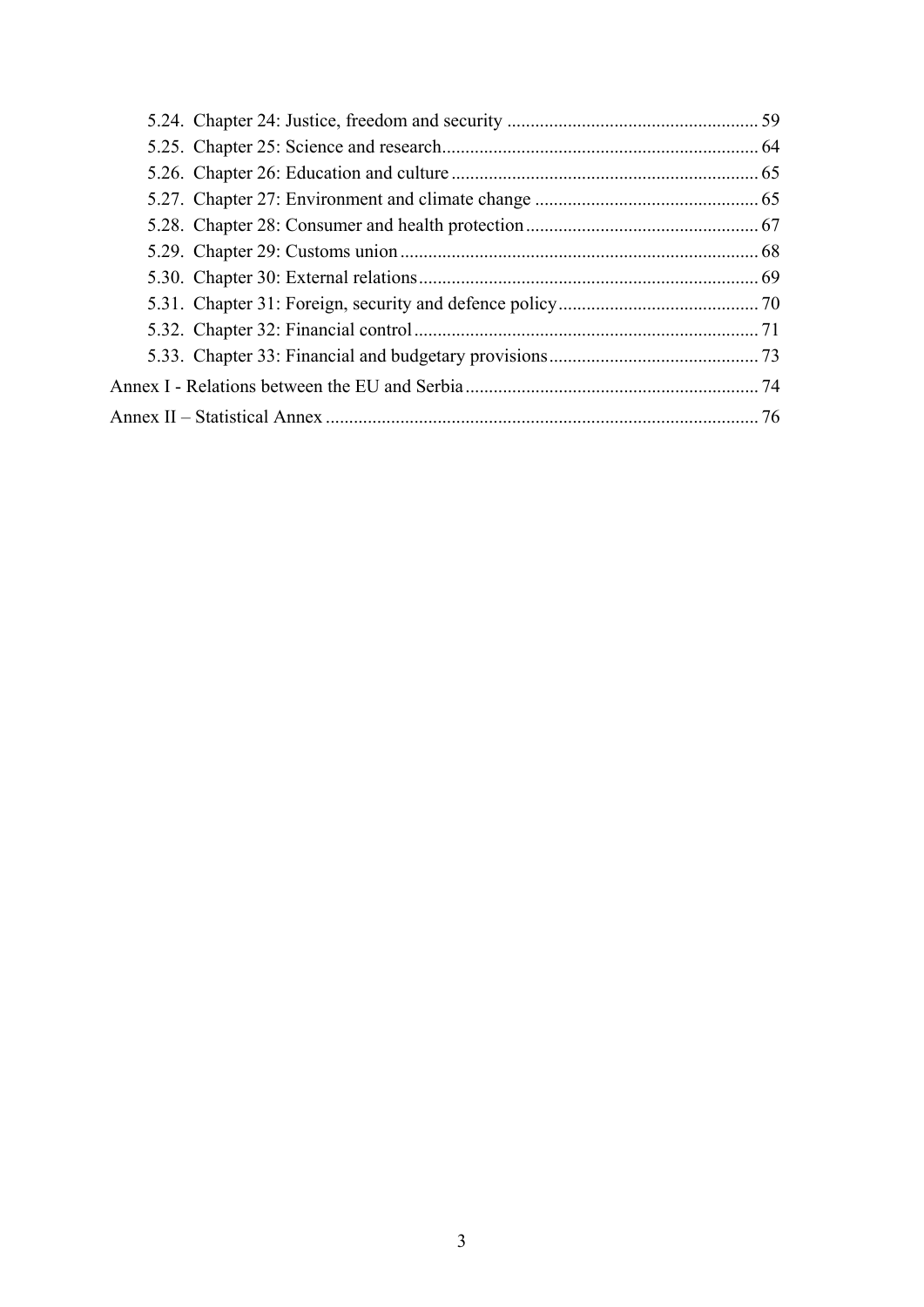# <span id="page-3-0"></span>**1. INTRODUCTION<sup>1</sup>**

# <span id="page-3-1"></span>**1.1. Context**

1

The European Council granted Serbia the status of candidate country in 2012. Accession negotiations were launched in January 2014. The analytical examination of the EU *acquis*  (screening process) was completed in March 2015. The Stabilisation and Association Agreement (SAA) between Serbia and the EU entered into force in September 2013.

Serbia remained committed to its strategic goal of EU accession and continued to build a track record in implementing the obligations of the SAA. It is implementing an ambitious political and economic reform agenda and successfully finalised the action plans required for the opening of the rule of law negotiating chapters. Serbia played a constructive role in the region. It remained committed to the normalisation of its relations with Kosovo<sup>∗</sup> and came to key agreements with Kosovo within that process. It has also had a very constructive role in managing the migration crisis.

# <span id="page-3-2"></span>**1.2. Summary of the report**

As regards the **political criteria,** stakeholders, including civil society, were increasingly involved in the accession process. Though co-operation between the authorities and the independent regulatory bodies and the Ombudsman has recently increased, it should be further improved. The use of urgent procedures in parliament should be curtailed. Constitutional reforms will be needed for alignment with EU standards in some areas.

Serbia is moderately prepared in the area of public administration reform. Good progress has been achieved with the adoption of a comprehensive action plan. Serbia needs to remain committed and implement its reform targets. Strong political will remains essential to professionalise and depoliticise the administration and make recruitment and dismissal procedures more transparent, especially for senior management positions.

The judicial system has reached some level of preparation. New rules for evaluating judges and prosecutors were adopted in May. Most Court Presidents have now been appointed on a permanent basis. Further steps are needed to tackle political influence. The quality and efficiency of the judiciary and access to justice are hampered by an uneven distribution of workload, a burdensome case backlog and the lack of a free legal aid system.

Serbia has some level of preparation in preventing and fighting corruption, which remains widespread. The anti-corruption effort has yet to yield significant results. The institutional setup is not yet functioning as a credible deterrent. A track record of effective investigations, prosecutions and convictions in corruption cases is required, including at high level.

Serbia has some level of preparation as regards the fight against organised crime. New DNA and drug chemistry laboratories became operational. The country is actively contributing to international and regional cooperation. Serbia adopted strategies for the fight against money laundering and terrorism financing as well as a financial investigation strategy but it still lacks an overall strategic picture of the organised crime situation on its territory. A credible track record in the fight against organised crime needs to be established.

<sup>&</sup>lt;sup>1</sup> This report covers the period from October 2014 to September 2015. It is based on input from a variety of sources, including contributions from the government of Serbia, the EU Member States, European Parliament reports and information from various international and non-governmental organisations. As a rule, legislation or measures which are under preparation or awaiting parliamentary approval have not been taken into account.

<sup>∗</sup> This designation is without prejudice to positions on status, and is in line with UNSCR 1244/99 and the ICJ Opinion on the Kosovo declaration of independence.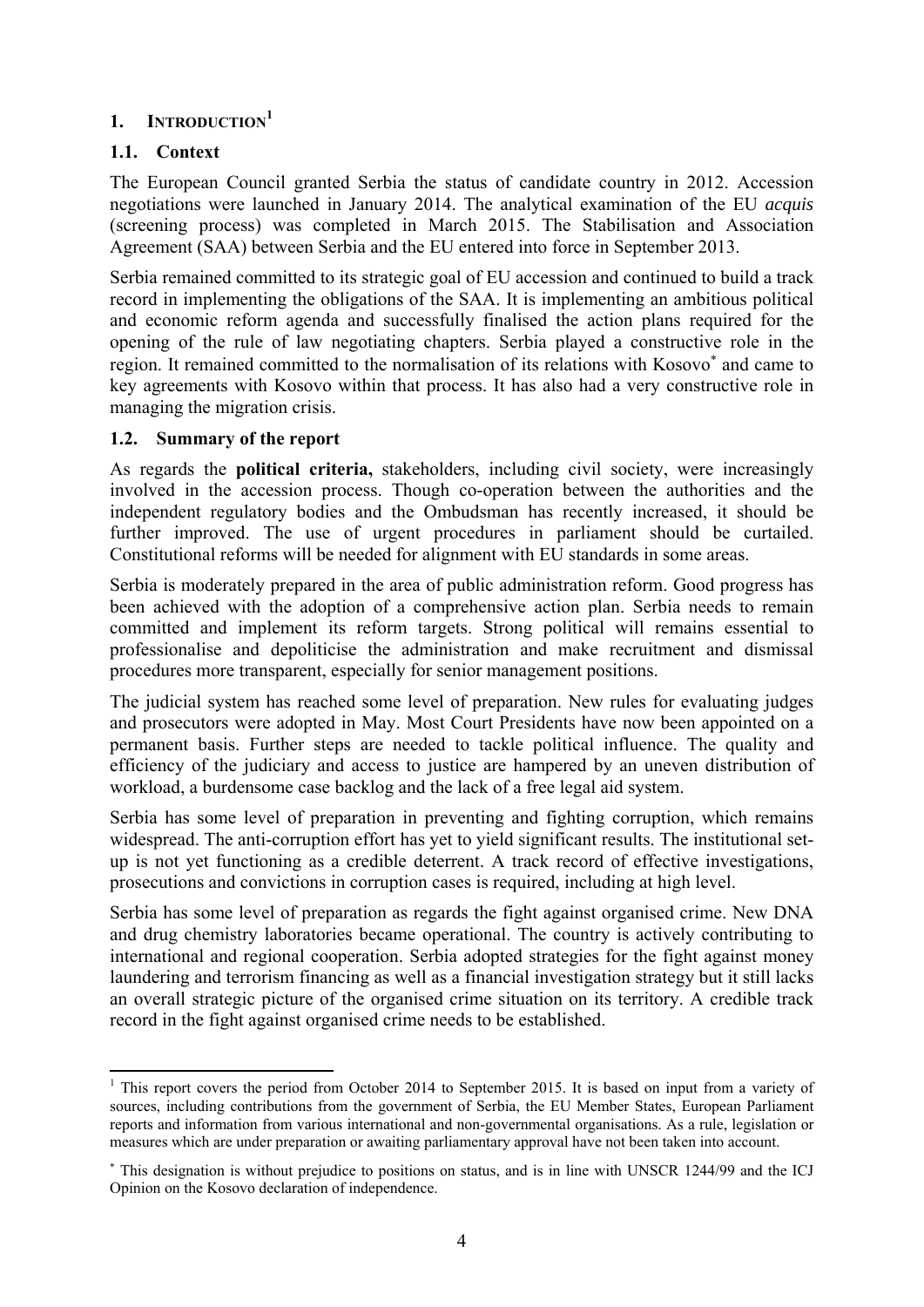The legal and institutional framework for the respect of fundamental rights is in place. Consistent implementation across the country needs to be ensured, including as regards protection of minorities. More needs to be done to ensure conditions for the full exercise of media freedom and the freedom of expression, where Serbia has achieved some level of preparation. Further sustained efforts are needed to improve the situation of Roma and of refugees and displaced persons. The authorities took steps to strengthen the protection of the rights of lesbian, gay, bisexual, transgender and intersex (LGBTI) persons, and again facilitated a pride parade in Belgrade. However, a stronger culture of respect for LGBTI persons is still needed.

Serbia participated constructively in regional initiatives and worked to improve its bilateral relations in a spirit of reconciliation and good neighbourly relations. The Prime Minister's attendance at the Srebrenica genocide commemoration in July sent a positive message.

Regarding the **normalisation of relations with Kosovo**, Serbia remained committed to the implementation of the April 2013 'First agreement of principles governing the normalisation of relations' and other agreements reached in the EU- facilitated dialogue. Key agreements were finalised in August on energy, telecoms, establishment of the Association/Community of Serb majority municipalities as well as the Mitrovica Bridge. The dialogue achieved further concrete results in the fields of justice, civil protection integration, vehicle insurance, customs collection and IBM. There were also constructive discussions to improve cooperation in tackling migratory flows from Kosovo. The steps taken gave fresh momentum to the normalisation of relations and should have a positive and concrete impact on the everyday life of citizens in both Kosovo and Serbia.

As regards the **economic criteria**, Serbia is moderately prepared in developing a functioning market economy. Good progress has been made to address some of the policy weaknesses and the positive momentum for advancing structural reforms needs to be preserved. Serbia's economy is recovering from a recession. Thanks to significant consolidation measures and better tax collection, the budget deficit has fallen sharply. Fiscal consolidation should be sustained and underpinned by implementing reforms as planned. Inflation remains very low, allowing the central bank to reduce interest rates. Unemployment, though very high, has fallen below 20%. Progress has been made with restructuring of publicly owned companies and main utilities, but it needs to advance further. The private sector is underdeveloped and hampered by weaknesses in the rule of law and difficult access to finance. The process of economic reforms needs to continue with particular emphasis on restructuring state owned enterprises and public utilities.

Serbia is moderately prepared in terms of capacity to cope with competitive pressure and market forces within the Union. The education system has remained inefficient, physical infrastructure underdeveloped and the informal sector and state aid are substantial. Serbia needs to improve the quality of the education system, gearing it towards labour market needs, stimulate private investments and speed up the implementation of public infrastructure projects. It needs to better regulate para-fiscal charges and provide a transparent framework of state support to the private sector, redirecting it towards efficient and horizontal objectives, such as support to SMEs and research and development.

As regards its **ability to take on the obligations of membership**, Serbia has continued to align its legislation with the EU *acquis* across the board. Adequate financial and human resources, and sound strategic frameworks will be crucial to maintain the pace of reforms. Serbian legislation is now largely aligned in areas such as intellectual property, anti-trust and mergers, and monetary policy. Serbia set up a National Investment Committee, bringing together national authorities, donors and international financial institutions (IFIs) to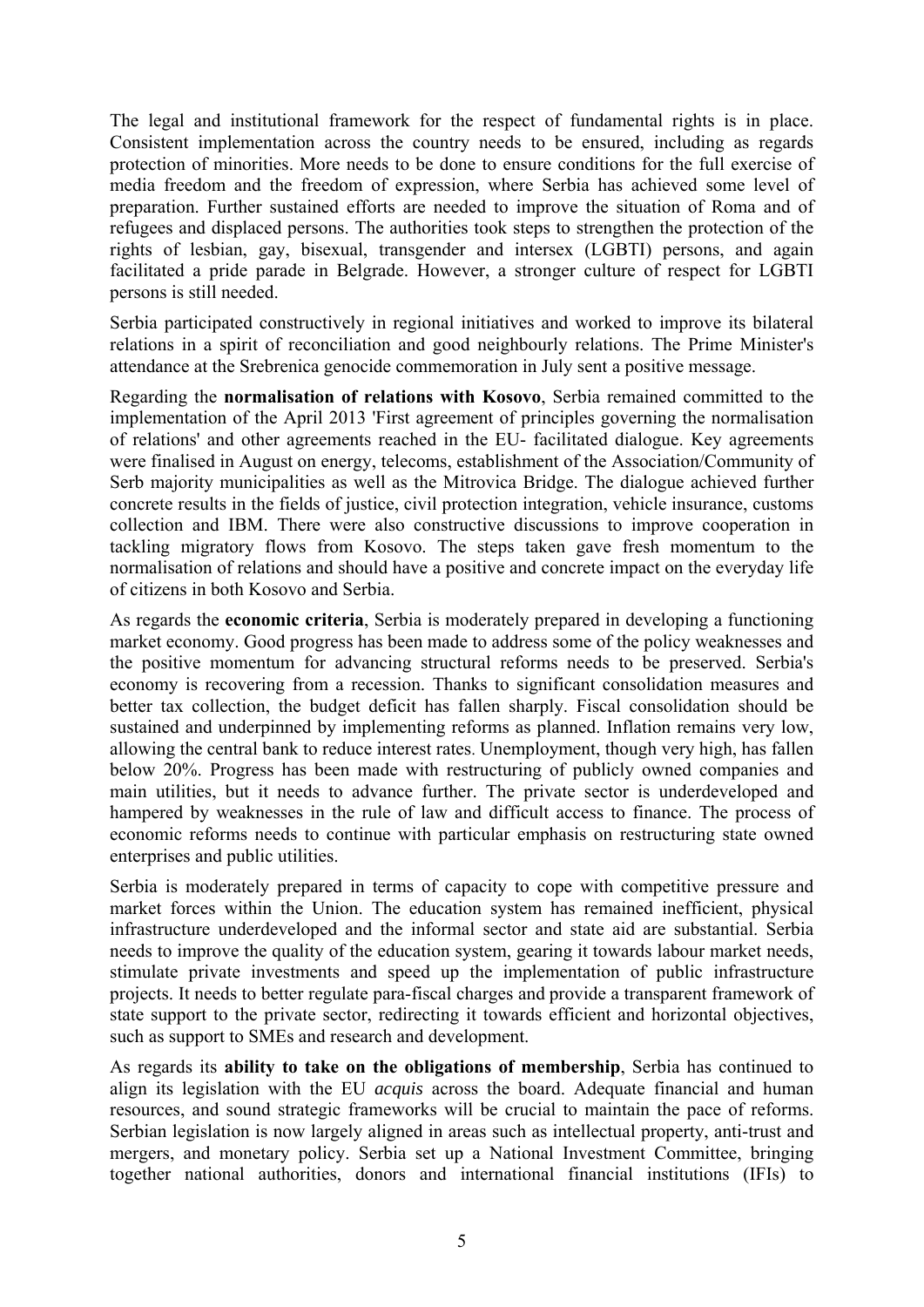coordinate Serbian investment policy in key sectors of the single project pipeline (energy, transport, environment and business-related infrastructure), which sets an example in the region. In the areas of public procurement, statistics and financial control, Serbia is moderately prepared. Serbia will need to align its foreign and security policy progressively with the European Union's Common Foreign and Security Policy in period up to accession.

Mixed-migration flows increased dramatically, creating a substantial burden on the Serbian asylum and migration framework. Serbia made a substantial effort to ensure that third country nationals transiting through the country received shelter and humanitarian supplies, with EU support as well as the support of others. At the same time, Serbia should continue efforts to address the increase of unfounded asylum applications lodged by Serbian nationals in EU and Schengen countries, with a view to preserving the visa free regime.

# <span id="page-5-0"></span>**2. POLITICAL CRITERIA**

### <span id="page-5-1"></span>**2.1. Democracy**

### **Elections**

Serbia has not yet addressed all of the recommendations of the OSCE's Office for Democratic Institutions and Human Rights (OSCE/ODIHR), in particular those on ensuring that campaign financing and the electoral process are transparent. Certain local municipality elections and other local events have been marred by violence and claims of intimidation and irregularities that have not yet been properly investigated. Those responsible should be brought to justice.

### **Parliament**

Parliament's legislative activity was intensive and reflected increased involvement in the accession negotiation process. Consultation and transparency to some extent improved. However, the use of urgent procedures, including on draft legislation linked to the EU accession process, remained extensive. Oversight of the executive needs to be further enhanced. Parliament needs to increase its support for the institutional role of independent regulatory bodies and the Ombudsman's office and promote implementation of their recommendations.

Parliament engaged in intensive legislative activity. Consultation processes improved, in particular through frequent use of public hearings, including on EU accession-related issues, and parliamentary sessions on specific topics held locally. Parliament is increasingly involved by the government in the accession negotiations process. Parliament also has regular meetings and consultations with other stakeholders, including the National Convent on European Integration which brings together civil society organisations involved in the accession negotiations process. Parliament has yet to adopt an annual work plan and a code of ethics. The use of urgent procedures remains extensive, including for major pieces of legislation. This limits the time allowed for scrutiny of draft legislation, and is not always strictly necessary. More democratic and open cross-party political dialogue needs to be promoted.

Parliament remained engaged in its oversight activity through questions and regular debates on government reports. It did not, however, regularly hold monthly sessions or oral questions to the government. Independent regulatory bodies' reports are discussed but parliament needs to take a more proactive approach to promoting and monitoring the implementation of their findings and recommendations. Parliamentary debates should not be used to undermine independent regulatory bodies and the Ombudsman's role.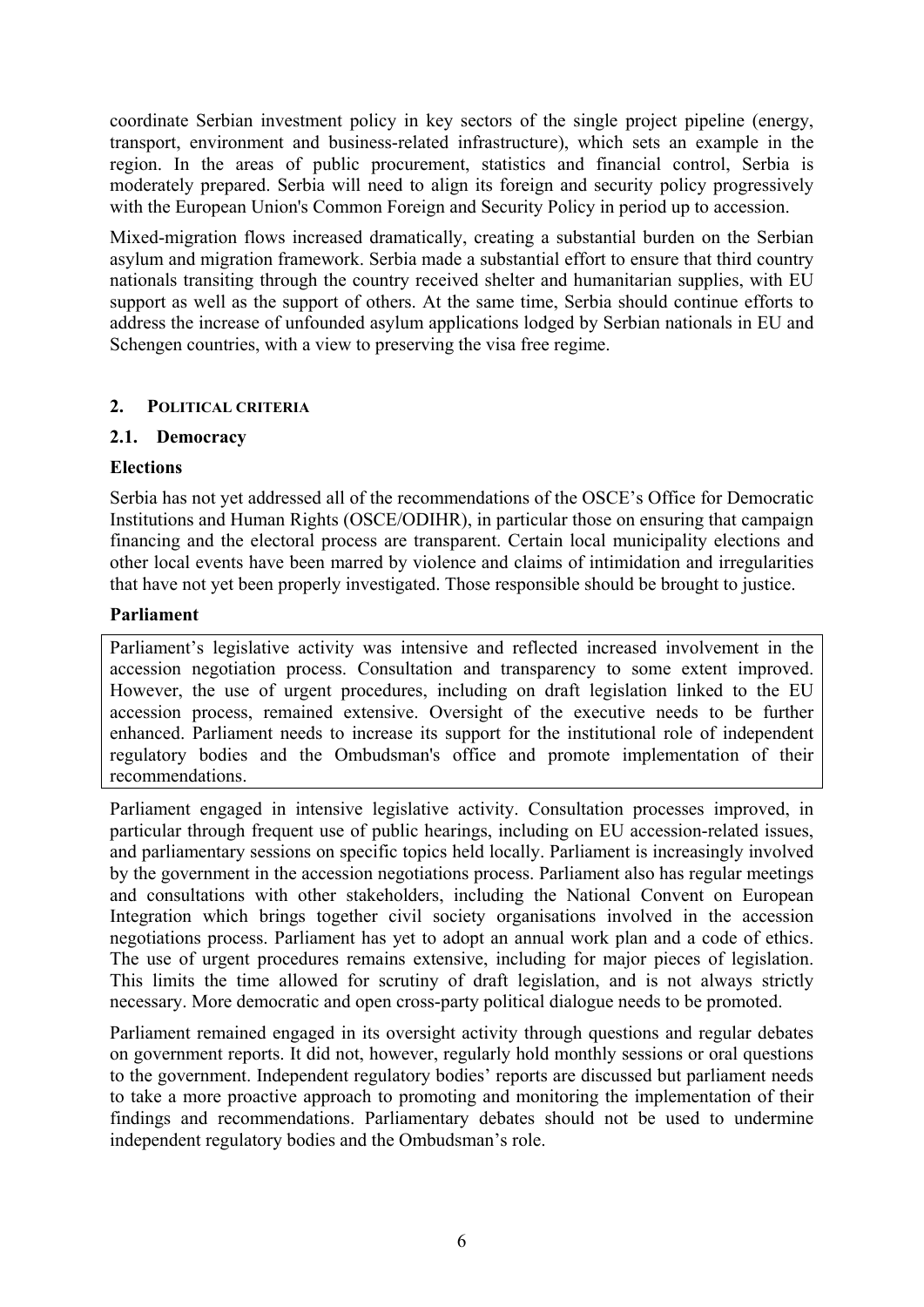# **Governance**

The Serbian government remained actively engaged towards its EU accession priority goal. A core negotiating team was formed in September 2015. Involvement of parliament and other stakeholders, including civil society, needs to be further strengthened and streamlined. While recent steps to increase dialogue are welcome, the Serbian government needs to cooperate fully with independent regulatory bodies and the Ombudsman's office and to respect their remit. The legal framework for local self-government still needs to be improved and further implemented. Constitutional changes are needed to address issues of importance for the accession negotiations.

The Serbian **government** improved consistency in implementing its programme of priority reforms. It remained committed to EU integration and to the EU-facilitated dialogue with Kosovo. With political direction from the Minister for EU Integration, leadership by its Chief Negotiator, and effective support from the Serbian European Integration Office, the Serbian administration demonstrated a high level of preparedness and professionalism in the screening process. A core negotiating team was formed in September 2015. The government addressed the findings of the 2014 Progress Report by acting on the National Plan for the Adoption of the Acquis for the period 2014-2018. Further systematic involvement of parliament and civil society in the accession process is needed. Greater coordination of sectoral policies and anticipation of their financial implications remain crucial for the negotiations. Further efforts are needed to communicate more effectively the benefits of joining the EU to Serbian citizens.

**Public consultations** need to be wider and deadlines more realistic to enable all interested parties to provide qualitative input. This is especially needed for draft legislation with major economic and social impacts. More effective monitoring of the implementation of enacted legislation and strategic documents is needed. **Independent regulatory bodies** and the Ombudsman play an essential role in ensuring that the executive is accountable. It is a matter of concern if members of the government act in such a way as to undermine their work. The Prime Minister's initiative to hold regular meetings with them is a welcome step.

As regards **local self-government**, the law on Vojvodina's resources still needs to be adopted as prescribed by the Constitution. Local administrative and management capacity is weak and significant disparities between municipalities persist. Responsibilities continue to be exercised at local level without proper analysis of the capacity and resources required. Transfers earmarked by line ministries need to be allocated in line with the law on municipal finance. Local authorities should be consulted more on new legislation that has local implications.

The **Constitution** has yet to be revised to reflect fully the recommendations of the Venice Commission, particularly on parliament's role in judicial appointments, the political parties' control of parliamentary office, the independence of key institutions and the protection of fundamental rights, including data protection. A parliamentary action team was formed in April for this purpose.

# **Civil society**

Some progress was made in improving cooperation between the government and civil society organisations (CSOs). However, additional measures should be taken to ensure transparent dialogue between CSOs and other state institutions.

An empowered civil society is a crucial component of any democratic system and should be recognised and treated as such by the state institutions. Civil society organisations and human rights defenders play a key role in raising awareness of civil and political rights in a climate that is often hostile to criticism. Civil society continued to grow, especially at local level.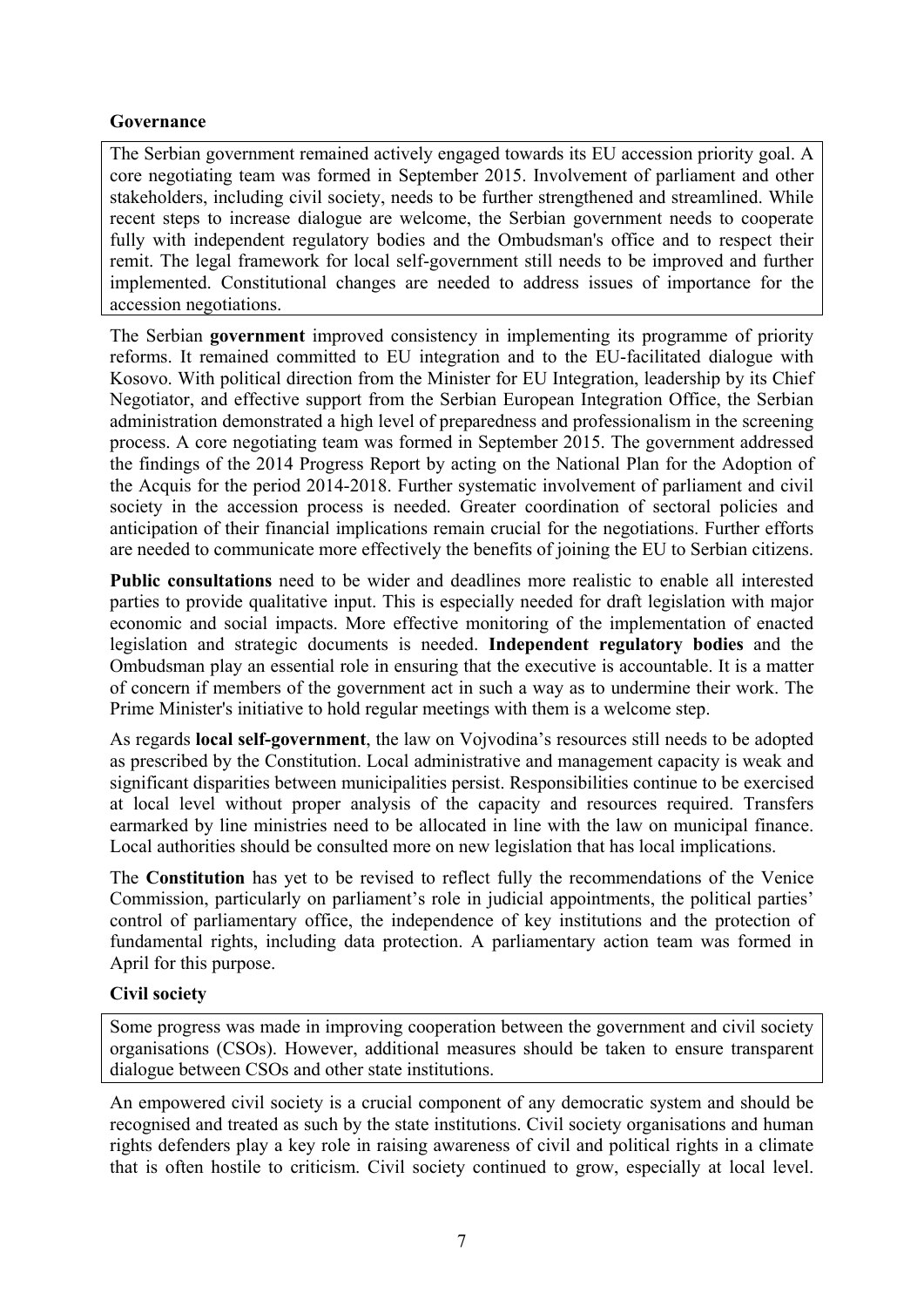Since May, the Prime Minister took the initiative to call regular meetings with representatives of leading CSOs. Cooperation between the government and civil society still needs to be improved and a mechanism ensuring transparent dialogue with CSOs is needed. The authorities included civil society organisations in the accession negotiations process. However, civil sector's participation in policy making is still to a large extent ad hoc which prevents the use of the full potential of the sector.

The Office for Cooperation with Civil Society has taken a number of initiatives. The director of the office resigned in March and a successor has not yet been appointed. The 2015-2019 national strategy for an enabling environment for CSOs was drafted with wide participation by civil society. Mechanisms to ensure transparent funding of CSOs need to be put in place. Serbian laws, e.g. tax rules, do not encourage private donations to CSOs. The law on volunteering has not significantly expanded voluntary work and the law on social protection has yet to be fully implemented as regards CSOs providing social services.

# **Civilian oversight of the security forces**

Parliament has continued to perform its oversight role. The remit of the Ombudsman's office in this field needs to be better understood and defended. Serbia's legislative framework needs to be strengthened.

The **parliamentary committee for oversight of the security forces** continued to review the activities and reports on the Security-Information Agency (BIA), the Military Intelligence Services and the Inspector General of the Ministry of Defence on a regular basis. The committee held a debate on the **Ombudsman's** office's investigation into incidents involving military officers during the 2014 Pride parade, and on the Ombudsman's assertions that the Military Security Agency had illegally intercepted communications. The comments made on this occasion denigrating the Ombudsman, who was acting within his prerogative with regard to civilian control of the security forces, hamper effective oversight. The potential for abuse of interception of communications needs to be addressed. A law on access to state security files still needs to be adopted. A new law on the BIA, reviewing the current regulations giving the security services responsibilities for criminal proceedings and the use of special measures, has not yet been adopted.

# <span id="page-7-0"></span>**2.2. Public administration reform**

Serbia is **moderately prepared** with the reform of its public administration. **Good progress** has been achieved with the adoption of a comprehensive public administration reform action plan, a law on inspection oversight, a national training strategy for local government, and the law on maximum number of public sector employees. However, Serbia now needs to ensure that the ambitious reform plans and the legal framework are implemented. Strong political will remains essential to professionalise and depoliticise the administration and make recruitment and dismissal procedures more transparent, especially for senior management positions. In the coming year, Serbia should, in particular:

 $\rightarrow$  streamline the roles and responsibilities of leading institutions in charge of policy making and coordination and develop a consolidated planning and monitoring system;

 $\rightarrow$  amend the current civil service framework to fully guarantee neutrality and continuity of the public administration and ensure merit-based recruitment, promotion and dismissal procedures by eradicating exceptions and transitional arrangements in appointments;

 $\rightarrow$  adopt a comprehensive multi-annual public financial management reform programme.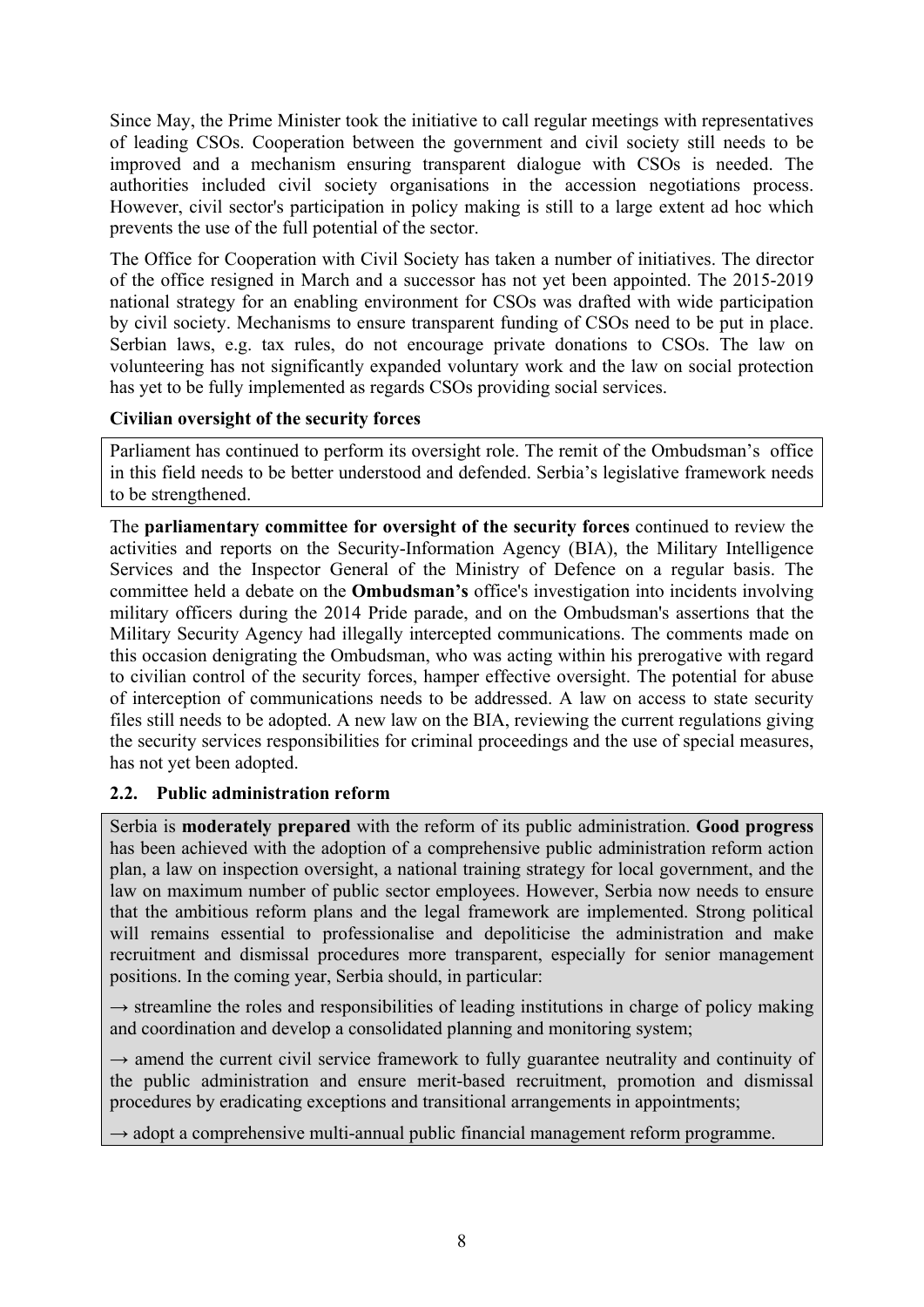#### Public service and human resources management

The legal framework for the central government civil service is in place, but it does not apply to many public employees exercising key state functions. The legal separation of political and public service positions is not clearly enforced. The civil service law provides for **meritbased recruitment, promotion and dismissal procedures**. Several provisions, however, leave space for wide discretionary powers and are regularly used in practise. Turnover of senior civil servants is an area of particular concern. Nearly 60 % of senior civil servants are still appointed on the basis of exceptions or transitional arrangements. Also reorganisation can be used unfairly to dismiss or reassign staff. Disciplinary procedures are in line with civil service principles and an appeals mechanism is in place. A civil service law for local government employees has not yet been adopted.

The Ministry of Public Administration and Local Self-Government is responsible for central coordination of **human resources management**. The Human Resources Management Service (HRMS), not directly accountable to the ministry, is in charge of maintaining the HRM information system. The system is not used to support human resources policy planning and monitoring. Human resources units in public administration bodies are weak and mainly compliance-oriented.

The civil service **remuneration system** is based on standard job classifications, but in practice it does not achieve equal pay for equal work across the public administration. A performance bonus scheme allows some discretionary awards, which are not in line with a transparent and fair salary system. A centralised payroll system is needed.

The civil service professional training strategy has envisaged a new system for **professional development** but it has not been fully implemented. The number of civil servants receiving training, through HRMS, remains low, including those at senior management posts. There are no synergies with training programmes provided for local government civil servants. The design of the performance appraisal system is appropriate but appraisal grades are inflated in practice, entitling staff to advance through salary steps in ways that the current budget cannot support. There is also no link between the performance appraisal system and training. **Integrity in public service** is promoted in line with the anti-corruption strategy; relevant measures to prevent corruption in public service are being implemented.

### Policy development and coordination

The legal basis and institutions for a coherent **policy-making system** including European integration are in place. In practice policy coordination focuses on formal, procedural issues rather than on substance, and a clearer division of responsibilities between the General Secretariat, the Public Policy Secretariat and the new delivery units in the Prime Minister's Office is essential. Policy planning is not systematically linked with medium-term fiscal planning. This jeopardises the sustainability of strategies and reform programmes. The hierarchy among strategies is needed to reduce the number of overlapping strategies.

**Inclusive and evidence-based policy and legislative development** is only partially ensured. The administration has limited number of staff and capacity to develop policy and legislative proposals, including on the *acquis*. This is due to the fact that the administration has large implementation and inspection departments due to traditional focus on ensuring compliance. Public and inter-ministerial consultations on proposals are required but often conducted formalistically and too late in the process. Regulatory impact assessments are usually carried out, but their quality varies considerably. The introduction in March of compulsory financial impact assessments for all legislation is a positive step, but the Ministry of Finance will have to allocate necessary resources.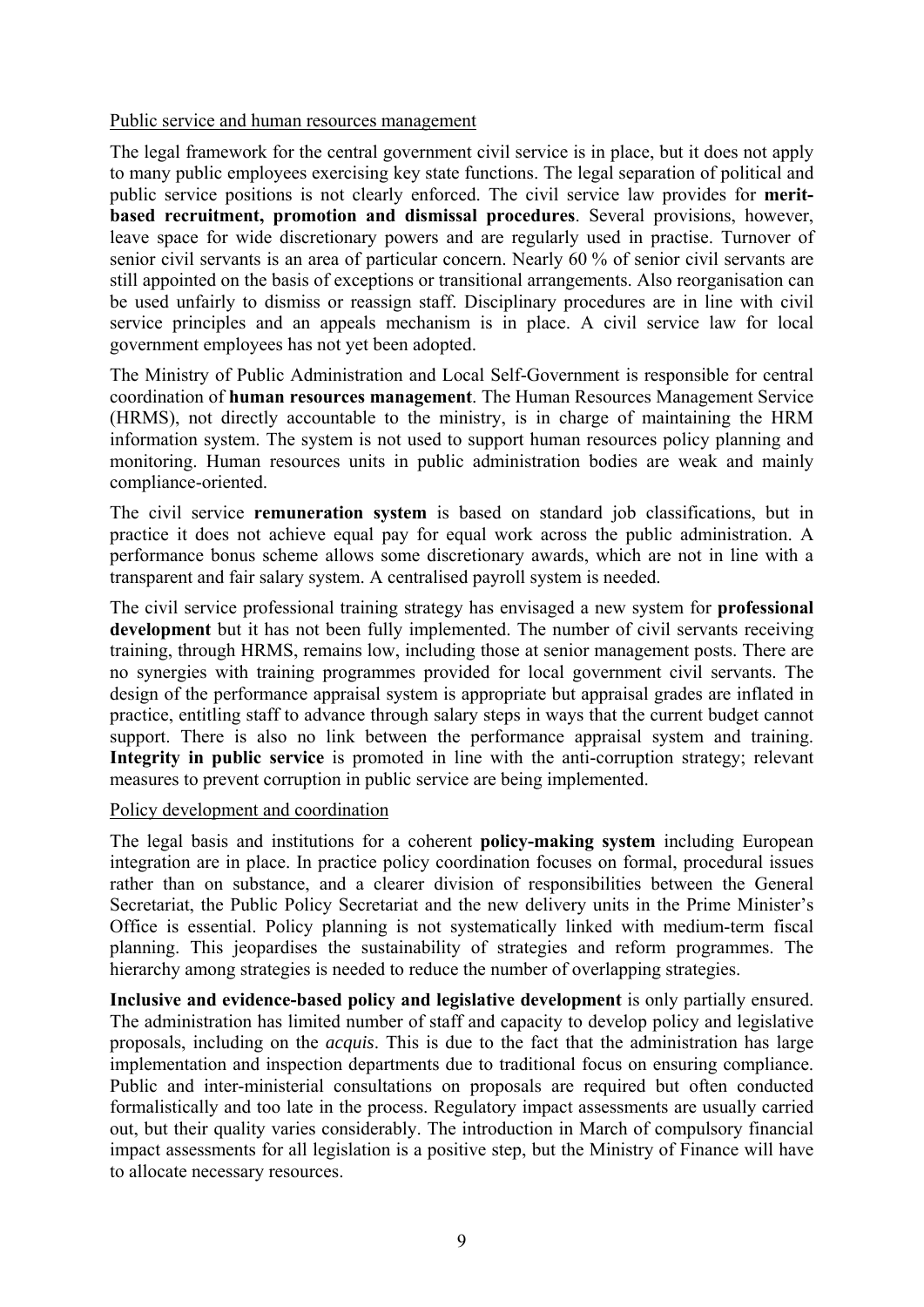The government publishes annual monitoring reports on key strategic documents. This enables **public scrutiny of government work**. However, the reports do not measure achievements against objectives. Parliamentary scrutiny is conducted by specialist legislative committees, without assessing the implementation of laws or strategies.

### Accountability of the administration

The way the state administration is organised does not ensure effective **lines of accountability**. Many agencies decide on public policies and report to the Prime Minister and even to parliament rather than to the minister responsible for their area. Agencies have proliferated, making oversight difficult. Rationalisation is one of the priorities of the public administration reform (PAR) strategy, but the financial resources, capacity and political backing to carry out this process are a concern. Within institutions managerial accountability is not systematic and responsibilities are not delegated to middle management (*see Chapter 32 - Financial control*).

The relevant internal and external oversight mechanisms are in place to enforce the **citizens' right to good administration**. The Ombudsman plays a key role, and the public authorities are obliged to report on implementation of his recommendations (*see under Governance*). The **right to access public information** is governed by the law on free access to information of public importance. The scope of the exemptions allowed does not meet European standards. The Commissioner for Information of Public Importance lacks resources, and this has resulted in a backlog of complaints. The law needs to be further strengthened to ensure the Commissioner's decisions are carried out.

The general administrative procedures law governs the **right to administrative justice**, but a large number of special administrative procedures hinder overall transparency. The continuing backlog in administrative courts has also damaged public confidence. As regards the **right to seek compensation**, there are neither clear rules for compensation in cases of wrongdoing, nor available data on implementation of court cases.

### Public financial management

Serbia has a medium-term budgetary framework, but strategies are not consistent with it. Programme budgeting has recently been introduced, but managerial accountability is needed to make it effective. Institutional coverage, in-year monitoring and reporting are weak and the budget is less reliable over the medium term. Until now, Serbia has focused on reforming certain parts of its public finance system, without explicitly linking different areas and reform measures. A **public financial management reform programme** for 2015-17 is under finalisation and should address identified weaknesses, link all public finance areas together and sequence reform actions among them. **Budget transparency** is not sufficiently ensured in practice. The 2014 deadline for submitting the budget to parliament was not met.

### Service delivery to citizens and businesses

The PAR strategy aims at creating a more **user-oriented administration**. However, so far egovernment projects and one-stop-shops have only been introduced on a case-by-case basis. Public satisfaction with government services is not measured regularly. There are too many special administrative procedures, which make it difficult to improve the level of service and introduce e-services. The recently adopted law on inspection supervision aims to **simplify administrative procedures**, improve law enforcement, tackle the grey economy and reduce administrative burdens. The new law on administrative procedures has yet to be adopted.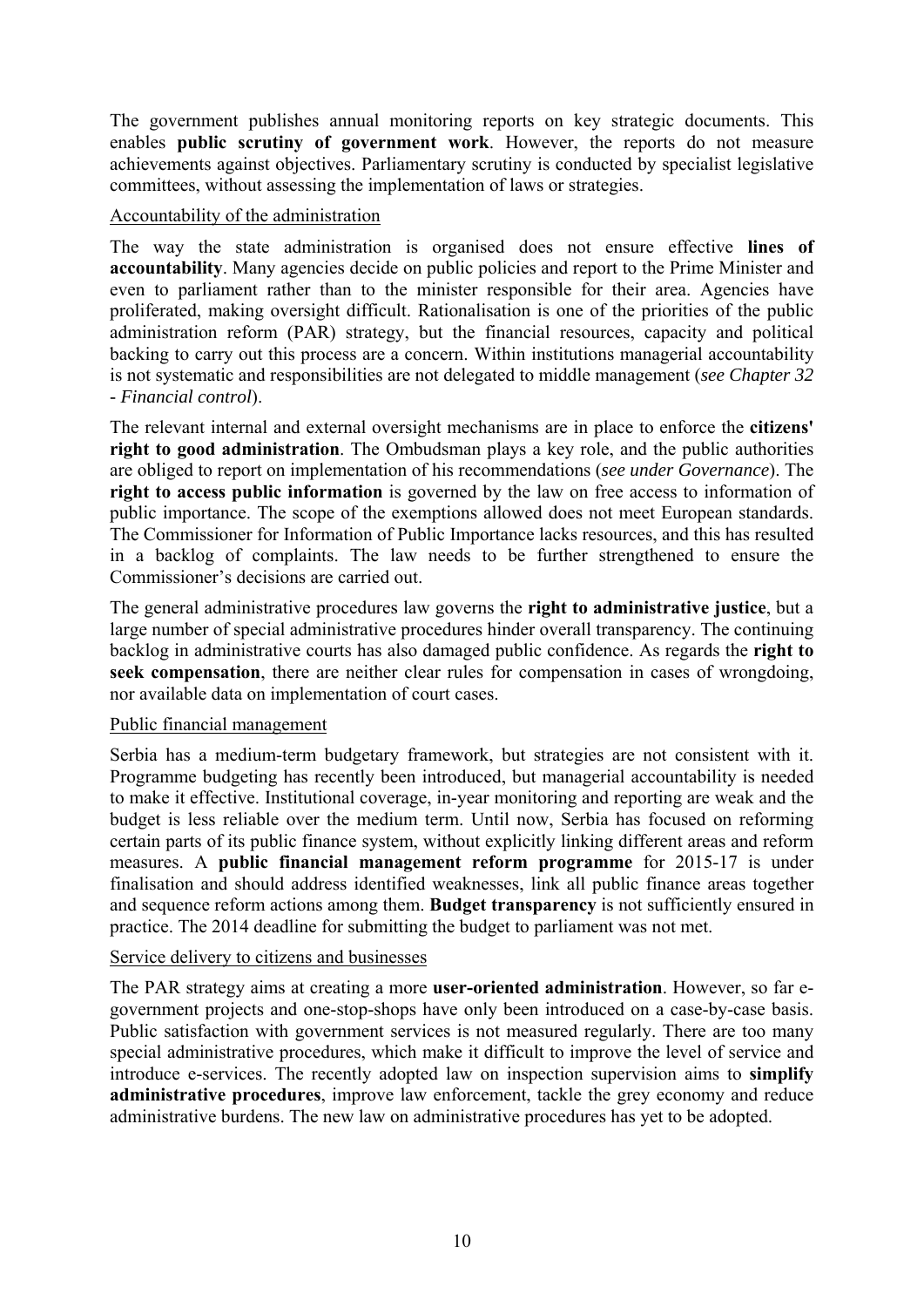# Strategic framework for public administration reform

Serbia has a **PAR strategy** and an action plan for 2015-2017. It sets clear targets and indicators and a good monitoring framework for measuring progress. Its effectiveness will need to be further assessed. A separate e-government strategy has not yet been adopted. The PAR Council, chaired by the Prime Minister, ensures **political support**. The Ministry of Public Administration and Local Self-Government coordinates implementation, via the interministerial PAR group consisting of relevant state administration bodies, civil society and local government representatives. **Financial sustainability** of the reforms is not yet ensured. PAR measures have been budgeted as specific projects in individual institutions in the 2015 budget. The government will need to ensure funding in the 2016 budget and in the mediumterm expenditure framework.

# <span id="page-10-0"></span>**2.3. Rule of law**

# **Functioning of the judiciary**

Serbia's judicial system has **some level of preparation**. **Some progress** has been made in the last year in promoting merit-based requirements for career progression, e.g. by adopting rules for evaluating judges and prosecutors. However, judicial independence is not assured in practice. There is scope for political interference in the recruitment and appointment of judges and prosecutors. Administration of justice is slow, with a significant backlog of cases. Frequent changes of legislation and insufficient training make the legal environment challenging. In addressing the shortcomings outlined below in the coming year, Serbia should in particular:

 $\rightarrow$  establish and implement a fair and transparent merit-based recruitment system and career management to better guarantee the operational independence of the justice system;

 $\rightarrow$  adopt a new law on free legal aid and enable smooth implementation in cooperation with main stakeholders;

### $\rightarrow$  reduce the case backlog and harmonise case law.

### Strategic documents

In 2013 Serbia adopted a new 5 years **National Judicial Reform strategy** (NJRS) and action plan. The latter will need to be revised so as to reflect the main recommendations of the functional review of the justice system conducted by the World Bank.

### Management bodies

The **High Judicial Council (HJC)** and **the State Prosecutorial Council (SPC)** submit proposals to parliament on judicial appointments and dismissals. They are chaired by the Supreme Court President and the State Prosecutor respectively. The HJC has 11 members. The SPC has 11 members. Responsibility for court and prosecution budgets is divided between the Councils (which are responsible for the budget for judges/prosecutors and operational costs) and the Ministry of Justice, which is responsible for court/prosecution office staff including judicial/prosecution assistants, infrastructure, IT equipment and capital investments. Efficiency in financial management is hampered by this shared responsibility and accountability.

### Independence and impartiality

The **independence** of judges and prosecutors is laid down in the Constitution and framework legislation. However, the Constitution and laws allow political influence. Parliament appoints the Supreme Court President and all court presidents, the State Prosecutor and all prosecutors.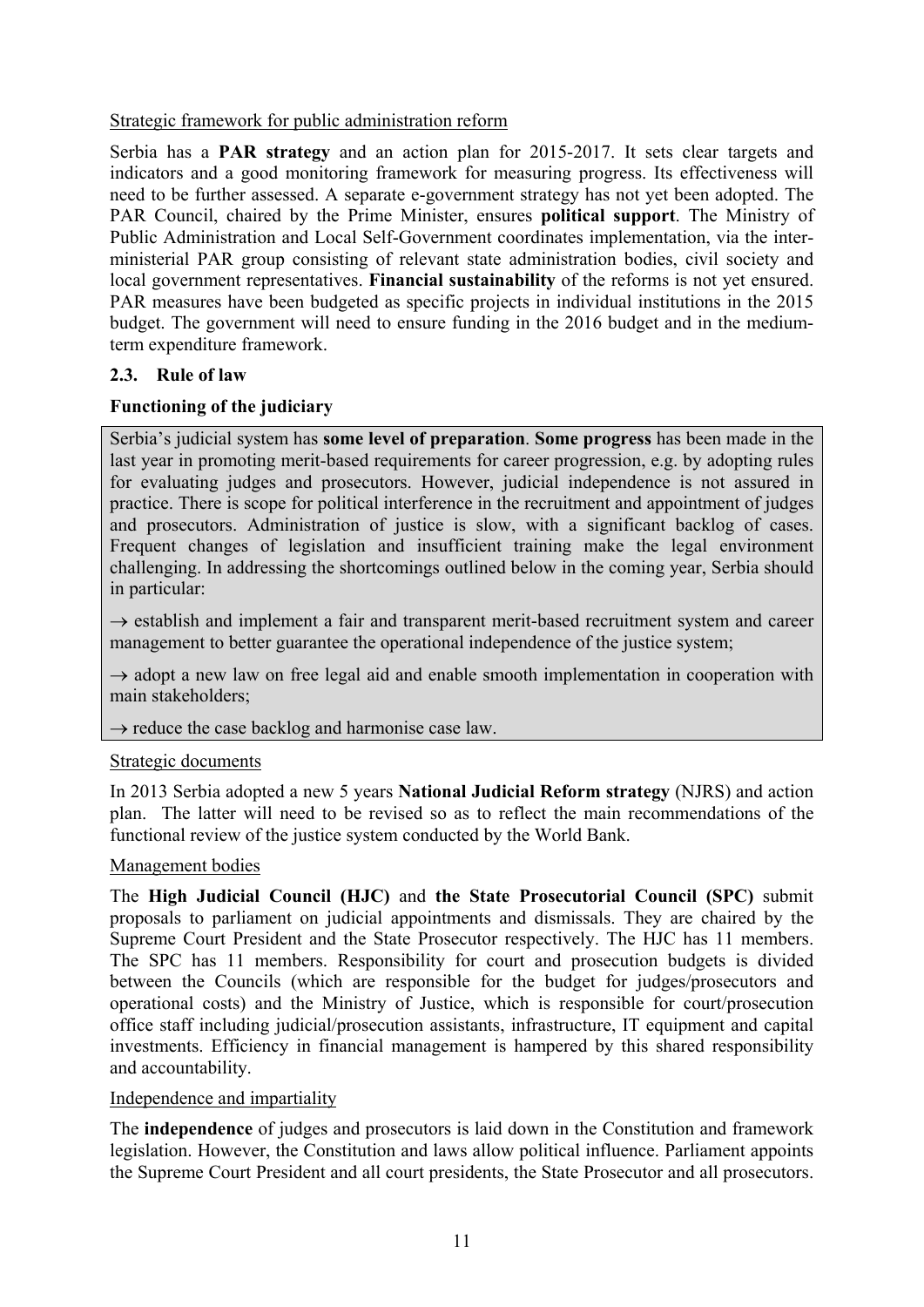The composition and method of election of the HJC and SPC need to be amended to exclude political interference. Both councils have failed to react publicly in protection of judicial independence in cases of political interference in the work of judges and prosecutors. Court rules of procedure provide for **random allocation of cases**, but in practice not all courts use this procedure and exceptions are relatively frequent. There is no corresponding technology for allocating files randomly in prosecution offices. There is a legal framework in place on **preventing judges from being removed** and on **withdrawing cases** from judges. However, Court presidents retain extensive powers to remove judges from cases or reassign cases. Courts are not obliged to inform the HJC of the number of court cases withdrawn from judges.

### Accountability

**Codes of ethics** are in place for judges, prosecutors and lawyers, but there is little training. There is an ethical committee in the SPC, but the HJC does not have such a body. There are no integrity plans in place for the judiciary. Integrity is not a standard criterion in the selection and nomination process. **Disciplinary procedures** are in place for both judges and prosecutors. The HJC and SPC are responsible for launching proceedings and for decisions on disciplinary and ethical matters. Where wrongdoing has been proven, the sanctions applied in disciplinary cases so far have not been deterrent. There are few cases against prosecutors. The HJC faced obstruction in concluding one landmark disciplinary case concerning judicial independence. Judges and prosecutors must **declare their assets** to the Anti-Corruption Agency every year and report possible **conflicts of interest**. A criminal case was filed against one judge, but it was rejected. Fourteen cases were brought against judges who failed to report significant changes in property ownership on time.

#### Professionalism and competence

**Appointments, evaluation and dismissals** are in the hands of the HJC and SPC. Both councils have adopted criteria and guidelines on appointments and evaluation. Application of the rules for judges has been delayed. Serbia lacks a comprehensive system of periodic individual **evaluation** of judges and prosecutors. There is a need to set out a systematic approach to career development, including training needs.

# Quality of justice

The Judicial Academy is an independent institution with a mandate for initial and continuous **training** of the judiciary. Its current annual budget is EUR 1.496 million. It has 30 staff. The High Judicial Council and State Prosecutorial Council determine the number of initial trainees each year. Continuous training is voluntary, except where it is required by law or by a council decision. Initial training so far does not guarantee the standards needed by people entering the profession. The offered continuous training is insufficient to help practitioners overcome the serious challenges posed by numerous changes in the law and the poor overall quality of the laws. Judicial and prosecution assistants so far do not receive training.

In 2015, the total **budget** for the judicial system represented EUR 26 per inhabitant. There are 38 judges, 11 prosecutors and 116 practising lawyers per 100 000 inhabitants. There are 209 private bailiffs (enforcement agents). The judicial system is adequately resourced compared to the EU average and in relation to GDP, but resources are not always allocated efficiently. Courts are partly funded by court fees (43 %), but collection rates are low and a further decline is expected as services are transferred to public notaries and private bailiffs. Budget planning and resource allocation are rarely adjusted. Automated information exchange is rare and **information and communication technology** remains largely underdeveloped. Meaningful, accurate and timely statistics are missing. There is not a consistent or easily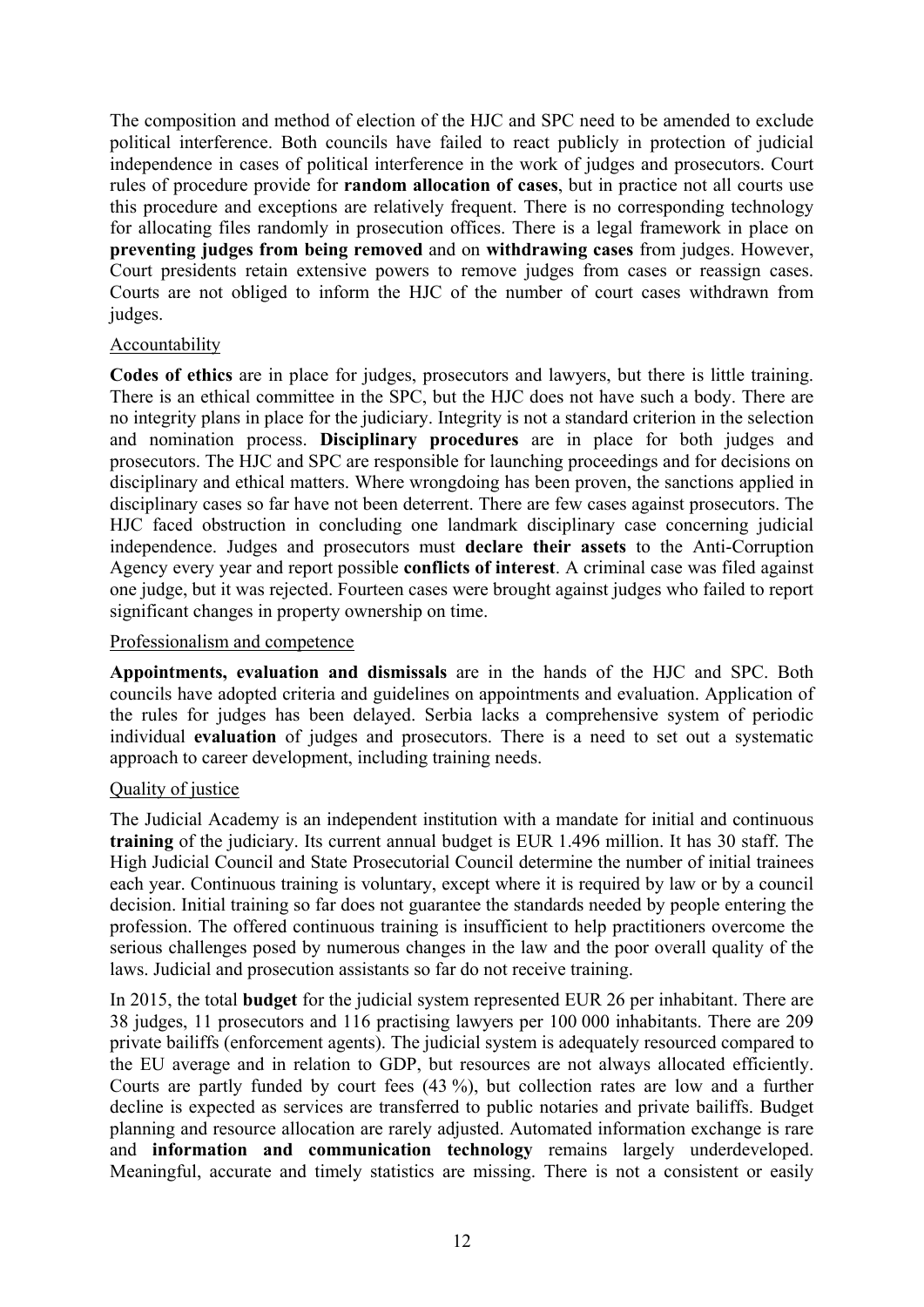accessible body of case law. There is no case-weighting system able to address the issue of significant differences in workload. A new law on **mediation** has been in force since January but awareness of mediation is limited and training among professionals is required. Serbia has observer status in the European Judicial Training Network (EJTN).

# Efficiency

The overall **length of proceedings** and the number of old cases recorded as a **backlog** remain a serious concern. A national backlog reduction programme is in place but the courts did not meet the targets set for 2014, partially owing to a four-month strike by lawyers. The court system remains clogged by bureaucracy and extra-judicial duties, such as certification of documents, and especially by 1.6 million enforcement cases, mostly related to civil claims and utility bills. In 2014, the backlog increased further in the Supreme Court with a **clearance rate**, i.e. ratio of solved cases to newly received cases, of 80.7 %, whereas the basic courts, administrative courts and higher courts had clearance rates of 110 %, 103.74 % and 108.47 % respectively. **Human resources policy** is challenged by the need to manage a relatively high number of judges and the lack of skills among support staff.

### **Fight against corruption**

Serbia has **some level of preparation** in the fight against corruption. **Some progress** has been achieved in the past year, especially in implementing existing legislation and adopting a new law on whistle-blower protection. However, corruption remains widespread and strong political impetus has yet to translate into sustained results. In addressing the shortcomings outlined below in the coming year, Serbia should pay particular attention to:

 $\rightarrow$  establishing a track record on investigations, indictments and final convictions in highlevel corruption cases,

 $\rightarrow$  creating a robust system to coordinate and monitor implementation of the national anticorruption strategy and action plan, ensuring that all key institutions have adequate capacity and resources to fulfil their remits effectively;

 $\rightarrow$  urgently amending and implementing the economic and corruption crimes section of the Criminal Code (in particular Article 234 on abuse of position of a responsible person) with a view to providing a credible and predictable criminal law framework;

 $\rightarrow$  swiftly adopting a new Law on the Anti-Corruption Agency to strengthen its role as a key institution in a more effective fight against corruption.

### Track record

There is some initial track record of **investigation, prosecution and convictions in corruption cases** which are not considered high level. So far there has been no final conviction for **high-level corruption**. Policy-makers should ensure law enforcement bodies are fully empowered to act effectively and impartially when investigating corruption allegations. Healthcare, education, construction and spatial planning, infrastructure projects and the privatisation of public enterprises are particularly vulnerable to corruption. Independent supervision and capacity for early detection of wrongdoing and conflicts of interest in the management of state-owned companies, in privatisation procedures, publicprivate partnerships and in relation to public procurement procedures, are underdeveloped. There should be greater accountability and transparency in the management of public enterprises. Internal control departments lack equipment, resources and competent staff. **Financial investigations** are not yet being launched systematically in cases of corruption and organised crime. In a few corruption cases, assets have been **confiscated**.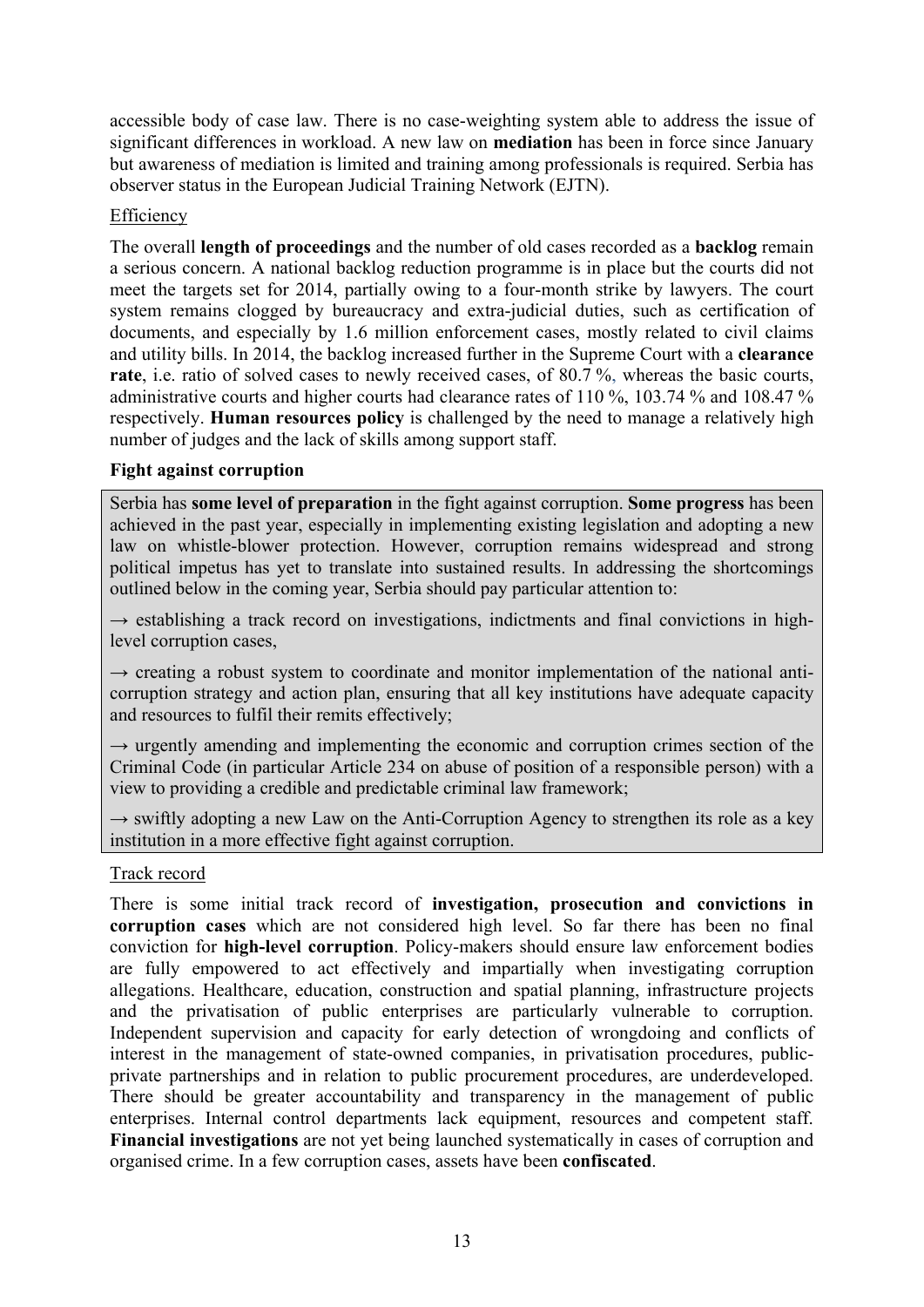As regards **political influence** on the police, judges and prosecutors, Ministers (and MPs/party members) continue to criticise ongoing corruption investigations and court rulings. Preventing corruption in local administration requires more attention. Repeated leaks to the media about ongoing investigations, in breach of the presumption of innocence, are an issue of serious concern. A number of high-profile cases, including where evidence of alleged wrongdoing has been presented by the media, have not been seriously investigated.

The Anti-Corruption Agency monitors the **funding of political activities**, including the municipal election campaigns in 2014, and issued a report in November. It also files requests for misdemeanour proceedings relating to **asset declarations** and **conflict of interest**. However, there is no track record of judicial follow-up to the Anti-Corruption Agency's work, e.g. through in-depth checks on party funding, conflicts of interest and asset declarations. As regards free **access to information**, an analysis of refused requests for **access to information** shows that they mainly concern privatisation, concessions, public-private partnerships and other related issues that have an impact on the budget.

### Institutional framework

Serbia's independent Anti-Corruption Agency has had a mandate to collect, analyse and, where necessary, to launch administrative investigations on data related to assets, conflicts of interest, political party financing and electoral campaigns, as a means of **preventing corruption**. However, the Agency lacks adequate financial, material and human resources to play its role effectively. The Anti-Corruption Council analyses cases of systemic corruption and provides the government with policy advice. However, the Council is under-resourced and the government does not follow up and act on its recommendations often enough. Laws on access to information are in place, but they do not ensure that the decisions of the Commissioner for Free Access to Information of Public Importance and Personal Data Protection are followed up. The Commissioner is unable to monitor outcomes.

As regards **law enforcement**, prosecutors, judges and police do not have sufficient means to fight corruption. The prosecution service leads criminal investigations but cooperation with the police suffers from the lack of a common approach. Police and prosecutors are not proactive enough. There is no safe and secure platform for exchanging sensitive information between them, which hampers investigations. Capacity to carry out financial investigations and confiscate assets in corruption cases is limited.

### Legal framework

The legal framework for the **fight against corruption is broadly in place**. The excessive recourse to the provision on abuse of office in the private sector in the Criminal Code is harmful to the business climate and legal certainty. Amendments to the Criminal Code are still under consideration to provide for a sustainable legal solution to effectively prosecute cases of criminal economic offences. There has been a significant delay in amending the Law on the Anti-Corruption Agency to enhance its role as a key institution in the fight against corruption.

Serbia has ratified all major international instruments against corruption and is party to the **UN Convention against Corruption,** but has chosen not to criminalise illicit enrichment. It has signed and ratified the Council of Europe anti-corruption conventions. Procedures for investigating corruption cases, especially cases of high-level corruption, are often prolonged due to lack of capacity and an inadequate legal framework for financial investigations and asset recovery. Resources are inadequate and the relevant action plan has not been adopted. The law on **access to information** does not ensure adequate enforcement of the decisions of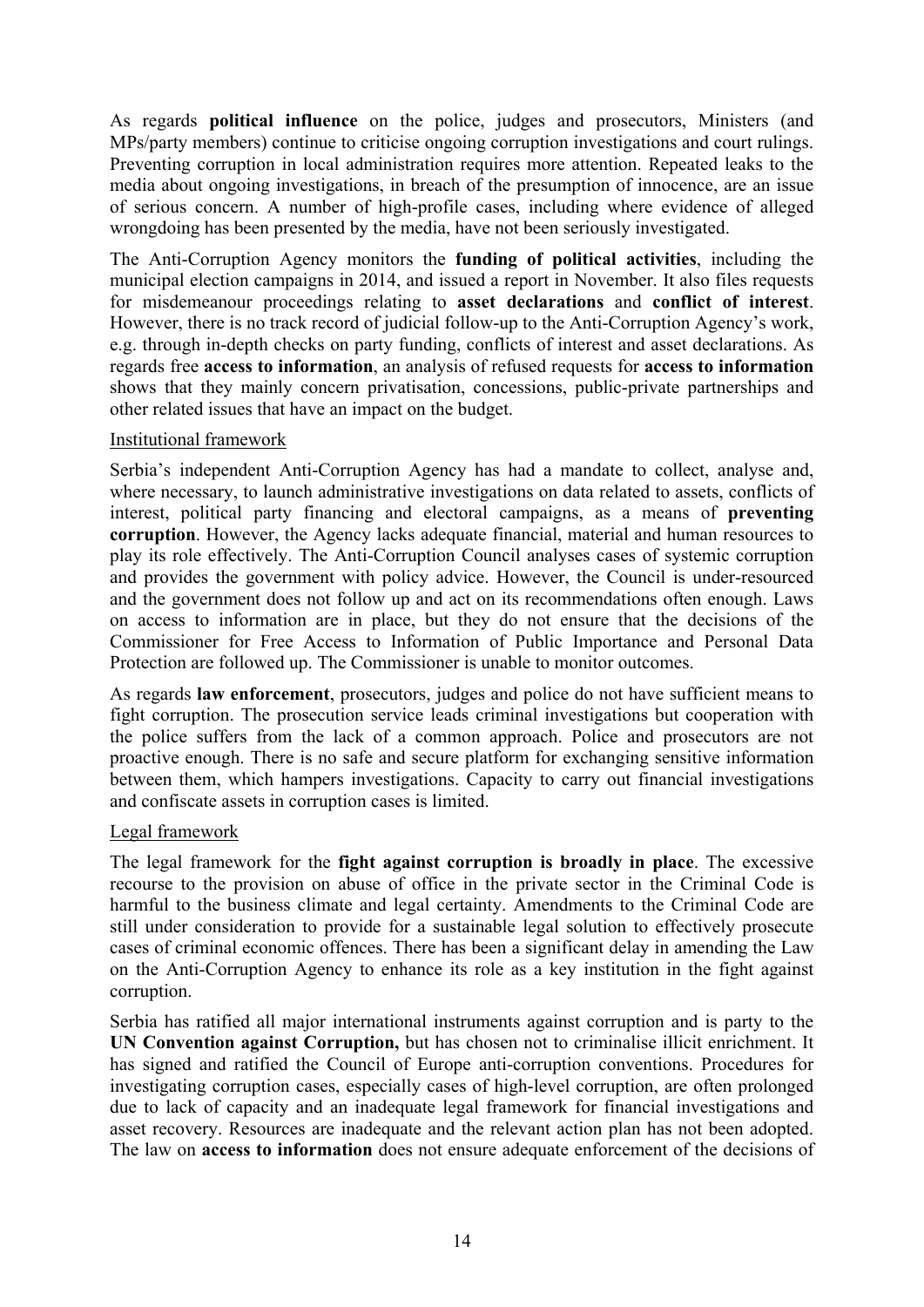the Commissioner for Free Access to Information of Public Importance and Personal Data Protection. **Lobbying** is not regulated. Laws on conflict of interest need to be amended.

### Strategic framework

The **anti-corruption strategy and action plan** for 2013-2018 is being implemented but several measures have been delayed. The inter-ministerial group to coordinate action, set up in 2014, has only met once and hence has not had the intended impact.

### **Fight against organised crime**

Serbia has **some level of preparation** in the fight against organised crime. **Some progress** has been made in reorganising the Ministry of Interior and in increasing capacity for border control. However, the number of final convictions remains low. Efforts to investigate wider criminal networks and to process money laundering cases need to be stepped up. Financial investigations and the concept of intelligence-led policing remain underused. Precautionary freezing of assets is rarely applied and the level of assets confiscated is low. Independent and transparent oversight of the police is not in place. In addressing the shortcomings outlined below in the coming year, Serbia should pay particular attention to:

 $\rightarrow$  stepping up intelligence-led investigations with a view to developing a sustainable track record of final convictions and dismantling networks involved in organised crime, money laundering, people smuggling and trafficking in human beings;

 $\rightarrow$  establishing a secure platform to exchange intelligence between law enforcement agencies, devoting more attention to sharing data on cases with prosecutors and with the asset recovery directorate;

 $\rightarrow$  adopting a new law on the organisation of the police, and reinforcing the functions and independence of the internal control sector of the police.

### Track record

The number of final convictions for organised crime remains low compared to the estimated value of the criminal market of the region. Very few cases have been brought for **trafficking in human beings**, despite Serbia being a source, transit and destination country for human trafficking. Labour exploitation of men, mainly Serbian nationals abroad, is increasing. There is a need to better identify victims, particularly asylum seekers and unaccompanied foreign minors.

Serbia established good international and regional cooperation in the field of **drugs**, in particular with the 2014 seizure of 168 kg of marijuana jointly with the former Yugoslav Republic of Macedonia. In many cases there has been no serious effort to investigate wider criminal networks. This also applies to **money laundering** cases (6 indictments in 2014). Effective implementation of anti-money laundering legislation by all relevant institutions, including banks, is still needed. Criminal investigations are often narrow in scope and companies or organisations are very rarely investigated. There is no policy of systematically running serious **financial investigations**. The concept of financial investigation does not go beyond the seizure and confiscation of criminal assets of individuals. Serbia is not yet in a position to run complex financial investigations alongside criminal investigations. Precautionary **freezing of assets** is rarely applied early in the investigation. So assets often disappear, which results in a poor track record of confiscating criminal assets on final conviction. **Sanctions** applied by judges are not sufficiently deterrent. There are frequent leaks to the press, violating the secrecy of the investigation.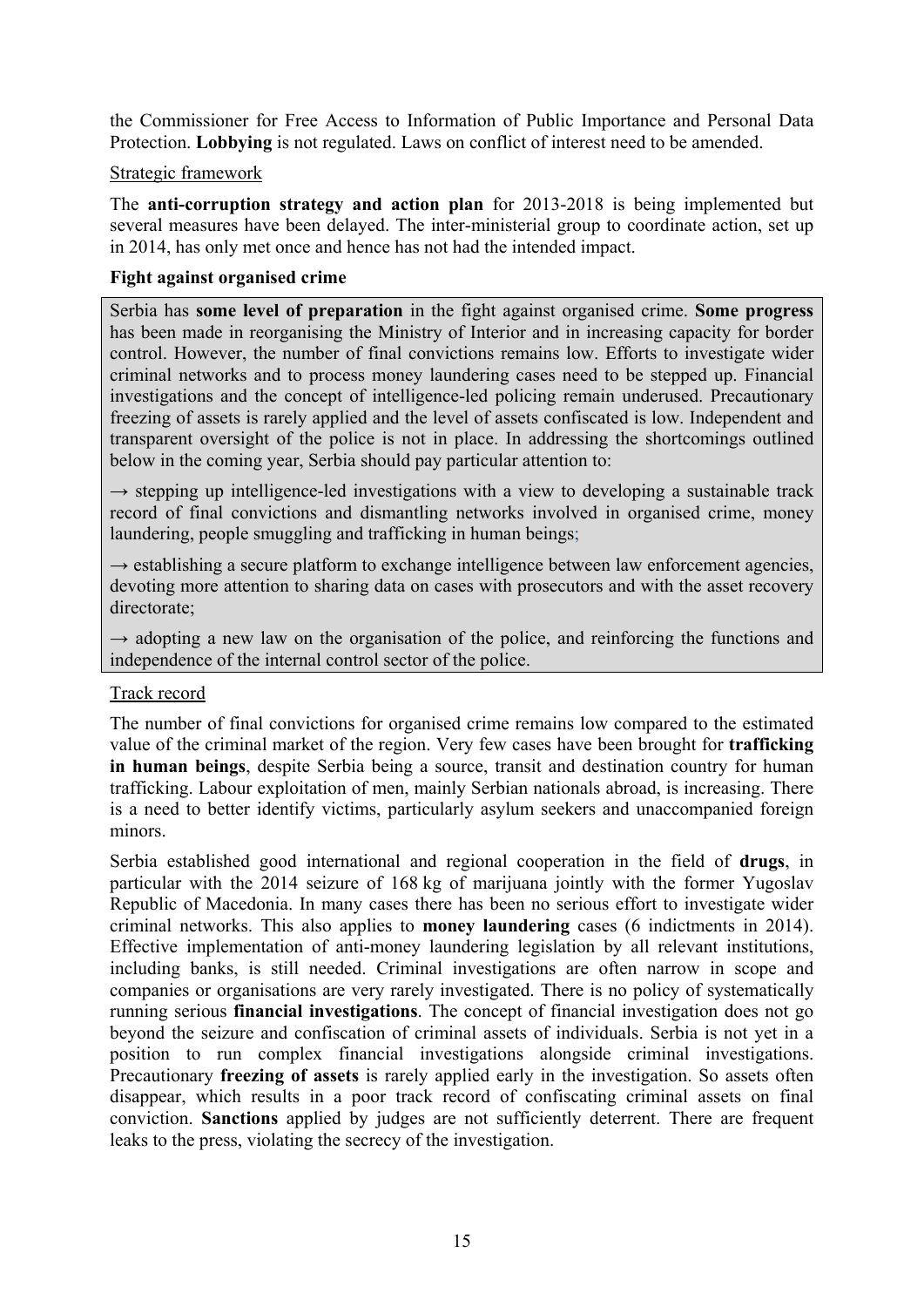### Institutional and operational capacity

Serbia has 33 387 police officers, or 464 per 100 000 inhabitants. In October 2014, the Ministry of Interior started reforming human resources departments to create a centralised service. There are no clear criteria for the recruitment, promotion, career path and evaluation of staff in the police, who remain vulnerable to politically motivated decisions. Serbia needs to take steps to exclude any political influence in police work. **Command structures** are complex, with overlapping responsibilities. The Ministry of Interior currently has three training centres, to be integrated into a new sector for human resources. The police academy is funded by the Ministry of Interior, but not part of it. Negotiations on cooperation with the European Police College (CEPOL) were concluded in April.

**Specialised units** are in place on anti-terrorism, trafficking in human beings, synthetic drugs, cybercrime and financial investigations. All these units are in need of further staffing and specialised training. The general level of equipment varies across the ministry. Independent and transparent oversight of the police is not in place. The internal control section of the police is not independent or able to take special investigative actions without resorting to the intelligence agencies. There is a lack of resources, legal powers and overall political support from government, parliament and police leadership.

**The operational capacity of prosecutors and the police** is weakened by the lack of a secure platform for storing and exchanging information. Getting the various law enforcement agencies such as the police and the tax and customs administrations to work together on operations is hampered by the lack of smooth data exchange. An operational **agreement with Europol** is in place but the ministry has not yet appointed a liaison officer to The Hague. International cooperation is well established. The **witness protection unit** in the ministry lacks adequate staff, equipment and premises. The level of cooperation between the Serbian Witness Protection Unit and prosecutors needs to be improved. As regards crime statistics, a **DNA database** and profiling capacity are in place. A comprehensive, multidisciplinary and victim-oriented approach to human trafficking is needed. Capacity for anti-money laundering action is weak. Delays at the financial investigation stage increase the risk that assets will be taken out of the country. The courts and the Directorate for the **Management of Seized Assets** in the Ministry of Justice are under-equipped to carry out their remit to seize and confiscate property. The secure database of the Serbian police does not allow cases to be classified as international or domestic. It does not provide information from asset recovery activities. There is no standard measure on criminal statistics.

# Legal framework

**.** 

The law on the confiscation of criminal assets needs to be aligned with EU rules, notably as regards third party confiscation, extended confiscation and precautionary freezing of assets. Alignment is still required as regards the Swedish Initiative<sup>2</sup> and the Prüm Decision, eliminating violence at sports events, protecting public figures and prosecuting motor vehicle crime with trans-border implications*.* Criminal legislation on issues such as trafficking in human beings, online child pornography and cybercrime needs to be aligned with EU rules*.* A number of shortcomings in the investigation phase need to be addressed, notably as regards the timeframe and arrangements for using special investigative measures. The police's dependence on the security and intelligence agencies to carry out certain special investigative measures in criminal investigations remains a matter of serious concern. The investigative powers of the border police and customs remain limited.

<sup>&</sup>lt;sup>2</sup> The Swedish Initiative provides a common legal framework for effective and speedy exchange of information and intelligence between EU States' law enforcement authorities.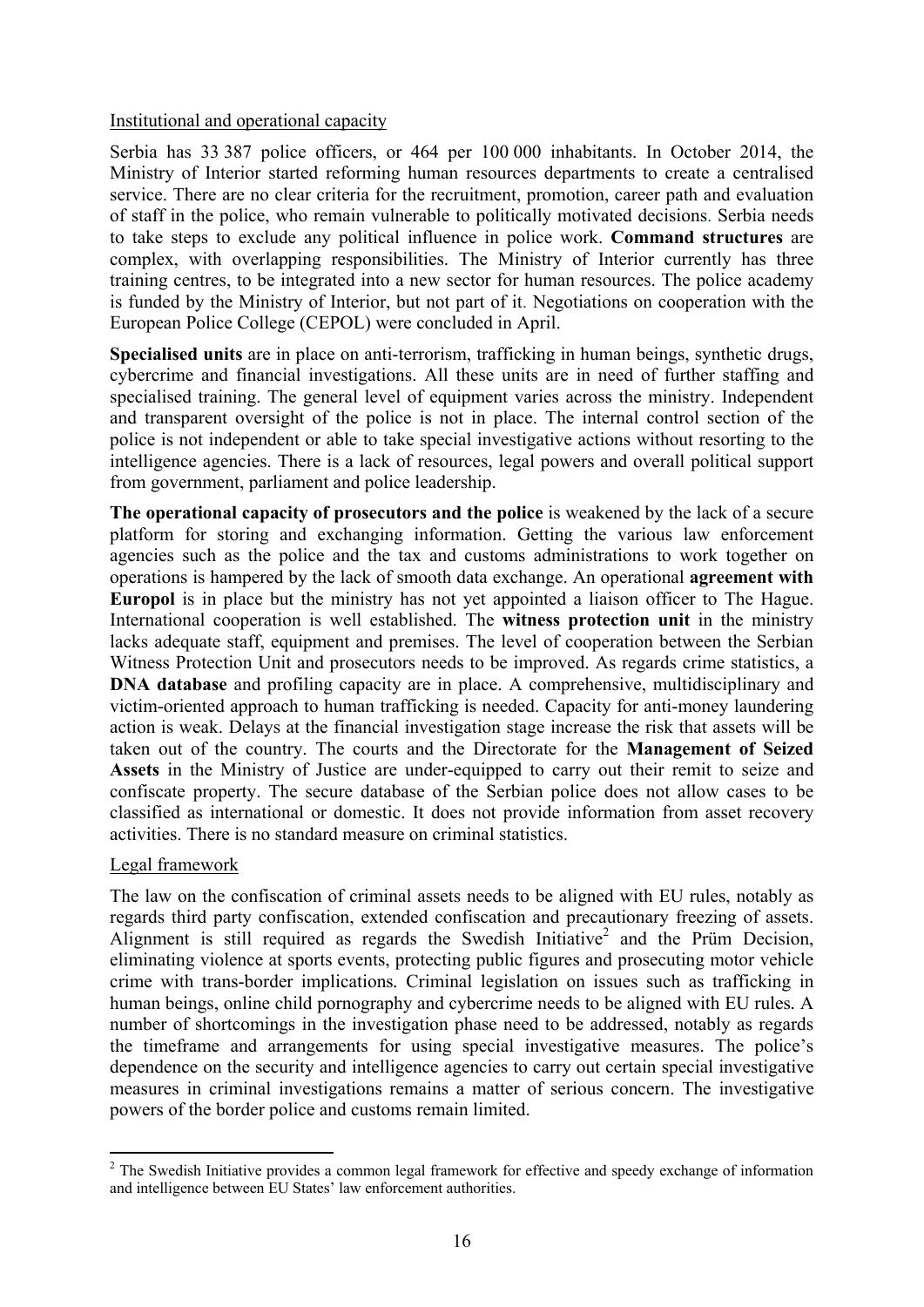# Strategic framework

Serbia has national strategies on anti-money laundering, financial investigation and terrorism financing. Serbia still needs to establish a strategic picture of the organised crime situation inspired by the EU SOCTA methodology (serious and organised crime threat assessment). Serbia needs to adopt strategies on cybercrime and trafficking of human beings.

# **Fight against terrorism**

Serbia amended its Criminal Code to criminalise the organisation of and participation in war or armed conflict in a foreign country. A coordination group for the fight against terrorism and the prevention of radicalisation and extremism has been set up. Serbia is also actively involved in international and regional police and judicial cooperation. The phenomenon of foreign terrorist fighters needs a tailor-made approach by the intelligence and law enforcement community and a coherent judicial policy on offenders. For developments in these areas, see *Chapter 24 — Justice, freedom and security*

# <span id="page-16-0"></span>**2.4. Human rights and the protection of minorities**

# **Overall situation**

The legislation and institutions needed to uphold international human rights law are in place. Legislation to protect minorities and cultural rights is also broadly in place. However, sustained efforts are needed to ensure effective and consistent implementation across the country. Shortcomings particularly affect the following areas:

- Conditions for the full exercise of freedom of expression are still not in place. Full implementation of the new media laws needs to be ensured.
- Promotion and protection of the rights of the most vulnerable and discriminated groups, including the LGBTI persons, persons with disabilities, and persons with HIV/AIDS has yet to be fully ensured. Hate-motivated offences need to be properly investigated, prosecuted and sanctioned.
- Efforts to improve the difficult living conditions of Roma and to combat discrimination need to be strengthened. Government coordination and leadership of Roma integration policy needs to be further improved.

A detailed analysis of freedom of expression follows below. For a detailed analysis of developments on other human rights and the protection of minorities, see *Chapter 23 — Judiciary and fundamental rights.* For developments in trade union rights, anti-discrimination and equal opportunities, see also *Chapter 19 — Social policy and employment.*

# **Freedom of expression**

Serbia has achieved **some level of preparation** concerning the right to freedom of expression. **No progress** has been made overall in the last year. A legislative package aimed at improving the situation in the media and clarifying the legal framework, particularly in relation to state financing and control of the media, is in place. However, conditions for the full exercise of freedom of expression are not in place. The new media laws need to be implemented. It has yet to be seen whether media privatisation will increase transparency of ownership and funding. Threats and violence against journalists remain of concern. Criminal charges and final convictions are rare. The overall environment is not conducive to the full exercise of freedom of expression. In addressing the shortcomings outlined here, in the coming year Serbia should in particular: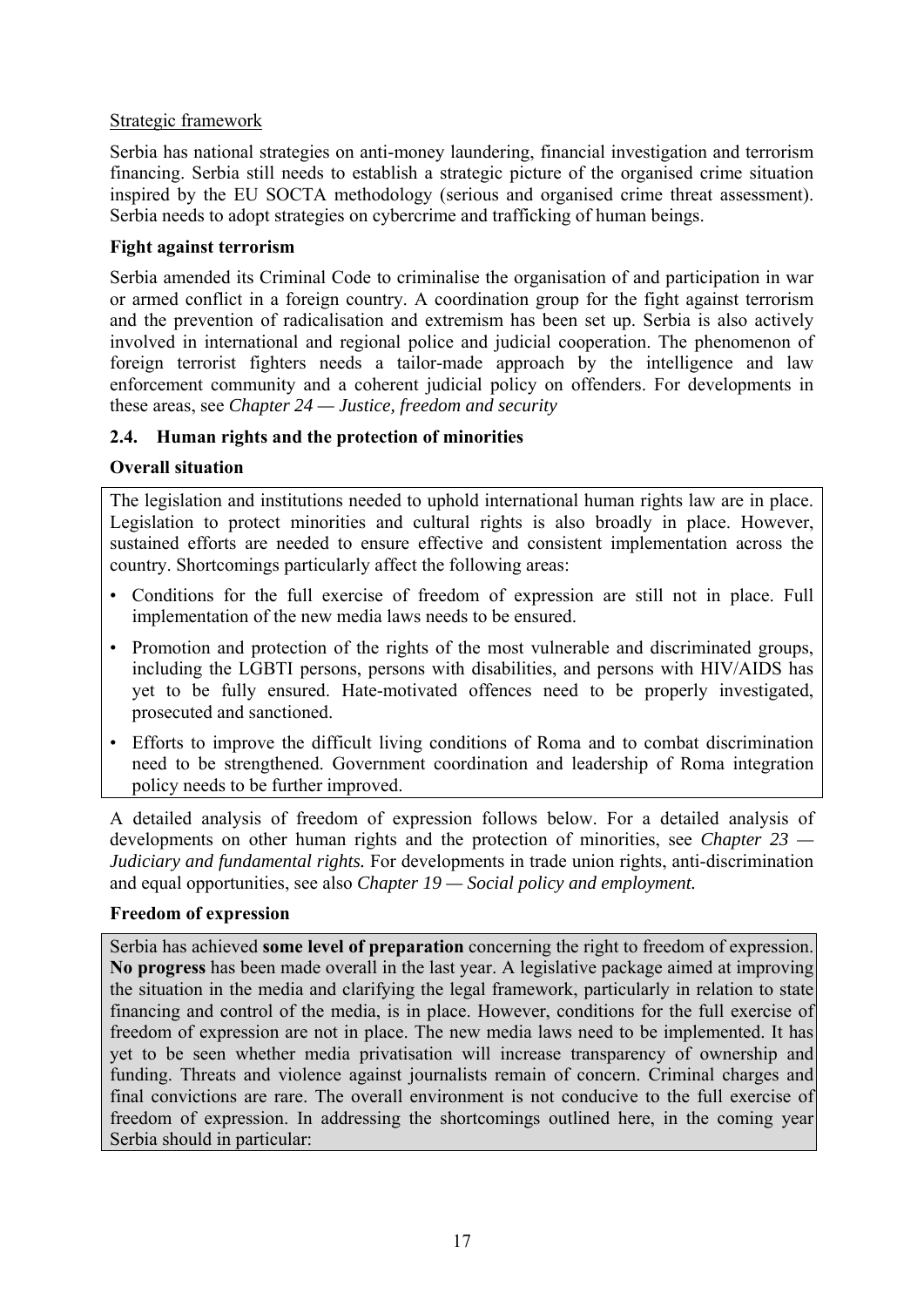$\rightarrow$  create an enabling environment in which freedom of expression can be exercised without hindrance; threats, physical assaults and cases of incitements to violence against journalists and bloggers should be reacted to and publicly condemned;

 $\rightarrow$  complete the process of privatising state- and municipally owned media:

→ strengthen the independence of the Regulatory Body for Electronic Media so as to better support editorial independence in the media;

→ ensure adequate funding to public broadcasting service and ensure editorial independence.

# Intimidation of journalists

**Threats and violence** against journalists remain of concern. Some criminal charges have been filed but final convictions are still rare. Prolonged police protection of several journalists, with no tangible action taken to remove the reasons for these security measures, in practice seriously hampered the exercise of their profession. The commission tasked to look into unresolved cases of murdered journalists from 1999 and 2001 has made further progress in its work leading to arrests.

# Legislative environment $3$

The 2014 **media laws** are a step towards clarifying the legal framework, particularly in relation to state financing and control of the media. **Defamation** has not been a criminal offence since December 2012. As regards the **access to information** that state bodies provide for the media, the Commissioner for Access to Information of Public Interest has reported several cases in which state bodies resorted to paying fines rather than disclosing the information requested.

# Implementation of legislation/institutions $4$

As regards the **implementation of the three new media laws**, the privatisation of state and municipally-owned media has started in line with the Law on Public Information and Media, albeit with some delays. The **Regulatory Body for Electronic Media** has further stepped up monitoring of content but its independence needs to be strengthened, in order to actively and properly perform its role. The **Press Council** has been more active in disclosing and analysing breaches of professional journalistic standards and the Journalistic Code. There has been no progress in investigating a series of cases of **actions against websites** that occurred in 2014. Efforts to identify and prosecute those suspected of violating internet freedoms are needed.

# Public service broadcasters<sup>5</sup>

The two public service broadcasters, Radio Television of Serbia (RTS) and Radio Television of Vojvodina (RTV), are financed from direct budget subsidies until 2016. They are also entitled to commercial funding and advertisement time which is lower than that for commercial broadcasters. The funds are insufficient, which has an impact on programme quality and diversity. Public **broadcasting services in minority languages** need to be ensured.

### Economic factors

Opaque ownership, unregulated financing, covert and open political and economic influence on the media and money channelled to favoured media from various state sources continue to be features of the media environment. There have been cases reported of the rescheduling of

1

<sup>&</sup>lt;sup>3</sup> See also chapter 10

<sup>4</sup> See also chapter 10

<sup>&</sup>lt;sup>5</sup> See also chapter 10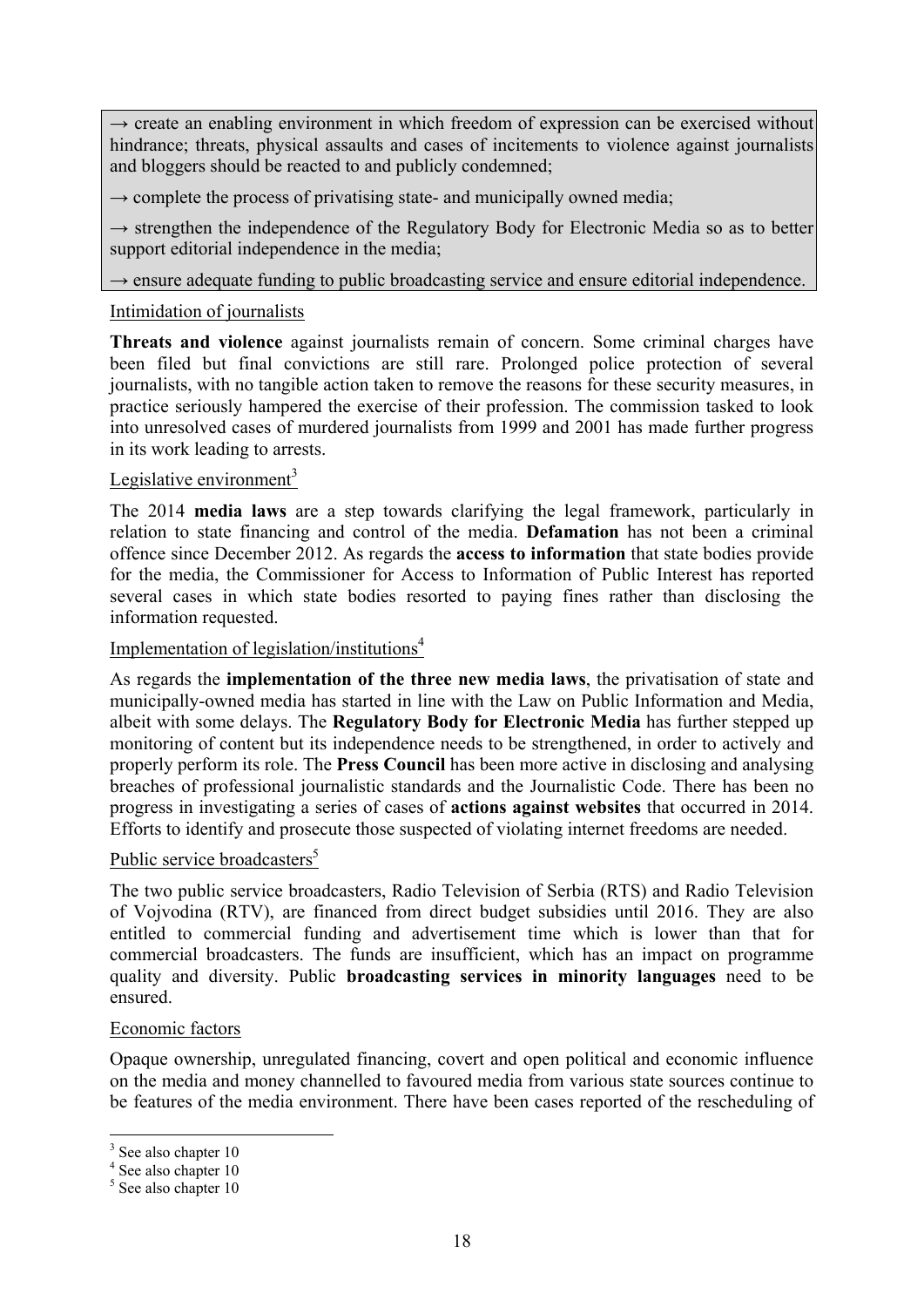tax debts for certain media outlets. The most common informal pressure on editorial policy is through advertising. Funding of media from state sources at all levels continues to be a problem. It is not yet clear what the effects will be of introducing project-based financing of content of public interest following privatisation and whether this method will be used by all other state actors which fund media.

# Professional organisation/professional conditions

There are three main professional associations in Serbia. Journalists have little job security and low salaries and are thus prone to pressure and influence from economic and political quarters. There have been a number of cases in which journalists and editors have claimed that their firing or relocation resulted from expressing an opinion. Such circumstances encourage self-censorship. Journalists' job security should be enhanced and press associations need to strengthen their role in trade union and employment matters.

### <span id="page-18-0"></span>**2.5. Regional issues and international obligations**

There are no outstanding issues concerning Serbia's respect for the **Dayton/Paris Peace Agreement**. Serbia continues to support the sovereignty and territorial integrity of Bosnia and Herzegovina, while preserving special relations with Republika Srpska, as envisaged by the Dayton Agreement. Serbia also supports Bosnia and Herzegovina's path to joining the EU.

Serbia has continued to cooperate fully with the **ICTY**. Serbia maintained its initiative to the ICTY for Serbian convicts to be allowed to serve sentences in Serbia.

In the area of domestic processing of **war crimes**, cooperation between the special prosecutors of Serbia and Bosnia and Herzegovina continued on an upward course. The first joint investigative team worked successfully in December, leading to the indictment of five suspected perpetrators of war crimes. Cooperation and exchange of information with Croatia and EULEX continued but needs to be stepped up. It is important that these regional cooperation efforts continue to be strengthened.

Some progress has been made on investigating high-profile cases. In March, eight former members of the Special (police) Brigade in the Ministry of Interior of the Republika Srpska suspected of committing war crimes against civilians in Srebrenica were arrested. Despite consistent efforts by the war crimes jurisdictions, the number of investigations against highlevel officers has remained low, and courts have continued to pass lenient sentences. To maintain the quality of trials, measures should be put in place to preserve the extensive judicial experience acquired in processing these complex cases. Only a few victims of war crimes have access to effective compensation under the current legal framework. No concrete steps have been taken to address the serious weaknesses in the witness protection system. Political pressure undermining the work of the War Crimes Prosecution Office is an issue of concern. Serbia needs to adopt and implement an overarching national strategy for domestic handling of war crimes, backed by adequate resources. A dedicated prosecution strategy is also needed.

Serbia's policy on the **International Criminal Court** is in line with the EU's guiding principles and EU common positions on the integrity of the Rome Statute. Serbia does not have any bilateral immunity agreements.

Serbia, Bosnia and Herzegovina, Croatia and Montenegro have continued to closely cooperate under the **Sarajevo Declaration Process**, which aims to find sustainable solutions for some 74.000 persons who became refugees and displaced persons as a result of the armed conflicts in the former Yugoslavia during the 1990s. All countries need to further step up efforts to deliver on the implementation of the agreed housing solutions. In Serbia from the 4,153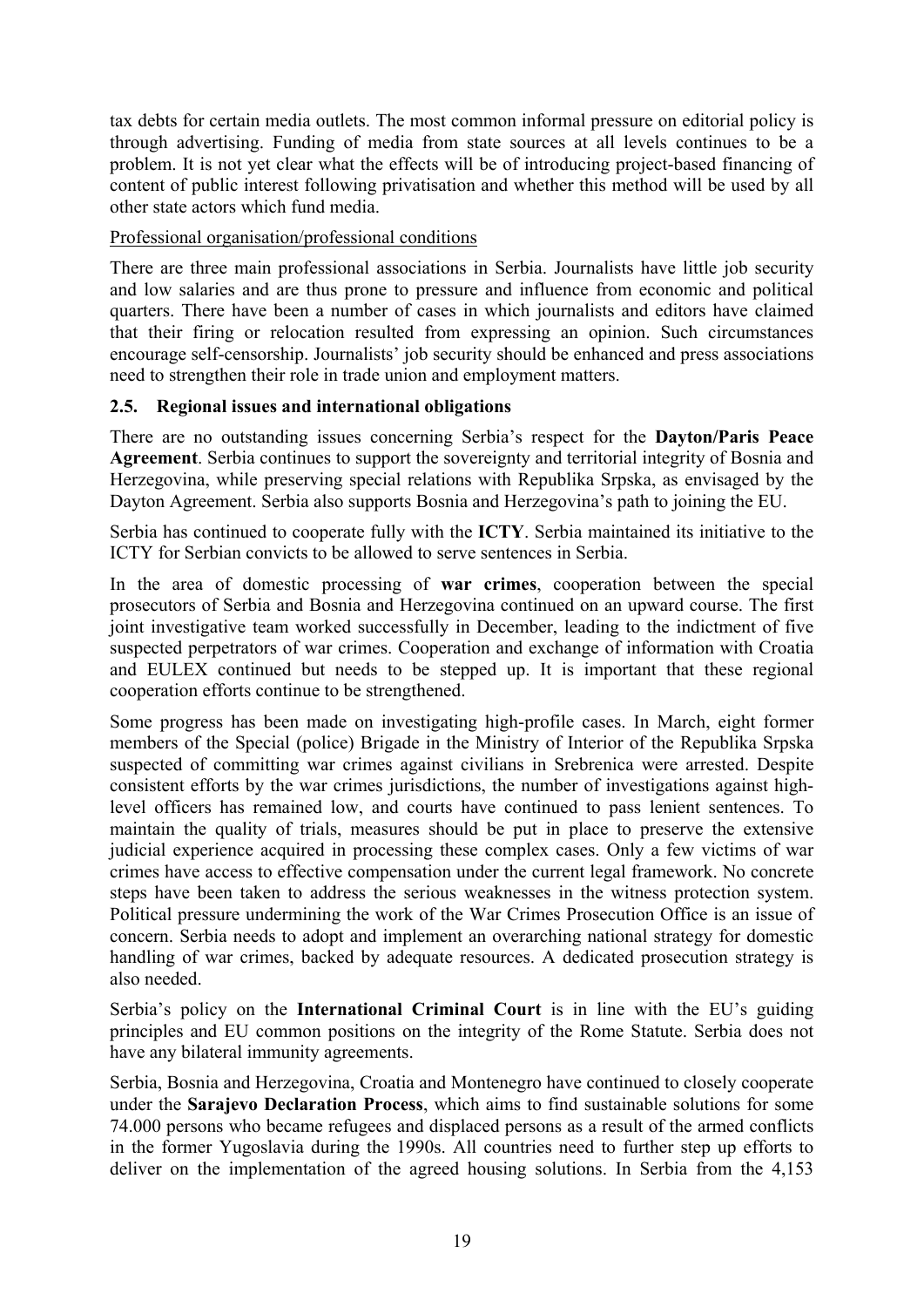housing solutions approved thus far worth EUR 71.5 million, the first 123 were delivered. The issue of refugees' pensions between Croatia and Serbia is still unresolved.

The unresolved fate of **missing persons** from the conflicts in the 1990s remains a humanitarian concern in the Western Balkans. As of April, a total of 10 814 persons were still missing, according to the figures of the International Committee of the Red Cross (ICRC). Of these, 7 019 cases are related to the conflict in Bosnia and Herzegovina, 2 125 to the conflict in Croatia and 1 670 to the conflict in Kosovo. The lack of information on new gravesites and difficulties in identifying exhumed human remains continue to be the key obstacles to solving the remaining cases. With regard to the Kosovo conflict, exhumation works in Rudnica-Raska resulted in identification of 52 victims. By end October, the Serbian authorities had handed over to EULEX all human remains recovered at this location. In line with the commitments made in the ICRC-chaired Working Group on Missing Persons, the Serbian authorities organised assessments of two locations suspected as potential gravesites related to the Kosovo conflict and provided the first set of documents requested from its archives in March. Limited progress was made on providing new information on missing persons in relation to the conflict in Croatia. In March, the relevant authorities of Serbia and Croatia met informally and agreed to go ahead with a joint update of the official list of missing persons. Ascertaining the fate of missing persons remains vital to reconciliation and stability in the region. Sustained political commitment and renewed efforts are needed.

**Regional cooperation and good neighbourly relations** form an essential part of Serbia's process of moving towards the EU. Serbia has shown a constructive commitment to good neighbourly relations. Serbia has also continued to participate actively in regional initiatives such as the South-East Europe Cooperation Process, the Brdo process, the Regional Cooperation Council and the Central European Free Trade Agreement. Serbia hosted a '16+1' summit of the states of Central and Eastern Europe (SEE) and China in December, and a Black Sea Economic Cooperation Parliamentary Assembly in March. It continued to actively support the Coalition for Reconciliation Commission (RECOM) and Igman initiatives on regional reconciliation.

A fresh impetus has been given to regional cooperation through the '**Berlin process'** and the Western Balkan six initiative notably regarding the EU's **connectivity agenda**. Serbia hosted a meeting of the foreign affairs and economic ministers in October and constructively participated in the follow-up meeting in Pristina in March. In April, the Western Balkan Six countries reached an agreement on the core transport network and in June 2015 on extending three Trans-European Transport Networks core corridors to the Western Balkans. They also identified the priority projects to be implemented by 2020. The countries agreed to implement before the next summit in Paris a number of 'soft' measures such as aligning and simplifying border crossing procedures, road safety and maintenance schemes.

As regards **bilateral relations with other enlargement countries and neighbouring EU Member States**, Serbia has concluded a bilateral convention on regional cooperation with Montenegro under Article 15 of the Stabilisation and Association Agreement, but not yet with Albania or the former Yugoslav Republic of Macedonia. The demarcation of borders with Bosnia and Herzegovina, Montenegro and Croatia remains pending.

Relations with *Albania* improved overall. In October, an incident during a football match played by both national teams in Belgrade strained bilateral relations. In January a demarche was issued in connection with a flag of 'Greater Albania' displayed at the residence of the Albanian Prime Minister. However the subsequent visit to Serbia by Albania's Prime Minister in November was the first of its kind in 68 years. In March, the Speaker of the Serbian Parliament paid the first such visit to Tirana in decades. The Serbian Prime Minister's visit to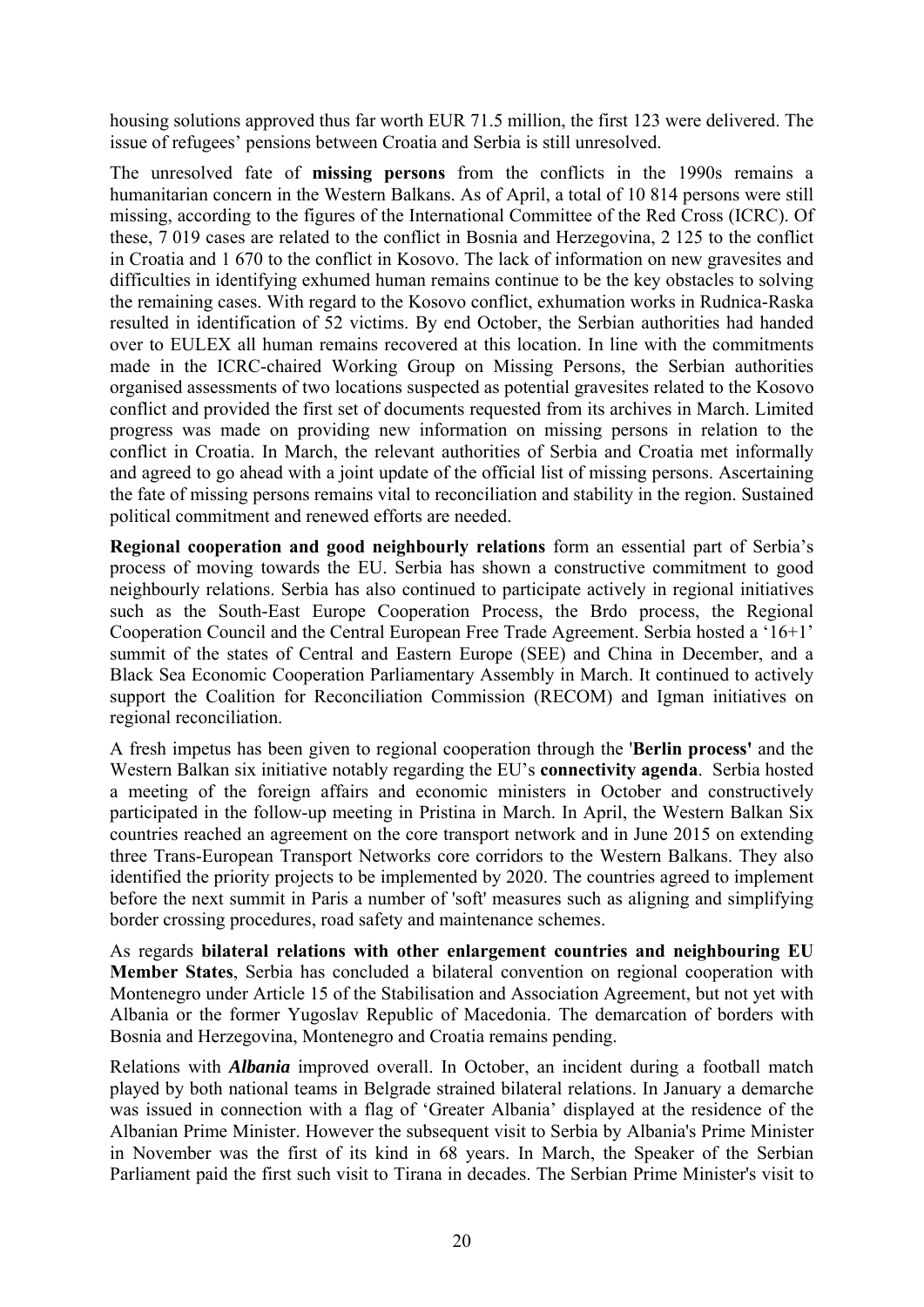Tirana in May was the first ever. Belgrade hosted the first meeting of the bilateral Joint Commission for Economic Cooperation. Serbian and Albanian Prime Ministers also prepared joint infrastructure projects within the Western Balkans Six initiative. The Serbian and Albanian Ministers of Foreign Affairs took part in a first trilateral meeting with their Italian counterpart in Rome.

Relations with *Bosnia and Herzegovina* remained good. The chair of Bosnia and Herzegovina's Presidency visited Belgrade and the Serbian Prime Minister visited Sarajevo in May. Serbian authorities condemned the terrorist attacks in Zvornik in April. The Serbian Prime Minister's attendance at the commemoration of Srebrenica genocide in July sent a positive message. In the wake of the attack against him on that occasion, he invited the members of Bosnia and Herzegovina Presidency, who travelled to Belgrade in July.

Relations with *the former Yugoslav Republic of Macedonia* were further upgraded. The President of the former Yugoslav Republic of Macedonia visited Belgrade in October. A joint session of the two governments took place in February in Skopje at which several cooperation agreements were signed in the field of economy, culture, the environment, tourism, education, science and technology, together with an agreement on a border-crossing point. The Serbian authorities condemned the attacks in Kumanovo in May.

Relations with *Montenegro* remained good. The Speaker of the Serbian Parliament visited Podgorica in October. The Prime Ministers met at the '16+1' SEE-China summit in Belgrade in December. The Serbian Minister of Foreign Affairs visited Montenegro in February in his capacity as the OSCE Chairperson-in-Office. There were no developments on issues related to citizenship rights in the two countries.

Relations with *Turkey* remained stable. There were sporadic tensions in November after the murder of a Serbian sports fan in Istanbul. The Serbian and Turkish Prime Ministers met at the World Economic Forum in Davos in January. The Speaker of the Serbian Parliament visited Ankara in April. A Protocol on inter-parliamentary cooperation was signed on that occasion.

Relations with *Bulgaria, Romania and Hungary* improved further overall. The Bulgarian President visited Serbia in March. The Bulgarian, Romanian and Serbian Prime Ministers met in April in Craiova to discuss energy and transport infrastructure cooperation and agreed to give these meetings a permanent format as the 'Craiova Group'. Three new border-crossing points between Serbia and Romania were opened in November. The two Prime Ministers met on several occasions. A trilateral China-Hungary-Serbia memorandum on cooperation on the construction of the Belgrade-Budapest railway was signed at the '16+1' SEE-China summit. The two Prime Ministers met again in Subotica in February to discuss energy issues. The two countries developed constructive cooperation on addressing the peak of irregular migrants from Kosovo passing through Serbia early in 2015. A joint session of Serbia and Hungary governments took place in July in Budapest, resulting in the signature of several agreements on education, infrastructure and European integration.

There were ups and downs in relations with *Croatia*. The Serbian Prime Minister attended the inauguration of the new Croatian President in February and the Serbian Foreign Minister visited Zagreb in March. The inter-state commission for the return of cultural heritage to Croatia decided in March on the return of over 500 cultural assets. In June, a Croatian citizen sentenced for war crimes in Serbia was transferred to serve the remainder of his sentence in Croatia. The provisional release of ICTY detainee Vojislav Šešelj and his subsequent public statements prompted sharp reactions in Zagreb. Serbia declared  $5<sup>th</sup>$  August, commemorating the "operation Storm" in Croatia, a day of mourning and protested for hate speech and display of fascist symbols during Croatian commemorations. The decision of Vukovar's local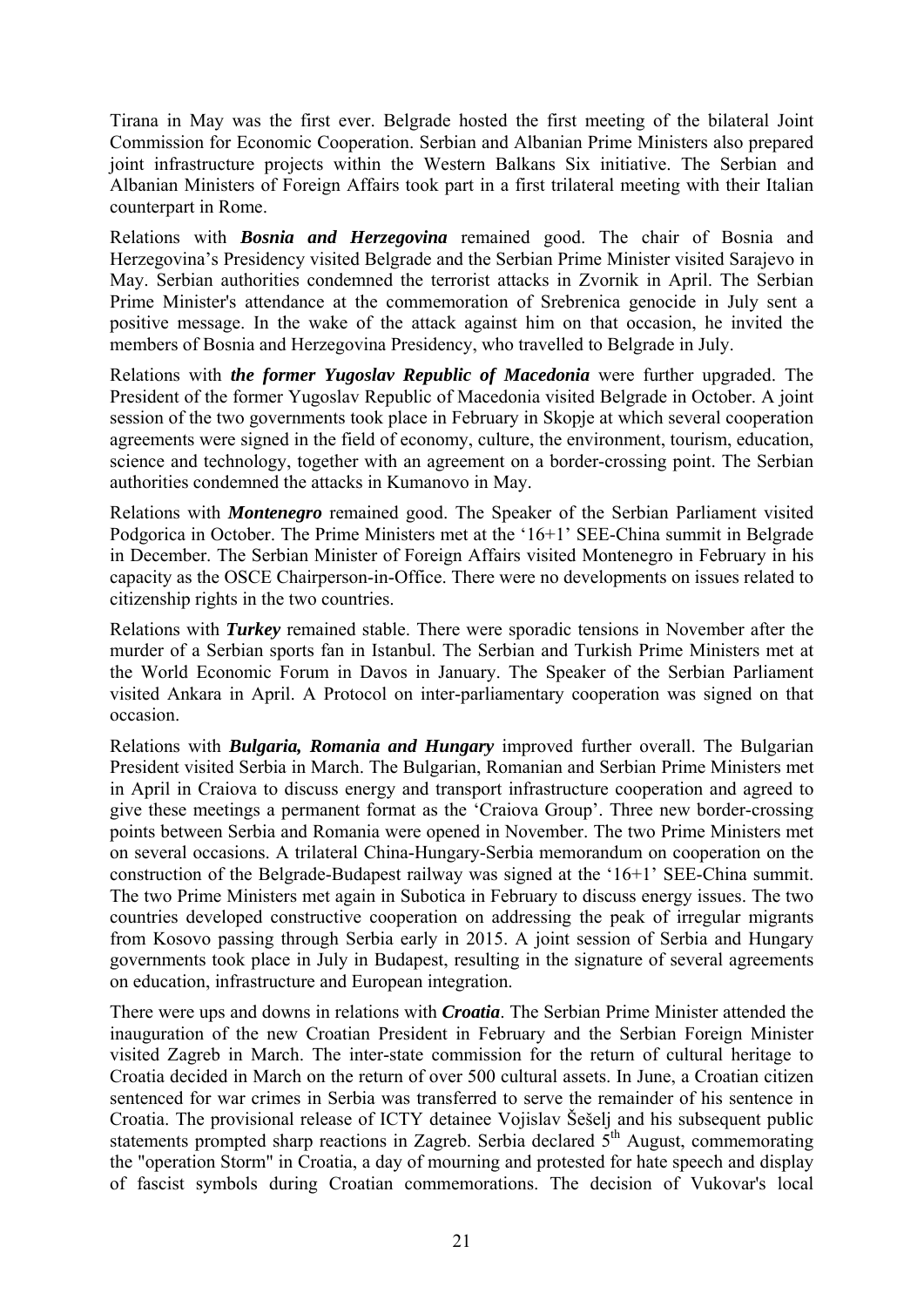authorities to remove bilingual signboards prompted acute reactions in Belgrade. Tensions following temporary restrictions of border crossings in September have been overcome.

### <span id="page-21-0"></span>**3. NORMALISATION OF RELATIONS BETWEEN SERBIA AND KOSOVO**

Serbia and Kosovo have remained engaged in the implementation of the agreements reached in the dialogue, in particular the April 2013 'First agreement of principles governing the normalisation of relations'. Work under the EU-facilitated dialogue has continued at technical level throughout the reporting period. The high-level dialogue resumed in February 2015, and four meetings attended by Prime Ministers Vučić and Mustafa were held in April, June and August.

Key agreements were finalised on 25 August 2015. General principles/main elements on the **establishment of the Association /Community of Serb majority municipalities in Kosovo** through the adoption of its Statute were agreed. The text defines the legal framework of the Association/Community, its objectives, organisational structure, relations with central authorities, legal capacity, budget and financial support. It also provides the modalities/next steps for its establishment. In the field of **Energy**, two new Serbian energy companies (one dealing with import, export and transit; the other with supply and distribution services) were established in Kosovo. These companies are proceeding with their internal organisation before being able to apply for licenses. An action plan detailing the implementation steps of the **Telecoms** arrangement was also approved. Serbia and Kosovo agreed to ask the European Union to revitalise the **Mitrovica bridge** and its surroundings so that it can be reopened to all traffic by summer/not later than June 2016. In line with the same timetable, it was also agreed that the North Mitrovica municipality will revitalise its main street (King Peter Street) by turning it into a pedestrian zone.

Progress has been made in other important areas. Following an agreement in February 2015, the dismantling of the Serbian structures on justice is well-advanced. Serbia facilitated applications of Kosovo Serb judges and prosecutors in the Kosovo judiciary. The proper handling of cases in the Mitrovica Basic Court, where Serbian official statements have at times interfered with the proceedings, requires a dispassionate environment. Integration of Kosovo Serb **police and civil protection** personnel is nearing completion. An agreement on **vehicle insurance** of June 2015, providing for the recognition in each other's jurisdiction of Serbia and Kosovo's respective vehicle insurance is being implemented. On **customs**, agreements were reached on the import of controlled goods into Kosovo, including for medicines. In the context of the **liaison arrangements**, and following an agreement reached in November 2014, all official visits are directly arranged by Liaison Officers. Progress was also reached in the field of **cadastre**: a new archives building was opened in Belgrade, where the scanning of documents pertaining to Kosovo is to be completed by June 2016. Following the Serbian Constitutional Court's rulings adjudicating that the form in which some dialogue agreements have been transposed was unconstitutional, Serbia has adjusted its regulatory framework related to these agreements, with the exception of freedom of movement. The Constitutional Court's rulings on the energy and telecoms agreements are still pending. Serbia needs to find legal solutions for the implementation of agreements that are sustainable and can withstand legal challenges.

Implementation of other agreements has continued, albeit at a slower pace. On IBM, further to the six interim facilities, two additional permanent **crossing points**, were agreed, for which Serbia has initiated the expropriation process on its territory. However, illegal crossing roads/ by-passes, in particular in the north of Kosovo, continue to be regularly used to smuggle substantial amounts of goods. Additional measures need to be taken by Serbia to stop illegal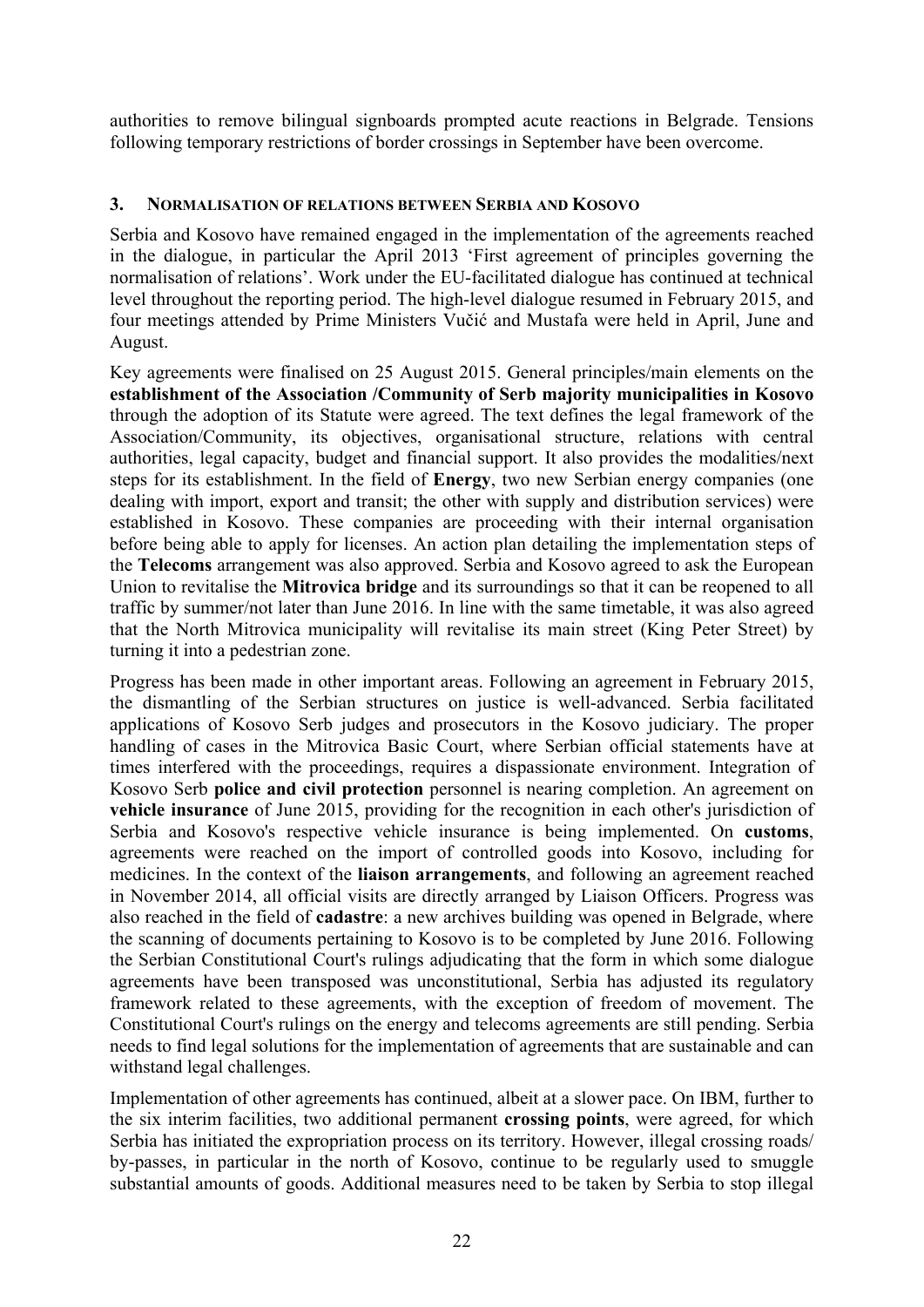crossings. The processing of cases in the framework of the 2013 general modalities for **Mutual Legal Assistance** has been suspended between October 2014 and August 2015 by the Serbian authorities. The handling of over 600 pending cases has resumed in September 2015. On regional cooperation, Kosovo became a permanent participant in RACVIAC (the Centre for Security Cooperation) and joined MARRI (Migration, Asylum, Refugees Regional Initiative). However, Serbia needs to remain committed to the continued implementation of the agreement on representation and participation of Kosovo in **regional forums**. Serbia and Kosovo also participated in constructive discussions to improve cooperation in tackling migratory flows from Kosovo early this year.

Overall, Serbia and Kosovo have remained engaged in the dialogue and committed to the implementation of the April 2013 First agreement of principles governing the normalisation of relations and other agreements reached in the dialogue. The steps taken gave fresh momentum in the normalisation of relations and should have a positive and concrete impact on the everyday life of citizens in both Kosovo and Serbia. Further progress in this area remains essential for advancing the European future of both Serbia and Kosovo.

| <b>Key economic figures</b>                                                                                                                 | 2013                                 | 2014             |
|---------------------------------------------------------------------------------------------------------------------------------------------|--------------------------------------|------------------|
| Gross domestic product per capita (% of EU28 in<br>PPS)                                                                                     | 37                                   | 36               |
| GDP growth $(\% )$                                                                                                                          | 2.6                                  | $-1.8$           |
| Unemployment rate (female; male) (%)                                                                                                        | 22.1(23.8; 20.8)                     | 18.9(19.6; 18.3) |
| Economic activity rate for persons aged 20–64:<br>proportion of the population aged 20–64 that is<br>economically active (female; male) (%) | $66.0(56.8; 75.3)$ 66.2 (57.5; 75.1) |                  |
| Current account balance (% of GDP)                                                                                                          | $-6.1$                               | -6               |
| Foreign direct investment (FDI) (% of GDP)                                                                                                  | 3.9                                  | 3.8              |

# <span id="page-22-0"></span>**4. ECONOMIC CRITERIA**

#### *Source: Eurostat*

In line with the conclusions of the European Council in Copenhagen in June 1993, EU accession requires the existence of a functioning market economy and the capacity to cope with competitive pressure and market forces within the Union.

The monitoring of these economic criteria should be seen in the context of the increased importance of economic governance in the enlargement process; in 2015 the enlargement countries were invited to prepare Economic Reform Programmes (ERPs), which set out a medium-term macro-fiscal policy framework together with key structural reforms aimed at supporting the framework and boosting competitiveness. The ERPs were the basis for country-specific recommendations jointly adopted by the EU and the Western Balkans and Turkey in the Economic and Financial Dialogue meeting on 12 May 2015.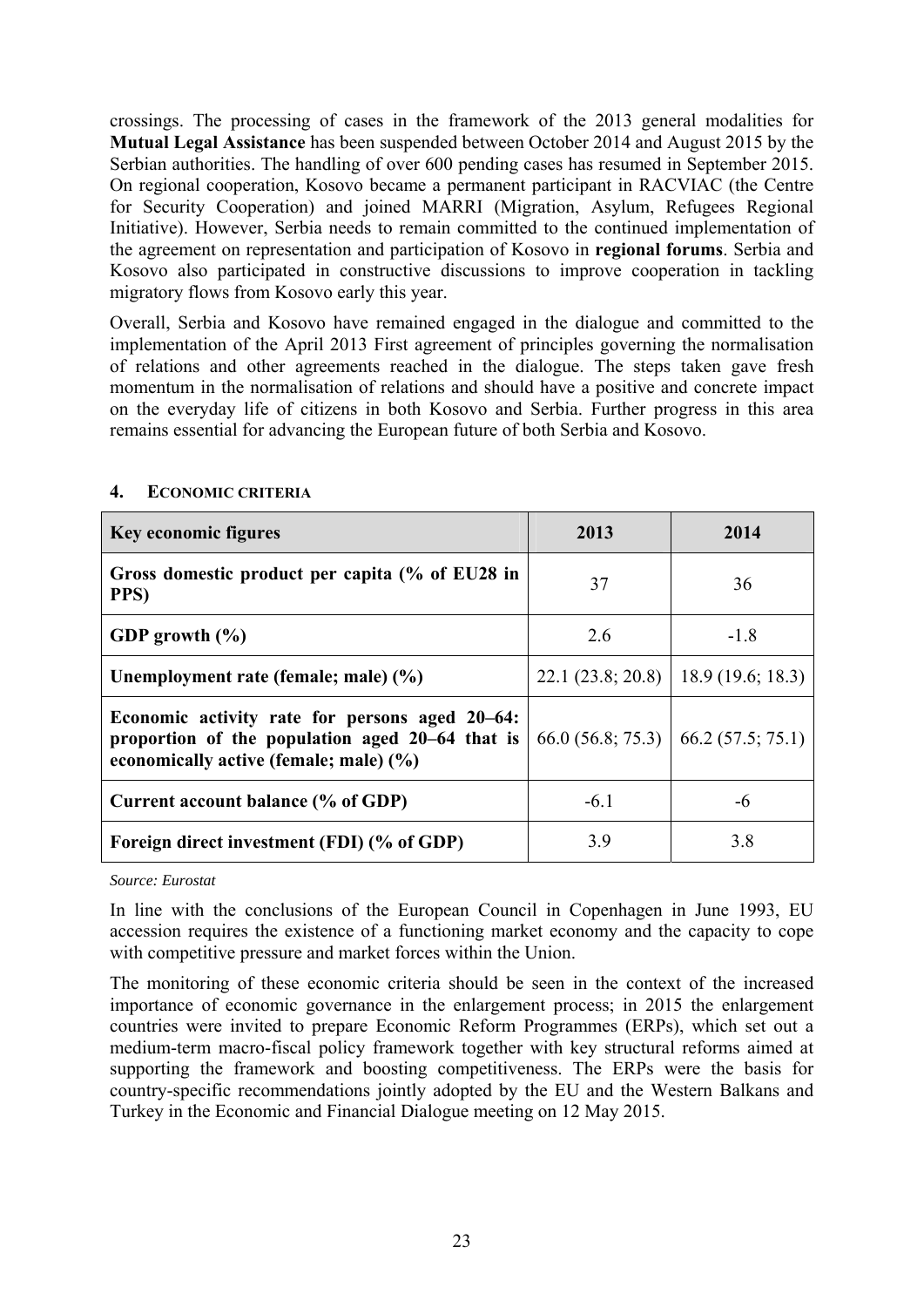### <span id="page-23-0"></span>**4.1. The existence of a functioning market economy**

**Serbia is moderately prepared in developing a functioning market economy. Good progress** was made to address some of the policy weaknesses, in particular with regard to the budget deficit, labour market and the business environment. However, fiscal imbalances are still high and major sectors of the economy are in need of reform. Credit activity is weak, also constrained by very high level of non-performing loans. The private sector is underdeveloped and hampered by weaknesses with the rule of law. In line with the ERP recommendations and in order to support long-term growth, in the coming year Serbia should pay particular attention to:

 $\rightarrow$  sustaining efforts to reduce the budget deficit and the high public debt level;

 $\rightarrow$  advancing private sector development through the restructuring and privatisation of state-owned enterprises (SOEs) and addressing the challenges of stagnating credit growth and non-performing loans (NPLs);

 $\rightarrow$  implementing public administration reform.

Economic policy essentials

**The government's determination to pursue economic reforms has strengthened**. Serbia submitted its Economic Reform Programme, covering the period 2015-2017, in March 2015. The objectives of the programme are to achieve macroeconomic stability, to remove obstacles to growth and to improve competitiveness. To this end, the authorities have already undertaken significant measures to reduce the budget deficit. They have also outlined an ambitious reform agenda aimed at restructuring state-owned enterprises, streamlining and improving the performance of public administration, improving the business environment, and strengthening financial stability. Serbia needs to follow up on its commitments and take further steps to implement the ERP recommendations, which are set out below. Since February, the government reform agenda has been supported by a new arrangement with the International Monetary Fund.

Macroeconomic stability



**Serbia's economy is recovering from a third recession in five years, but GDP remains around its pre-crisis level.** Economic growth averaged 1.0 % over 2008-2013, while it was negative in 2014. The economy has become less dependent on consumer spending and more open as exports have increased by close to 50 % since 2009. The shift to new sources of growth is incomplete as investments remain weak despite some signs of picking up in 2015. Slow economic development has led to stagnating average

income per capita (PPS), which stands at 36% of the EU average.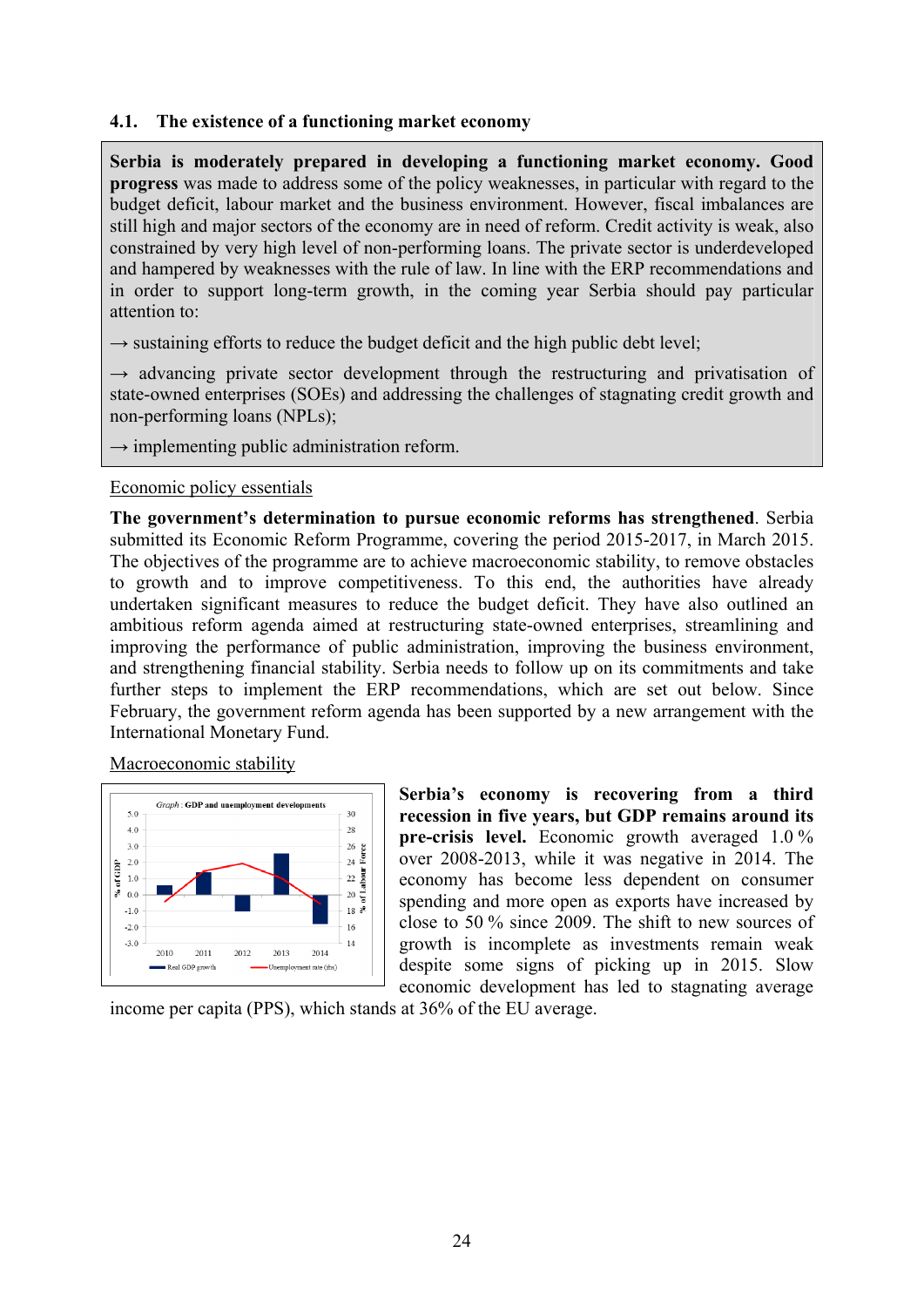

**External imbalances have been reduced by growing exports and subdued imports.** The current account deficit fell below 5.0 % of GDP in the first half of 2015, down from double-digit levels in the beginning of the decade. Most of the deficit was covered by net foreign direct investment, which stabilised at close to 4 % of GDP, still below the needs of the economy. External debt has increased since mid-2014 to around 80 % of GDP but, in view of shrinking external imbalances, debt sustainability does not raise immediate concerns. The official foreign exchange reserves stand at

comfortable level, covering about seven months of imports of goods and services — an important buffer in view of external risks.

**Unemployment remains very high despite signs of improving labour market conditions.** Unemployment fell below 20 % and both employment and activity rates have increased. Although some of the new jobs were in the public sector or in informal employment, large gains were observed in registered private employment, especially for women. Most of these jobs, however, went into less paid, low productivity sectors. Average real wages fell as a result of public sector wage cuts. However, private sector wages have recently increased.

**Prices have been broadly stable, allowing the central bank to reduce interest rates.**  Inflation has been below the central bank tolerance band  $(4\% \pm 1.5)$  percentage points) for more than a year. Low inflation is the result of low international prices of primary commodities, weak domestic demand, exchange rate stability and delays in administrative price adjustments. The low inflationary environment and a rapidly falling budget deficit in 2015 allowed the central bank to cut its key interest rate in successive steps, from 8.0 % in February to 5.0 % in September 2015 and to gradually cut the foreign currency reserve requirement ratio by six percentage points by February 2016.



**The budget deficit fell sharply in the first half of 2015, but fiscal consolidation still needs to be sustained and underpinned by implementing structural reforms.** The 2015 budget targets a deficit of 5.8 % of GDP and is based on a large decrease in current expenditure. Considerable savings have already been made from the cuts in pensions and public sector salaries implemented last year. Additional savings are expected from a number of other measures ranging from public administration reform, to lower subsidies and reforming public enterprises.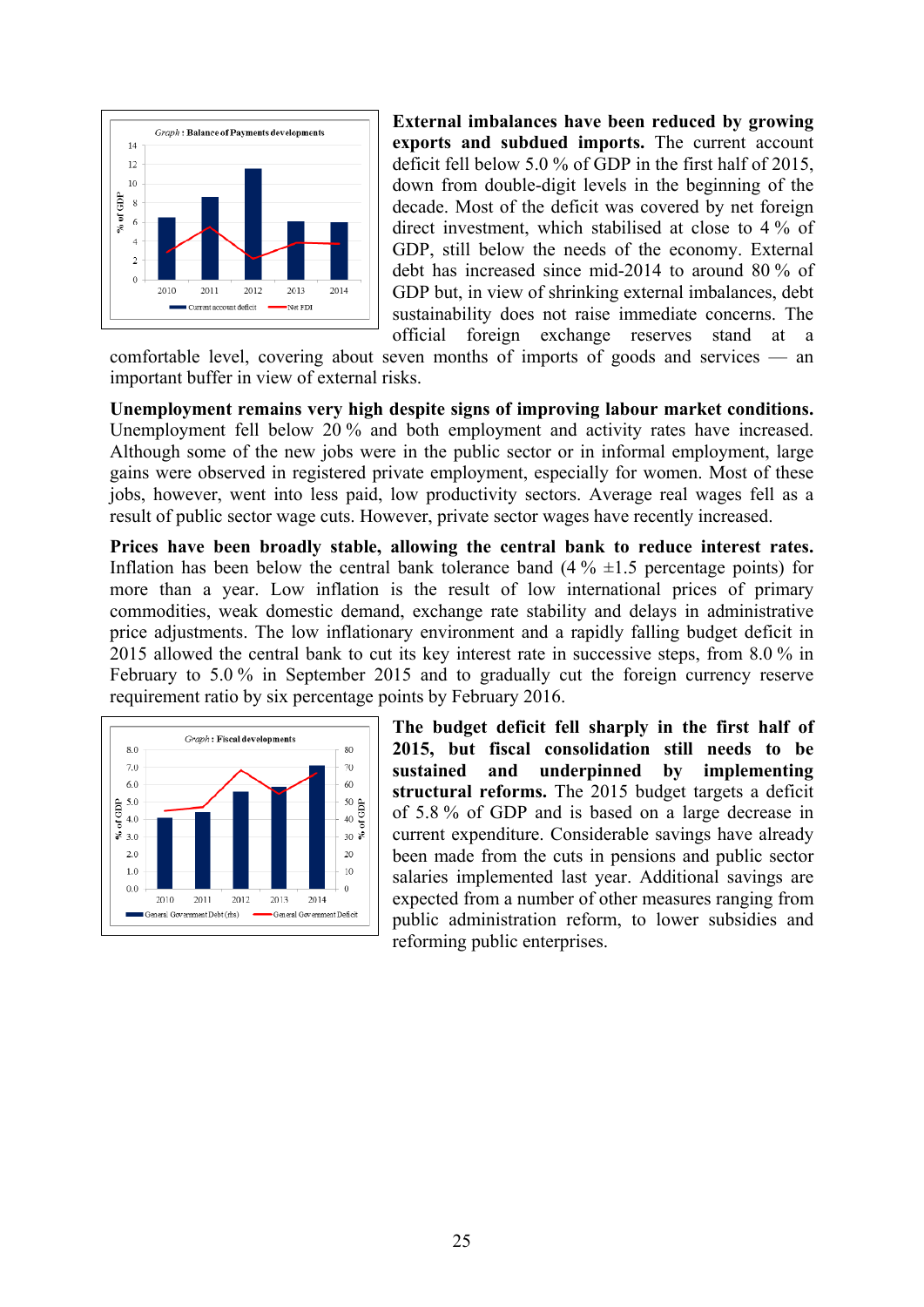Revenue collection continued to improve in 2015, in particular due to some excise duties and

non-tax revenue (e.g. telecom licences and SOEs dividends). In addition, expenditure restraint and under execution of capital spending have led to a better-than-expected budgetary performance. By the end of August the cumulative deficit stood at only 1.1 % of the annual GDP — a third of its level in the previous year and far below the target.

In view of Serbia's high indebtedness and the extensive structural reform agenda, and in line with ERP recommendations, consolidation efforts need to be sustained. This requires Serbia to tackle the biggest sources of fiscal risk by further strengthening tax administration and public finance management, implementing public **ERP recommendation 1:** 'Strengthen fiscal consolidation by using any excess revenue and current expenditure savings to further reduce budget deficits in 2015 and the following years. Underpin the medium-term consolidation path by implementing the planned structural reforms.'

**ERP recommendation 3:** 'Further strengthen public finance management, notably by improving the budgetary process and the capacity of the tax administration. Compile and start submitting to Eurostat excessive deficit procedure notification tables before the end of 2015.'

administration reform and restructuring state-owned enterprises in line with adopted plans.

**The recently improved fiscal performance followed years of increasing fiscal imbalances and missed budget deficit targets.** The budget deficit averaged 5.7 % of GDP over 2009-2014, regularly overshooting planned deficits. It went up to 6.7 % of GDP in 2014, reflecting mainly higher spending on interest payments, activated government guarantees and expenditure related to bail outs of failed state-owned banks and loss-making SOEs. Revenue was lower than planned and budget execution was marked by significant under execution of capital expenditure, pointing to a general problem of weak preparation of public investment projects. Government debt rose above 70 % of GDP.

### Interplay of market forces

**Some steps have been taken to start restructuring large state-owned enterprises.** Payment discipline between SOEs has been improved and could be further strengthened following recent legislative amendments. However, SOEs restructuring continued to face delays and big utility companies remain a significant source of market distortions and fiscal risk. Therefore, it is important that Serbia advances the restructuring of these companies in accordance with ERP recommendations.

In December, the government adopted guidelines for restructuring Srbijagas, the state-owned gas company. In line with these, in early July it adopted a decision to unbundle the operation of gas transmission networks and distribution activities. The financial restructuring of the company is still awaited and the resolution of its biggest debtors needs to advance further.

**ERP recommendation 2:** 'Advance the restructuring and privatisation of state-owned enterprises, prioritising the biggest companies. Introduce better corporate governance and advance, as planned, the organisational and financial restructuring of large, loss-making utilities. […]'

A corporate restructuring plan for Elektroprivreda Srbije, the state-owned power utility, was adopted in November and — as a first step — the company was reorganised to increase its efficiency. A financial restructuring plan, which contains measures to reduce costs and improve revenues, including a 4.5 % increase in the regulated electricity tariff, was adopted in June. In January 2015, the government announced full liberalisation of the electricity and gas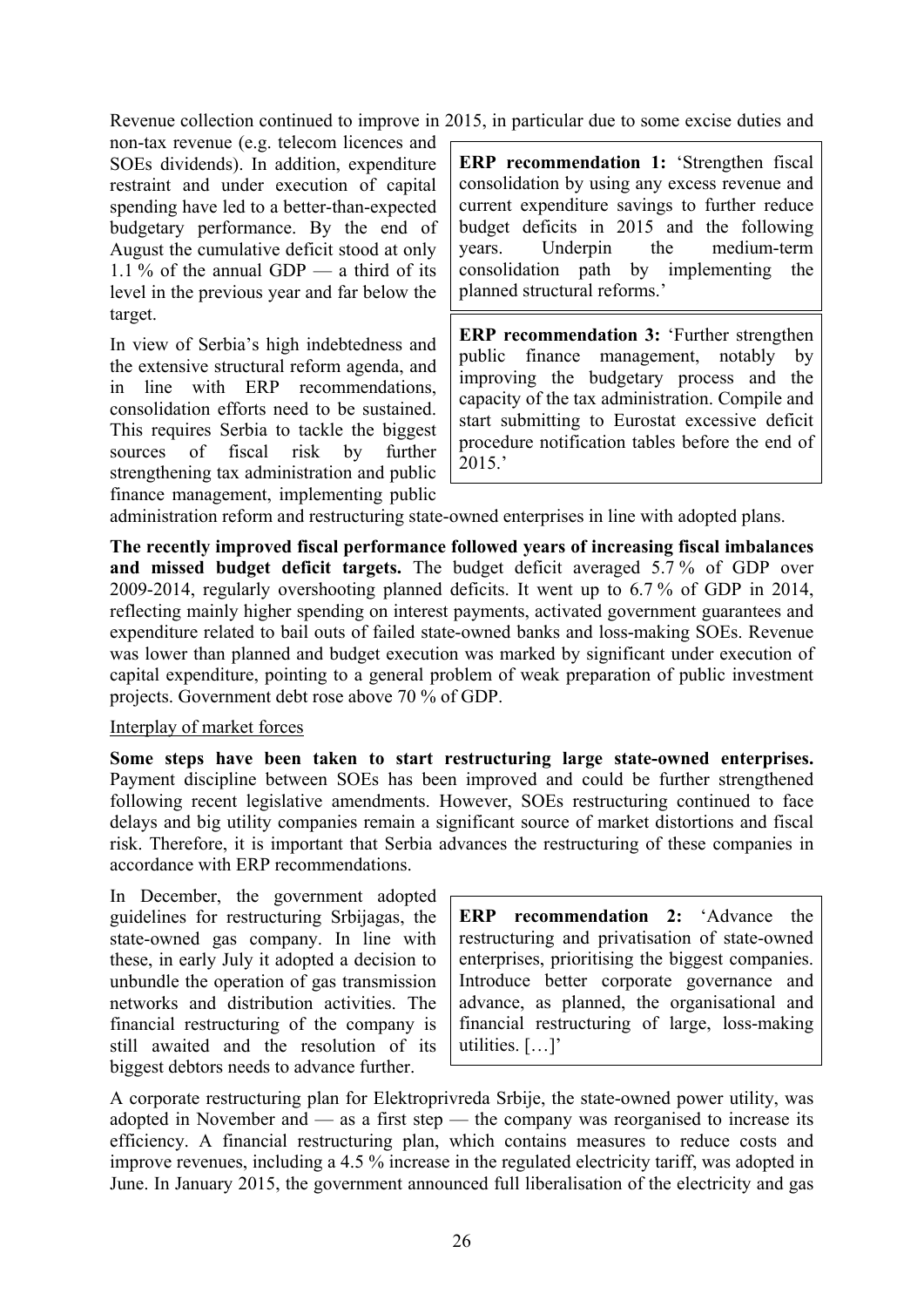market, allowing users to switch to a distributor other than the state-owned utility company. However, only 5 % of all users have done so, as households and small buyers still have the right to guaranteed usage at regulated prices.

In July, Railways Serbia was unbundled into passenger, freight and infrastructure, including by creating a holding company. Corporate and financial restructuring plans have been prepared and are planned to be adopted by the government in September.

**Privatisation attempts have been revived recently, although results so far are marginal.** The sustainable operation and future privatisation of the steel mill in Smederevo is a key challenge. In June, the government took steps to start the privatisation of the majority state-owned Telekom Srbija. In January, it adopted an action plan to resolve 188 companies through a bankruptcy procedure. In addition, about 200 enterprises are expected to be fully or partially privatised, either by equity or asset sales, or through strategic partnership.

The protection of companies in restructuring from forcible collection of debts and bankruptcy expired in June. However, it was extended for 37 of them until October, while for another 17 firms, deemed of strategic importance and employing some 22.000 people, protection was extended until end of May 2016. As the end of the restructuring process is expected to result in redundancies, the government has put in place an adequately funded social programme. In view of the time and capacity needed to process such a large number of privatisations, the government should prioritise the restructuring of the biggest and most problematic cases.

### Market entry and exit

**Procedures for construction permits have been improved but further efforts are needed to ensure proper implementation**. As in previous years, in 2014 the number of newly established companies (8 209) was more than three times the number of companies closed (2 601). Still, market entry has continued to be burdened by lengthy and costly procedures to obtain various permits. One major improvement was the introduction of a new integrated procedure for issuing construction permits ('one-stop shops'); its implementation has in most cases significantly shortened the time required to obtain permits. The establishment of an electronic permitting system is envisaged to be set up by 2016. The issue of converting usage rights into ownership rights of construction land, which had hindered potential investments, was solved but further efforts are needed to ensure proper implementation.

### Legal system

**Legal predictability and enforcement have remained weak and significant efforts are needed to further improve the business environment.** Many laws, important for structural reforms and socioeconomic development, are still adopted through emergency procedures,

without proper consultation and public debate. Moreover, the implementation of laws remains problematic as there are long delays in the adoption of by-laws. The judicial system has been slow to enforce property rights.

The backlog in the courts is still substantial and companies often avoid using the courts as a solution to their problems.

**ERP recommendation 5:** 'Improve the business environment and tackle the grey economy, notably by better regulating parafiscal charges, business inspections, and leasing of labour. Take steps to further simplify the regulatory environment by relaunching the 'regulatory guillotine'.'

Enforcement of legislation on property restitution, which is expected to improve legal clarity over real estate ownership, is making progress; 42 % of all claims submitted have now been resolved.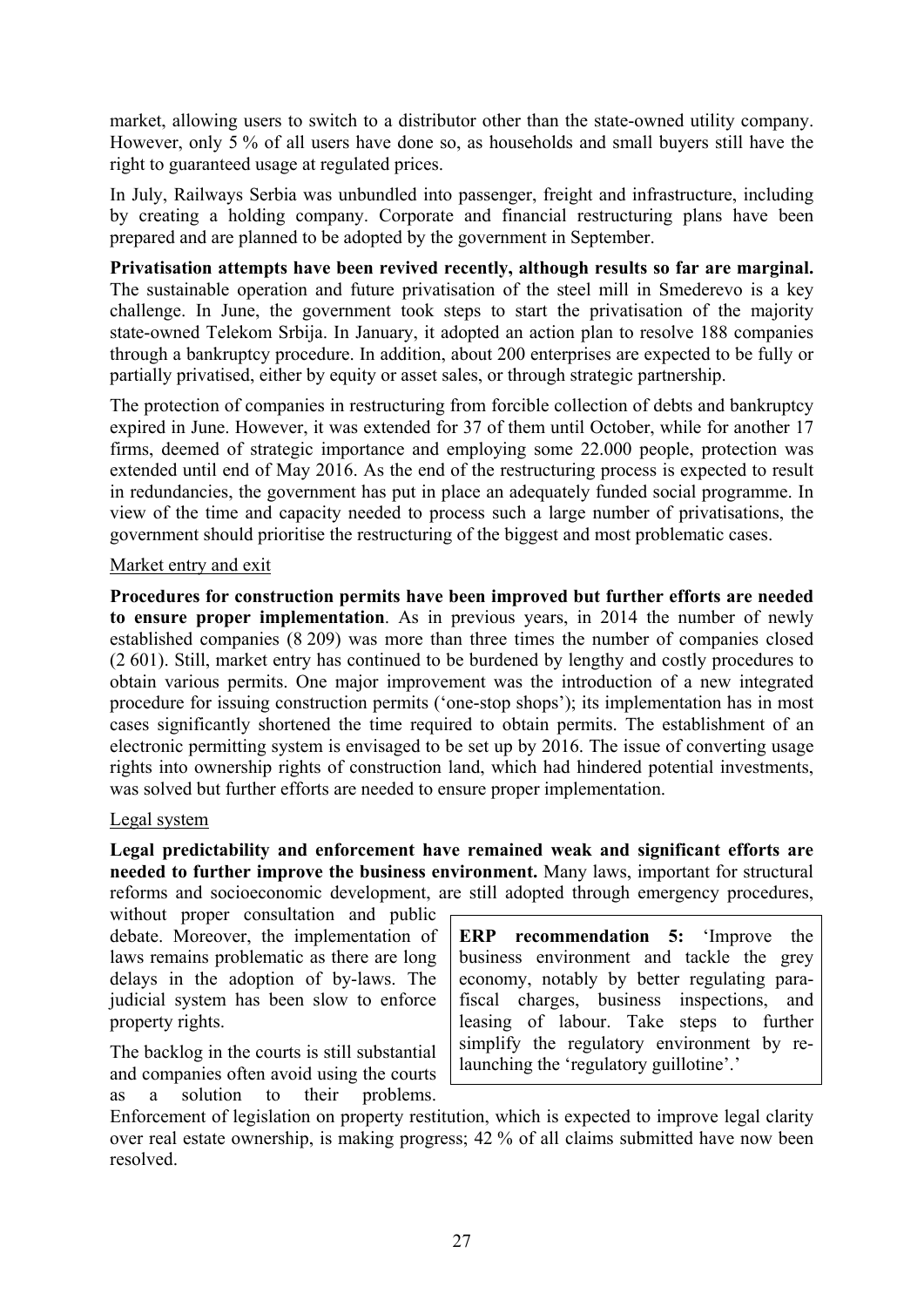The informal economy remains a major obstacle to fair competition and business development. To tackle the grey economy, the government adopted an action plan and set up a coordination body. A new law on inspection oversight, introducing a risk assessment system and better coordination between different administrative bodies, was adopted in April. Implementation of the new legislation and rules still needs to be tested. Further efforts are needed to better control para-fiscal charges and to regulate labour leasing, and to further

simplify the regulatory environment in accordance with ERP recommendations.

### Financial sector development

**The banking system is still facing a number of challenges, including weak credit activity and a high level of non-performing loans (NPLs).** The financial sector continued to be dominated by commercial banks, mostly foreign-owned, holding more than 90 % of all assets, followed by insurance companies with 5.2 %. In June, the central bank enhanced its monitoring of majority

**ERP recommendation 4:** 'Advance with the rebalancing of macroeconomic policies with fiscal consolidation as a pre-condition for a more accommodative monetary policy stance, with a view to fostering a pick-up in the pace of credit extension. In this context, increased efforts to address the high burden of nonperforming loans on banks' balance sheets, involving all key stakeholders including the central bank as necessary, also appear warranted<sup>,</sup>

Greek-owned banks and limited their transactions with parent banking groups. Euroisation continued to be widespread, with about three quarters of deposits and of loans to households and businesses denominated in or linked to foreign currencies.

Financial intermediation was revived only temporarily due to a boost from a government subsidised programme. Still, credit growth remained weak and credit to the private companies continued shrinking, marking an absolute five-year low in April. Commercial banks have channelled their resources into lending to the government, albeit at a slower pace, and in building up their net foreign assets.

Mirroring the difficult economic environment and constraining lending activity, NPLs remained very high at 22.8 % in June. However, the banking system as a whole remained adequately capitalised and liquid. With the help of international financial institutions, the government adopted a comprehensive strategy and an action plan for NPL resolution in line with ERP recommendations. In August, the central bank also adopted an action plan for implementing this strategy. Special bank diagnostic studies, to be completed in October, should also provide additional information on the quality of bank assets and support the implementation of the NPL strategy. Governance weaknesses prompted the strengthening of the supervisory and improvement of the bank recovery and resolution frameworks.

### <span id="page-27-0"></span>**4.2. The capacity to cope with competitive pressure and market forces within the Union**

**Serbia is moderately prepared in terms of capacity to cope with competitive pressure and market forces within the Union**. **Some progress** was made particularly with regard to further opening up the labour market and providing support for the development of small and medium-sized enterprises (SMEs). However, the education system has remained inefficient, physical infrastructure underdeveloped and the informal sector and state aid have remained substantial.

In line with the ERP recommendations and in order to support long term growth, in the coming year Serbia should pay particular attention to: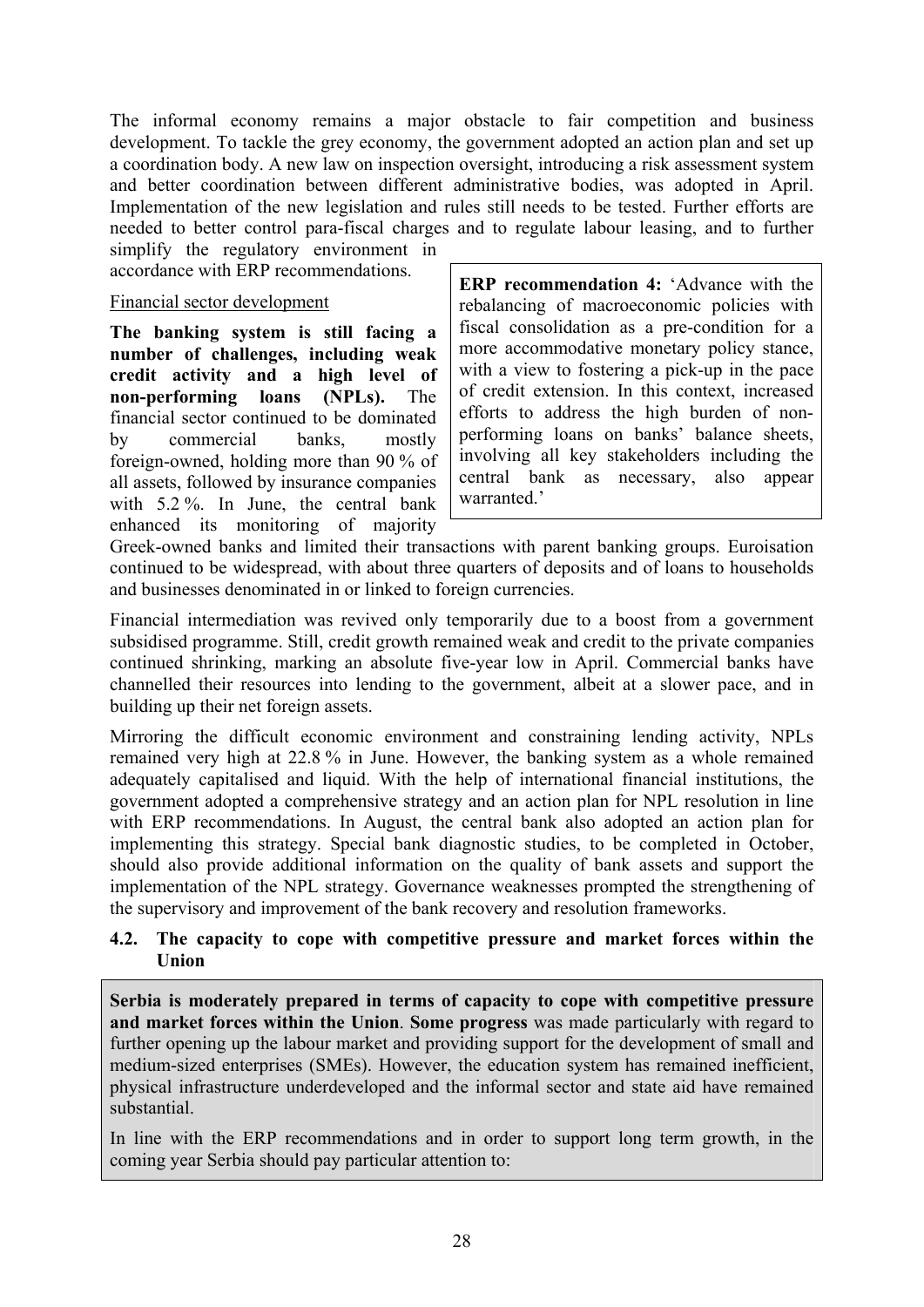$\rightarrow$  improving the quality of the education system and gearing it towards labour market needs;

 $\rightarrow$  stimulating private investments and speeding up the implementation of public infrastructure projects;

 $\rightarrow$  providing a transparent framework of state support to the private sector, with a focus on SMEs.

### Human and physical capital

**The needs of the economy and a worsening demographic situation demand further reforms of human capital policies in accordance with ERP recommendations.** Although Serbia's public spending on education is comparable to that of EU countries, its quality has remained low, manifested in below-average OECD Programme for International Student Assessment (PISA) test scores and a high number of unskilled **ERP recommendation 6:** 'Adopt a comprehensive and well-targeted set of active labour market policies, with a focus on youth and the long term unemployed, as well as dedicated skills upgrade programmes. The finalisation of the national qualifications framework should be the first step in a progressive reform of the education system, aimed at improving the outcomes of the system, thereby enhancing the human capital productivity.'

workers. Despite recent improvements, the labour market is still characterised by high unemployment, skills mismatches, a high share of informal employment, and high migration rates (especially of highly-skilled workers).

The efficiency of the education system needs to be improved by rationalising the school network and gearing vocational education more to labour market needs. Additional emphasis should be placed on teacher training and curriculum reforms at basic levels of education. This is the means by which the basic and transversal skills and student competences can be improved, better preparing them for the job market or further education. Serbia has maintained a relatively high proportion of public investment in research and innovation. However, there is little private investment and little cooperation between public and private researchers.

Active labour market policies have been in decline until recently. They need to focus on youth and the long-term unemployed and provide stimulation to employers to reduce the informal forms of employment, in line with ERP recommendations.

**Physical infrastructure is severely affected by years of underinvestment and concerted efforts are needed to boost private and public investment.** Investment has still not

recovered to pre-crisis levels and remained at about a quarter below its peak. Public investment, in particular, has been subdued. The poor state of infrastructure undermines competitiveness and deters foreign investors, hampering regional and EU trade integration. There is a clear need to increase public investment, improve preparation and speed up the implementation of public projects, in particular those included in Serbia-EU's 'single project pipeline.'

The ongoing fiscal consolidation and the

**ERP recommendation 7:** 'Stimulate private investment, for example by establishing public schemes to support lending to SMEs and research activities in companies. To increase public investment, improve preparation and speed up the implementation of public projects. Step up the works on corridors VII and X in line with the regional core network. Improve energy production and transmission, most notably by better governance of energy firms, regulation of the network and the construction of gas inter-connectors.'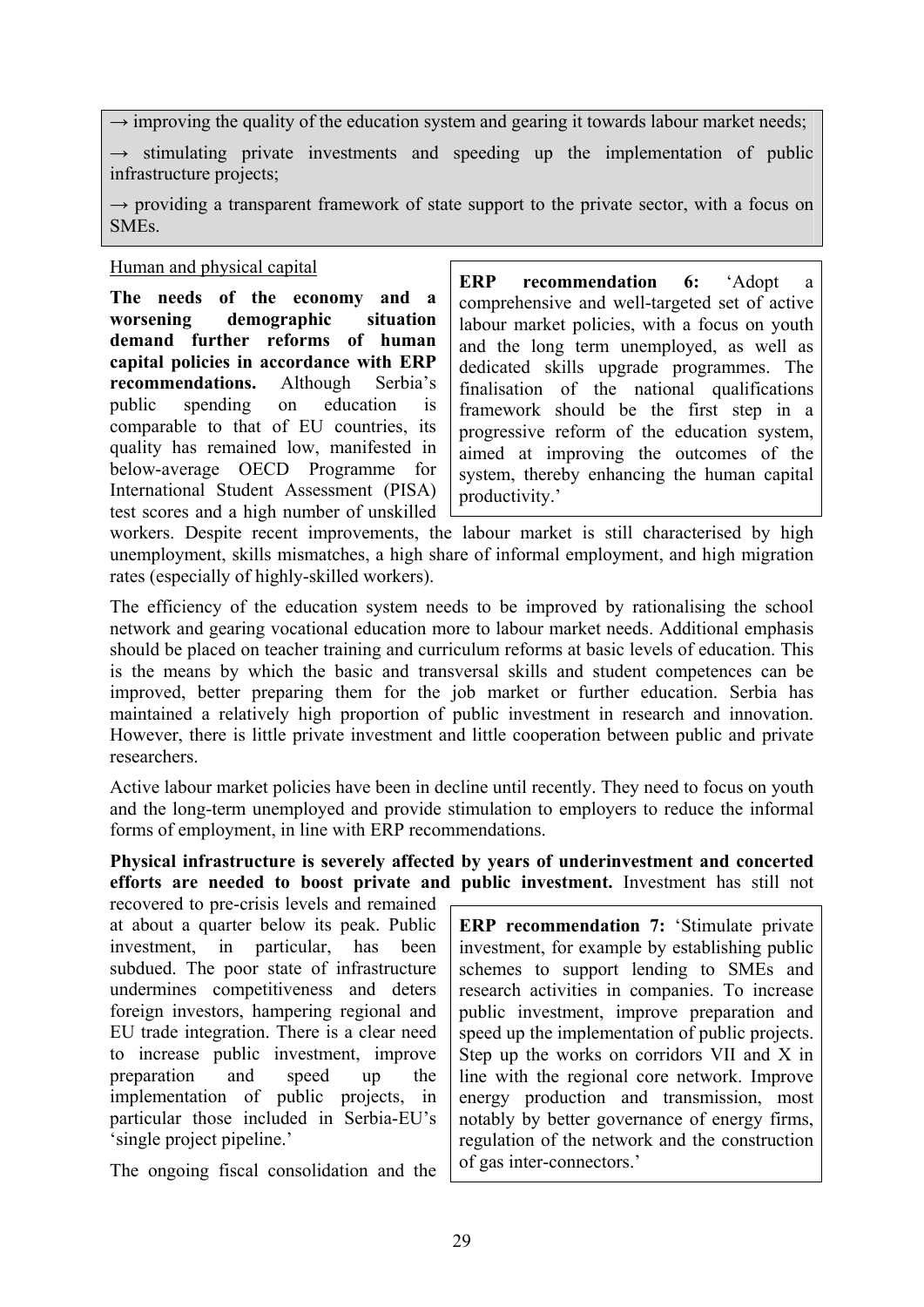reform of governance of public projects should create the conditions for increasing infrastructure investment and stepping up work on regional transport corridors in accordance with ERP recommendations. In addition, to diversify energy supplies Serbia should go ahead with the construction of gas inter-connectors as planned. Private investment should be further stimulated by establishing public schemes to support lending to SMEs and research activities in companies, in line with ERP recommendations.

### Sectoral and enterprise structure

**The structure of the economy remained broadly unchanged and reducing the large informal sector remains a major challenge.** With a share of 50.9 % of GDP, services continued to play a major role in the economy. In 2014, agriculture slightly increased its share to 8.1 % of GDP, whereas industry's share fell by 1.7 percentage points to 20.7 % of GDP due to the floods which severely affected the energy and mining sectors. Employment was roughly unchanged across sectors, with agriculture remaining the biggest sector, employing almost a fifth of the labour force. The large informal sector represents a major obstacle for economic development, fuelled by weak rule of law, and imposes significant risks and costs to the overall economy.

SMEs account for over 70 % of employment, but contribute only 53 % of the total gross value added. They remain disadvantaged compared to large companies and state-owned companies that receive state aid. SMEs are the most affected by the poor access to finance in Serbia, Limited progress has been made as regards the development of SME-oriented financial instruments.

### State influence on competitiveness

**State support for loss-making SOEs remained significant and needs to be addressed in line with ERP recommendations.** In 2014, spending on these measures combined has reached the highest level since 2000. The increase over the last three years was in large part due to

**ERP recommendation 2:** '[…] Review the efficiency of all forms of state aid and take steps to reduce it. Proceed to revisit public sector employment in a sustainable manner by implementing the Action plan on public administration reform.'

the delayed process of resolution of SOEs. However, signalling a change in policy, the 2015 budget law does not envisage new issuance of state guarantees for liquidity support and limits new project-based guarantees. More predictable instruments of state support to the private sector need to be developed to benefit both foreign and domestic investors. State support should also be redirected towards efficient and horizontal objectives, such as support to SMEs and research and development.

# Economic integration with the EU

**Serbia improved its external competitiveness and increased further its trade integration with the EU.** A weaker dinar and a relative decrease of labour costs have boosted external competitiveness. The EU increased its trade with Serbia and remained by far the country's main trading partner, accounting for 69 % of total exports and 61 % of total imports of goods. Exports to Central European Free Trade Agreement (CEFTA) countries represent 20 % of all exports and have the potential to be boosted by the planned trade liberalisation in the services sector.

The EU also remains the main source of FDI with a share of almost three-quarters. Through the network of various free trade agreements, Serbia enjoys good market access but needs to facilitate trade by measures removing non-tariff barriers, especially for companies operating in global value chains.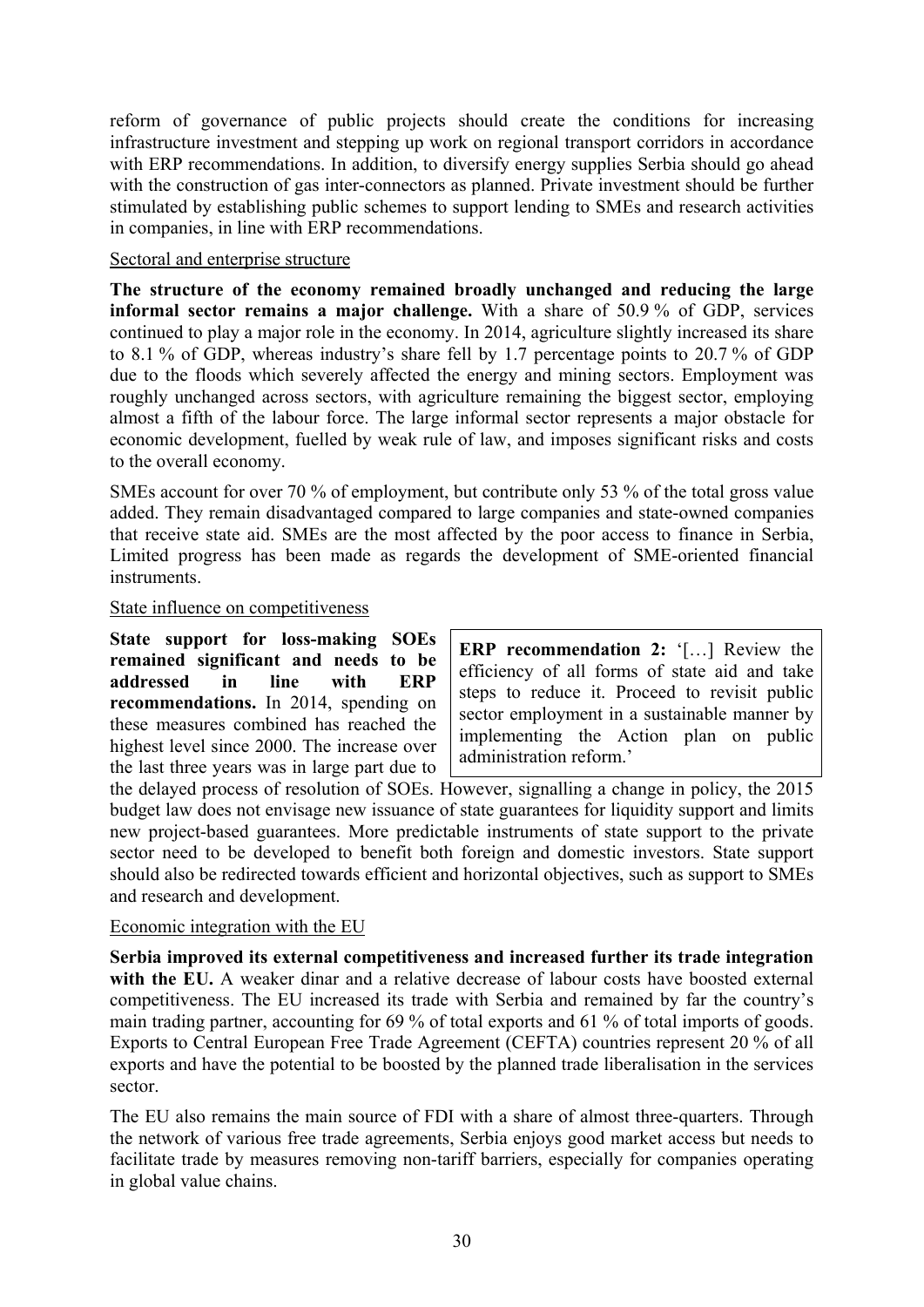### <span id="page-30-0"></span>**5. ABILITY TO ASSUME THE OBLIGATIONS OF MEMBERSHIP**

### <span id="page-30-1"></span>**5.1. Chapter 1: Free movement of goods**

*The free movement of goods ensures that many products can be traded freely across the EU based on common rules and procedures. Where products are governed by national rules the principle of the free movement of goods prevents these creating unjustified barriers to trade.* 

Serbia is **moderately prepared** for the free movement of goods. **Some progress** was made, notably with the adoption of European standards. In the coming year, Serbia should in particular:

 $\rightarrow$  ensure better implementation of technical requirements and standards.

On the **general principles**, Serbia is drafting a methodology to ensure alignment with Articles 34-36 of the Treaty on the Functioning of the European Union (TFEU). On **horizontal measures,** the quality infrastructure strategy for the period 2015-2020 was not yet adopted. The administrative capacity of the Ministry of Economy, in charge of coordination, has decreased and needs to be strengthened.

On **standardisation**, the Institute for Standardisation of Serbia (ISS) has adopted approximately 96 % of all European standards and harmonisation documents. It has met the technical criteria for full membership of the European Committee for Standardisation (CEN) and the European Committee for Electrotechnical Standardisation (CENELEC). The ISS currently has 187 active technical committees and 62 full-time employees. Amendments to the Law on Standardisation were adopted in May, aiming to further align national legislation with the *acquis*.

A total of 37 **conformity assessment** bodies have been designated under the relevant EU directives. In April 2015 Serbia repealed the formal *ex ante* controls on certificates of conformity, specifically for imports of products covered by the Machinery Directive, the Low Voltage Directive and the Electromagnetic Compatibility Directive. However, certain *ex ante* controls remain, specifically for imports of products covered by the Radio equipment and Telecommunications Terminal Equipment Directive and fire protection devices and appliances.

On **accreditation**, the Accreditation Body of Serbia (ABS) in October 2014 signed a new International Accreditation Forum Multilateral Agreement extending management system certification. Accreditation process continued steadily over the reporting period but ABS staffing levels remain insufficient.

On **metrology,** secondary legislation in the non-harmonised area was adopted, together with a regulation based on recommendations of the International Organisation of Legal Metrology. The number of internationally recognised national standards for calibration and measurement stood at 143. The Directorate for Measures and Precious Metals upgraded its market surveillance capacity, particularly for supervision of the implementation of EU directives on standards and non-automatic scales.

In **market surveillance,** the law on general inspection oversight was adopted in April 2015. The Product Safety Council was reconstituted in August 2015 in order to improve coordination and operations amongst various stakeholders. The administrative capacity of the line ministry has been upgraded, but remains insufficient.

On **'Old Approach' product legislation**, Serbia adopted secondary legislation on crystal glass product marking which aims to be in line with the *acquis*, and laws on active substances in biocidal products. Legislation on motor vehicles and emissions of pollutants from non-road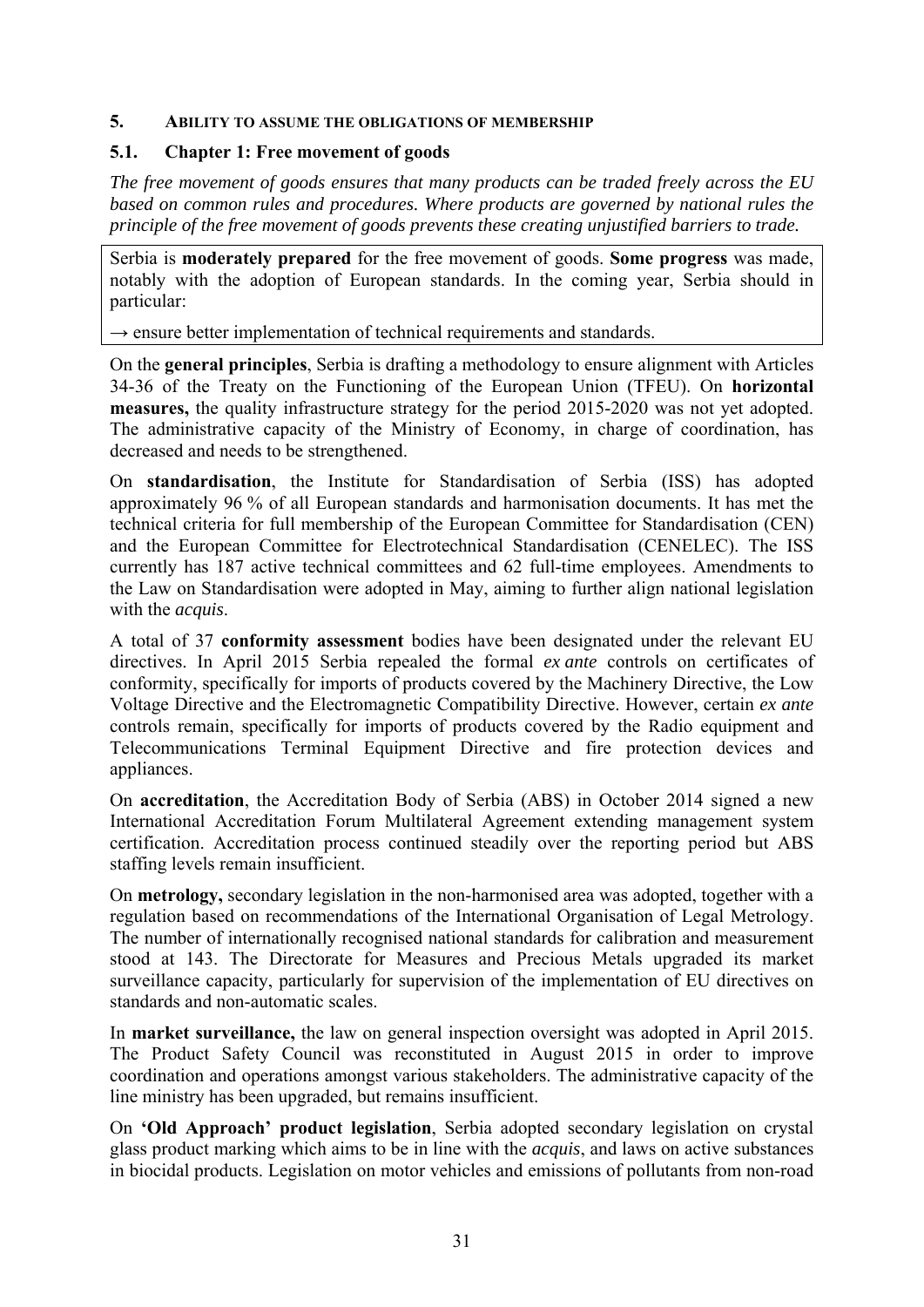engines remains to be adopted. As regards **'New and Global Approach' product legislation**, legislation on recreational craft and on cableway installations was adopted. The former is in line with the *acquis*; the latter is partially aligned with the relevant directives. The law on fire protection equipment was adopted but remains to be aligned with relevant EU directives. Further alignment is required in the areas of cableway installations, construction products, toy safety and eco-design requirements for energy-related products.

As regards **procedural measures**, Serbia adopted legislation on civilian firearms, and adopted and fully implemented legislation on the export and import of arms and military equipment which is in line with the EU export control regime. Legislation on the production and transfer of arms and military equipment remains to be adopted. Serbia still needs to align its legislation with the *acquis* on pricing medicinal products and on returning cultural objects unlawfully removed from the territory of an EU Member State.

# <span id="page-31-0"></span>**5.2. Chapter 2: Freedom of movement for workers**

*Citizens of one Member State have the right to work in another Member State and must be given the same working and social conditions as other workers.* 

Serbia is **moderately prepared** in the area of freedom of movement for workers. **Some progress** was made in this chapter, notably in adopting new legislation on access to the labour market. In the coming year, Serbia should in particular:

 $\rightarrow$  continue its efforts for strengthening the capacity of social security institutions.

As regards **access to the labour market**, a Law on Employment of Foreigners and a work permit rulebook were adopted in November 2014. The law regulates the employment of foreign citizens in Serbia and further aligns its legislation with the *acquis*.

The Ministry of Labour's 2015 action plan and the annual plan of the National Employment Service (NES) include provisions on **EURES,** the European jobs network, and create a network of private employment agencies which will publish vacancies jointly with the NES.

As regards **coordination of social security systems**, new agreements came into force with Belgium, Luxembourg, Hungary and Canada. An agreement with Romania was finalised, but is not yet signed, and an agreement with France was ratified in March. An agreement on electronic exchange of social security data was signed with Montenegro. The capacity of social security institutions needs further strengthening.

# <span id="page-31-1"></span>**5.3. Chapter 3: Right of establishment and freedom to provide services**

*EU natural and legal persons have the right to establish themselves in any Member State and to provide cross-border services. For certain regulated professions, there are rules on mutual recognition of qualifications. Postal services are gradually being opened up to competition.* 

Serbia is **moderately prepared** in these fields. **Some progress** was made with the adoption of regulations on postal services. In the coming year, Serbia should in particular:

 $\rightarrow$  adopt a strategy for alignment with the professional qualifications acquis;

 $\rightarrow$  adopt an umbrella law on services, as a first step towards alignment with the Services directive.

There were no developments on the **right of establishment.** On **freedom to provide crossborder services**, an umbrella law aligning Serbian legislation with the Services Directive is still needed. Screening of sectorial laws has to be completed to prepare for their alignment. A strategy and a law on **mutual recognition of professional qualifications** have yet to be adopted.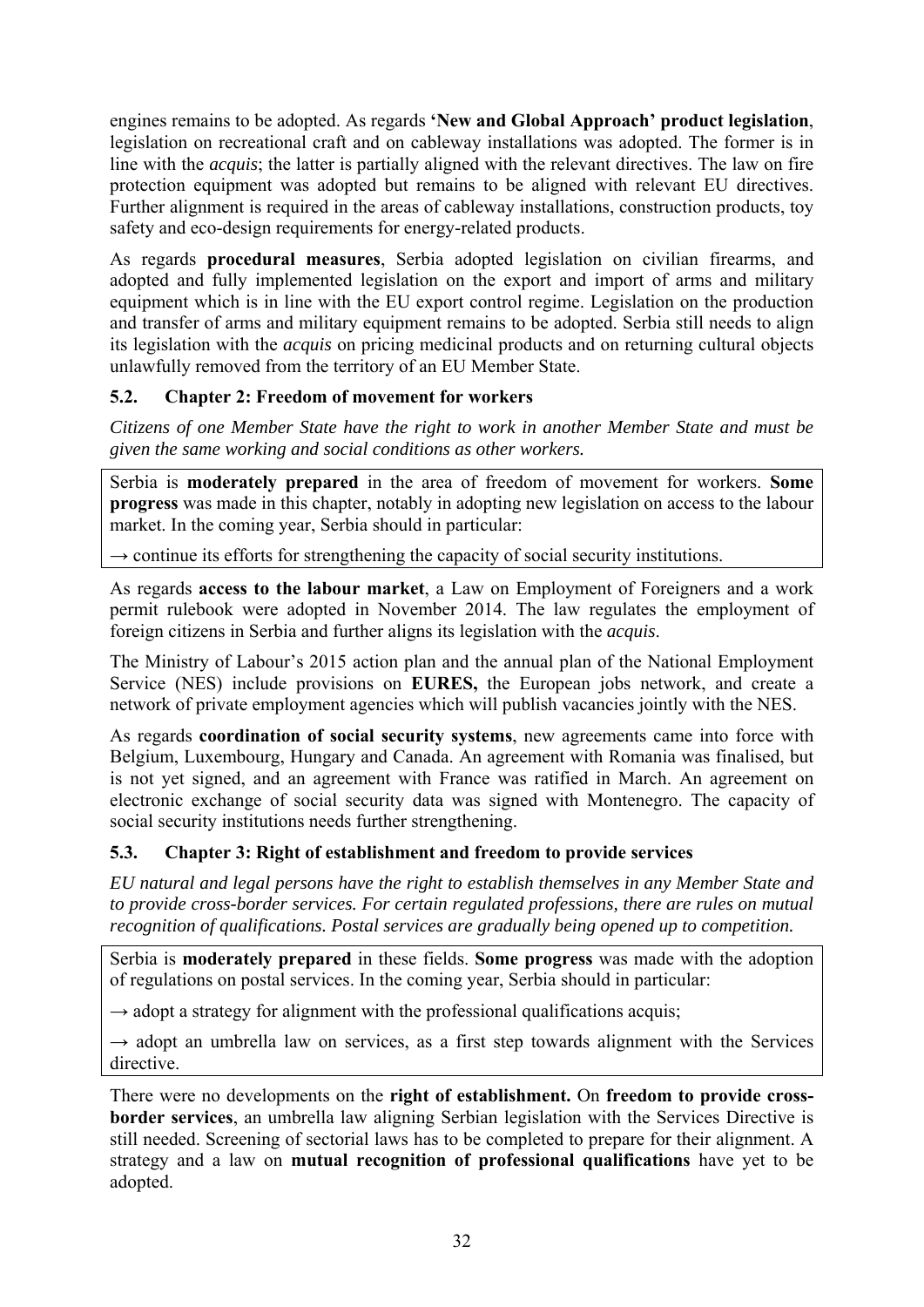As regards **postal services**, the Regulatory Agency for Electronic Communications and Postal Services adopted a regulation on the conditions of access to the postal operator's postal network in December 2014. It also adopted a regulation on minimum standards for universal postal services provision. Both regulations further align Serbian legislation with the *acquis*. The inspection of postal services remains inadequate. The public postal operator has not yet been turned into a corporate company.

# <span id="page-32-0"></span>**5.4. Chapter 4: Free movement of capital**

*In the EU, capital and investments must be able to move without restriction and there are common rules for cross-border payments. Banks and other economic operators apply certain rules to support the fight against money laundering and terrorist financing.* 

Serbia is **moderately prepared** in the area of free movement of capital. **Some progress** was made with the adoption of the Law on Payment Services. In the coming year, Serbia should in particular:

 $\rightarrow$  further liberalise short-term capital movements.

 $\rightarrow$  strengthen the Agency for the Prevention of Money Laundering.

There were no developments on **capital movements and payments.** Short-term capital transactions and deposit activities by residents are still restricted, while long-term capital transactions have been fully liberalised. The acquisition of real estate, especially agricultural land, is still restricted. On **payment systems**, in December, Serbia adopted a Law on Payment Services to further align its legislation with the Payment Services Directive and the Electronic Money Directive.

Serbia adopted a national strategy for the **fight against money laundering** and terrorism financing in December. The Agency for the Prevention of Money Laundering and the Financial Intelligence Unit of the Ministry of Finance both need greater administrative and analytical capacity. The agency still does not have adequate premises, which prevents it from recruiting new staff. Serbia still needs to establish a track record of investigation of and conviction in money laundering cases.

# <span id="page-32-1"></span>**5.5. Chapter 5: Public procurement**

*EU rules ensure public sector procurement of goods and services in any Member State is open to all EU companies on the basis of non-discrimination.* 

Serbia is **moderately prepared** in this area, which is particularly vulnerable to corruption. More efforts are needed to prevent corruption from occurring during the procurement cycle. **Good progress** has been made in the past year, notably by adopting amendments to the Law on Public Procurement and increasingly using open tender procedures.

Significant efforts are needed across the board to improve competition, efficiency and transparency in public tenders. In the coming year , Serbia should in particular:

→ strengthen the capacity of the Public Procurement Office and the Republic Commission for the Protection of Rights in Public Procedures;

 $\rightarrow$  swiftly implement the public procurement strategy in particular on ensuring the sound implementation of existing legislation and on further alignment with the EU Concessions Directive.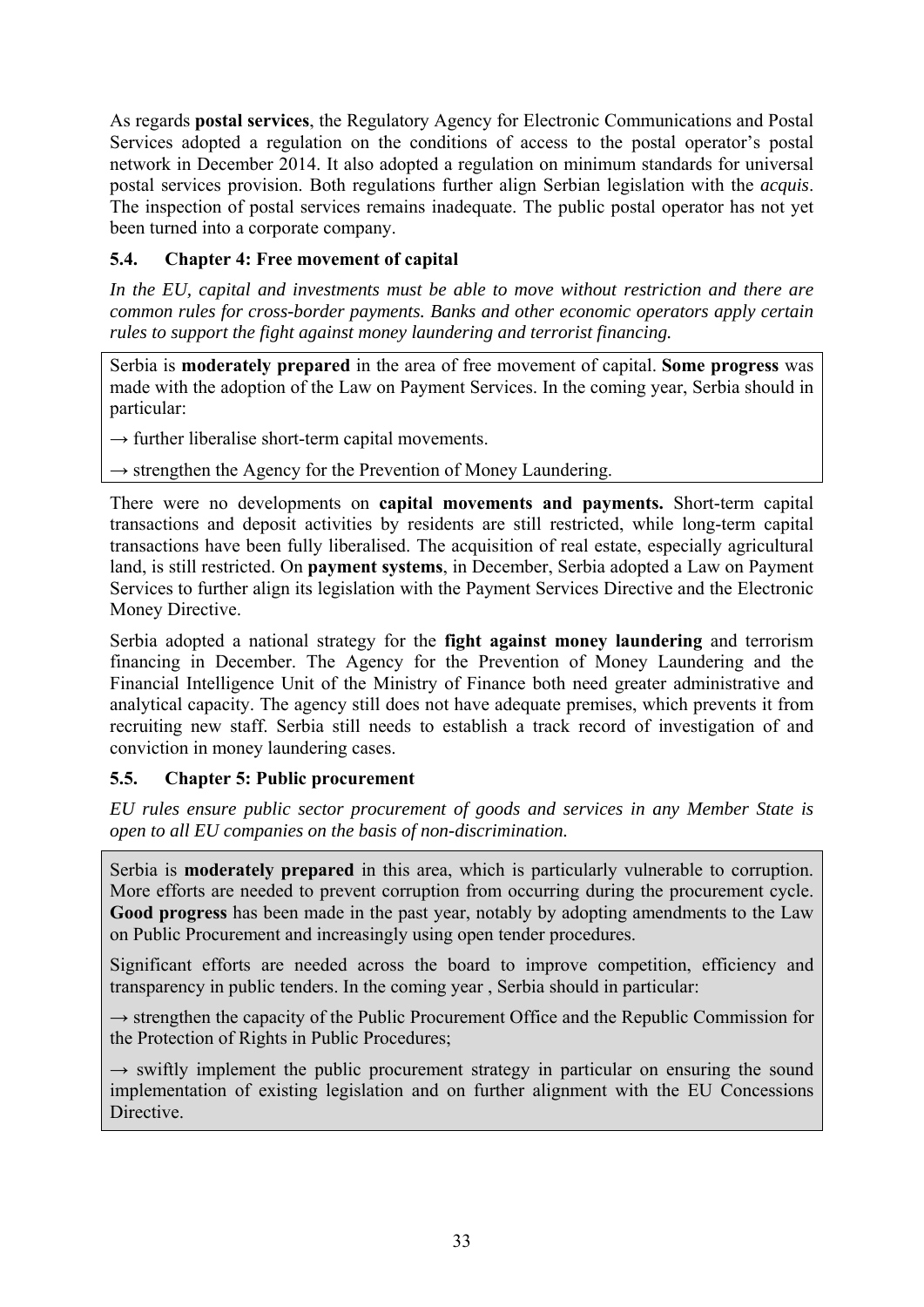### Institutional set-up and legal alignment

The **legal framework** is broadly in line with the *acquis*. The Law on Public Procurement adopted in 2012 is largely in line with the EU directives on classical and utilities' procurement, but does not take full advantage of the flexibility procedures offered by the utilities directive. The law was amended in February 2015 to reduce the price preference given to domestic bidders to 5 %, ahead of the schedule for liberalisation under the Stabilisation and Association Agreement, and in July to further align it with the EU Directives adopted in 2014. The legislation on defence and security procurement is broadly in line but contains more exemptions than the EU Directive. Serbia must ensure that bilateral agreements concluded with non-EU countries do not unduly restrict competition and are fully consistent with the EU *acquis*. The Law on Public-Private Partnership follows the basic rules of the *acquis*, but needs to be aligned with the new Directive on Concessions.

In October 2014, the government adopted a public procurement **strategy** for 2014-2018 and a related action plan, which includes measures to further strengthen the regulatory framework and align it fully with the EU *acquis*.

The **Public Procurement Office** (PPO) is the independent state body which supervises the implementation of the Law on Public Procurement. Its role in launching certain regulatory reforms should be clarified.

### Implementation and enforcement capacity

Serbia's **public procurement market** remained relatively stable as a percentage of gross domestic product (GDP), at 7.7 % in 2014 compared with 6.8 % in 2013 and 8.5 % in 2012.

**Monitoring** of the award and implementation of contracts is improving. Since use of the negotiated procedure must now be authorised by the PPO, the value of negotiated procedures fell to 5 % of the total value of public tenders in 2014, from 17 % in 2013. In 2014, the State Audit Institution detected irregularities in tenders worth EUR 63 million, as against EUR 263 million in 2013. The public procurement portal is increasingly used, with 50 % more notices published in 2014 than in 2013.

The **capacity to manage public procurement processes** was further improved through the certification of an additional 890 public procurement officials by the PPO. However, the PPO does not have enough administrative capacity itself for its numerous responsibilities. The role and function of the annual procurement plans adopted by the contracting authorities needs to be reviewed; publishing them would further increase transparency.

The framework for **integrity and** handling **conflicts of interest** was strengthened under the new public procurement law. In December 2014, the PPO adopted a model internal plan for preventing corruption in public procurement procedures. From January 2015, high-volume contracting authorities are expected to gradually adopt their own plans for curbing corruption based on this model.

### Efficient remedy system

The legislation regarding the **right to legal remedy** is broadly in line with the *acquis* and is implemented by the Republic Commission for the Protection of Rights in Public Procedures (the Republic Commission), an independent state body.

The number of requests for protection of rights received by the Republic Commission increased by 35 % in 2014 compared to 2013. The Republic Commission took a total of 2 702 decisions in 2014 compared with 1 966 in 2013, an increase of 37 %. Public procurement procedures were partially or fully annulled in 1 336 cases. In 2014, the Republic Commission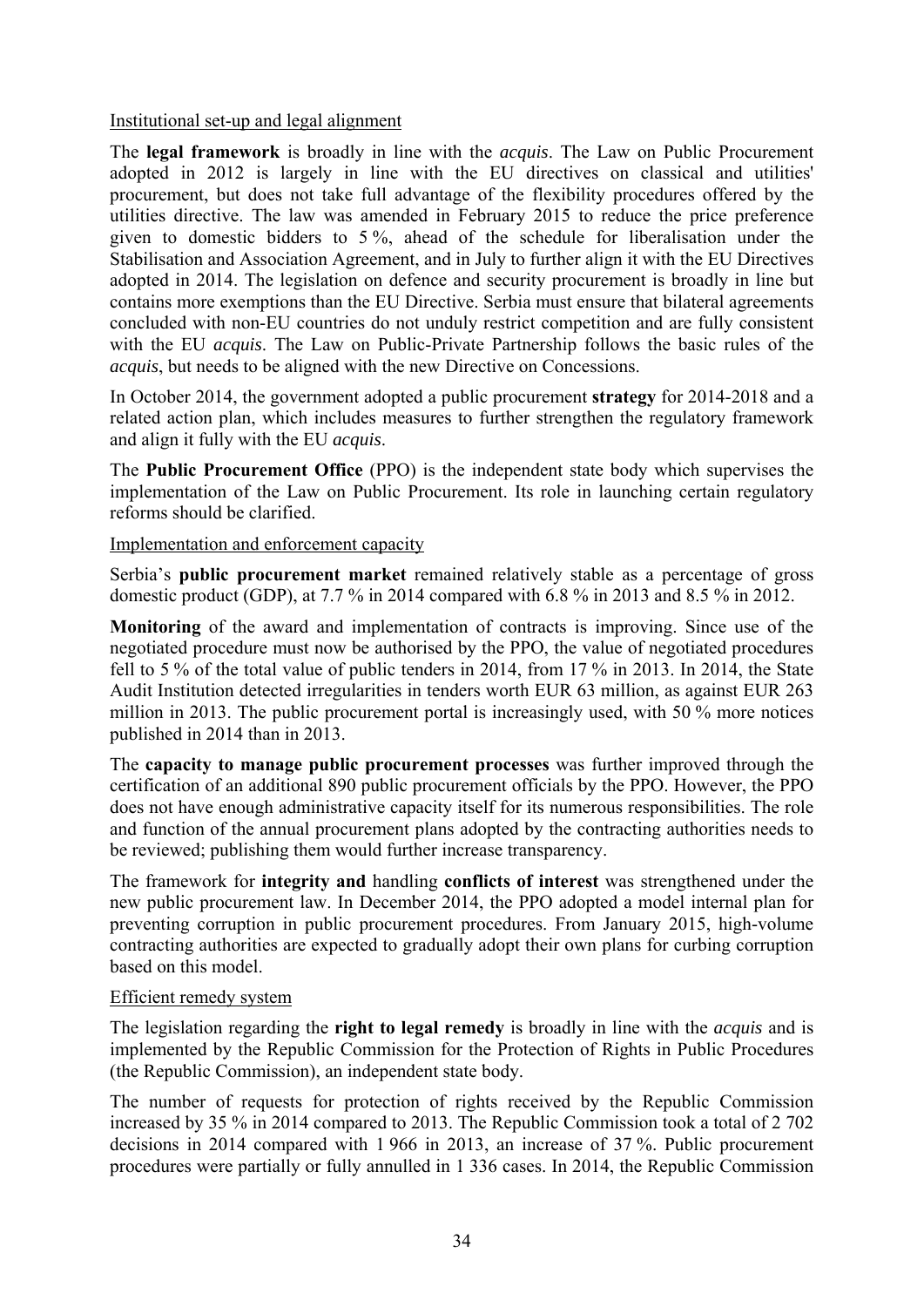further built up its enforcement record by reviewing the implementation of 266 of its decisions and concluded that in 7 cases, they had not been properly enforced by the contracting authorities.

The Republic Commission has continued to build up its **implementation capacit**y to a total of 70 employees, which is still not enough. The capacity of the administrative courts to deal with complex public procurement cases also needs to be strengthened.

# <span id="page-34-0"></span>**5.6. Chapter 6: Company law**

*The EU has common rules on the formation, registration, and disclosure requirements of a company, with complementary rules for accounting and financial reporting, and statutory audit.* 

Serbia has a **good level of preparation** in company law. **Some progress** was made with online filing of financial statements, and the first audit quality control inspections.

On **company law**, it has been possible since December to incorporate a business in 24 hours. Financial statements can now be filed electronically on the Register of Financial Statements. Serbia is developing online electronic company registration to facilitate its business environment; the process is not yet fully operational.

On **corporate accounting** and **auditing**, the Chamber of Authorised Auditors made the first quality control inspections of audit firms based on the 2013 Law on Auditing. The law needs to be amended to align with the new EU Accounting and Auditing Directives.

# <span id="page-34-1"></span>**5.7. Chapter 7: Intellectual property law**

*The EU has harmonised rules for the legal protection of copyright and related rights. This covers, for instance, computer programs, broadcasting and trademarks, designs, biotechnological inventions and pharmaceuticals.* 

Serbia has reached a **good level of preparation** as concerns alignment of intellectual property law with the *acquis*. **Some progress** was made on intellectual property rights (IPR). In the coming year, Serbia should in particular:

 $\rightarrow$  further align its Law on Copyright, Topographies of Semiconductor Products, Patents and Trademarks with the *acquis*, including with the IPR Enforcement Directive;

 $\rightarrow$  strengthen formal coordination of different stakeholders on enforcement.

On **copyright and neighbouring rights**, full alignment with the *acquis* of the Law on Copyright and Related Rights remains to be achieved, in particular as regards the amendments introduced in 2012. The Law on the Protection of Topographies of Semiconductor Products also needs to be aligned with the *acquis*.

On **industrial property rights**, the amendments to the Law on Industrial Design adopted in May 2015 align them further with the *acquis*. The other relevant laws on patent and trademarks still need to be further aligned.

On **enforcement**, the number of counterfeit and pirated goods confiscated by the customs administration and the Market Inspectorate increased substantially, partly as the result of the use of newly procured equipment. The number of checks carried out by the Ministry of the Interior fell, while the number of criminal charges that it brought stabilised (at 90 in 2014). There were 1 110 court cases on IPR in 2014, compared with 731 in 2013.

Further alignment of legislation with the Directive on the Enforcement of Intellectual Property Rights was ensured by the adoption of the amendments to the Law on Industrial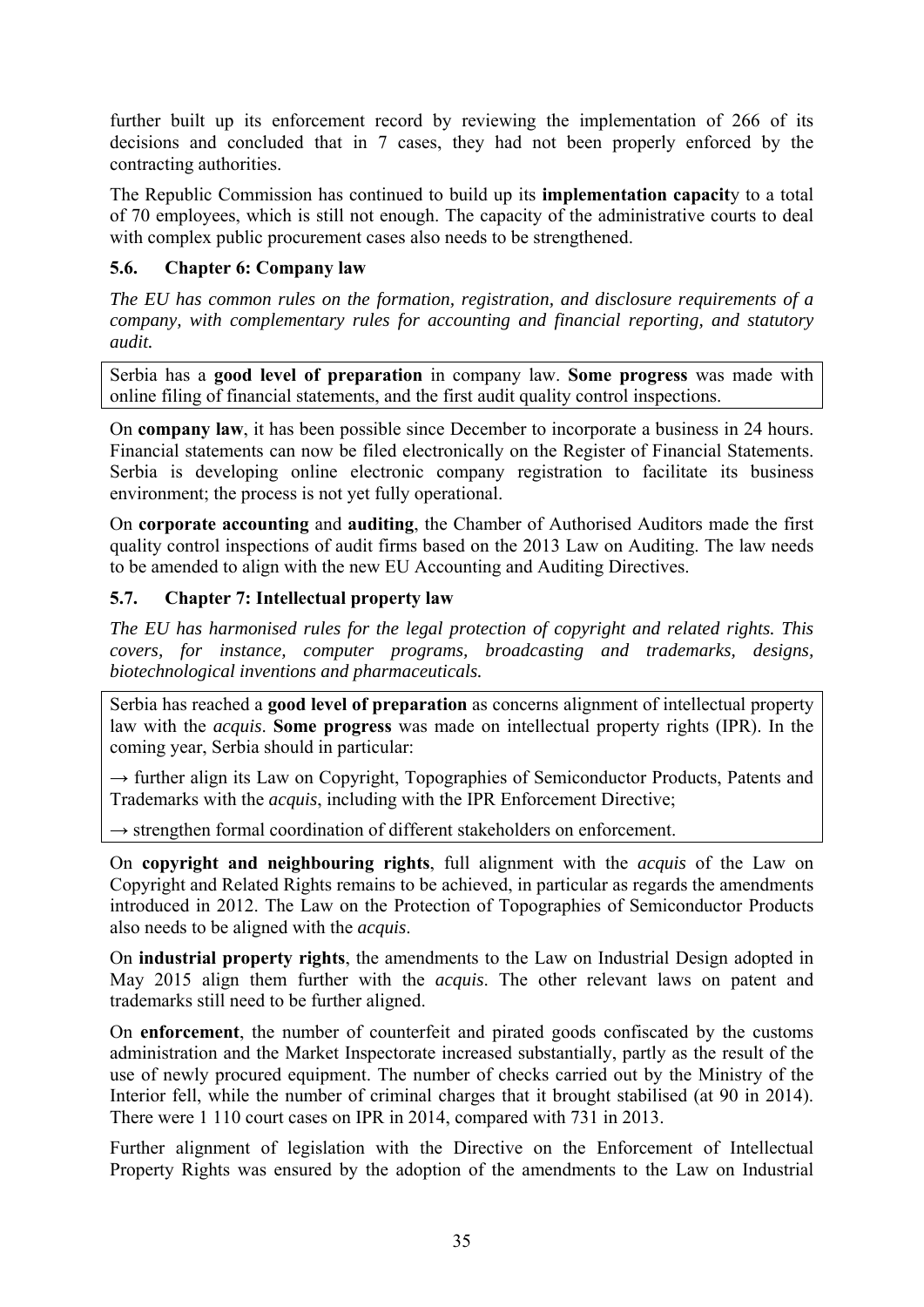Design. The other IPR laws still need to be aligned. A permanent coordination body for the enforcement of IPR was set up in October 2014, but is not yet fully operational. The national IPR strategy and action plan 2011-2015 were broadly implemented and need to be replaced by a new strategic framework.

# <span id="page-35-0"></span>**5.8. Chapter 8: Competition policy**

*EU rules protect free competition. They include anti-trust rules against restrictive agreements between companies and abuse of dominant position. EU rules also prevent governments from granting state aid which distorts competition.* 

Serbia is **moderately prepared** in the area of competition policy. **Some progress** was made in the area of antitrust and mergers. In the coming year, Serbia should in particular:

**→** make significant progress in aligning its legislation on state aid control with the *acquis* as state aid control still has significant shortcomings;

→ take steps to make the Commission for State Aid Control more independent and effective;

**→** ensure that aid received by the steel mill Smederevo Zelezara is compatible with the Stabilisation and Association Agreement.

On **antitrust and mergers policy**, Serbian legislation is largely in line with the *acquis*. The Commission for the Protection of Competition (CPC) maintained its activity level: in 2014, it took no decision on anticompetitive agreements, but five decisions on abuse of dominance and 97 decisions on mergers, two of which were approved subject to conditions. The level and number of fines remain relatively modest: only one fine, of EUR 160 000, was imposed in 2014. The organisation of the first two dawn-raids against cartels in July is a positive development towards a more effective fight against cartels. The CPC's administrative capacity was significantly strengthened in 2015. The judiciary's capacity to assess complex competition cases needs be strengthened.

In **state aid**, the rules on *de minimis* state aid were further aligned with the Commission General Block Exemption Regulation in October 2014. The exemption from state aid rules for companies in the process of restructuring and privatisation has not yet been repealed. Serbia still has to draw up a regional aid map. The monitoring of cumulation of aid granted needs to be strengthened. A number of existing state aid schemes, including fiscal ones, still need to be aligned with the *acquis*. In 2014, the Commission for State Aid Control (CSAC) adopted 43 decisions and conclusions, including 17 launching *ex post* checks. This is slightly fewer than in the previous year. In line with Protocol 5 of the Stabilisation and Association Agreement, Smederevo Zelezara, a steel mill in difficulty, has not received state aid since 1 February 2015 but it needs to be shown that the aid received before then was compatible with competition law.

The new members of the CSAC are not affiliated to state-aid-granting ministries but still nominated by them. The operational independence of the CSAC remains to be demonstrated, notably through a track record of well-founded decisions. The capacity of the CSAC's secretariat, already insufficient, declined further. Further advocacy efforts are needed to ensure that all aid measures are notified to the CSAC and approved before being granted. Aid measures should be made more transparent.

As regards **liberalisation**, full alignment with the EU rules on state aid in the form of public service compensation has yet to be ensured. Serbian legislation has yet to be aligned with the Directive on the Transparency of Financial Relations between Member States and Public Undertakings.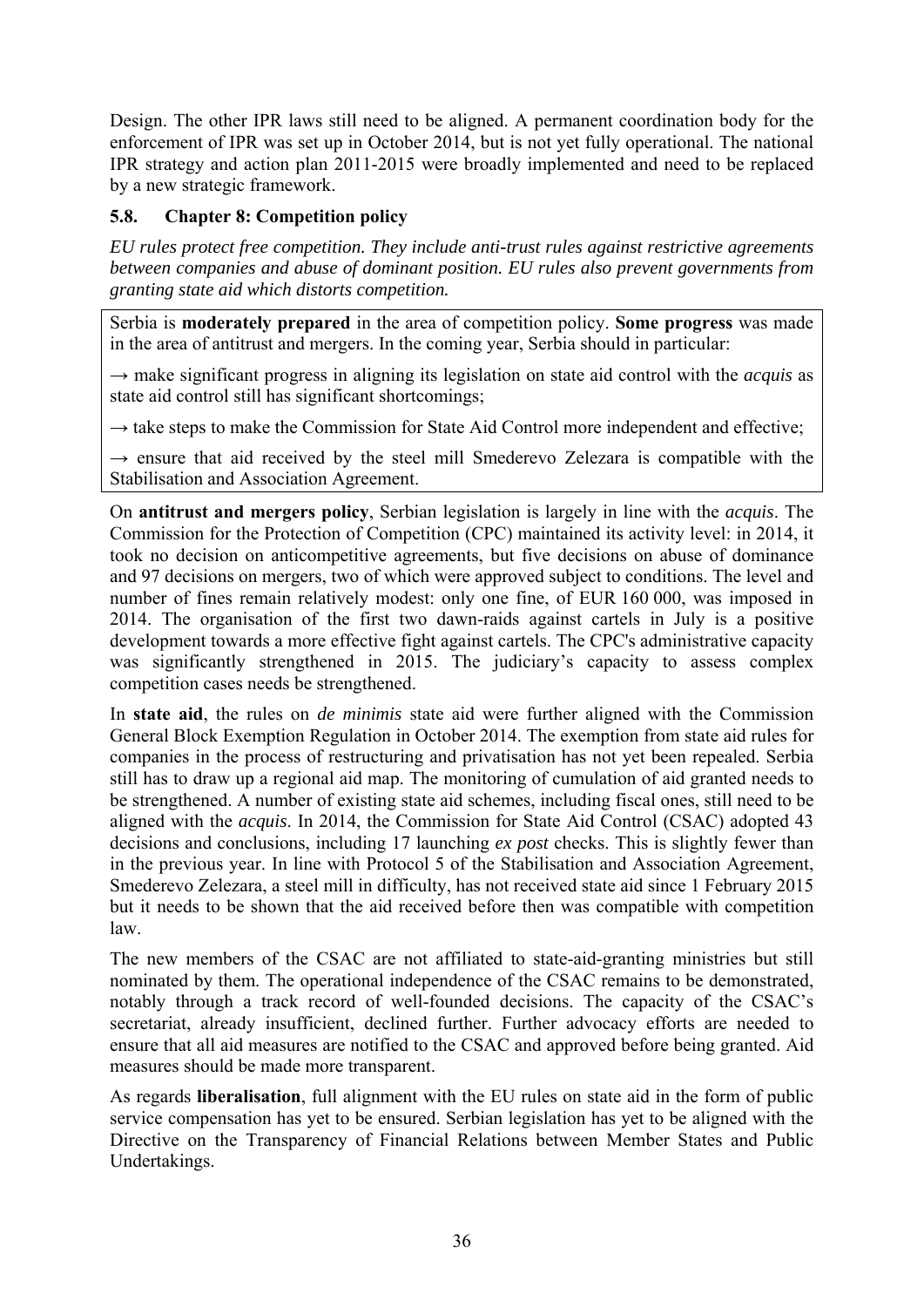## **5.9. Chapter 9: Financial services**

*EU rules aim at ensuring fair competition between and the stability of financial institutions, namely banking, insurance, supplementary pensions, investment services and securities markets. They include rules on authorisation, operation and supervision of these institutions.* 

Serbia is **moderately prepared** in the area of financial services. **Good progress** was made with the adoption of the framework for resolution of banks and the laws on insurance and payment services. In the coming year, Serbia should in particular:

→ take additional steps to align Serbia's rules with Basel III standards and the Solvency II Directive.

On **banks and financial conglomerates,** in February 2015, Serbia adopted several laws which establish a new legal framework for the resolution of banks and insurance companies in difficulties, based in particular on the Bank Recovery and Resolution Directive. In February 2015 both the Law on Deposit Insurance and the Law on the Deposit Insurance Agency were adopted and further aligned with the Directive on Deposit Guarantee Schemes. In December, the National Bank of Serbia revised its strategy for the full implementation of Basel III standards. Legislation on financial conglomerates remains outstanding.

On **insurance and occupational pensions**, the Law on Insurance adopted in January 2015 and subsequent decisions of the NBS are more in line with the *acquis*. Further alignment with the Solvency II Directive still has to be achieved. A Decree laying down the minimum sum to be insured by motor third-party liability insurance was adopted in October 2014, bringing Serbia's rules more closely to the *acquis*. Full alignment with the Directive on Institutions for Occupational Retirement Provision has not yet been achieved.

On **financial market infrastructure**, Serbia adopted the Law on Payment Services, in December 2014, to further align its legislation with the Settlement Finality Directive.

On the **securities market and investment services,** amendments to the Law on Investment Funds were adopted in October 2014 to further align it with the Directive on Undertakings for Collective Investment in Transferable Securities. The Securities Commission also adopted several by-laws on reporting requirements and accountancy rules applicable to investment funds and broker dealer companies.

## **5.10. Chapter 10: Information society and media**

*The EU supports the good functioning of the internal market for electronic communications, electronic commerce and audio-visual services. The rules protect consumers and support universal availability of modern services.* 

Serbia is **moderately prepared** in the information society and media. **Some progress** was made, notably with the digital switchover being completed and with respect to the ongoing implementation of the three new media laws. In the coming year, Serbia should in particular:

 $\rightarrow$  continue alignment of the legislative framework in electronic communications with the 2009 EU regulatory framework;

→ ensure the independence of the Regulatory Body on Electronic Media and strengthen the administrative and inspectorate capacity of the line ministry;

**→** elaborate and ensure comprehensive regulation of advertising.

On **electronic communications and information and communications technology**, the digital switchover was completed in June 2015. Serbia also introduced technological neutrality in the 900 and 2100 MHz frequency bands and assigned the 1800 MHz band to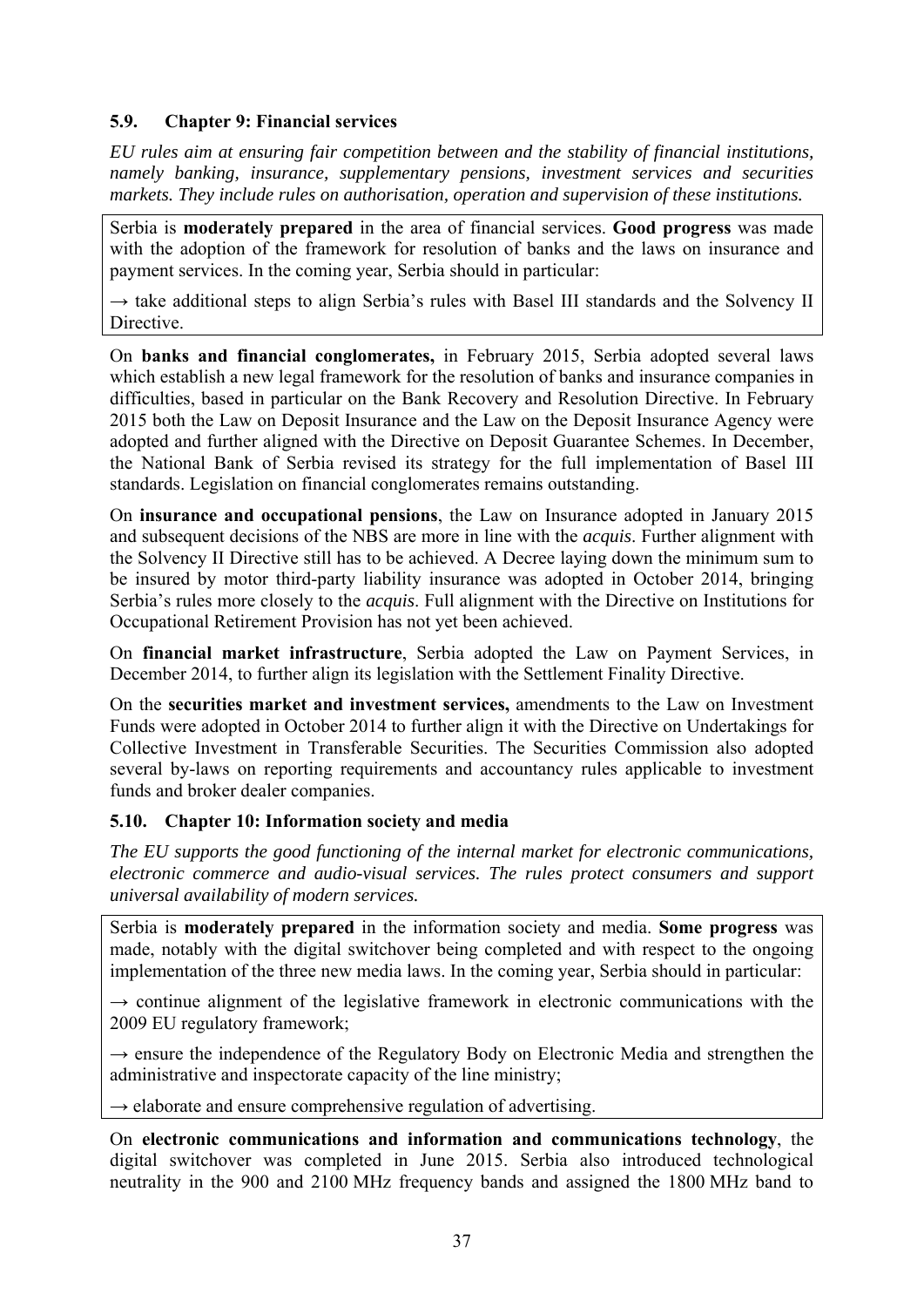operators, allowing 3G and 4G services as of April. Serbia has yet to fully align with the 2009 EU regulatory framework for e-communications. Competitive safeguards have not yet been fully implemented. The operational independence of the telecom regulator needs to be fully ensured. The draft law on emergency services, introducing permanent financing of the emergency number 112, remains to be adopted. 55 % of the population have a broadband connection.

At the end of August 2015, Kosovo and Serbia agreed the Action Plan to implement the 2013 Prime Ministers telecom arrangements. The agreement of September 2014 signed by the former Yugoslav Republic of Macedonia, Bosnia and Herzegovina, Montenegro and Serbia on reducing the prices of mobile roaming services came into force in July 2015.

In **information society services**, laws on information security and the e-government strategy remain to be adopted. The administrative and inspection capacity of the line ministry and its units responsible for information and communication technology and digital administration remain insufficient.

On **audio-visual policy**, the implementation of the Law on Public Information and Media, the Law on Electronic Media and the Law on Public Service Broadcasting is ongoing. The public broadcasters RTS and RTV adopted statutes in line with the Law on Public Service Broadcasting. A method of monitoring revenue and expenditure allowing separate bookkeeping for public and commercial activities is yet to be introduced. This is a matter of concern with regard to monitoring state aid provided to RTS and RTV, as well as for ensuring their editorial independence. RTS and RTV should prepare consolidated records of licence fee payers and forms for collection of and exemption from licence fee payments, which is a precondition for introducing the licence fee*.*

The Regulatory Body for Electronic Media faces delays in preparing all the by-laws needed to implement the Law on Electronic Media. The regulator needs to be fully independent when monitoring the fulfilment of programming obligations of broadcasters. The regulator is not fulfilling its role of monitoring of the retransmitted audio-visual media content on cable operators which is regularly interrupted by local advertisements. This makes it more difficult to broadcast in line with the Audio-visual Media Services Directive and affects overall media advertising revenue.

# **5.11. Chapter 11: Agriculture and rural development**

*The Common Agricultural Policy supports farmers and rural development. This requires strong management and control systems. There are also common EU rules for quality policy and organic farming.* 

Serbia is at an **early stage of preparation** in agriculture and rural development. **Some progress** was made with expansion of the Farm Accountancy Data Network and adoption of the Instrument for Pre-accession Assistance for Rural Development (IPARD). In the coming year, Serbia should in particular:

 $\rightarrow$  develop an action plan for *acquis* alignment in agriculture and rural development

 $\rightarrow$  ensure adequate allocation of resources and strengthening of the capacity of all IPARD bodies with a view to obtaining entrustment with budget implementation tasks.

As regards **horizontal issues**, the implementation of the strategy for agricultural and rural development for the period 2014-2024 has started. Serbia's adoption of a national programme for agriculture would contribute to ensuring its implementation and sector planning. Establishment of the Farm Accountancy Data Network (FADN) is progressing. Serbia has yet to designate formal institutional responsibilities pertaining to FADN and adopt a rulebook to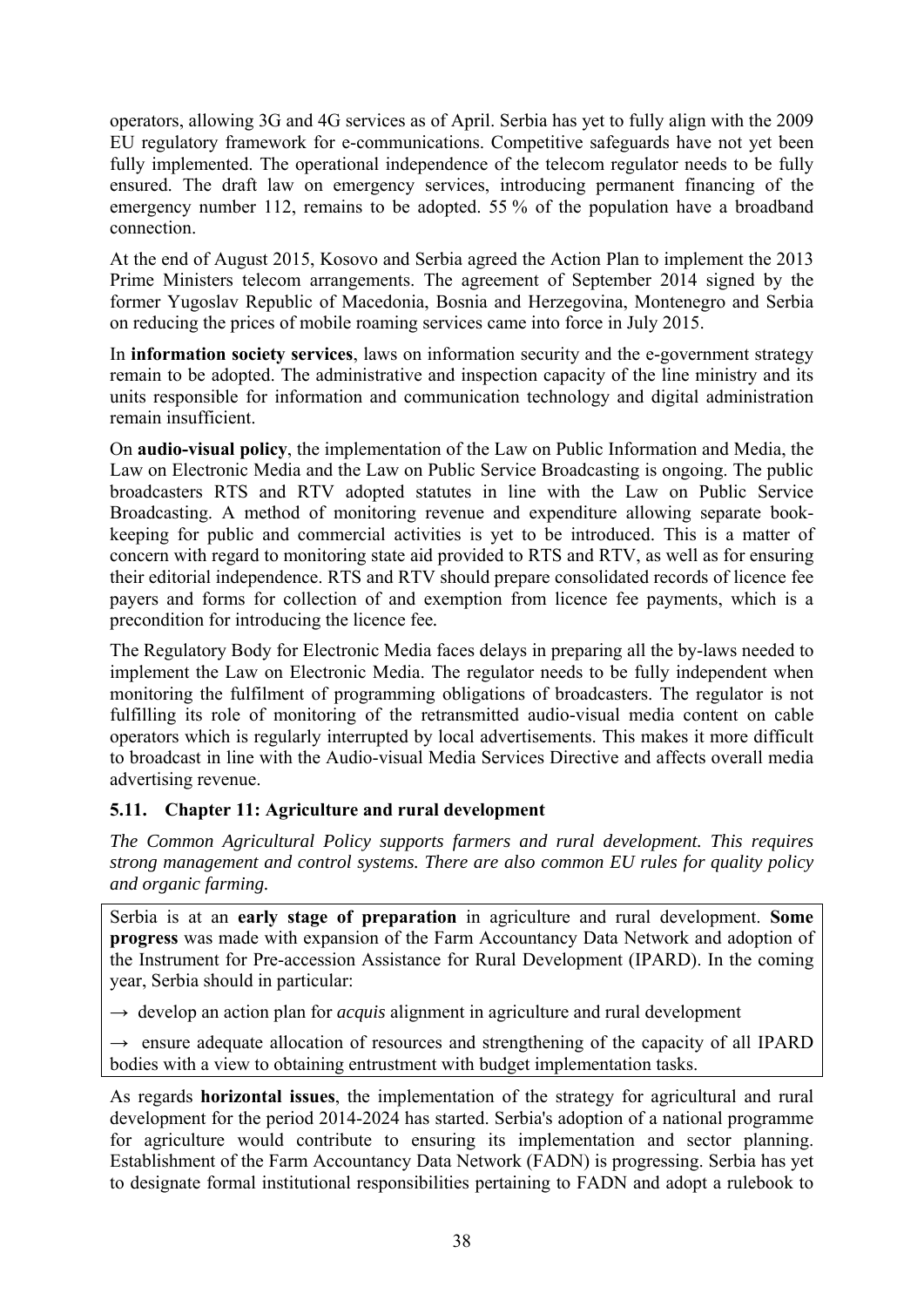transpose the FADN regulation. Verification of data quality and the use of the FADN data will greatly facilitate policy planning and monitoring. As regards activities towards establishing the Integrated Administration and Control System (IACS) to prepare for the management and control of agricultural payments, Serbia should focus on developing the land parcel identification system and the farm register. This requires it to clarify the responsibilities of stakeholders, adopt the legal base and build capacity to ensure the system works properly.

In the area of the **common market organisation** (CMO), in the wine sector, registration of vineyards has progressed. Administrative capacity in the sector needs further strengthening. Rulebooks on the zoning of viticultural geographical production areas and packaging and labelling of wines were adopted. A draft law on spirit drinks is advancing and must be aligned with the *acquis* before adoption.

On **rural development**, the IPARD programme (2014-2020) was adopted in January. It focuses on upgrading holdings and processing establishments to EU standards. Relocation of the IPARD Agency to Belgrade was an important development. The legal base for adequately resourcing IPARD operating structures has been created. Staff recruitment and training need to accelerate. The capacity of the offices of the National Authorising Officer, the National IPA Coordinator and the Audit Authority in relation to IPARD needs to expand further. This gives cause for serious concern for timely implementation of the programme and should be promptly addressed.

On **quality policy,** no progress can be reported. On **organic farming**, the national action plan for the development of the organic sector remains to be adopted.

# **5.12. Chapter 12: Food safety, veterinary and phytosanitary policy**

*EU hygiene rules for foodstuff production ensure a high level of food safety. Animal health and welfare and the safety of food of animal origin are safeguarded together with quality of seed, plant protection material, harmful organisms and animal nutrition.* 

Serbia is **moderately prepared** in the area of food safety, veterinary and phytosanitary policy. **Some progress** was made, with the opening of the phytosanitary laboratory and the re-alignment of the maximum level of aflatoxins in milk with the level in the EU. In the coming year, Serbia should in particular:

 $\rightarrow$  review the capacity of the veterinary, phytosanitary and national reference laboratories directorates and adopt an action plan to strengthen them.

In the area of **general food safety**, in February the phytosanitary laboratory was the first of the national reference laboratories to be opened. Further efforts are needed to put other laboratories into operation, such as the laboratory for quality control of raw milk, and to obtain accreditation for them as necessary. On **food safety rules and specific rules for feed**, the permitted level of aflatoxins in milk has been aligned with the requirements of the EU *acquis*. Yeasts have been added as a new category to the catalogue of feed materials. Planned amendments to food safety law are still pending.

On **veterinary policy**, a programme of animal health protection measures for 2015 was adopted in April. No new cases of classical swine fever were notified, while the programme to eradicate rabies in wildlife continued successfully. The country has adopted an animal health programme on bluetongue disease and allocated funds to buy vaccines. The plan for controlling residues of veterinary products and medicines in animals for 2015 is being implemented. Serbia has largely aligned its legislation on animal welfare on farms with EU law, but implementation and enforcement need to be improved. National legislation on animal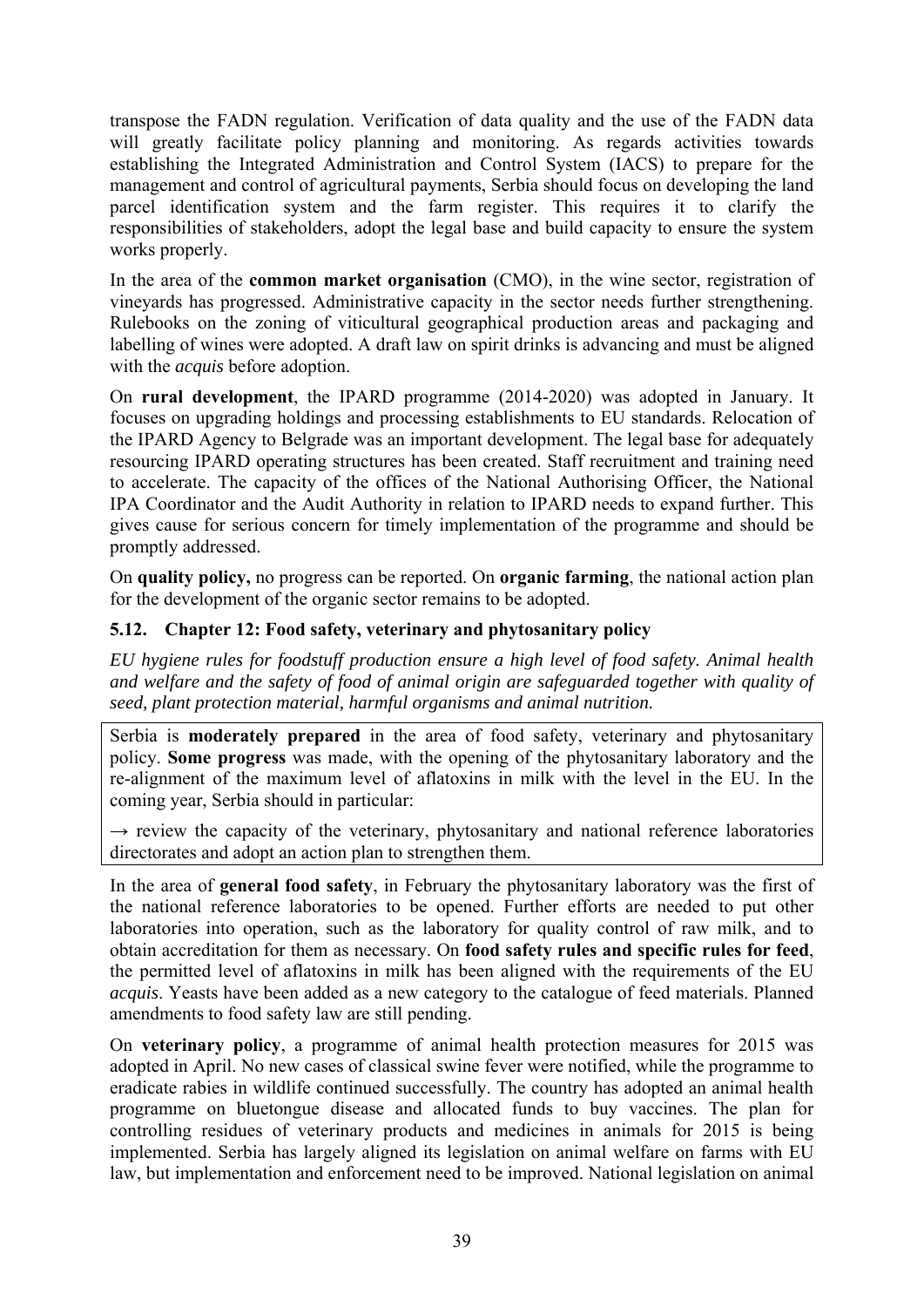welfare in slaughterhouses and transport has yet to be aligned with the *acquis*. National legislation on identifying and registering bovines should be better enforced by increasing coordination with the Agrarian Payments Directorate on cross-compliance of subsidies, and with the police on preventing illegal trafficking and trade in animals.

In relation to the **placing food, feed and animal by-products on the market,** Serbia introduced temporary amendments on how to classify and handle animal by-products. They address the lack of developed infrastructure for collection and transport and the lack of capacity of rendering plants. A national monitoring and control programme for food and feed safety needs to be adopted. Serbia also needs to adopt a programme for upgrading agri-food establishments and the food safety council needs to be appointed. The management of animal by-products is an area of particular concern. Serbia should strengthen enforcement of legislation on separation and treatment of animal waste and adopt and implement a strategy to align it with EU *acquis*.

In the area of **phytosanitary policy**, the Law on Plant Protection Products is not implemented in relation to registration, for which the previous non-EU compliant procedure is still applicable. The rulebooks for the annual programme for post-registration control of plant protection products and measures for plant health protection for 2015 have been adopted.

The new law on **genetically modified organisms** remains to be adopted, in line with the EU *acquis*, which would also allow Serbia to join the World Trade Organisation.

## **5.13. Chapter 13: Fisheries**

*The Common Fisheries Policy protects living resources of the sea and limits the environmental impact of fisheries. This includes setting catch quotas, managing fleet capacity, rules for aquaculture as well as support for fisheries and coastal communities.* 

Serbia is **moderately prepared** in the area of fisheries. **Some progress** was made with creating the legal base for a national catch certification scheme for imports and exports of fishery products and a system for collecting market data.

As regards EU requirements on **resource and fleet management, and inspection and control**, the law on animal husbandry needs to be amended to provide a legal basis for the introduction of a national catch certification scheme for imports and exports of fishery products. A law on protection and sustainable use of fish stocks came into force in December.

Serbia does not have any **structural actions** in place for small-scale fisheries or inland fisheries. As regards **market policy**, the capacity of the administration managing and controlling imports and exports of fisheries products needs to be upgraded and brought into line with the *acquis*.

# **5.14. Chapter 14: Transport policy**

*The EU has common rules for technical and safety standards, security, social standards, state aid and market liberalisation in road transport, railways, inland waterways, combined transport, aviation and maritime transport.* 

Serbia is **moderately prepared** in transport policy. **Good progress** was made on road, rail and inland waterways. In the coming year, Serbia should in particular:

 $\rightarrow$  ensure that railway undertakings that were certified and licensed by Serbian authorities have access to the network and the service facilities in Serbia for the purpose of providing domestic or international rail freight services;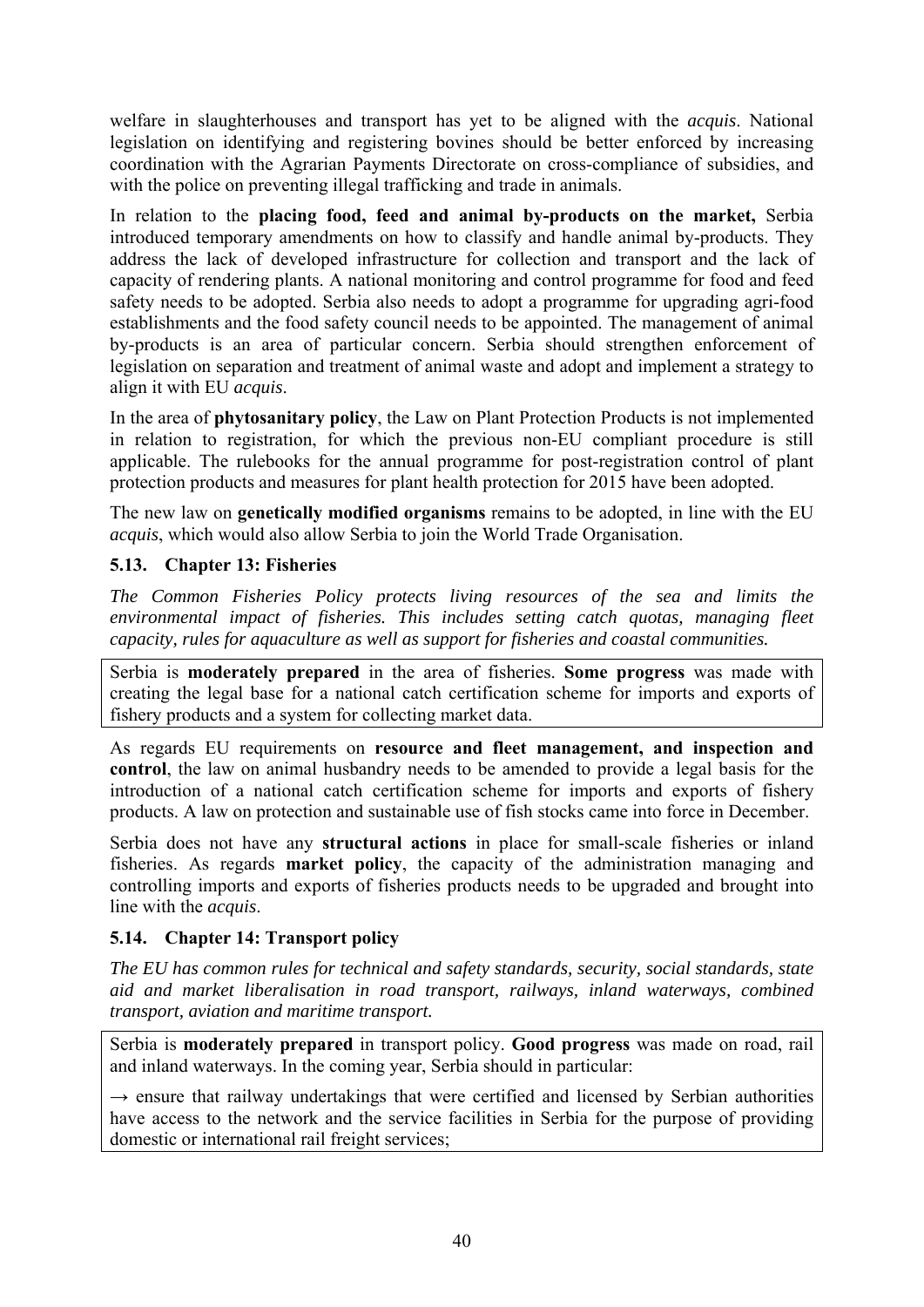$\rightarrow$  confer all competencies regarding type authorisation, vehicle authorisation and national vehicle register to the safety authority;

 $\rightarrow$  further strengthen its administrative capacity for enforcement and inspection.

On **road transport,** legislation aimed at aligning with the *acquis* on dangerous goods was adopted in November. The Serbian Strategy on road safety was adopted in July. Legislation on driving and on rest periods for domestic lorry drivers remains to be adopted. Further alignment with the road safety and dangerous goods *acquis* is still necessary. While the number of fatal road traffic accidents is falling, it remains high and road safety remains a concern.

As regards **rail transport**, an agreement on railway border crossing procedures was signed between Serbia and the former Yugoslav Republic of Macedonia in February. The law on air, railway and waterborne accident investigations was adopted in August, providing for the establishment of an independent accident investigation body. Open access to the railway market, with transparent track access charges and capacity allocation, still needs to be achieved. Serbian Railways continue to deny track access to a duly licensed and safetycertified domestic freight operator. Serbian Railways were unbundled in July. Public service obligation contracts have yet to be signed.

On **inland waterway transport,** the strategy on waterborne transport development for 2015- 2025 was adopted in January. In February, amendments were adopted to the law on navigation and ports on inland waterways. The merchant shipping law remains to be adopted.

On **intermodal transport**, the construction of the first modern intermodal terminal in Belgrade has not yet started. Further implementing legislation on support measures for intermodal transport, on incentive measures for road carriers and on loading units on the railways is needed.

On **air transport,** the revised list of air carriers subject to an operating ban in the EU was adopted in January. The Serbian European Aviation Safety Agency and Civil Aviation Directorate agreed on a new working arrangement in May. Further alignment with the *acquis*  on accident investigation and working time is required. Inquiries into Air Serbia's compliance with the 'effective control' requirements in the European Common Aviation Agreement (ECAA) are ongoing. The administrative capacity of the Civil Aviation Directorate requires strengthening to fulfil the obligations of the ECAA Agreement. Serbia actively participates as an observer in the Joint Service Provisional Area initiative.

As regards **maritime transport**, amendments to the law on maritime transport were adopted in February. A national and international shipping registers was established. A rulebook on ship documents and books was adopted in July. In the area of **satellite navigation,** Serbian participation in the Galileo programme has yet to start.

# **5.15. Chapter 15: Energy**

*EU energy policy covers competition and state aids, equal access to resources, the internal energy market, energy efficiency, nuclear energy and nuclear safety and radiation protection.* 

Serbia is **moderately prepared** in the area of energy. **Some progress** was made in the internal energy market. In the coming year, Serbia should in particular:

 $\rightarrow$  take measures to improve alignment with the *acquis* in renewable energy, energy efficiency, develop competition in the gas market and achieve cost-reflective electricity tariffs;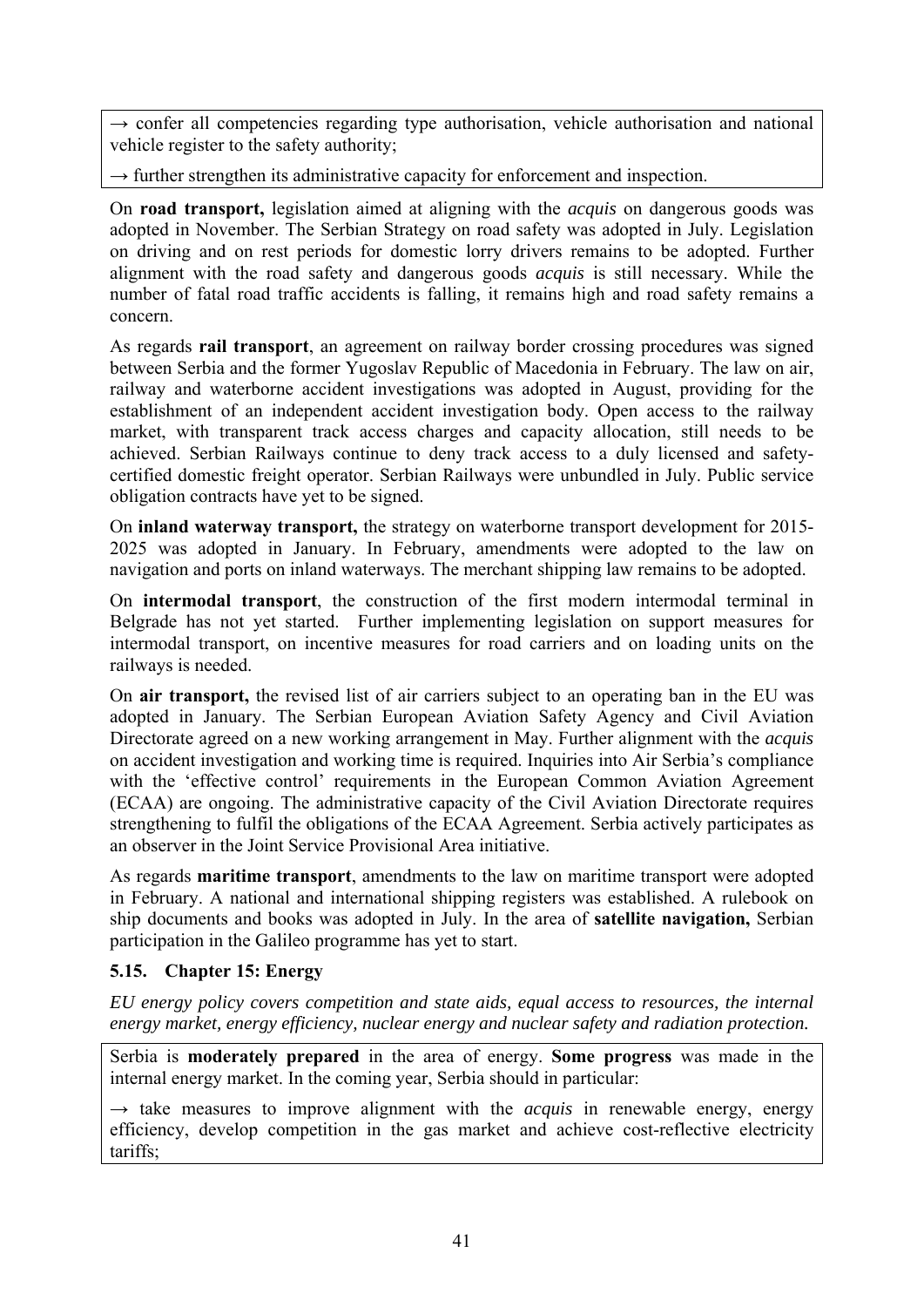$\rightarrow$  participate in the region's electricity Coordinated Auction Office in line with its Energy Community obligations;

 $\rightarrow$  strengthen the independence and increase administrative capacity of the energy and nuclear regulators.

On **security of supply**, two decrees on mandatory oil stocks were adopted in October 2014 and the Directorate for Management of Mandatory Stocks was set up in the Ministry of Mining and Energy. However, Serbia is still at a very early stage of alignment with the *acquis*  and cannot provide information about its stock levels. Preparatory work on building a gas interconnector between Serbia and Bulgaria should accelerate in order to diversify Serbia's gas supply. The security of the electricity supply was seriously affected by the damage to the Kolubara coal mine during the 2014 floods, when Serbia had to import electricity and lignite. Serbia has ceased all preparation for the South Stream pipeline following Russia's abandonment of the project.

Substantial progress was made in terms of normalisation of relations between Serbian and Kosovan transmission companies. Following an agreement in August 2015 between Serbia and Kosovo, a Serbian power supply company should be established to supply customers in northern Kosovo. This company has not yet been established. The parallel management that Serbia installed at the Gazivode/Ujmani hydropower plant continues to interfere in its operation, with a risk of flooding.

On the **internal energy market,** the law on energy (which incorporates provisions from the third Energy Package) was adopted in December. The energy sector development strategy has not yet been adopted. Since January, electricity and gas markets have been fully opened in Serbia. New electricity and gas supplier switching rules came into force in July. Further efforts are needed to strengthen the independence of the Serbian energy agency, AERS, and its capacity to cover responsibilities arising from the third Energy Package. At the end of 2014, Serbia adopted a plan to unbundle the gas utility, Srbijagas, addressing its failure to meet its obligations under the Energy Community.

At the end of 2014, AERS approved agreements between the transmission system operator EMS and its Hungarian, Bulgarian and Croatian counterparts on bilateral coordinated allocation of capacity. Regulated electricity tariffs need be adjusted to reflect cost. The Secretariat of the Energy Community opened infringement proceedings against Serbia for its failure to participate in the activities of the region's Coordinated Auction Office.

On **renewable energy,** administrative procedures for issuing permits and network connections were simplified by the new energy law of December 2014. Amendments to the planning and construction law adopted in December 2014 provide a simplified approval procedure for building energy facilities. There is no significant investment in the renewable energy sector. Substantial efforts are urgently needed to achieve Serbia's target of obtaining 27 % of gross final energy consumption from renewable sources by 2020. Any further development of hydropower should be in line with EU environmental legislation.

Full alignment with the **energy efficiency** *acquis* has not yet been achieved. Two rulebooks on energy management were adopted in December. The ministry lacks administrative capacity to draft by-laws. The energy efficiency fund did not produce significant results although 11 contracts were signed with different municipalities for projects in the field.

On **nuclear energy**, **nuclear safety and radiation protection**, Serbia adopted a regulation setting up a nuclear security and safety programme and a regulation on the safety of nuclear facilities and nuclear material. A national strategy for the sector has yet to be adopted and alignment with the *acquis* on radioactive waste management, radiation protection, spent fuel,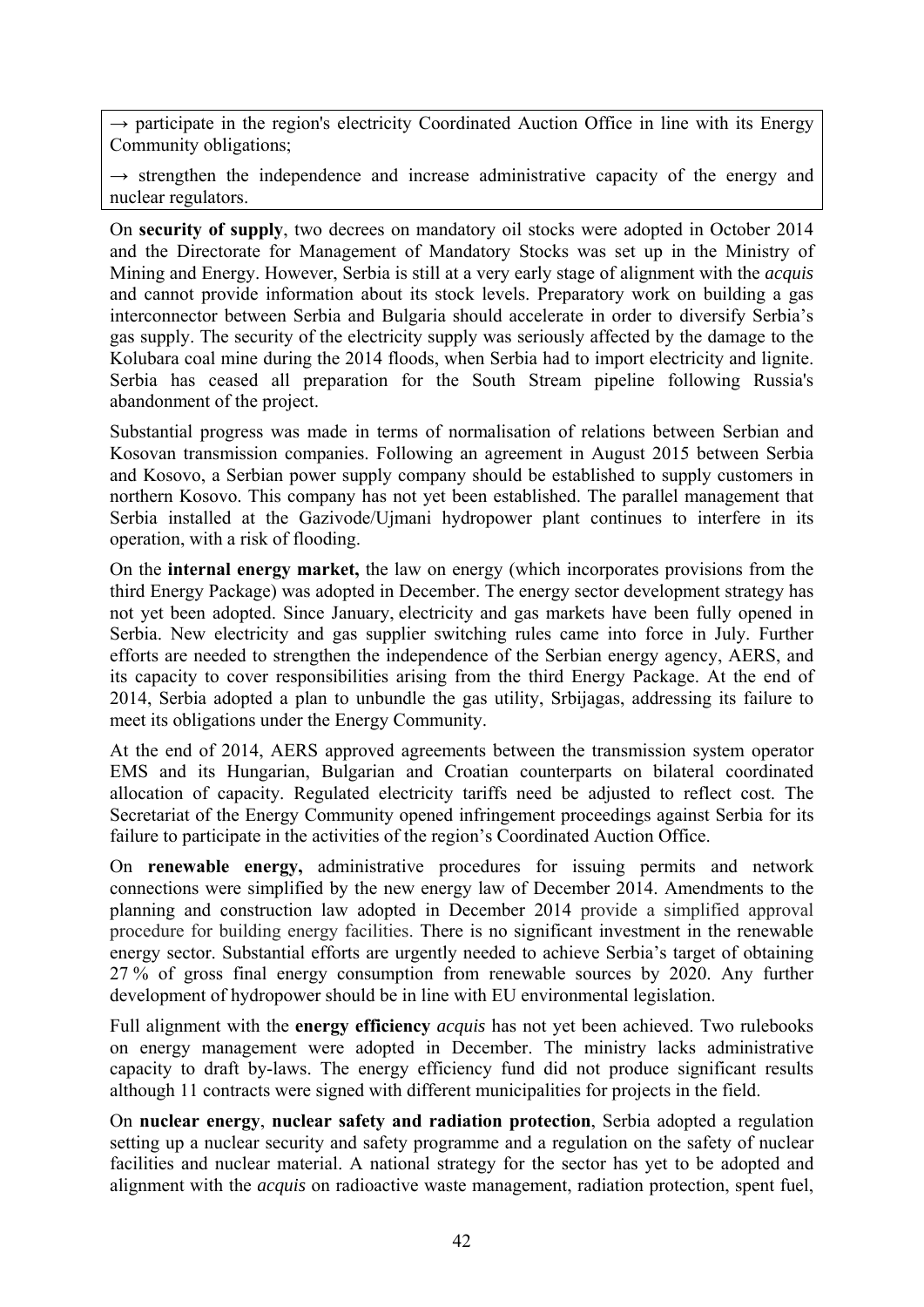nuclear safety and security is needed. The Serbian Radiation Protection and Nuclear Safety Agency (SRPNA) has not consolidated the inspection activities of the relevant ministries. SRPNA filled 26 posts out of its approved 35. SRPNA issued an operating licence for a new nuclear and radioactive waste hangar. An action plan needs to be drafted for decommissioning research reactor A at the Vinča site. The radiological situation at the abandoned Kalna uranium mine needs to be improved.

## **5.16. Chapter 16: Taxation**

*EU rules on taxation cover value-added tax and excise duties as well as aspects of taxing income from savings of individuals and of corporate taxes. They also deal with cooperation between tax administrations, including information exchange to prevent tax evasion.* 

Serbia is **moderately prepared** in the area of taxation. **Some progress** was made with the adoption of the 2015-2020 programme to transform the tax administration. This should strengthen strategic management and planning of taxation. In the coming year, Serbia should in particular:

 $\rightarrow$  improve operational activities to curb the informal economy;

 $\rightarrow$  further align national rules on excise goods, including those on imported spirits and coffee, with those of the *acquis*;

 $\rightarrow$  further simplify and unify tax procedures and better train staff.

On **indirect taxation,** no progress can be reported on *value added tax* (VAT). *Excise* legislation still contains some discriminatory measures on imported spirits and coffee. Excise duty on electricity and on electronic cigarettes was introduced, as of August. On **direct taxation,** the amended law on **profit tax** passed in December exempts humanitarian aid, and assistance provided to different levels of government.

On **administrative cooperation and mutual assistance**, Serbia signed an agreement to join the Fiscalis 2020 programme, which came into force in July.

On **operational capacity and computerisation**, electronic services to taxpayers were further extended and revenue increased. The use of e-declarations became compulsory for a large number of tax declarations. Efforts to combat the grey economy intensified, with reinforced checks on VAT compliance. A new programme for 2015-2020 to transform the tax administration was adopted in June. As a positive development, it includes quarterly performance indicators to assess compliance with objectives. While public communication has improved, the tax administration should upgrade taxpayer service and simplify administrative procedures. Efforts are needed to train staff more effectively. The new wellequipped data centre has become fully operational this year; but maintaining staffing in the IT division has become a challenge due to wage competition from the private sector.

The tax administration has intensified work on improving supervision by training of tax inspectors in various fields, in line with EU methodology. The discretionary powers of individual tax inspectors should be further reduced. Some work was also done to improve operational activities to curb the informal economy, notably against illegal trade in fine-cut tobacco and cigarettes and in games of chance and gambling activities.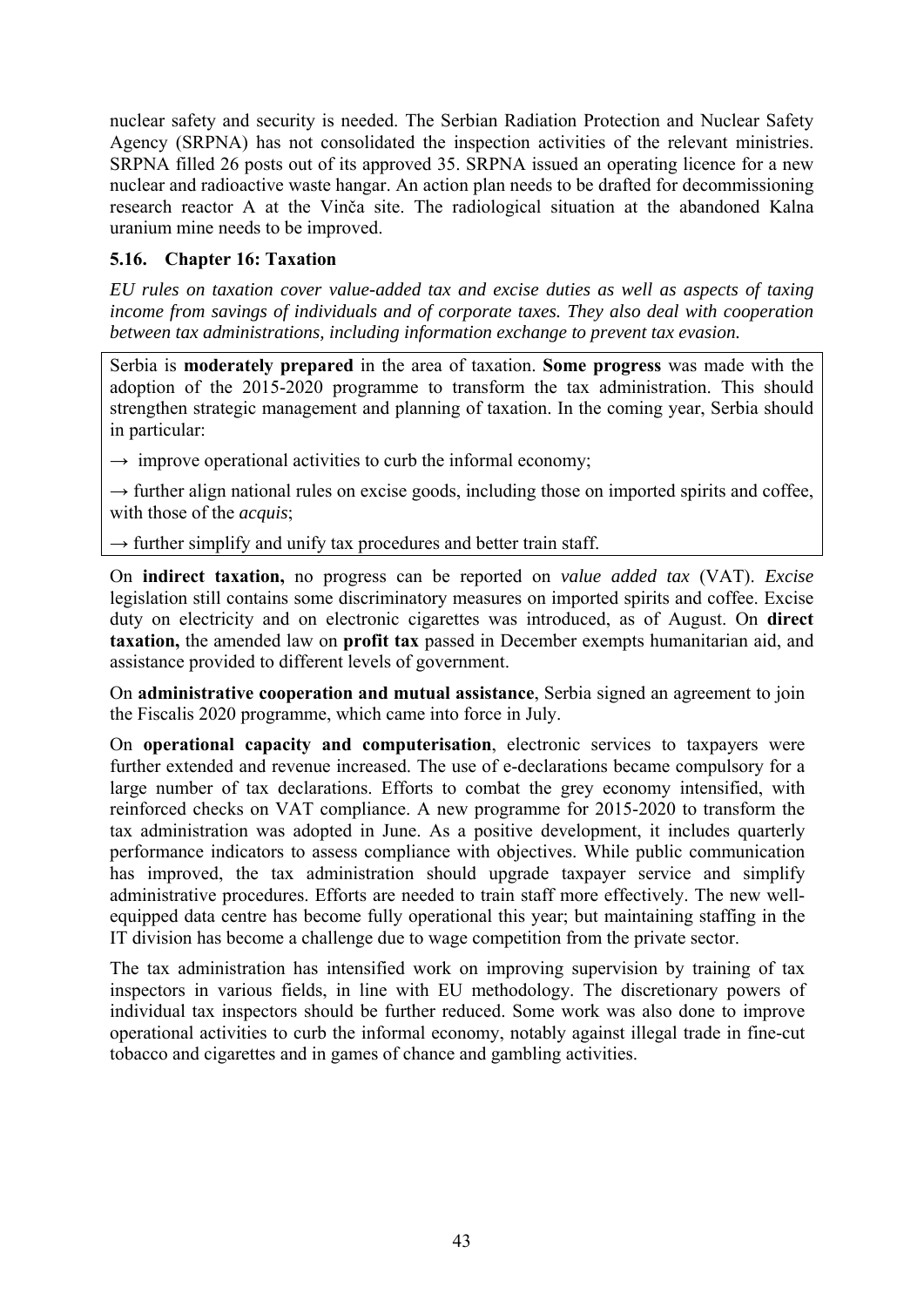## **5.17. Chapter 17: Economic and monetary policy**

*EU rules require the independence of central banks and prohibit them directly financing the public sector. Member States coordinate their economic policies and are subject to fiscal, economic and financial surveillance.* 

Serbia is **moderately prepared** in the area of economic and monetary policy. **Some progress** was made on alignment with the *acquis* and with the preparation of the Economic Reform Programme (ERP). In the coming year, Serbia should in particular:

 $\rightarrow$  intensify efforts to improve economic policy coordination, including the design and implementation of structural reforms.

On **monetary policy,** alignment of the legal framework is well advanced. Monetary financing of the public sector is prohibited by the central bank law. The law also establishes price stability as the central bank's primary objective. However, Serbia's inflation rate has been below the central bank's tolerance band  $(4\% \pm 1.5)$  percentage points) since 2014.

On **economic policy**, Serbia submitted its ERP to the European Commission in March. It outlines a comprehensive programme of fiscal consolidation and structural reforms anchored in a stand-by arrangement with the International Monetary Fund. The proposed set of sectoral reform measures in the ERP is appropriate but remains modest in relation to the needs and vague in terms of budgeting and implementation schedules. The weak presentation of many sectoral reforms indicates that the ERP should have undergone a more thorough consultation procedure inside and outside government. This would ensure domestic ownership and better implementation.

Serbia introduced fiscal rules in 2010, but public debt continued to increase and is expected to stabilise only in 2017 at almost 80 % of GDP, breaching the statutory 45 % ceiling. The Fiscal Council, which is an independent institution set up under the same legislation, continued to express valuable opinions on budgetary and economic policies.

## **5.18. Chapter 18: Statistics**

*EU rules require that Member States are able to produce statistics based on professional independence, impartiality, reliability, transparency, and confidentiality. Common rules are provided for the methodology, production and dissemination of statistical information.* 

Serbia is **moderately prepared** in statistics. **Good progress** was achieved in the past year, notably in harmonising data production with the *acquis* and further developing sectoral statistics. In the coming year, Serbia should in particular:

 $\rightarrow$  improve the compilation of macroeconomic statistics in line with European System of Accounts (ESA) 2010, start sending data for the EU's excessive deficit procedure and improve the process for sending data to Eurostat;

 $\rightarrow$  continue to boost coordination of statistical data producers on macroeconomic statistics (Statistical Office, Ministry of Finance, and National Bank) and strengthen the administrative capacity of the Statistical Office;

 $\rightarrow$  align its legislative framework on territorial units for statistics (NUTS) with the NUTS regulation, in line with its SAA obligations.

On **statistical infrastructure**, the legal framework is largely in line with the European statistics Code of Practice, while the upcoming revision of the law on statistics is expected to increase the professional independence of the Statistical Office of the Republic of Serbia (SORS). The capacity of the Statistical Office needs to be further strengthened, notably in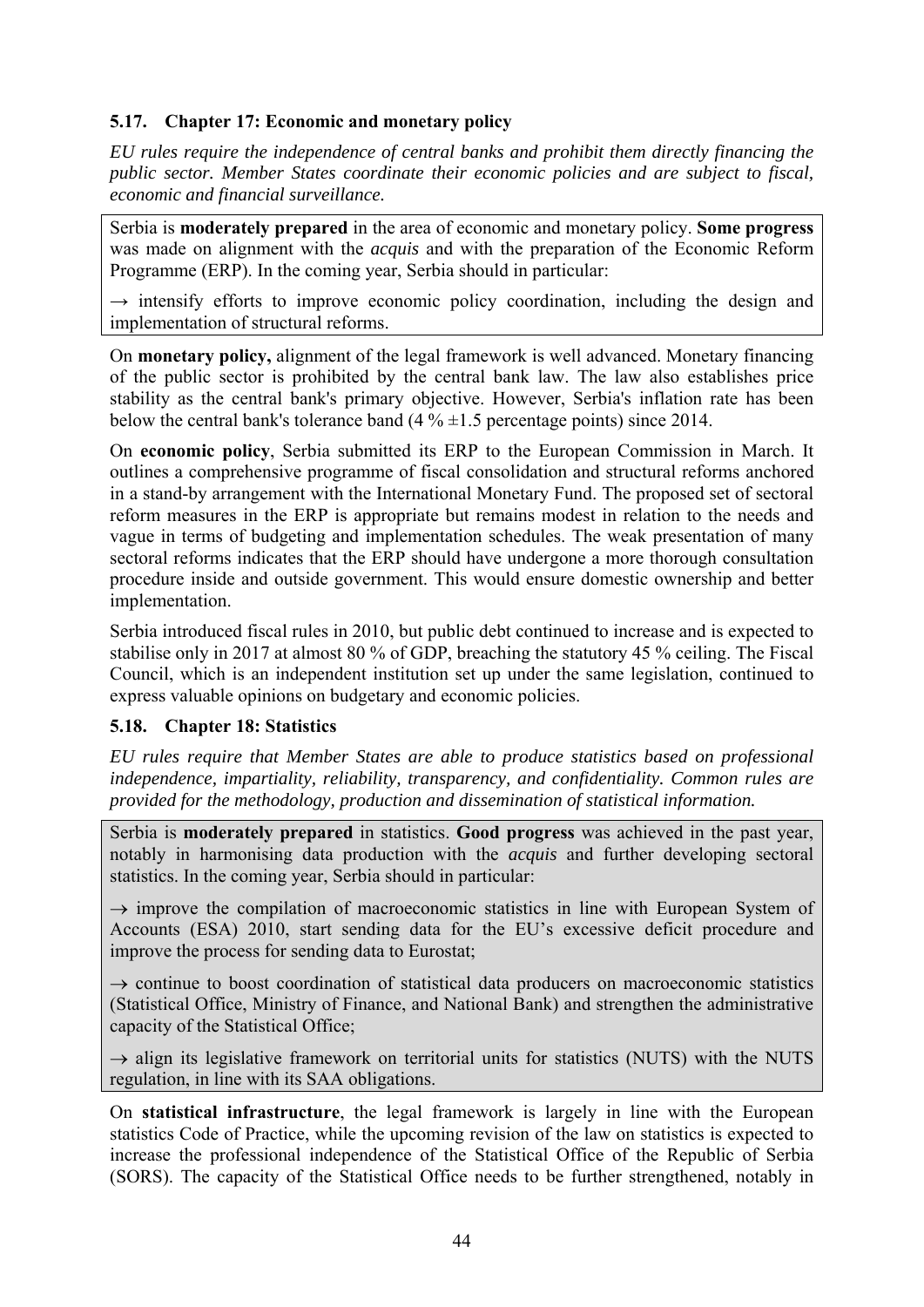relation to human resources. Data transmission to **Eurostat** has started, but this needs to be considerably improved. On classifications and registers**,** main classifications are in line with the *acquis* while, the classification of territorial units remains to be aligned.

Regarding **macroeconomic statistics,** SORS compiles annual and quarterly GDP data in current and constant prices. Annual sector accounts are compiled as of 2005 and data for 2011-2013 were sent to Eurostat. However, further efforts are needed for improving the quality of the data. Data on the government deficit and debt are produced by the Ministry of Finance, but considerable efforts are needed to further develop finance statistics and 'supply and use' tables. Monthly and quarterly balance of payment data and quarterly data on the international investment positions produced by the National Bank of Serbia are only partially in line with the EU *acquis*. The harmonised index of consumer prices is used according to EU standards.

In the area of structural **business statistics** and short-term statistics, an increase of data coverage is necessary. Foreign affiliates statistics are only partially in line with the *acquis*. Data for tourism is not provided by type of locality or for national tourism. For transport, road, railway, inland waterways and air transport statistics need to be harmonised with the *acquis* and data needs to be sent more frequently. Research and development data are partially aligned with the *acquis* and further efforts are needed to send research and development expenditure and other related data to Eurostat. Statistics on business and household usage of information and communications technology are produced twice a year. The Community Innovation Survey (CIS) has been carried out twice; the 2010 data were sent to Eurostat but the 2012 data are still being processed.

On **social statistics**, Serbia is partially in line with the *acquis.* The population and housing census was conducted in 2011 and data have subsequently been published. The EU survey on income and living conditions is being implemented and the 2013 data were published. For social protection statistics, the European System of integrated Social Protection Statistics (ESSPROS) is implemented. Labour market statistics are broadly in line with the *acquis*. Statistics on structure of earnings and job vacancies still need to be produced. The labour cost survey data for 2012 were sent to Eurostat, while full implementation and transmission of quarterly labour cost index is expected end-2015. Public health statistics are partially in line with the *acquis*. Statistical surveys of crime are conducted but still need to be aligned.

In the area of **agricultural statistics** crop production, animal production, milk, dairy and slaughter statistics have been aligned, while orchard and vineyards surveys have yet to be introduced. Supply balance sheets and agricultural price statistics need to be harmonised with the *acquis*. The SORS continued to release data from the 2012 agriculture census.

As regards **energy statistics,** annual energy statistics are produced for all relevant energy sources and are submitted to Eurostat. **Environment statistics** are partially in line with the *acquis.* Waste and water statistics are collected but coverage has to be improved.

# **5.19. Chapter 19: Social policy and employment**

*EU rules in the social field include minimum standards for labour law, equality, health and safety at work and anti-discrimination. They also promote social dialogue at European level.* 

Serbia is **moderately prepared** in social policy and employment. **Some progress** was made on employment policy, social policy, and occupational health and safety. The preparation of Serbia's first employment and social reform programme is an important step in identifying key challenges in employment and social policies and policy reforms to address them. These areas continue to be affected by scarce public finances and insufficient institutional capacity. In the coming year, Serbia should in particular: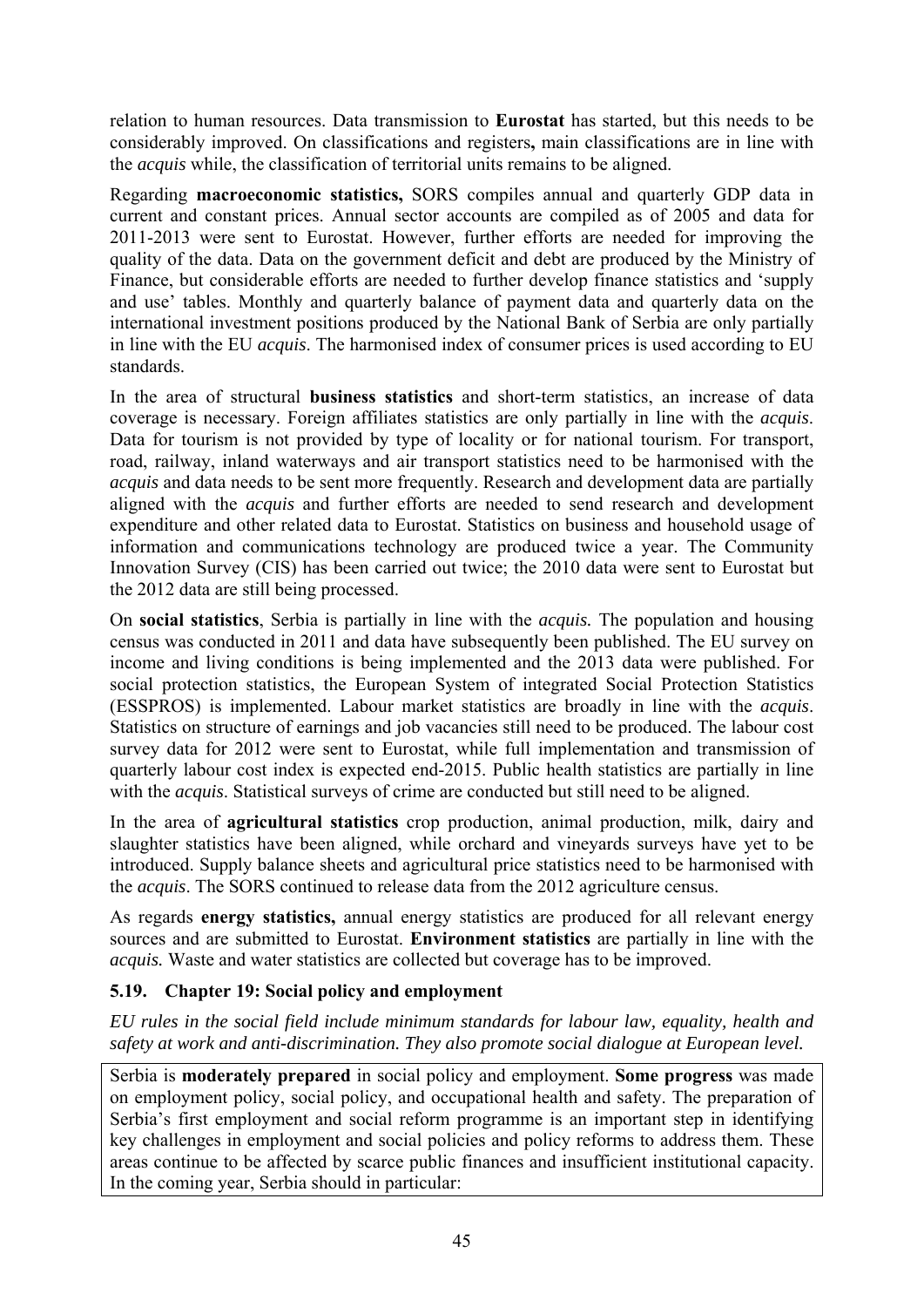- $\rightarrow$  ensure financial and institutional resources for employment and social policies;
- $\rightarrow$  significantly strengthen social dialogue at all levels.

On **labour law**, steps were taken to review alignment gaps in labour legislation. Labour inspection activities have been intensified and better targeted, especially in relation to fighting undeclared work. Alignment continues regarding **health and safety at work**. The administrative capacity of the Labour Inspectorate needs to be increased.

With regard to **social dialogue**, consultation of the Socio-Economic Council on legislative amendments remains limited. Walk-outs of representative trade unions from working groups in charge of preparing important pieces of legislation are a concern. There has been little further progress in developing tri-partite social dialogue at local level. Several sector collective agreements remain to be concluded following the repeal of collective agreements in January. Bipartite social dialogue remains weak. Initial steps were taken to revise the laws on strike and peaceful settlement of labour disputes.

In the area of **employment policy**, employment rate continued to rise moderately to 42 %. There has been a decrease in both unemployment rate and informal employment. The proportion of young people not in employment, education or training while decreasing slightly, remains high at 18.6 %. Half of the unemployed are below the age of 35. In 2015 fiscal consolidation measures and restructuring of socially owned enterprises are expected to have a negative effect on overall employment. The government has set up a social fund for severance payments. A package of active labour market measures has been earmarked to target workers affected by restructuring of state owned enterprises. Serbia has prepared its first employment and social reform programme. It identifies key challenges in employment policy and sets out social policies and policy reforms to address them.

As regards preparations for the **European Social Fund**, high staff turnover is affecting IPA management expertise in the Ministry of Labour, Employment, Veteran and Social Affairs and in the National Employment Service. *(See also Chapter 22 — Regional policy and coordination of structural instruments)*

On **social inclusion**, the second national report on social inclusion and poverty reduction was adopted in October 2014. The third wave of the Survey on Income and Living Conditions was completed in May and provides an important source of indicators used at EU level to monitor poverty and social exclusion in light of the Europe 2020 strategy. The at-risk-of-poverty rate was 25.6 % in 2014, up from 24.6 % in 2013. The availability and quality of communitybased services across the country remains uneven. The provision of social services is additionally compromised by the lack of implementing regulations and ineffective distribution of budget funds. Better enforcement of the regulatory framework is necessary. Only 17.8 % of registered unemployed Roma were included in active labour market measures. Roma continue to be excluded from a range of social services and their participation in the formal labour market remains very low.

On **social protection**, the 2014 pension fund deficit remained large. As a part of fiscal consolidation measures, all pensions above RSD 25 000 (approximately EUR 210) were progressively reduced in November 2014. The measure affected about 39 % of pensioners. Amendments to the Law on Pensions and Disability Insurance and the budget system law, adopted in December, provide that pensions will not be raised until the ratio of pension expenditure to GDP falls below 11 %.

On **anti-discrimination policy**, the Office of the Commissioner for Protection of Equality continued to raise awareness and promote mechanisms for protection against discrimination. The groups most discriminated against remain Roma, lesbian, gay, bisexual, transgender and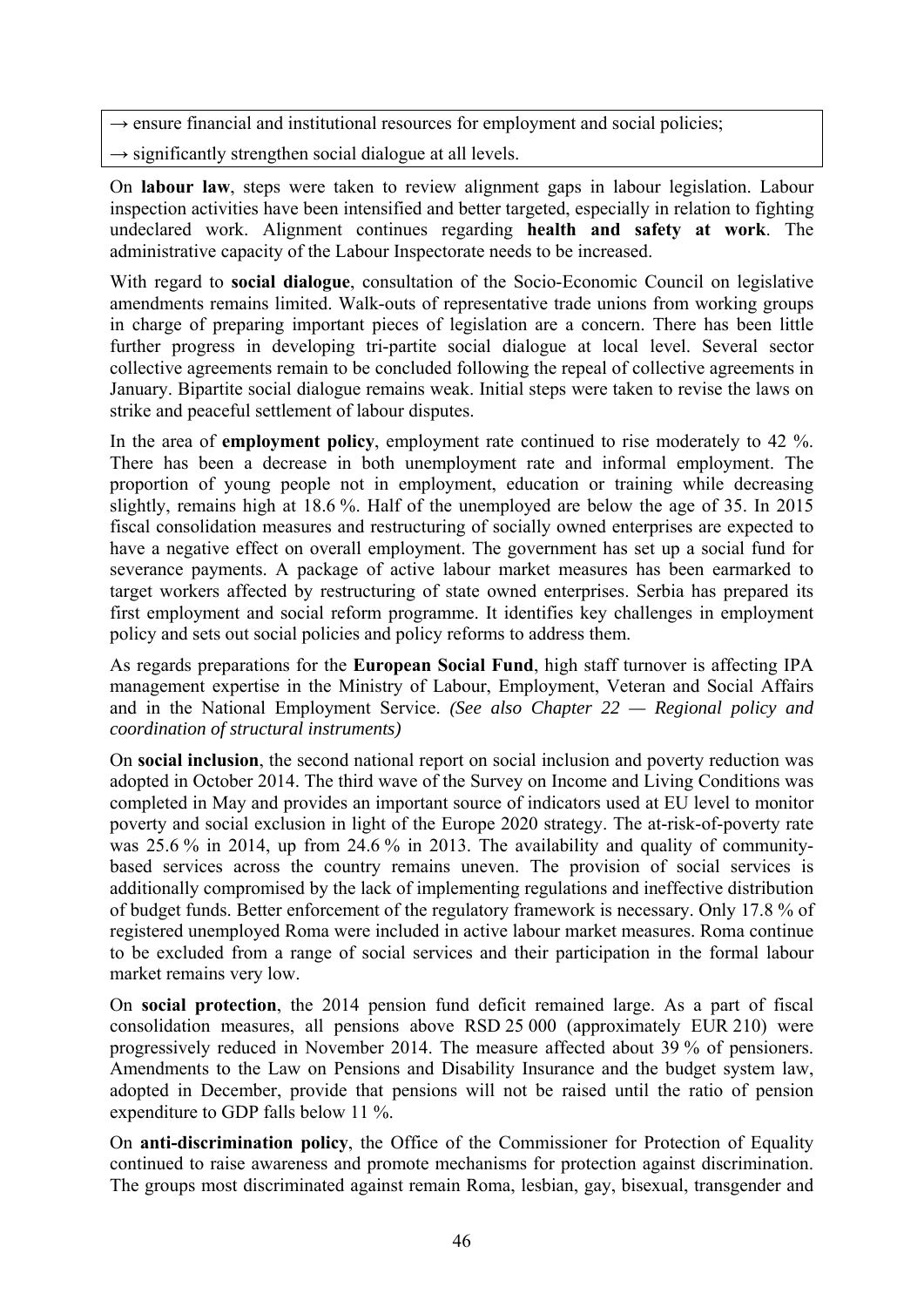intersex people, people with HIV/AIDS, people with disabilities, and women. *(See also Chapter 23 — Judiciary and fundamental rights)* 

On **equal opportunities** between women and men, amendments made to the labour law in July 2014 help to empower women at work, help working mothers to reconcile family and professional life, and offer greater protection to pregnant workers. However, the legislation needs to be fully implemented, particularly regarding the dismissal of pregnant women and women on maternity leave, sexual harassment, the gender pay gap and inequality in promotion, salaries and pensions. Women's participation in the labour market as well as the gender pay gap need to be tackled further. *(See also Chapter 23 — Judiciary and fundamental rights).* 

## **5.20. Chapter 20: Enterprise and industrial policy**

*EU industrial policy enhances competitiveness, facilitates structural change and encourages an enterprise friendly environment that stimulates small and medium sized enterprises.* 

Serbia is **moderately prepared** in enterprise and industrial policy. **Some progress** was made with the adoption of a new strategy and action plan. The issue of construction permits was also addressed. In the coming year, Serbia should in particular:

 $\rightarrow$  improve the business environment, especially for small and medium-sized enterprises (SMEs), and facilitate their access to finance.

On **enterprise and industrial policy**, an enterprise and industrial strategy for 2015-2020 was adopted in March, together with an action plan for 2015-2016. The strategy is in line with the Small Business Act (SBA) principles. Serbia and the Commission agreed that the country would participate in the EU competitiveness and SME programme (COSME) as of 2016.

On **enterprise and industrial instruments,** Serbia participated in the latest SBA performance review which demonstrated that the national authorities improved the selfassessment process. First policy results show improvements on several scores, particularly in relation to bankruptcy, business support services and export promotion. However, support for smoother and cheaper access to finance remains problematic. Fresh financial instruments need to be developed and rolled out in order to reverse the long trend of credit stagnation. There was some progress concerning late payments but full alignment with the EU directive remains to be achieved.

As regards the business environment, the process of reviewing, updating and simplifying laws stalled; regulatory impact assessment is not systematically respected. Company registration has been simplified, but parafiscal charges continue to weigh on company operations. The state has yet to propose a policy approach which would ensure some overview and control of these charges, which are largely collected by municipalities and regulatory agencies.

In **sectoral policies**, the new law on construction permits adopted in late 2014 delivered good results, as the number of construction permits tripled and the time taken to issue them fell.

# **5.21. Chapter 21: Trans-European networks**

*The EU promotes trans-European networks in the areas of transport, telecommunications and energy to strengthen the internal market and contribute to growth and employment.* 

Serbia is **moderately prepared** for trans-European networks. **Some progress** was made and work continued on the extension of Orient East-Med core corridor in the Western Balkans for both road and rail. In the coming year, Serbia should in particular:

 $\rightarrow$  intensify its preparatory work for the gas interconnector with Bulgaria.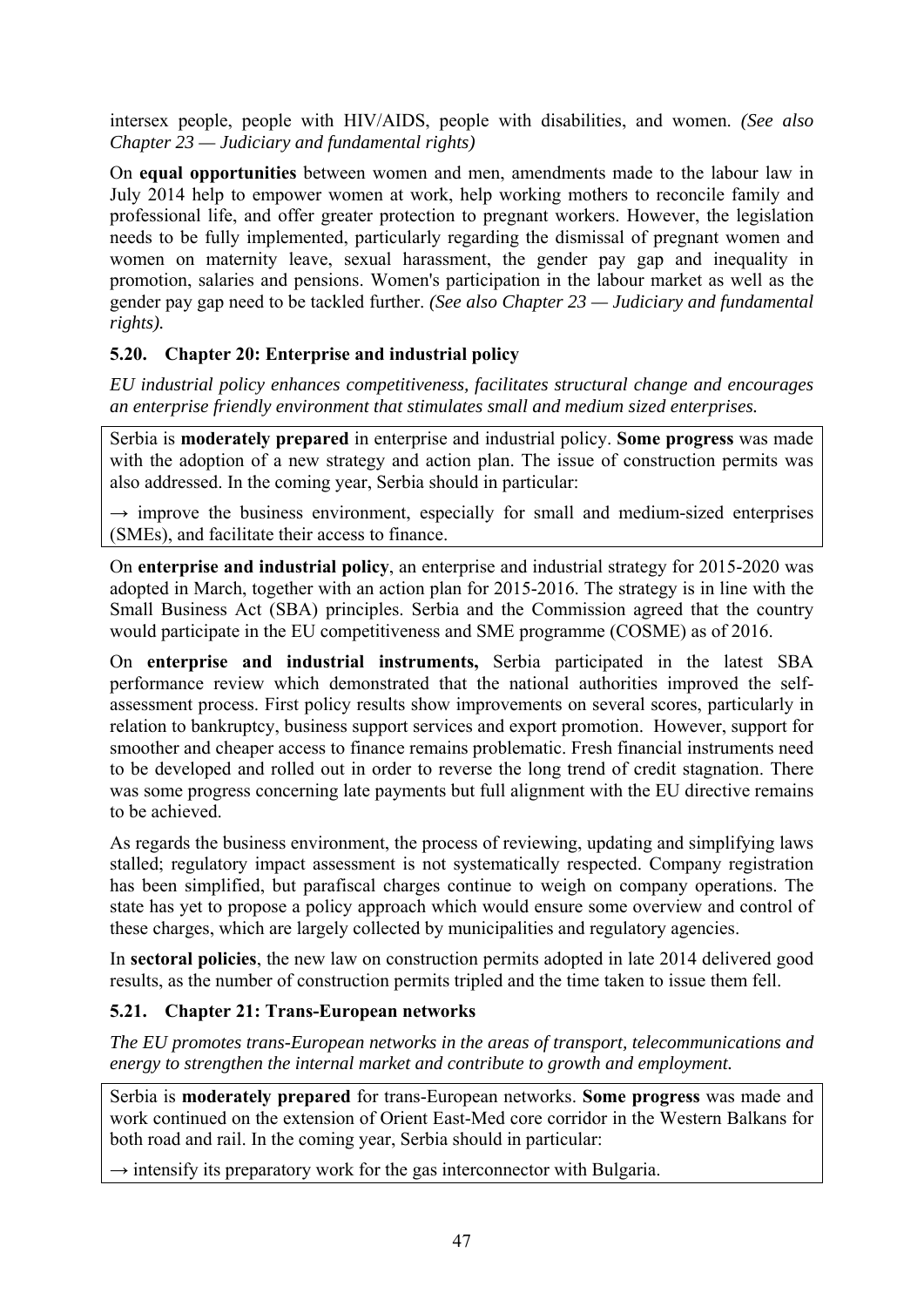On **transport networks**, Serbia continued to participate in the South-East Europe Transport Observatory and to implement the memorandum of understanding on the development of the South-East Europe Core Regional Transport Network. The country played an active role in the Western Balkans 6 connectivity agenda by endorsing the agreement on the regional core transport network in Brussels in April, and the further agreement (in Riga in June) on the core network corridors and on the list of projects to be implemented by 2020 (in Vienna in August). The new law on planning and construction was adopted in December. It simplifies permitting and spatial planning procedures, allowing quicker implementation of infrastructure projects.

On road infrastructure on Orient East-Med core corridor, work is progressing on the E-75 from Niš to the border with former Yugoslav Republic of Macedonia, with work having started on the Caričina Dolina to Vladičin Han segment in April. Work continues on the E-80 from Niš to the Bulgarian border (Prosek to Dimitrovgrad) and the Belgrade bypass. Construction work on the Subotica to Kelebija (Y branch) segment has been temporarily suspended due to insufficient funds. Work on Road Route 4 (Belgrade to Bar) is ongoing. Work on railway Orient East-Med core corridor is ongoing.

On trans-European **energy networks,** Serbia continues to support the implementation of the Gas Ring Project for South-East Europe. Preparatory work on the construction of the gas interconnector between Serbia and Bulgaria needs to intensify to increase gas supply security. Construction of the Resita-Pancevo electricity interconnection between Romania and Serbia has started. Investment preparations for the project pipelines in transport and energy are advancing well.

## **5.22. Chapter 22: Regional policy and coordination of structural instruments**

*The EU funds regional development in the Member States. Implementation is the responsibility of the Member States that must have adequate administrative capacity to ensure the good handling and sound financial management of the projects.* 

Serbia is **moderately prepared** in regional policy and coordination of structural instruments. **Some progress** was made: Serbia is acquiring valuable experience of managing EU funds under 'indirect management' through component I of the IPA. In the coming year, Serbia should in particular:

→ ensure adequate capacity to implement 'indirect management' programmes.

The **legislative framework** is still not fully in line with the *acquis*, while the ability of the budgetary system and resources to provide adequate financing capacity at aggregate level remains to be tested. On the **institutional framework,** Serbia started to manage programs on Transition Assistance and Institution Building (IPA component I). Work continued to align the structures for programming and implementing national development policy and strategic planning with those of EU regional policy, so that Serbia can increase its ability to absorb EU funds and cofinance EU-funded programmes. On **administrative capacity,** further efforts are needed to put in place a staff retention policy to cope with the anticipated workload and staff turnover.

Notable efforts were made on **programming** and continued preparations for the 'sector approach' used under IPA II. Potential final beneficiaries need to improve their ability to produce project documentation in line with IPA requirements. On investment in transport, energy, environment and business infrastructure, Serbia continued to make significant efforts to establish a single project pipeline by preparing and using a methodology for selecting the most relevant projects. As part of this, a National Investment Committee was set up in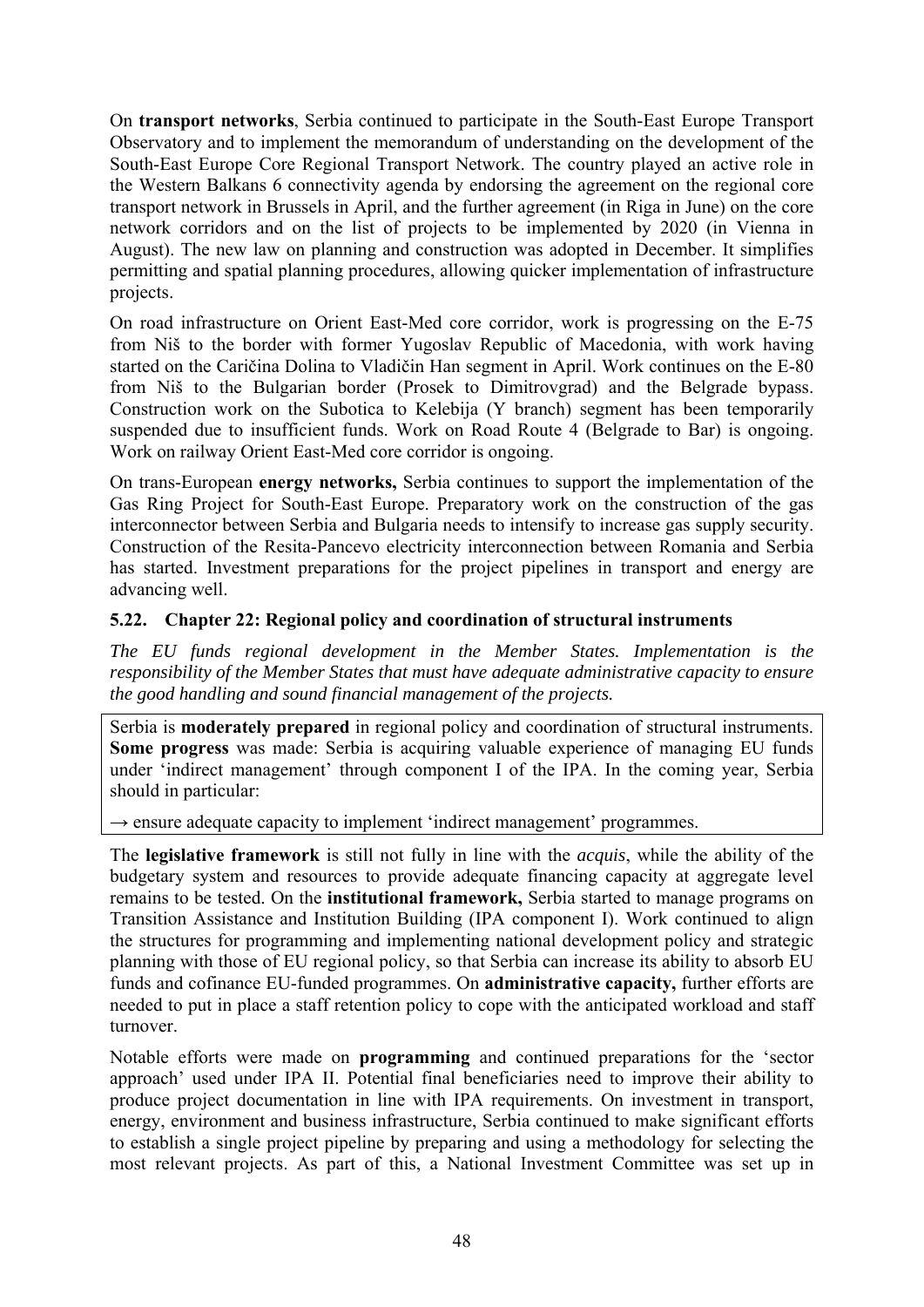October 2014 and meets regularly. On **monitoring and evaluation**, sectoral monitoring committees for all sectors of IPA components I and II are operational and meet regularly.

On **financial management, control and audit**, Serbia's financial management and control systems were further developed to comply with the indirect management requirements for IPA components I and II (Cross-border cooperation). The capacity of the audit authority remains an issue of concern which needs to be addressed adequately.

## **5.23. Chapter 23- Judiciary and fundamental rights**

*The EU's founding values include the rule of law and respect for human rights. A proper functioning judicial system and effective fight against corruption are of paramount importance, as is the respect for fundamental rights in law and in practice.* 

Serbia has achieved **some level of preparation** for the *acquis* and European standards in this area and has made **some progress**. In September 2015 the action plan required for the opening of rule of law Chapter 23 was successfully finalised. Improved rules for evaluating prosecutors and judges were adopted and steps were taken to reduce the sizeable backlog of cases. However, there is still scope for political influence over judicial appointments. The national anti-corruption strategy has so far not yielded the expected results. Corruption remains prevalent in many areas and continues to be a serious cause of concern. As regards fundamental rights, conditions for the full exercise of freedom of expression are not in place. Legislation to protect minorities is broadly in place but needs to be consistently implemented across the country. In the coming year, Serbia should in particular:

 $\rightarrow$  consolidate the justice reform process, addressing existing gaps in the independence, accountability and effectiveness of the judicial system and ensure its effective implementation

 $\rightarrow$  establish a track record of investigation, prosecution and final convictions in corruption cases, particularly in high-level corruption cases;

 $\rightarrow$  ensure conditions for the full exercise of freedom of expression;

**→**implement the anti-discrimination framework more effectively, promote equality and ensure the integration of persons belonging to the most vulnerable groups (Roma, LGBTI persons, persons with disabilities, and persons with HIV/AIDS) and minorities.

*(See also the specific recommendations on the judicial system, the fight against corruption and the freedom of expression in sections 2.3 and 2.4.)*

## **Functioning of the judiciary**

## Strategic documents

Serbia is implementing the action plan for the National Judicial Reform Strategy (NJRS) 2013-2018, although there have been some delays. The Strategy Implementation Commission lacks a work plan and financial and administrative support, so it cannot drive implementation effectively.

## Management bodies

Only 9 out of the 11 positions on the High Judicial Council (HJC) are currently filled. The work of the HJC should be more transparent. Agendas for its meetings are published, but not the minutes. There was only one public session in 2014. The State Prosecutorial Council (SPC) and HJC post annual reports on their websites, but there is little up-to-date information on their activities. The councils urgently need to take over responsibility for the entire judicial budget and for effective management of the judicial system.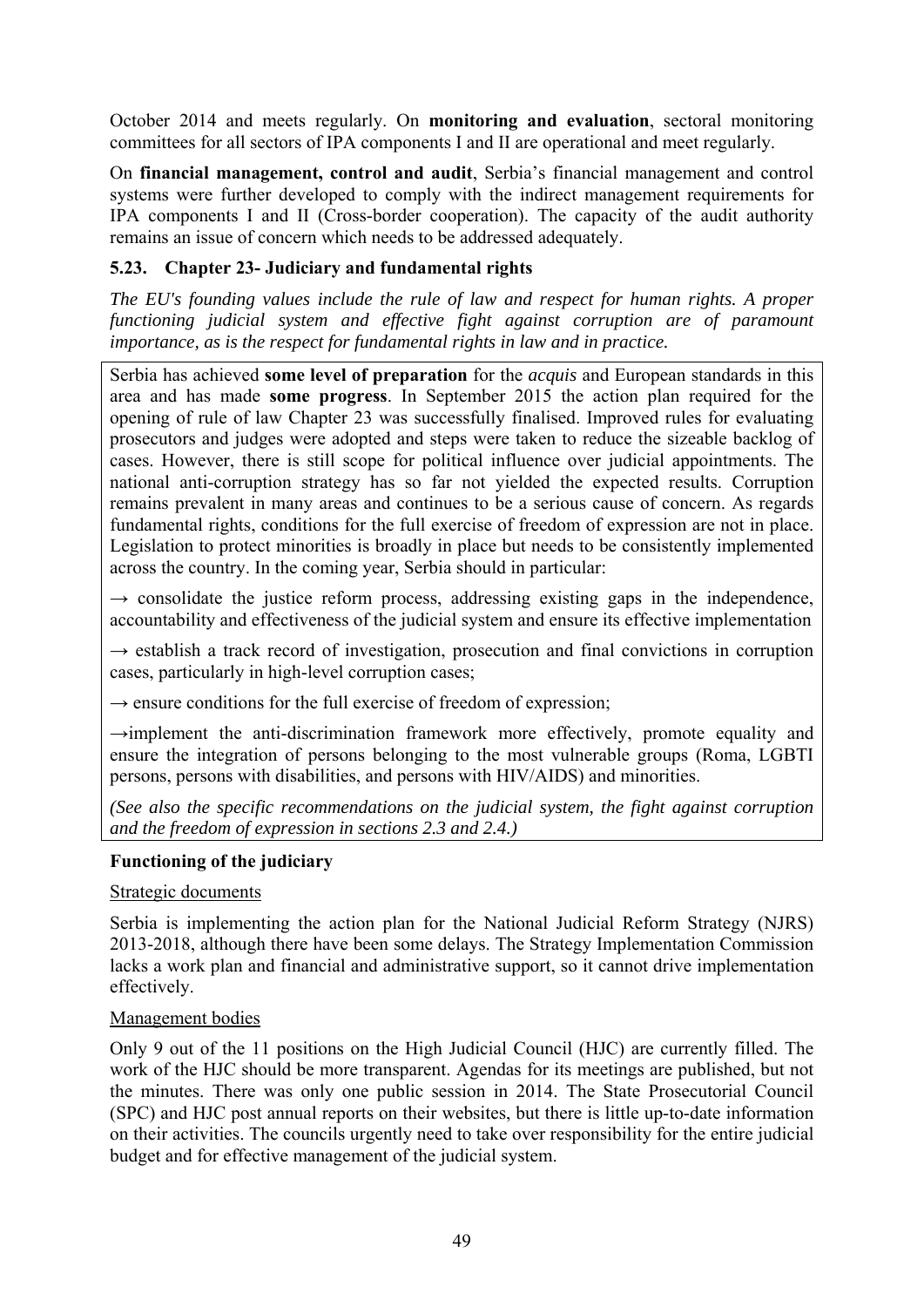### Independence and impartiality

Various gaps in the independence of the justice system remain to be addressed by revising the Constitution and the legal framework. The nomination procedure for judges and prosecutors needs to be amended, as do the three-year probation period for candidate judges and the composition of and method of election to the HJC and SPC. Representatives of the government still publicly comment on ongoing trials/investigations, which undermines the independence of the judiciary. Court rules provide for random allocation of cases, but not all courts use this procedure and exceptions are frequent. Especially smaller courts assign cases manually. This creates a risk for interference by the court administration or president. There is no technology for allocating files randomly in prosecution offices.

#### Accountability

The disciplinary prosecutor of the HJC started 42 disciplinary proceedings in 2014 and submitted 19 proposals for dismissal. On proposal of the Disciplinary Commission 11 final decisions were taken by HJC in 2014: five judges were dismissed, three judges resigned before the end of the proceeding, two were fined and in one case the statute of limitation had expired. In 2014, some 2 000 complaints against the work of judges and court presidents were filed with the HJC (mostly on excessive length of hearings). The number of disciplinary complaints against prosecutors and deputy prosecutors increased in 2014, but most were dismissed and in the few cases where sanctions were applied, they were not deterrent.

#### Professionalism and competence

The current system of recruitment, transfer and promotion should be reformed to ensure a transparent and predictable judicial career system. Clear rules and an efficient promotion system need to be the norm. The HJC appointed 60 (permanent) judges at all levels in 2014- 2015 and proposed 49 new candidates to parliament. New rules for evaluating judges were adopted in May. While most court presidents were approved by parliament in May, their appointment is still pending in six courts. In 2014, the SPC selected 19 deputy prosecutors and proposed candidates to parliament for 4 appeal prosecutors and 45 first-time deputies. In May, the SPC adopted rules on evaluating prosecutors and on the election of public and deputy public prosecutors. The recruitment and evaluation processes should include a greater role for judicial education. Judges and prosecutors are appointed to specific offices. There is no mechanism for transferring them elsewhere.

## Quality of justice

The Judicial Academy continued to organise regular training in EU law, in-service training for management posts in the courts, in-service training for specialised judicial posts and general in-service training. The academy's budget slightly decreased compared to previous year (EUR 1.5 million in 2014 and EUR 1.496 million for 2015). There is a need to increase the quality and to ensure the academy's capacity to become a proper entry point to the judicial profession. A training needs assessment is urgently needed.

A new special law protecting the right to a trial within a reasonable time was adopted in May and will come into force in January 2016. Some steps have been taken to monitor and harmonise court practices. In May the Supreme Court of Cassation adopted an action plan to monitor and harmonise case law more effectively. There is no comprehensive or effective mechanism for this yet. Poor quality legislation can result in contradictory court rulings. Case law, especially for the most important cases, and consolidated legislation should be accessible online.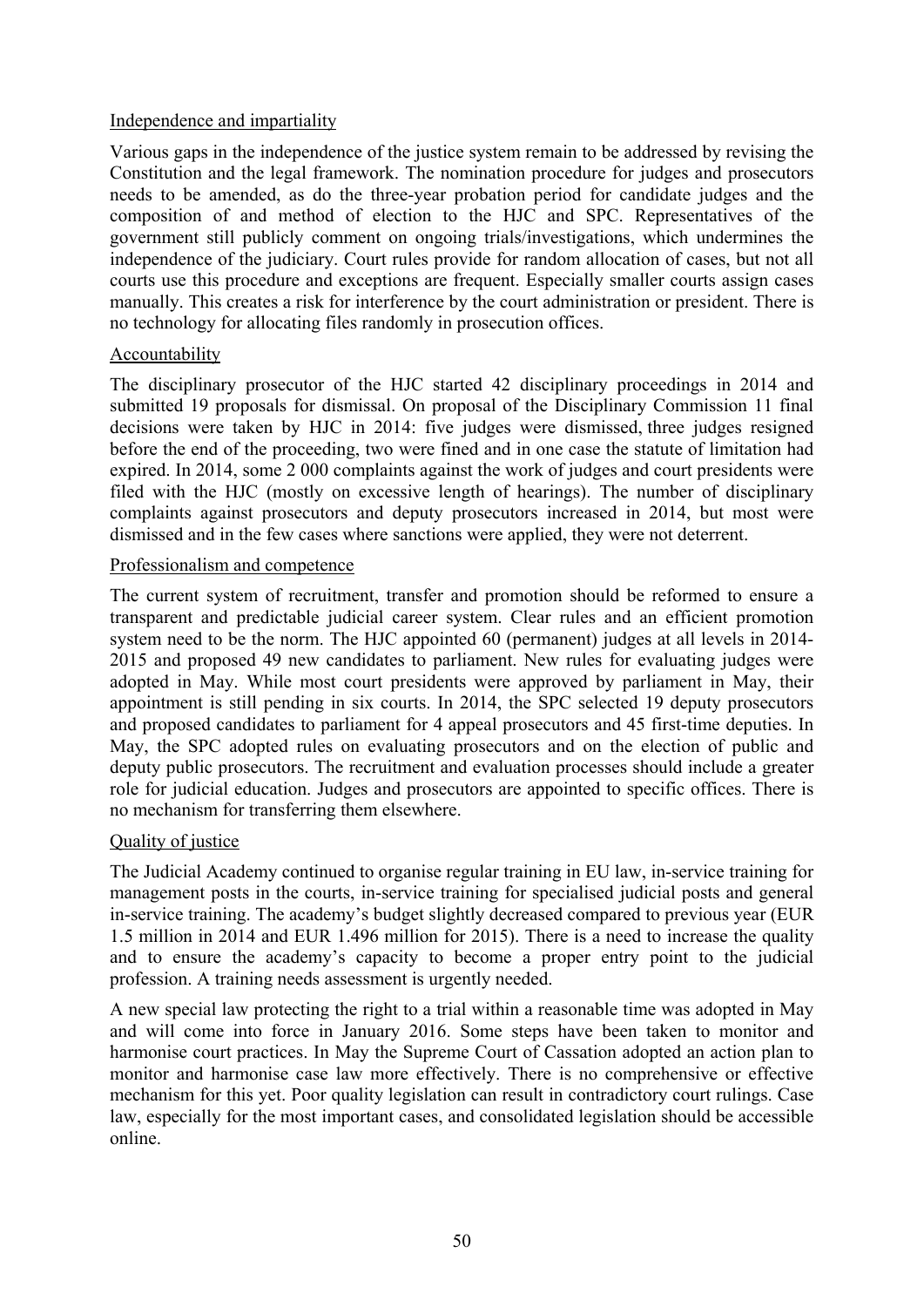Workload across the country remains uneven. The situation became critical in Belgrade's basic prosecution offices which process the majority of all cases and where new responsibilities for criminal investigation have not been backed by the necessary staff and resources. A case weighting system to calculate significant differences in workload between and within courts is urgently needed.

The HJC and SPC continued to share budgetary authority with the Ministry of Justice. Measures must urgently be taken to prepare the councils for taking responsibility for the judicial budget by the end of 2015. Both the HJC and the SPC saw a decline in their respective budgets. Specific financial, resource and infrastructure challenges for the prosecution service, stemming from the introduction of a prosecutorial-led investigation model, need to be addressed.

There is no centralised data collection system for the courts. The introduction of public notaries, meant as an efficient way of relieving the burden on the judicial system, has proven problematic. Selection and appointment procedures should be improved and the implementation of the law should take into account the need to ensure quality services and access to justice. The law on notaries was amended in September 2014 to remove the notaries' monopoly of real estate transactions. The adoption of by-laws on detailed supervision/inspection of the work of notaries and private bailiffs has been delayed. The new Law on Enforcement and Security has not been adopted. There is a need for broader awareness raising and training of all stakeholders on alternative dispute resolution.

Automated information exchange is extremely limited across the sector and information and communication technology is little used for sharing information on court practice and accessing services. The performance of the system is difficult to measure as data is scattered and based on insufficiently accurate manual collection of data.

## Efficiency

The overall length of proceedings and the number of old cases registered as a backlog remain of serious concern. A national backlog reduction programme is in place but the courts did not meet targets set for 2014, partly owing to the lawyers' strike. In 2014, the courts received 1 752 185 new cases and were able to settle 1 793 212, an improvement of 1 % compared to 2013. The court system remains clogged by extra-judicial duties, such as certifying documents, and especially by 1.6 million enforcement cases, mostly related to civil claims. A review of the legal framework is needed to allow older cases to be transferred to private bailiffs, which would help reduce the massive backlog in court enforcement. In 2014, the backlog in the Supreme Court increased (with a clearance rate of 80.7 %) while in the basic courts, administrative courts and higher courts it fell (with clearance rates of 110 %, 103.74 % and 108.47 %, respectively).

## **Anti-corruption policy**

# Track record

There is some initial **track record of investigation, prosecution and convictions in cases which are not considered high-level corruption**. Sentences for corruption offences range from 6 months to 12 years, but the law is not applied consistently. Procedures for investigating corruption cases, particularly cases of high-level corruption, often take a long time because capacity is lacking and shortcomings in the legal framework prevent effective and systematic financial investigations and asset confiscations.

The specialist prosecution office for organised crime and corruption initiated investigations against 86 persons for **high level and severe corruption cases** in 2014. The office raised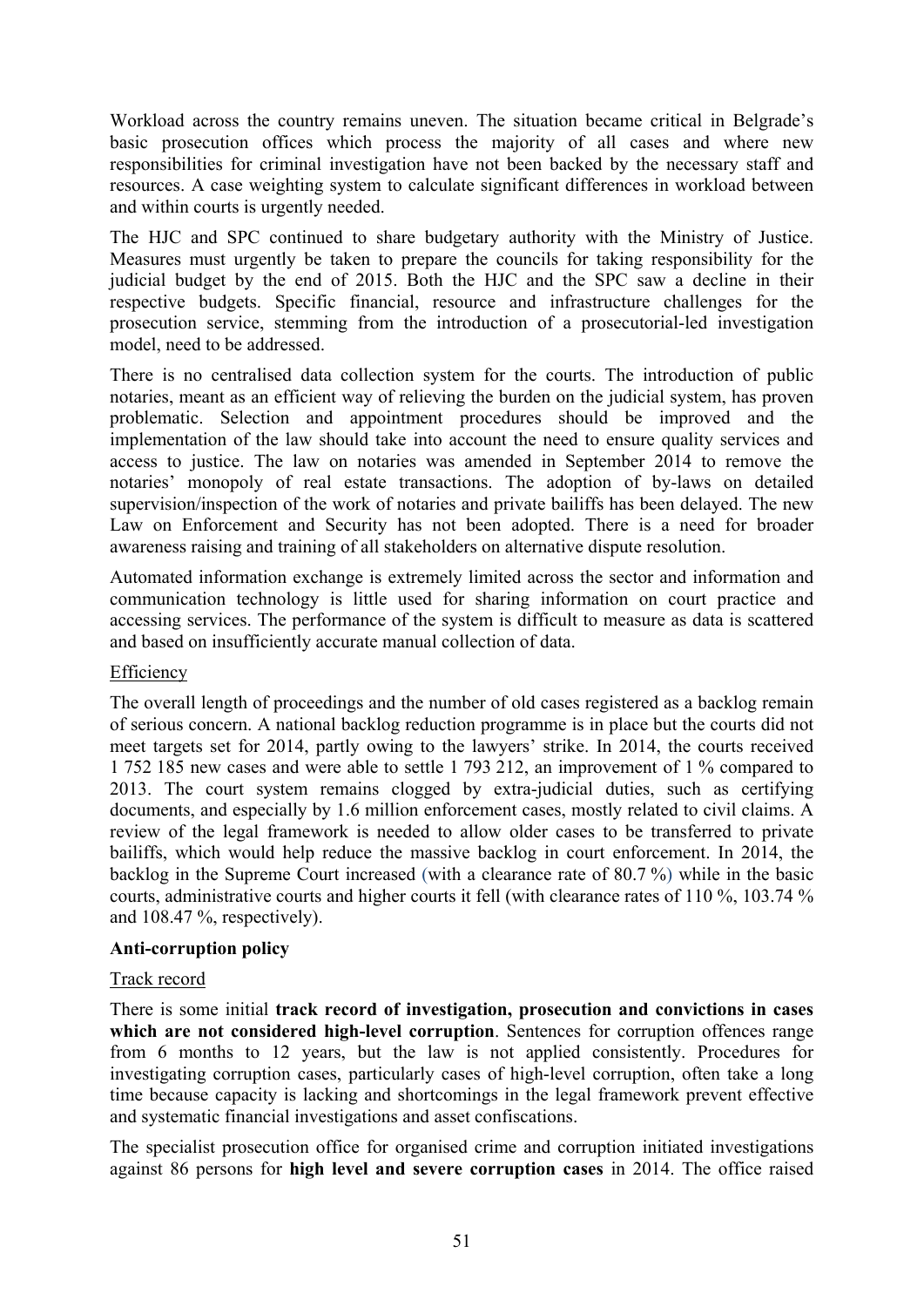indictments or indicting proposals against 54 persons. Indictments were confirmed against 32 persons, and additionally the indicting proposals entered into force against 5 persons. So far, there have been no final convictions for high-level corruption. The Prosecution Offices of general jurisdiction raised indictments against 990 persons for corruption related cases in 2014, and against 204 persons indictments were confirmed. Against 147 persons proceedings were discontinued and against 10 persons charges were rejected. In 2014, in one case of high level corruption assets have been permanently confiscated. **Leaks to the media about ongoing investigations**, in breach of the presumption of innocence, continue to be an issue of serious concern. There have been no investigations of these breaches. A number of high profile cases, including some in which evidence of alleged wrongdoing has been presented by the media, have never been seriously investigated.

A track record of judicial follow-up to the Anti-Corruption Agency, in-depth checks of **party funding, conflict of interest and asset declarations** still needs to be established. The Anti-Corruption Agency received 1 481 requests to investigate **conflicts of interest** in 2014 (compared to 1 402 in 2013) and processed 1 286 cases (compared to 958 in 2013). This resulted in 68 requests for misdemeanour proceedings (compared to 58 in 2013) and 43 first instance judgments most of which were reprimands and fines.

The agency submitted 168 requests for misdemeanour proceedings relating to **asset declarations**, of which 153 cases are for failing to submit reports on time. A total of 85 cases resulted in convictions by misdemeanour courts in 2014. The agency also filed 14 **criminal charges** in 2014 due to reasonable suspicion that a public official had not reported assets or had given false information about assets with the intention of concealing the facts. Proceedings are under way in 11 cases, a plea bargain is being negotiated in another, and in two cases the criminal charge was dismissed.

As regards checks on the **funding of political activities and elections**, the agency submitted 33 requests for misdemeanour proceedings for violations of the law on financing political activities. Misdemeanour courts handed down a larger number of sentences based on requests made in previous years (125 compared with 28 in 2013), including 45 final sentences. In 2014, the agency published 31 decisions taking funds from public sources away from political entities.

#### Institutional framework

## *Prevention measures*

Serbia's institutions for preventing corruption broadly meet international standards and have shown good potential. However, human resources and cooperation need improvement. The revised law enabling the **Anti-Corruption Agency** to enhance its role as the key institution needs to be adopted urgently. The agency continued to perform well, in line with its mandate and despite limited resources and both legal and institutional obstacles. The agency needs to increase its ability to collect and analyse data and its access to relevant databases. Overall, it must receive and maintain the capacity, tools and financial resources needed to carry out its mandate. The requirements of the Law on **Public Procurement** and the national anticorruption strategy and action plan have yet to be fully implemented. Healthcare, education, construction and spatial planning, infrastructure projects and the privatisation of public enterprises remain particularly vulnerable to corruption. Independent supervision and capacity for early detection of wrongdoing and conflicts of interest need to be further developed. There should be greater accountability and transparency in the management of public enterprises.

The **Anti-Corruption Council** remained active in exposing and analysing cases of systemic corruption, in its advisory role to the government. However, the government does not follow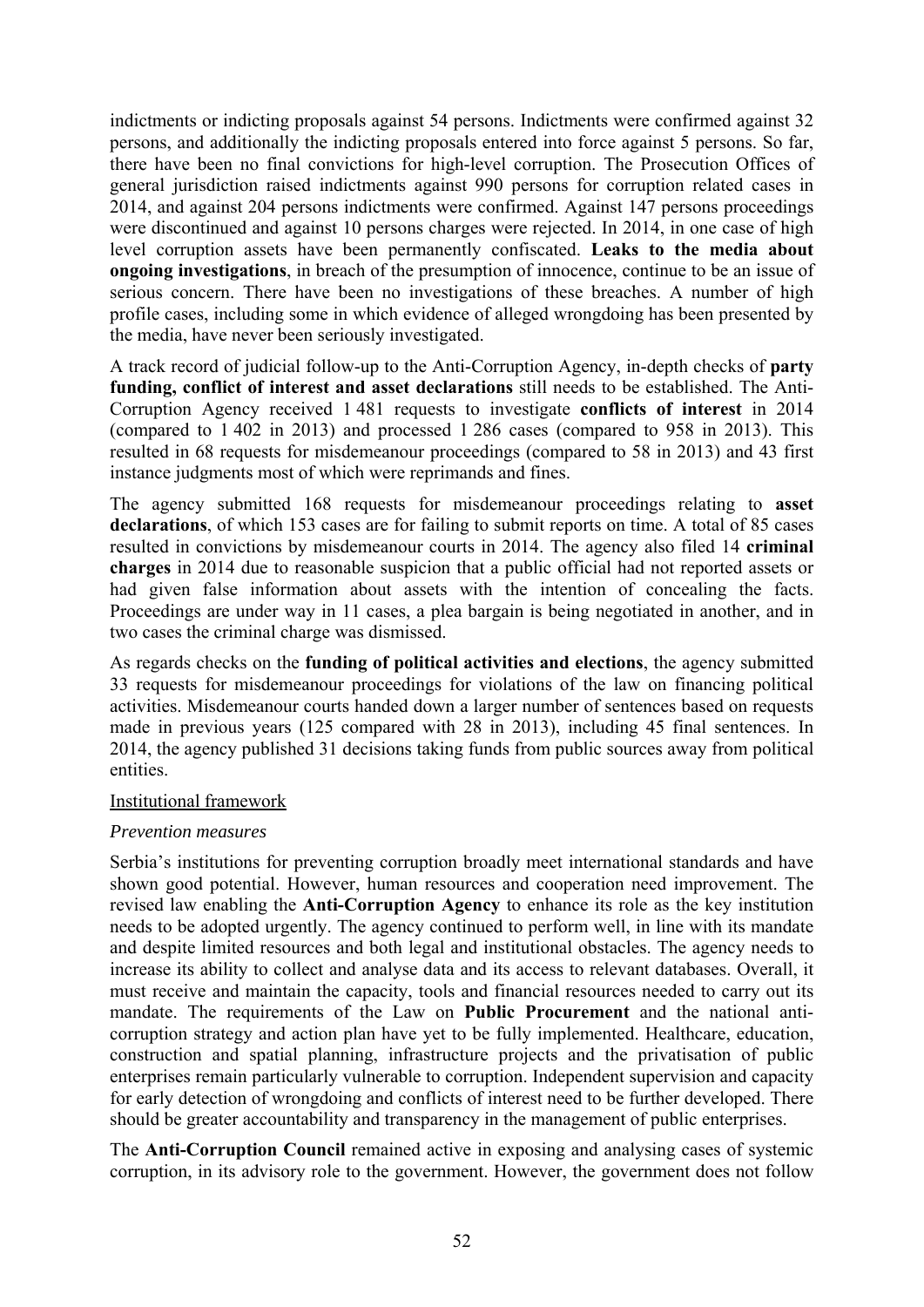up on its recommendations. The Council remains under-resourced and the appointment of new Council members has been pending since 2013.

The institutional capacity of the **Commissioner for Free Access to Information of Public Importance and Personal Data Protection** needs to be further increased to ensure effective monitoring and adequate follow-up to the increasing number of requests for access to public information. Requests for access to information that were refused mainly concerned privatisation, concessions, public-private partnerships and other related procedures that have an impact on the budget.

#### *Law enforcement*

Judges, prosecutors and investigators specialised in financial crime including corruption have received further training but a more sustainable approach to specialist training at all levels is needed. The **specialist prosecution service for organised crime and corruption** has continued to process cases of high-level corruption. Comprehensive analyses of the risk of corruption in justice and law enforcement have been carried out.

**Interinstitutional cooperation**, between law enforcement agencies and with the prosecution service, has improved to a certain extent but requires further strengthening. The new financial investigation strategy includes plans to reorganise the law enforcement authorities, increase their level of specialisation, and recruit forensic accountants. However, funding has yet to be allocated.

There is no secure platform for **electronic data exchange** or communication between the prosecution service, the police, tax and other authorities. There is also no system allowing **statistical monitoring** of criminal proceedings. Internal control departments continue to lack **equipment, resources and human capacity**. Reform of the inspection services is needed to increase their accountability. Effective supervision and deterrent sanctions in cases of wrongdoing need to be applied. The independence and accountability of all investigative and judicial bodies dealing with corruption needs to be strengthened to ensure efficiency.

## Legal framework

The legal framework for the **fight against corruption is broadly in place**. Corruption offences, including passive and active corruption, are defined in the Criminal Code. The excessive recourse to the provision on abuse of office in the private sector in the Criminal Code is harmful to the business climate and legal certainty. Amendments to the Criminal Code are still under consideration to provide for a sustainable legal solution to effectively prosecute cases of criminal economic offences. The Law on Civil Servants includes provisions on a **code of conduct for civil servants** and monitoring mechanisms. Preventing corruption in local government requires greater attention. The provisions in the current Law on the Anti-Corruption Agency on **preventing conflicts of interest** and declaring and checking on the **assets of public officials** should be amended to ensure its enforcement and deterrent sanctions in cases of proven infringements. The law on **financing political activities** is in place, but needs to be revised to ensure its penalty provisions are applied. The OSCE/ODHIR recommendations on financing electoral campaigns have not yet been addressed. Serbia should develop more robust legal provisions and ensure deterrent sanctions are applied to proven infringements of the law on financing political activities, conflicts of interest and declaration and verification of assets of public officials. The new law on **whistleblower protection** entered into force in June.

General shortcomings in Serbia's laws and rules are conducive to corruption. The quality of legal drafting on corruption-related issues needs to improve and further efforts are needed to simplify procedures and clarify implementing rules.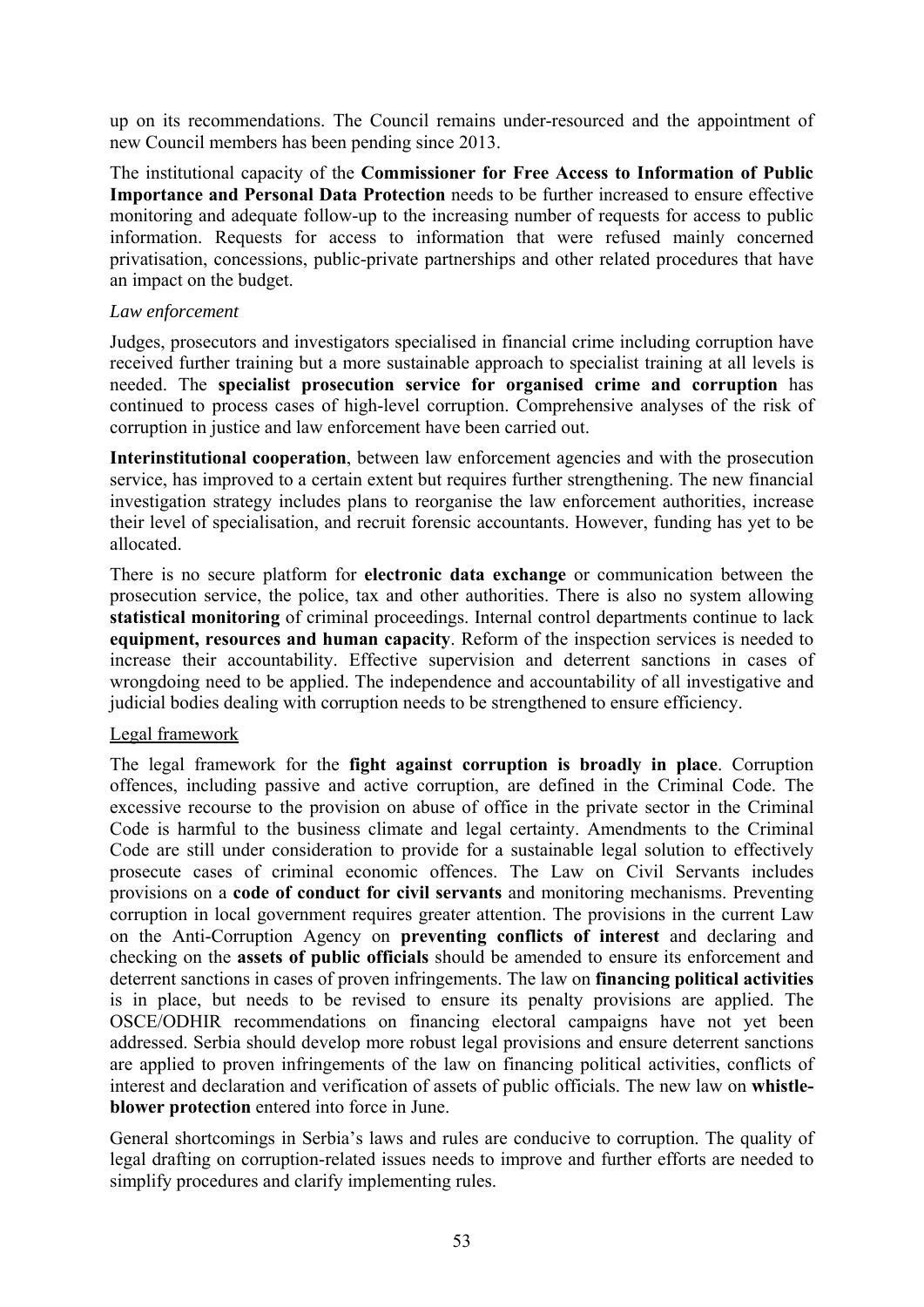### Strategic framework

Several important measures in the **anti-corruption strategy and action plan for 2013-2018** are behind schedule, e.g. setting up efficient coordination and monitoring mechanisms. Adequate resources and human capacity to fully implement the strategy and action plan have not yet been allocated.

The **inter-ministerial coordination group** put in place in 2014 and chaired by the Prime Minister met only once. There is an urgent need to ensure better working arrangements between the Ministry of Justice and other institutions and bodies involved in combating corruption. This applies primarily to relations with the ACA.

The government adopted a **strategy on financial investigations** in May which calls for investigation of the money trail of crime alongside criminal investigations, and supports investigation beyond the initial case. However, adequate resources have yet to be allocated and no action plan has been adopted. The action plan for the **public administration reform strategy** includes measures to increase accountability and transparency in the public sector with a view to combating corruption, but needs to be adequately resourced.

#### **Fundamental rights**

Serbia has ratified all the main **international human rights instruments**. However, implementation of the relevant international instruments needs to be improved and more consistent. Since September 2014, the **European Court of Human Rights** (ECtHR) has found that the country violated the European Convention on Human Rights (ECHR) in 14 cases relating mainly to the right to a fair trial and protection of property. A total of 1253 new applications have been allocated to a decision-making body, bringing the number of pending applications to 1494.

In relation to the **promotion and enforcement of human rights**, relevant state bodies such as the Office for Human and Minority Rights, parliamentary committees, the Ombudsman, the Equality Protection Commissioner and also civil society organisations continued to promote awareness-raising on human rights, tolerance and non-discrimination. The role of the Office for Human and Minority Rights needs to be strengthened.

As regards **prevention of torture and ill-treatment**, the Ombudsman's Office acts as the national preventive mechanism. It needs more human resources and a solid and permanent internal structure. Penalties in the Criminal Code are not proportionate to the severity and gravity of the crimes of ill-treatment and torture. Proper legal safeguards against torture and abuse in social institutions have yet to be adopted. Overcrowding, especially in maximum security wards, poor living conditions, difficult access to specialist treatment programmes and inadequate access to healthcare in prisons are still matters of concern. Legislation covering detention in police custody, the prevention of torture and the internal complaints system needs to be amended to strengthen the rights of detainees in line with international standards. An effective internal non-judicial mechanism for reviewing complaints has yet to be set up. There has been no progress in changing the unlawful practice of using district prisons for police detention.

Concerning the **prison system,** implementing legislation for new laws on criminal punishment and on alternative measures and sanctions was adopted. Enforcement judges, in their main capacity of protectors of prisoners' rights, have been operational since October 2014. The probation service has expanded to 25 offices throughout Serbia.

A new law on **personal data protection** needs to be adopted to ensure full alignment with EU standards. Video surveillance, biometrics, security of data on the internet, processing and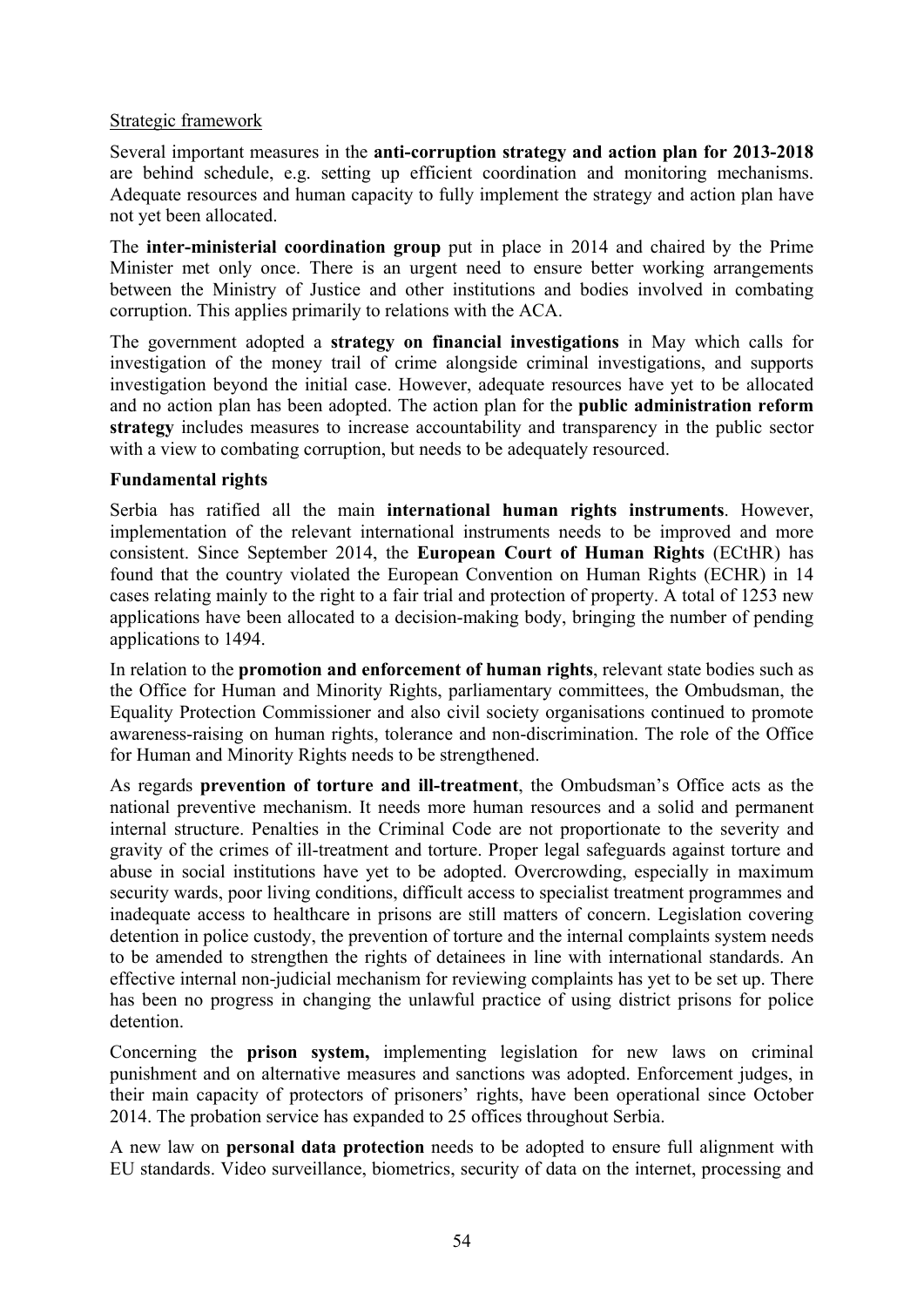protection of sensitive data as well as direct marketing remain inadequately regulated, leaving significant room for abuse. Legislation on processing sensitive data should be adopted urgently. There is a need to boost capacity and funding for the Office of the Commissioner for Free Access to Information of Public Importance and Personal Data Protection.

**Freedom of thought, conscience and religion** is guaranteed by the Constitution and generally respected. Several religious organisations are registered. Incidents related to religion have continued to decline. In addition to seven communities recognised as traditional religious communities, several religious organisations have been registered. The lack of transparency and consistency in the registration process continues to be one of the main obstacles preventing some religious groups from exercising their rights. Contested provisions of the rulebook on the register of churches and religious communities have not been changed. Access to church services in some minority languages is not fully guaranteed across Serbia.

As regards **freedom of expression**, there were several cases of threats and violence against journalists. Follow-up in terms of investigations, prosecution and final convictions has been very limited. A number of critical discussion programmes have been cancelled or have had their content and scope reduced. Statements by state officials in relation to investigative work of journalists have not been conducive to creating an environment in which freedom of expression can be exercised without hindrance. The commission tasked to look into unresolved cases of murdered journalists from 1999 and 2001 has made further progress in its work, with charges brought against several former security agency members for the murder of a publisher. However, the investigation of two other prominent murders of journalists has not progressed.

The three new media laws are being implemented, but their impact and effectiveness in terms of achieving the goals of the 2011 Serbian media strategy remain to be seen. The introduction of a media registry to bring more transparency to media ownership is at an early stage. The Commissioner for Access to Information of Public Interest reported several cases in which state bodies resorted to paying fines rather than disclosing the information requested. The introduction of a registration requirement to access the online National Economic Registry hampers the ability of journalists to research public information in confidentiality. The process of privatising state- and municipally owned media was started, albeit with some delay

The Regulatory Body for Electronic Media has increased its monitoring of content., It has not reacted to programme changes that could affect the broadcasters' ability to meet the criteria on the basis of which they were awarded the frequencies. The regulator's independence needs to be strengthened. The Press Council has been more active in disclosing and analysing cases of breaches of professional journalistic standards and the Journalistic Code. The Press Council has raised major concern towards practices contrary to the ethics of the profession and the protection of privacy.

There is no consolidated record of the number of cases brought against the media for defamation, and fines are very low. Media reporting based on anonymous or leaked sources, detailing investigations, announcing arrests and quoting investigation documents continue to undermine trust in judicial institutions, breach personal data laws and challenge the presumption of innocence.

The internet is free and available with very little regulation. There has been no substantial progress in investigations on hacking attacks against websites occurred in 2014. Efforts are needed to identify and prosecute those suspected of violating internet freedoms.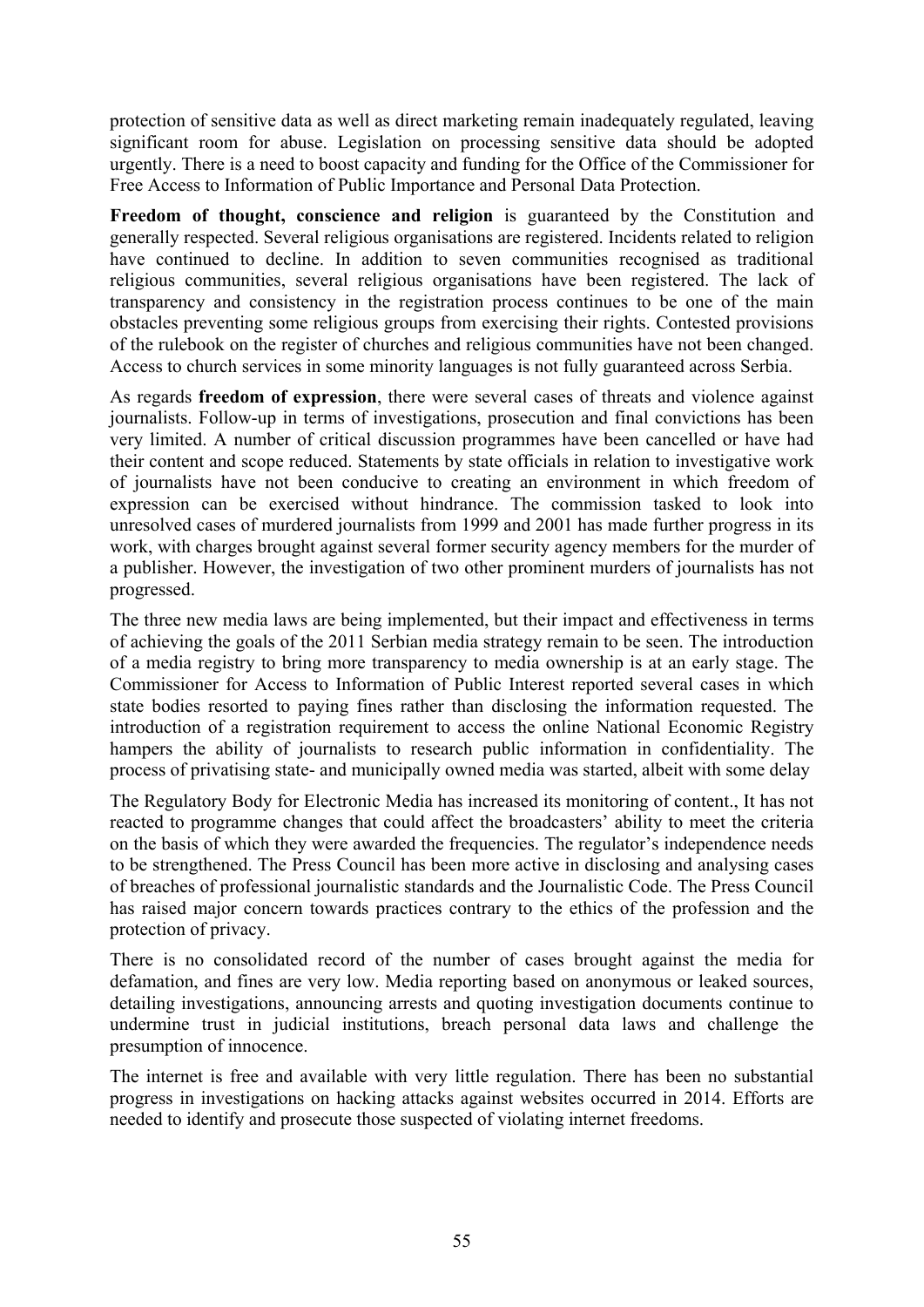Programming on public service broadcasters frequently features state officials from the governing parties and equal minded analysts, while the presence of the opposition and critical or independent commentators is less frequent.

**Freedom of assembly and association** is generally respected but the public assembly law needs to be fully aligned with the Constitution. During Serbia's hosting of the '16+1' summit of the states of Central and Eastern Europe and China in December, the authorities prohibited demonstrations of members of Falun Gong, arresting and expelling a number of EU citizens. A demonstration to commemorate Srebrenica was prohibited for security reasons. Activities of extreme right-wing organisations and violent groups of so-called football fans continue to be a cause of concern.

With regard to **property rights**, December 2014 amendments to the law on restitution extended the deadline for the start of financial compensation for confiscated property to 2018 while the period of repayment was shortened from 15 to 12 years. The Agency for Restitution had adopted around 34 000 opinions and first-instance decisions on the return of confiscated property out of 76 000 submitted claims. Property with an estimated value of over 1 billion euro has been returned to the original owners. A majority of the agency's decisions were approved by the Ministry of Finance as the second-instance decision body. The Ministry's insufficient staff levels led to delays in processing complaints.

Serbia's **non-discrimination** legislation is generally in line with European standards, with further alignment needed in particular as regards the scope of exceptions from the principle of equal treatment, the definition of indirect discrimination and the obligation to ensure reasonable accommodation for employees with disabilities. The action plan for the antidiscrimination strategy needs to be implemented. The office of the Commissioner for the Protection of Equality still lacks adequate premises and its capacity needs to be strengthened. The persons most discriminated against remain the Roma, lesbian, gay, bisexual, transgender and intersex (LGBTI) persons, persons with disabilities and persons with HIV/AIDS who, together with human rights defenders, often face hate speech and threats. Instigating national, racial and religious hatred and intolerance is prohibited in the criminal code. Proper investigation, prosecution and sanctioning of hate-motivated offences remains essential.

Concerning **equality between women and men,** a Coordination Body for Gender Equality was set up in October 2014, replacing the Gender Equality Directorate in the Ministry of Labour, Employment, Veteran and Social Affairs. A sustainable institutional set up for promotion of gender equality with adequate resources needs to be ensured. *(See also Chapter 19* − *Social policy and employment*). The increasing number of women killed by their partners is of concern. Emergency protection orders are not issued promptly, the number of shelters is insufficient and there is no state-run centre for victims of sexual violence and no national women's helpline. The protection of women against all forms of violence needs to be strengthened and mechanisms for coordinating the collection and sharing of data between all relevant actors in the system enhanced. Although the number of women members of parliament increased to 34 %, women's participation in politics and in the private sector remains very low.

The National Council on the **Rights of the Child** has restarted its work. Ensuring more effective coordination of children's rights and child protection systems should be prioritised, including in national policies. Administrative data are still not disaggregated to enable the status of vulnerable groups to be monitored, particularly with regard to Roma children and children with disabilities. A new action plan for children and a new national strategy for the prevention of and protection of children from violence are still needed.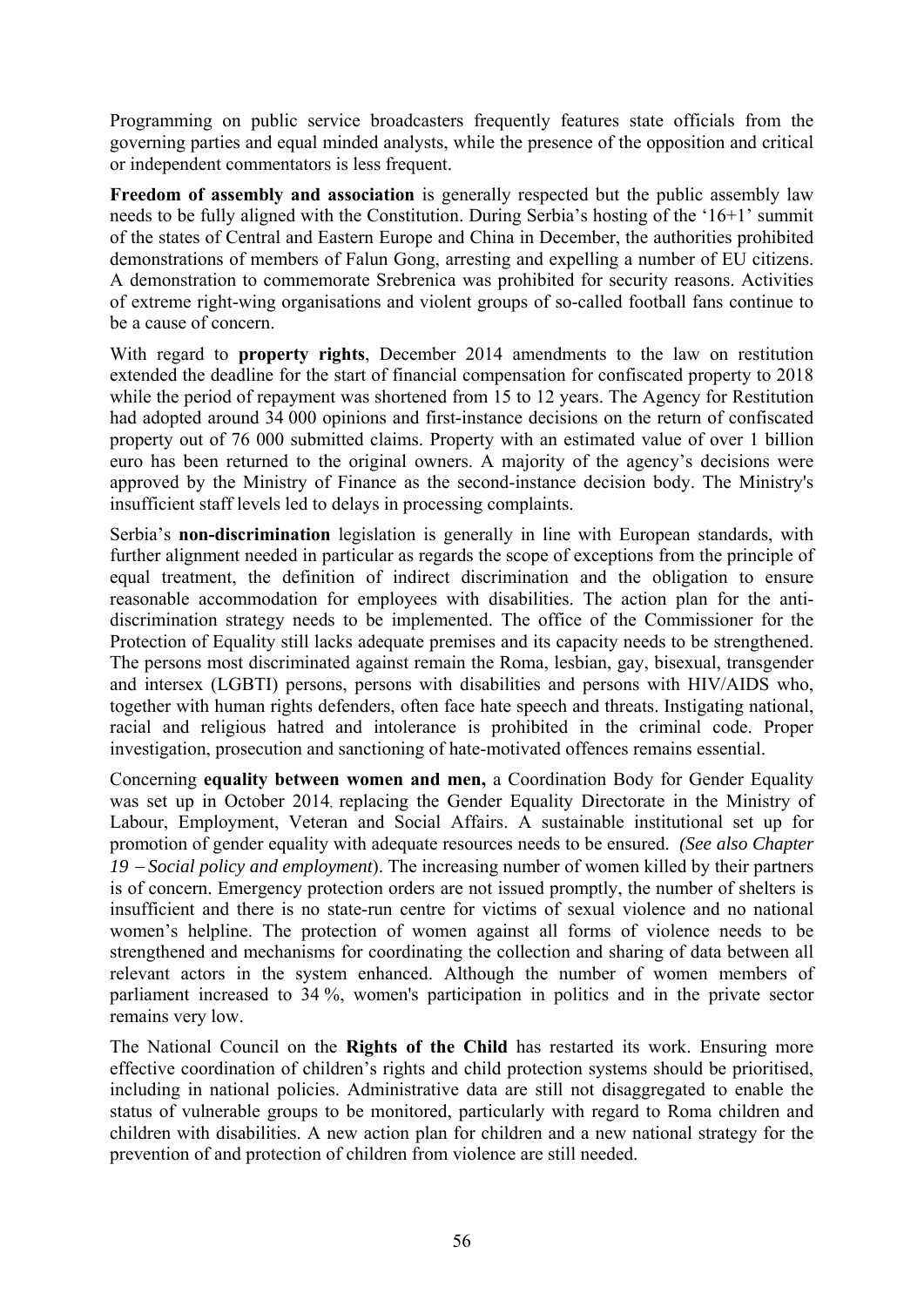The situation of children with disabilities in large institutions continues to be of concern. Family and parenting support services should be prioritised to prevent placement in institutional care. There is a need to further expand community-based services and ensure more integrated service delivery. The rulebook on recognising discrimination in education institutions needs to be adopted without further delays. Funding mechanisms for schemes to divert young people away from crime need to be decided on as a matter of priority. Mechanisms and services supporting asylum seekers need to be strengthened to become childsensitive.

Regarding **integration of persons with disabilities**, laws on the movement of persons with disabilities with guide dogs and on the use of sign language have been adopted. Social inclusion needs to improve significantly, particularly with regard to employment, education and the availability of community-based services. The system of social services, including those for elderly persons, is still largely institutionalised. The treatment of persons with mental disabilities in institutions is still not regulated in accordance with international standards. The procedure for depriving persons with psychosocial and intellectual disabilities of their legal capacity should be aligned with international standards. *(See also Chapter 19* <sup>−</sup> *Social policy and employment)*

A number of activities have been conducted with the aim of promoting the rights of **LGBTI** persons. Parliament has been active in hosting events related to rights of LGBTI persons. Police officers in all regional police departments were trained on working with victims of trans-/homophobic violence. Serbia was one of the signatories of the Joint Statement of Ministers of the region at the 2015 IDAHO forum. A Pride Parade was held in Belgrade on 20 September without major incidents for a second year in a row. LGBTI persons and activists often face hate speech and threats and in some cases physical violence. There is no centralised official data on the number of crimes motivated by homophobia and transphobia. School textbooks containing discriminatory content need to be repealed. Serbia has no procedures for legal gender recognition in place, even in cases of gender reassignment. Greater political commitment to promoting a culture of respect for LGBTI persons and to ensuring nondiscrimination at work, in the health sector and the education system is still needed.

**Labour and trade union rights** are guaranteed by the Constitution and broadly upheld. However, the right to strike, collective bargaining and the functioning of social dialogue need further strengthening. Poor respect of tripartite dialogue remains of concern. The procedures and criteria for determining the representativeness of trade unions need to be agreed in a transparent way. Consultation of the Socio-Economic Council on legislative amendments remains limited. *(See also Chapter 19* − *Social policy and employment)*

The 2011 Criminal Procedure Code contains provisions on **procedural rights** regarding injured party and witnesses. However, the legal framework remains to be completed, in particular when it comes to free legal aid, and the implementation of procedural safeguards fully assessed to ensure an effective protection system, supported by adequate staff, training and infrastructure. Support and protection for victims of crime is not in line with EU rules, and effective mechanisms for protecting victims' rights are lacking.

The legal framework for the protection of **minorities** and cultural rights is in place. Serbia is a party to the Framework Convention on National Minorities. The legislation is being implemented most effectively in the Autonomous Province of Vojvodina. It needs to be further stepped up, particularly in other parts of the country. Elections to the National Minority Councils took place in October 2014, when 20 national minorities elected their councils. In April, the Republican National Minority Council was re-established. A comprehensive revision of the Law on National Minority Councils to implement the relevant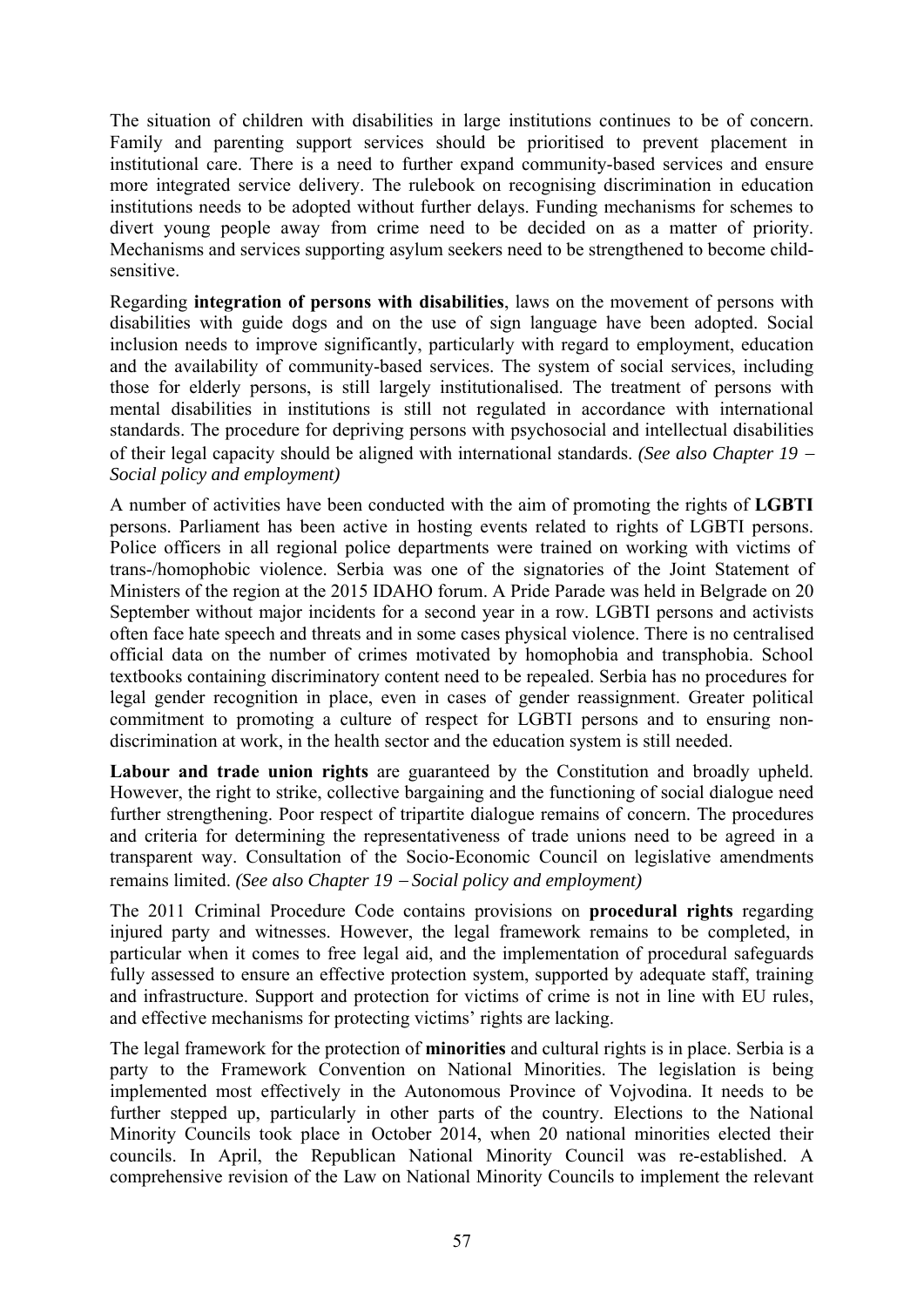decision of the Constitutional Court and to ensure it is in line with laws on the media, culture and education needs to be adopted. The State Fund for National Minorities is not operational yet. Effective functioning of local councils for inter-ethnic relations needs to be ensured. The legislation needs to be implemented consistently throughout Serbia, particularly in education, the use of languages, and access to media and religious services in minority languages. This should not affect learning of the official language, which is an important factor in the social inclusion of minorities. The public service broadcaster RTS needs to ensure more consistent access to information in minority languages. Following privatisation, public broadcasting services in minority languages need to be made sustainable. Representation of national minorities in public administration, particularly at local level, needs to be enhanced. Serbia is preparing a dedicated action plan on the protection of national minorities throughout the country by the end of 2015, as requested in the framework of chapter 23 negotiations.

The **Autonomous Province of Vojvodina** maintained a high degree of protection for minorities. The inter-ethnic situation remained good overall. However, in October 2014 following an incident at a football match in Belgrade between the national teams of Serbia and Albania, there were several attacks against the property of members of the Albanian minority. The Provincial Ombudsman's 2014 annual report noted that the law enforcement authorities seemed to have failed to act preventively. Majority of cases concern general discrimination on the basis of ethnicity.

Regarding the **municipalities of Presevo, Bujanovac and Medvedja***,* the situation was stable overall. The dialogue between the central authorities and local ethnic Albanian leaders on a comprehensive programme of integration and economic recovery has not resumed. A more constructive cooperation of all stakeholders is needed. In order to address the inaccurate population figures resulting from the ethnic Albanians' boycott of the 2011 census and consequences on planning, the government decided to adopt an estimation of the population, with the help of independent international experts and in line with the recommendations by the Advisory Committee of the FCNM. The government's Coordinating Body continued performing its activities efficiently. Its role should be supported. In October 2014, the fourth generation of students was enrolled in the Department of Economics in Bujanovac and new scholarships were provided for students from Presevo and Bujanovac studying at the University of Novi Sad. Investment and grants to local entrepreneurs continued to be provided by central government. The region remains severely underdeveloped and the ethnic Albanian population continues to be underrepresented in public services.

The situation in the **Sandzak** area was mostly stable. The new Bosniak National Minority Council was elected and started work, thus resolving a long-standing problem. A more constructive cooperation of all stakeholders is needed on the ground. The Bosniak community continues to be underrepresented in the local administration, judiciary and police. The area remains among the most underdeveloped, with a high unemployment rate and a lack of adequate infrastructure and investment.

The adoption of a new **Roma** strategy and action plan remains outstanding. The third Roma seminar, held in June, concluded that good progress had been made with regard to civil registration but in all other areas progress was slow and uneven. The subsequent registration of undocumented citizens led to a fall in the number of 'legally invisible persons'. Systemic solutions have been found to prevent future reoccurrence of such cases. Further efforts are needed to ensure that children born to undocumented parents are registered immediately. The Roma continue to face difficult living conditions and discrimination in access to social protection, health, employment and adequate housing. Compliance with international standards on forced eviction and relocation still needs to be ensured. Legalisation of informal Roma settlements should be considered as a way of enabling them to be regulated and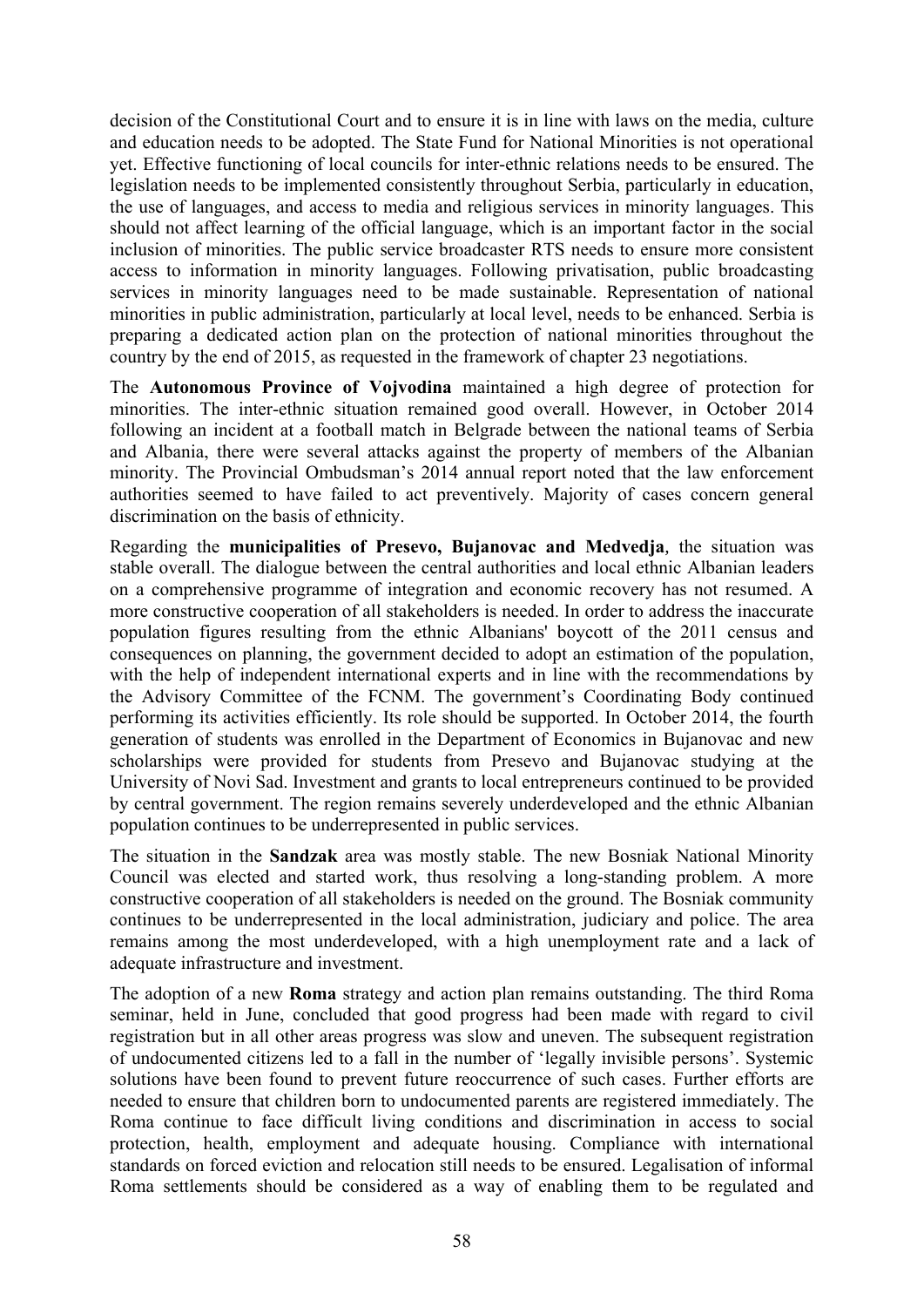covered by urban planning. Additional teaching assistants and health mediators are needed to address the high school drop-out rate among Roma children and poor access to healthcare. Such positions should be included in the national qualifications framework. Measures to address domestic violence in Roma families need to be stepped up.

According to the UNHCR, there are around 35 259 people who became refugees **refugees** and 203 140 **internally displaced persons** (IDPs) in Serbia as a result of the armed conflict in ex-Yugoslavia during the 1990s, of whom approximately 90 000 with displacement related needs and without a durable solution. The closure of the 10 remaining 'collective centres' hosting 227 refugees and 495 IDPs is a priority. The housing situation of displaced persons has improved slightly. Many refugees and IDPs still suffer from difficult living conditions, unemployment and poverty. Roma IDPs face double discrimination. The Law on Permanent and Temporary Residence needs to be implemented more consistently to allow IDPs without proper documentation to obtain basic rights. Serbia lacks a comprehensive strategy and action plan for resolving the protracted displacement situation and assisting IDPs with finding durable solutions.

# **5.24. Chapter 24: Justice, freedom and security**

*The EU has common rules for border control, visas, external migration and asylum. Schengen cooperation entails the lifting of border controls inside the EU. There is also cooperation in the fight against organised crime and terrorism, and judicial, police and customs cooperation.* 

There is **some level of preparation** in Serbia to implement the *acquis* on justice, freedom and security. In September 2015 the action plan required for the opening of rule of Chapter 24 was successfully finalised. **Some progress** was made, particularly in areas such as the fight against terrorism and drugs. Serbia is on the transit route for mixed migration of persons in need of protection and economic migrants via Turkey and Greece, towards northern Europe. The volume of mixed migration increased dramatically in the last year, weighing heavily on the asylum and migration framework, which is generally weak. Serbia is actively involved in international and regional police and judicial cooperation. In the coming year, Serbia should in particular:

 $\rightarrow$  in close cooperation with EU Member States, continue its constructive approach in providing urgent respond to the migratory crisis situation and significantly strengthen migration management and asylum policies, with a specific focus on identifying people in need of protection;

**→** make significant further efforts to tackle the phenomenon of unfounded asylum applications lodged by Serbia's nationals in EU Member States;

 $\rightarrow$  establish a track record of proactive investigation, prosecution, final conviction and asset confiscation in cases of organised crime, including money laundering, and smuggling of people.

*(See also the specific recommendations on the fight against organised crime in section 2.3.)*

# **Legal and irregular migration**

Serbia should be commended for its constructive approach in dealing with the migration crisis until now. Given its geographical location at the EU external borders, Serbia faces increasing mixed migration flows. The management of these flows, as well as ensuring borders surveillance, is a considerable challenge for the Serbian administration. As an immediate response to the crisis, Serbia made a substantial effort to ensure that third country nationals receive shelter and humanitarian supplies with EU and international support. A one-stop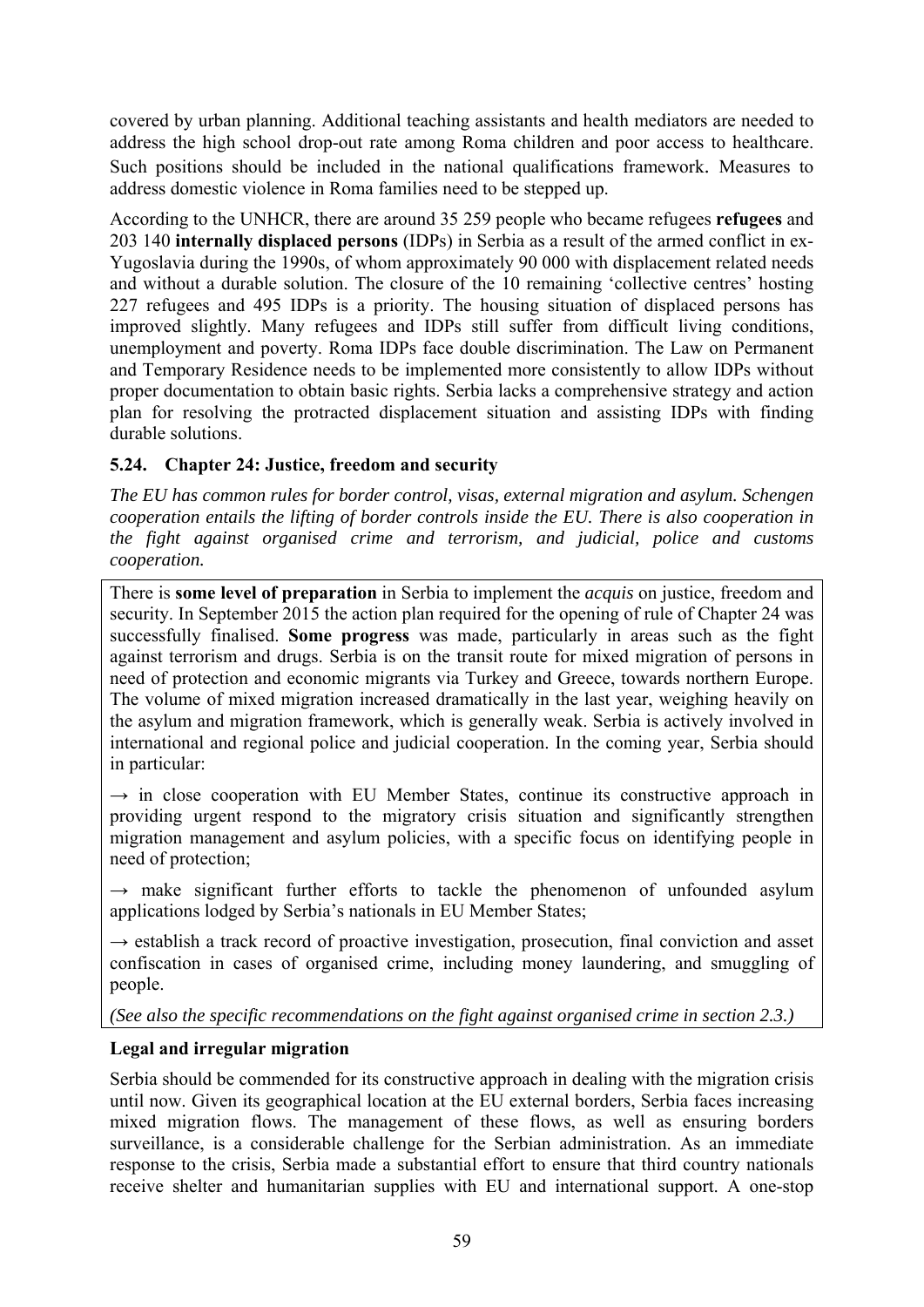centre in Preševo as well as refugee aid centers were established, close to the borders with the former Yugoslav Republic of Macedonia, Hungary and Croatia. In June, a working group on mixed migration flows was set up to elaborate a needs assessment. There has been a marked rise in criminal charges for human smuggling. In June, Serbia arrested nine customs officials suspected of letting people illegally cross the border with Hungary. 549 criminal charges were filed against 816 persons facilitating irregular migration. In the first half of 2015, 5 576 cases of illegal entry were detected at the common border with the former Yugoslav Republic of Macedonia, of which 98 % were detected by Serbian border guards. The implementation of the readmission agreement with the EU resulted in 2014 in the return of 6 962 people to Serbia (compared with 6 239 in 2013). Reception and accommodation capacity needs to be upgraded and adapted to increasing needs. Efforts are required to ensure that sufficient and well-trained staff both at central and local level can respond to the challenges and consequences of growing migratory pressure. Particular attention should be given to the needs of minors and vulnerable groups. Better coordination is required among all institutions involved in tackling irregular migration. Legislation on legal migration needs to be aligned with the *acquis*.

## **Asylum**

In September, the Serbian government adopted a "Response plan in the case of mass influx of migrants", which aims at managing flows of third country nationals who intend to seek asylum in the EU or in Serbia. Serbia's current accommodation capacity stands at 810 beds and through the implementation of the plan could be extended substantially. In January the Asylum Office was set up as a separate civilian unit within the border police directorate. It will be responsible for determining refugee status in the first instance. Up to 29 staff are planned with 19 positions occupied..

In 2014, Serbia faced some 16 500 intentions to apply (compared with 5 065 in 2013), but only some 1 400 people were effectively registered for asylum and 400 submitted an application. Only 18 interviews were conducted and 14 decisions taken, resulting in 8 rejections, 1 person granted recognition of refugee status and 5 people granted other forms of protection. From January 2015 to September 2015, 169 156 migrants were registered when transiting through the territory of the Republic of Serbia. Only 546 applied for asylum. In the same period, 16 persons got asylum and 14 subsidiary protection. 28 received a negative decision.

There is an urgent need for short-term measures to improve the processing of applications including the establishment of a protection-sensitive screening mechanism within the asylum procedure aimed at distinguish between third country nationals and persons in need of international protection and increase accommodation capacity. Comprehensive, overarching reform is urgently needed to rationalise the whole asylum system and bring it into line with EU *acquis* and international standards. Serbia needs enough well-trained staff to handle the increasing number of applications. Closer cooperation between the asylum bodies and the border police is necessary. Allegations of corrupt practices and activities by organised crime groups involved in people smuggling continue to be made.

# **Visa policy**

Interconnection of the integrated Serbian Visa Information System with diplomatic and consular missions and other relevant databases has yet to be completed. The list of countries for which visas are required has not been fully aligned with the *acquis*. On implementation of the visa-free regime with the EU, Serbia continued to take measures to address the phenomenon of unfounded asylum applications lodged by Serbian nationals in EU Member States and Schengen associated countries. Border controls and surveillance were stepped up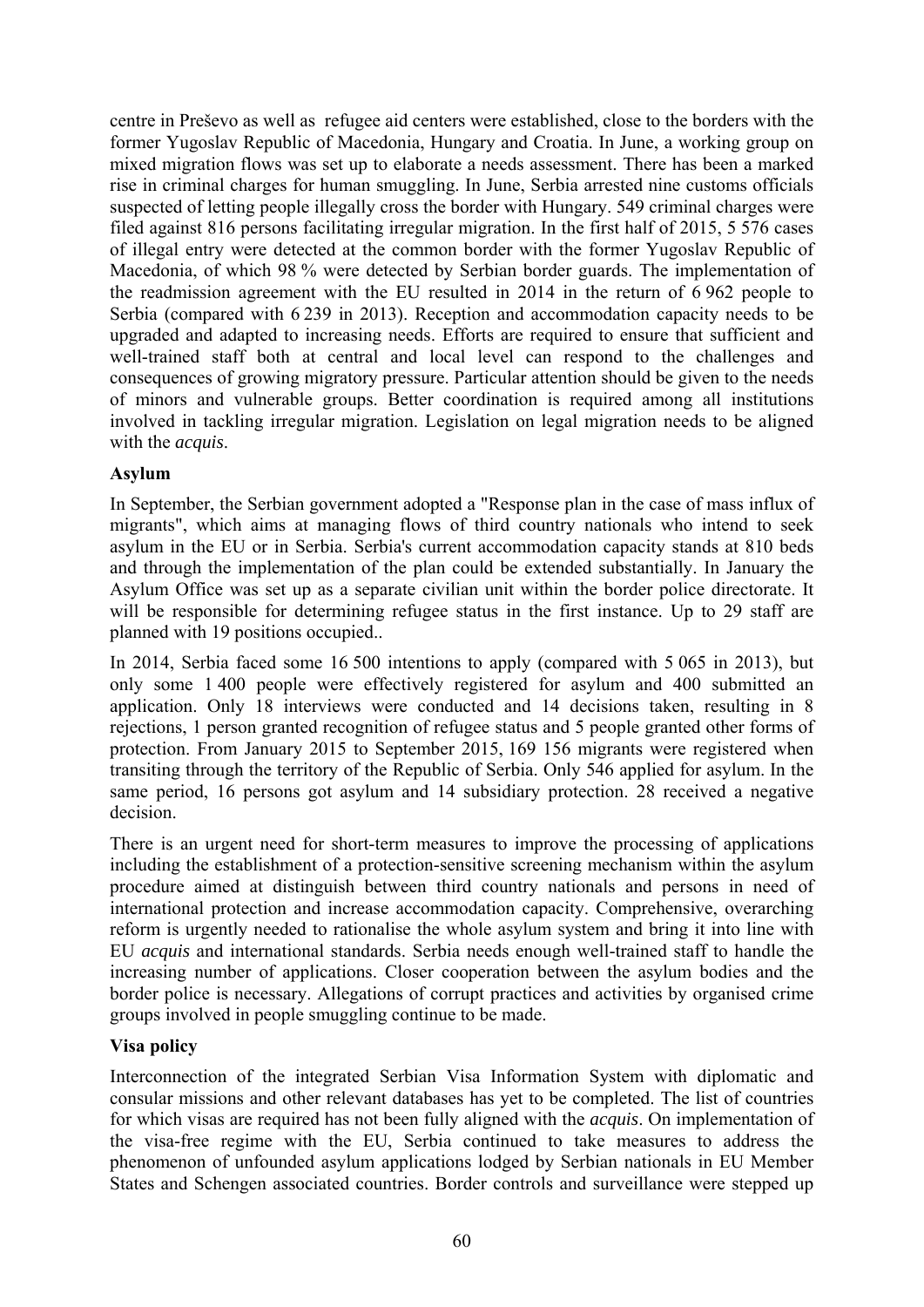and 12 criminal charges for facilitating the abuse of the right to asylum in a foreign country were filed. The high number of unfounded asylum applications filed by Serbian citizens in EU Member States and Schengen-associated countries continues to be a problem as the total share of applications from Serbian citizens to the top five targeted destinations in 2014 is close to 44% (around 18 847 out of the total 42 840). Serbia continues to cooperate on measures to reduce the number of unfounded asylum claims, partly through operational cooperation with Member States and awareness-raising campaigns. Both operational checks on tourist agencies and transport companies and border control and surveillance were improved. Policies to improve the social and economic inclusion of the most vulnerable groups of the population most likely to migrate, in particular Roma, need to be stepped up and systematically funded in order to have a practical impact on the situation, albeit in the medium to long term. The capacity and resources to allow returnees to reintegrate remain limited.

#### **Schengen and external borders**

Serbia continued to improve infrastructure and equipment at border crossing points. In January a risk analysis unit was set up in the border police directorate with a total projected staff of 14 (currently 12). It remains to be adequately staffed to become operational. In March, a new head of the border police was appointed, after an eight-month gap. Coordination between various border agencies needs to be improved. A new Integrated Border Management (IBM) strategy, in line with the EU concept, remains to be adopted. Measures to prevent corruption include shift rotations of border police officers carrying out border checks and border surveillance.

Serbia intensified its regional cooperation on border management. However, these efforts were overshadowed by the very sharp increase in the flows of third country nationals transiting through the region. The Joint Centre for Police Cooperation between Bosnia and Herzegovina, Montenegro and Serbia, in Trebinje, continued to work with liaison officers from Bosnia and Herzegovina and Montenegro with a view to improving regional capacity to counter cross-border crimes and illegal migration. However, Serbia needs to urgently appoint a liaison officer. An agreement with Bosnia and Herzegovina to block alternative routes across the state border is still pending. Cooperation with Montenegro in the area of border management, including on identification of unauthorised border crossing places needs to be stepped-up. Serbia continues to cooperate actively with Frontex.

As part of the dialogue on the implementation of the integrated border management (IBM) protocol, Serbian authorities are cooperating on technical activities related to setting up the six permanent IBM crossing points with Serbia/Kosovo. The first annual meeting on the rules for travel across the administrative boundary line took place in March. In April, both sides agreed to open two new border crossing points in Kapi and Izvor. In February, Serbia and Kosovo began consultations on migratory flows. A second meeting was held in April.

#### **Judicial cooperation in civil and criminal matters**

Serbia needs to take measures allowing direct cooperation between Serbian and foreign courts and centralising the receipt of requests to courts for international judicial cooperation. Additional training is needed to improve knowledge of judicial cooperation and build the necessary language skills. Specifically on **judicial co-operation in criminal matters**, Serbia has not yet concluded a cooperation agreement with Eurojust because of the delay in updating its legal framework for protection of personal data. As regards **judicial co-operation in civil matters**, Serbia has not yet acceded to the 1996 Hague Convention on Child Protection.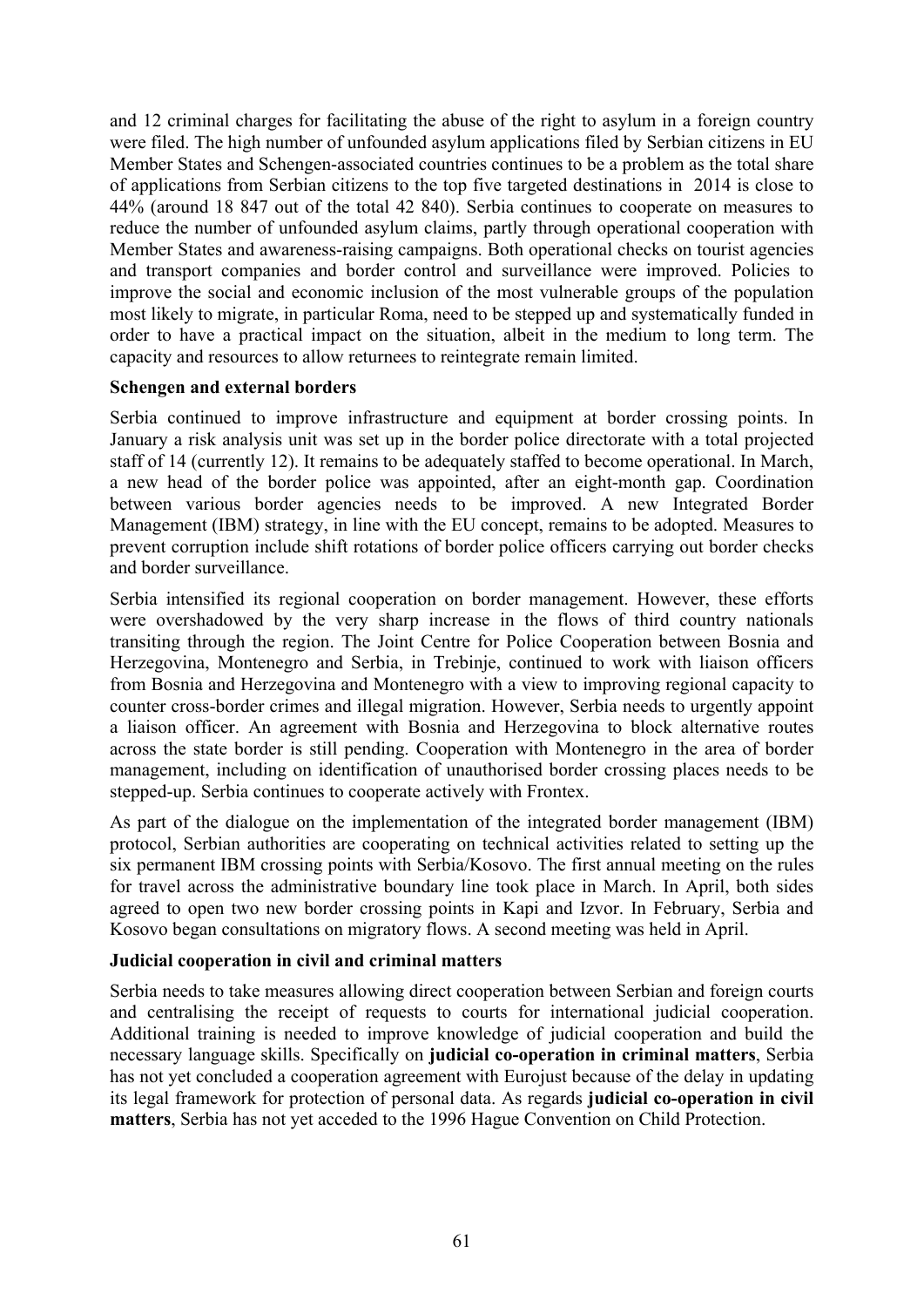## **Fight against organised crime**

## Track record

In the reporting period, 277 criminal charges were brought against 516 people for illegal crossing of the state border and people smuggling. In July 2015, an important drug lord was convicted to 20 years imprisonment, together with some associates. There remain indications that the network they belonged to, remains active in the smuggling of cocaine to Europe. In 2014, 2 138 criminal charges were brought for drugs offences. From January to May 2015, 22 kg of heroine, 8 kg of cocaine, 202 kg of marijuana and 8 kg of hashish were confiscated. The total amount of heroin seized in 2014 (193 kg) was 3.4 times that seized in 2013 (56.6 kg). Twelve organised criminal groups involved in drug trafficking were dismantled.. Seven criminal charges on suspicion of human trafficking (involving 14 perpetrators and 16 victims) were filed from January to April 2015. In 2014, 98 final judgments on human smuggling, convicting 142 people, were issued.

Precautionary **freezing of assets** at an early stage of an investigation is rarely applied. Assets thus often disappear, which results in a poor track record of confiscating criminal assets at the time of final conviction. The number of **final convictions** for organised crime activities remains low compared to the estimated scale of the regional and domestic criminal market. A track record of proactive investigation remains to be established. Final convictions and effective dismantling of criminal organisations remain rare.

#### Institutional and operational capacity

Operational cooperation at bilateral and regional level further improved. In March, a first meeting between the police directors of Serbia and Kosovo took place with the support of EULEX. The police has access to Interpol databases of wanted persons, stolen motor vehicles, documents and works of art. Cooperation with Europol has intensified but the liaison officer in The Hague has not been appointed yet. Negotiations on cooperation with the European Police College (CEPOL) were finalised in April and a working arrangement is under preparation.

Three specialised units, for crime analysis; terrorism and extremism; and drug prevention, addiction and repression need to be adequately staffed, trained and equipped. Further efforts are needed to reform the organisation of the police. The level of inter-agency cooperation, information flow and exchange between law enforcement agencies needs to be further improved. A central criminal intelligence system and harmonised statistical data have yet to be set up. Cooperation between the police and the special prosecutor's office for cybercrime is improving. The High-Tech Crime Unit remains understaffed, considering the wide range of complex criminal activity it is expected to investigate. The accreditation process for the forensic institute of the Serbian police was completed in November 2014. New DNA and drug chemistry laboratories became operational in the Serbian National Crime Technical Centre.

Very few cases of **trafficking in human beings** have been successfully investigated, despite Serbia being a source, transit and destination country for trafficked people and facing increased migratory pressure. The draft anti-trafficking strategy and action plan are still pending adoption. A comprehensive, multidisciplinary and victim-oriented approach to human trafficking has yet to be developed. While Serbia has a coordinator for operational cooperation in the Ministry of Interior, it has yet to appoint a national rapporteur on combating human trafficking in line with the *acquis*. The Centre for Protection of Victims of Human Trafficking needs to strengthen its capacity. No state-run emergency shelter is available for the victims of trafficking and there is no appropriate centre for child victims. Adequate funding needs to be earmarked for assisting victims of human trafficking; the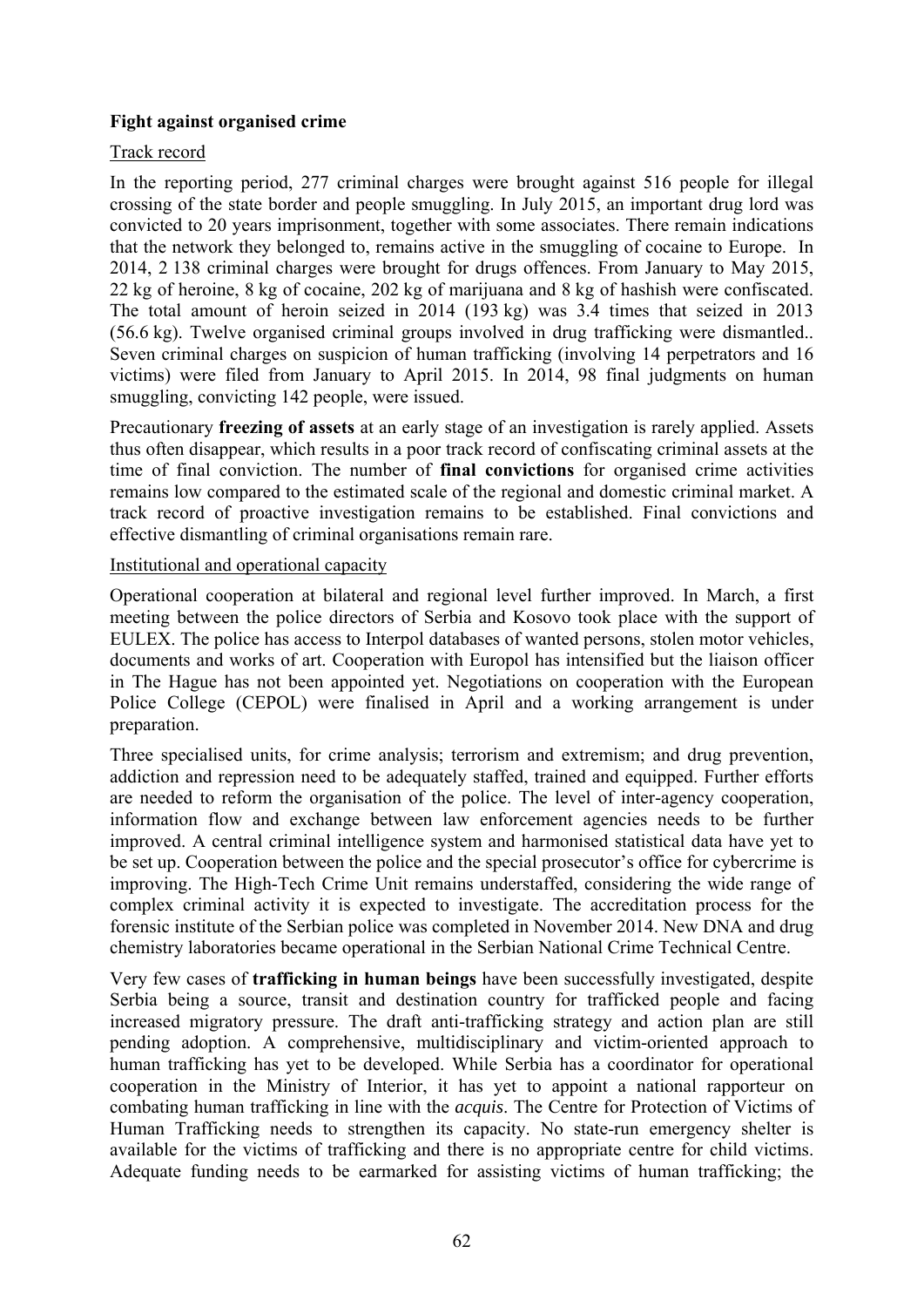relevant fund has not yet been set up. There is a need to further improve identifying, protecting and assisting victims of trafficking.

On money laundering, Serbia's capacity to run complex financial investigations alongside criminal investigations needs to be stepped up. Law enforcement agencies and prosecution services do not have access to relevant databases in line with data protection rules and interagency cooperation. The directorate that manages seized assets lacks staff and capacity, including storage capacity. An asset recovery office in line with the acquis still needs to be set up. In order to handle money laundering and financial crime cases more efficiently, exchange of data and pro-active co-operation between relevant agencies needs to be improved.

## Legal framework

The ministry has started to reform its human resources system. This should contribute to limiting the exposure of police staff to politically motivated decisions. The legal framework for police cooperation needs to be further aligned with the *acquis*. The Public Prosecutor leads both the pre-investigation and investigation phases of cases. It is important to streamline cooperation between the prosecution and the police and improve the monitoring and performance of criminal justice. Hence, a number of shortcomings in the investigation phase need to be addressed through amendments to the Criminal Procedures Code, notably as regards the timeframe and arrangements for using special investigative measures. The police's dependence on the security and intelligence agencies to carry out certain special investigative measures in criminal investigations remains a matter of serious concern. The investigative powers of the border police and customs remain limited. The law on confiscation of criminal assets needs to be aligned with the *acquis*.

#### Strategic framework

In December, Serbia adopted a national strategy for the fight against money laundering and terrorism financing. A financial investigation strategy was adopted in May. The draft antitrafficking strategy and action plan are still pending adoption. Serbia has no strategy on cybercrime and has not yet developed the capacity to make a strategic analysis of the organised crime situation on its territory based on Europol's methodology for Serious and Organised Crime Threat Assessment (SOCTA). Intelligence-led policing based on crime mapping and systematic use of threat assessments has not been developed. Fighting organised crime and corruption remains fundamental to countering criminal infiltration of the political, legal and economic systems.

#### **Fight against terrorism**

In October amendments to the Criminal Code were adopted, criminalising the phenomenon of foreign terrorist fighters in line with UN Security Council Resolution 2178 (2014). In the reporting period, 21 people were convicted for terrorism. In January, a coordination group for the fight against terrorism, prevention of radicalisation and extremism was set up. A new Law on Limiting the Disposal of Assets to Prevent Terrorism was adopted in March. A single national database, more efficient procedures for data exchange and better inter-agency operational cooperation are still needed. Efforts need to be enhanced to identify, prevent and disrupt the flow of foreign terrorist fighters traveling to conflict areas such as Iraq and Syria.

## **Cooperation in the field of drugs**

Good international and regional cooperation continued on drugs, in particular with the seizure of 168 kg of marijuana in a joint operation with the former Yugoslav Republic of Macedonia. The national drug strategy and action plan were approved in December. Appropriate financial resources are needed to ensure it is properly implemented. The Prosecutor's Office for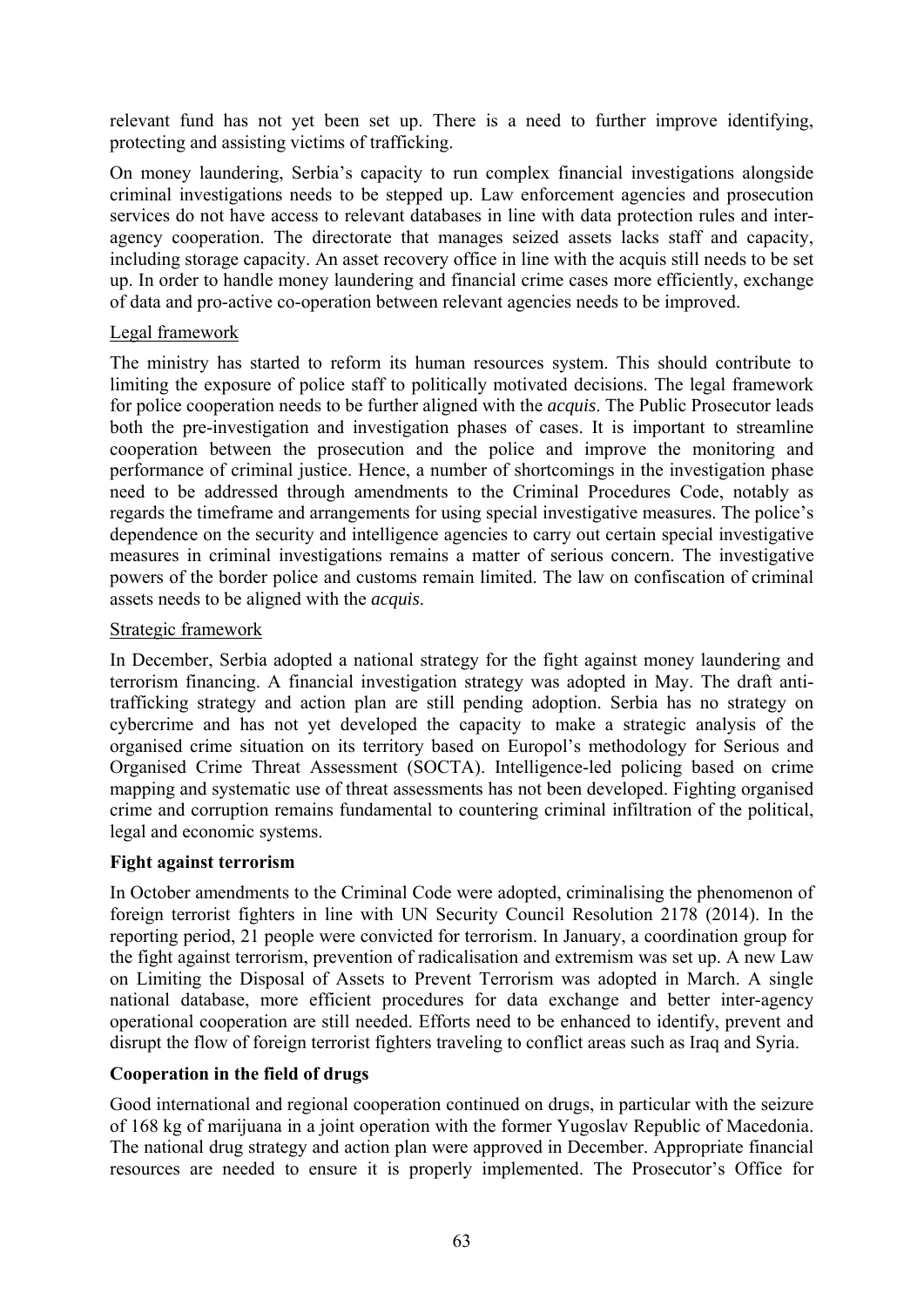Organized Crime initiated several investigations for the criminal offense of unauthorized production and trafficking of narcotic drugs and criminal alliance. The national focal point for cooperation with the European Monitoring Centre for Drugs and Drug Addiction was moved from the Public Health Institute to the Ministry of Health. Transfer of know-how following this move should be ensured. At interdepartmental level, there is a Commission for Psychoactive Controlled Substances and the Office for Combating Drugs, which is still not operational. As part of the national drug strategy, a clear definition of the responsibilities and powers of the various institutions as regards inter-agency cooperation is needed. The establishment of an early warning system is pending. Serbia will need to ensure proper staffing of and smooth exchange of data between the various bodies and departments active in this area. The lack of secure storage of seized drugs and precursors prior to destruction remains an issue of concern. An appropriate process for the destruction of precursors has yet to be set up.

#### **Customs cooperation**

Regional and international customs cooperation continued, including through joint actions **(***see also Chapter 29 — Customs union)*. Serbia needs to ensure that the IT strategy for the customs administration is fully aligned with EU legislation on the use of technology for customs purposes. The investigative powers of customs officers and their ability to exchange data with other agencies at the border need to be broadened.

For measures against **counterfeiting of the euro**, see *Chapter 32 — Financial control*.

## **5.25. Chapter 25: Science and research**

*The EU provides significant support to research and innovation. All Member States can benefit from the EU's research programmes, the more so where there is scientific excellence and solid investment in research.* 

Serbia is at **good level of preparation** in science and research. **Some progress** was made in improving the framework for science, research and innovation. In the coming year, Serbia should in particular:

 $\rightarrow$  take actions to modernise organisation of research and innovation in line with the European Research Area and Innovation Union;

 $\rightarrow$  stimulate cooperation between industry and academia and increase level of investment in research.

Serbia participates in EU research and innovation programmes Horizon 2020. It has taken measures to ensure good administrative capacity notably established a good network of National Contact Points (NCPs), nominated representatives in the Horizon 2020 Programme Committees and organised at regular intervals workshops and information days on Horizon 2020. Based on first Horizon 2020 statistics, participation is good. Serbia obtained for the first time a grant from the European Research Council (ERC) which demonstrates scientific excellence. Further efforts remain necessary in particular to increase participate in research and innovation actions on societal challenges and involve private sector in research.

On the **European Research Area**, limited policy actions have been taken in the last year. In 2014, the level of investment in research decreased to 0.78% of GDP compared to almost 1 % in 2013. The level is now substantially lower than Serbia's own national target. Serbia nominated its representative in the European Research Area Committee (ERAC) and related ERA advisory bodies and attends regularly the meetings.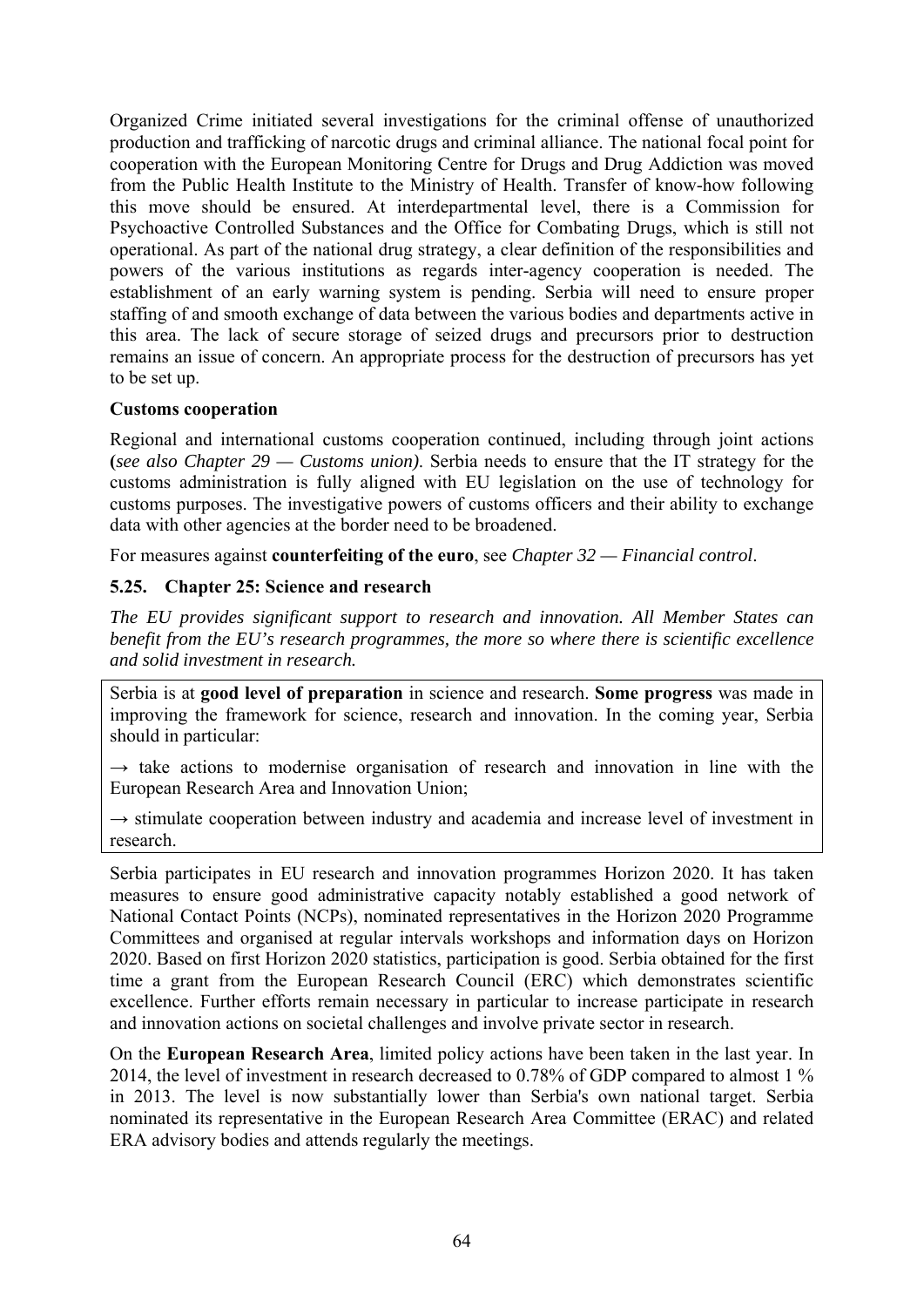On measures for the **Innovation Union**, the Serbian Innovation Fund continues to be active, and has successfully implemented 55 projects.

# **5.26. Chapter 26: Education and culture**

*The EU supports cooperation in education and culture through funding programmes and through the open method of coordination. Member States must also prevent discrimination and facilitate education of children of EU migrant workers.* 

Serbia is at **good level of preparation** in the area of education and culture. **Some progress** was made with the adoption of an action plan for the implementation of the education strategy. In the coming year, Serbia should in particular:

 $\rightarrow$  start preparations for establishment of a national Erasmus+ agency;

 $\rightarrow$  implement the action plan with education reforms according to schedule.

In **education, training and youth**, Serbia continued to participate successfully in Erasmus+. Preparations for the opening of a National Agency, which is needed for full participation in Erasmus+, have not yet begun.

Serbia adopted an action plan for the new education strategy in January 2015. However, several measures have been delayed and need to be stepped up. Additional investment (human and infrastructure) in education should target pre-school and basic education levels. Preschool education benefits about 50% of children under 6 years whereas the EU target for 2020 is 95%. Serbia, at 8.7% , has already met the EU 2020 target on early school leavers (<10%). The reforms for the training of primary and secondary school teachers should be stepped up and focused on student-centred teaching, developing basic and transversal skills in students.

Serbia ranked 43 out of 65 in the 2012 PISA evaluation. There was some progress in reforming the vocational education and training system to better meet the needs of the labour market. The National Qualifications Framework needs to be finalised and cross-referenced with the European qualifications Framework. The ongoing reform of higher education needs to put particular emphasis on the relevance of its study programmes, as the unemployment rate for graduates with tertiary education (aged 19-24) stands at 40 % and emigration of young and skilled people is high. The lack of an efficient system for the recognition of foreign diplomas continues to be a serious impediment to graduates' further study and employment. A new strategy on youth 2015-2025 and action plan were adopted in February. Serbia contributed to the new EU Youth report. It participates very actively in the Erasmus+ Youth in Action strand.

On **culture,** Serbia ratified the European Convention for the Protection of Audiovisual Heritage in May. It is participating successfully in the Culture sub-programme of the Creative Europe programme and in Europe for Citizens. Serbia has made some progress in aligning its legislation in the audio-visual media sector in order to be able to participate in the MEDIA sub-programme of Creative Europe.

# **5.27. Chapter 27: Environment and climate change**

*The EU promotes strong climate action, sustainable development and protection of the environment. EU law contains provisions addressing climate change, water and air quality, waste management, nature protection, industrial pollution, chemicals, noise and civil protection.* 

Serbia is at an **early stage of preparation** in the areas of environment and climate change. **Some progress** was made in further aligning policies and legislation with the environment and climate change *acquis* and civil protection in particular as Serbia submitted its intended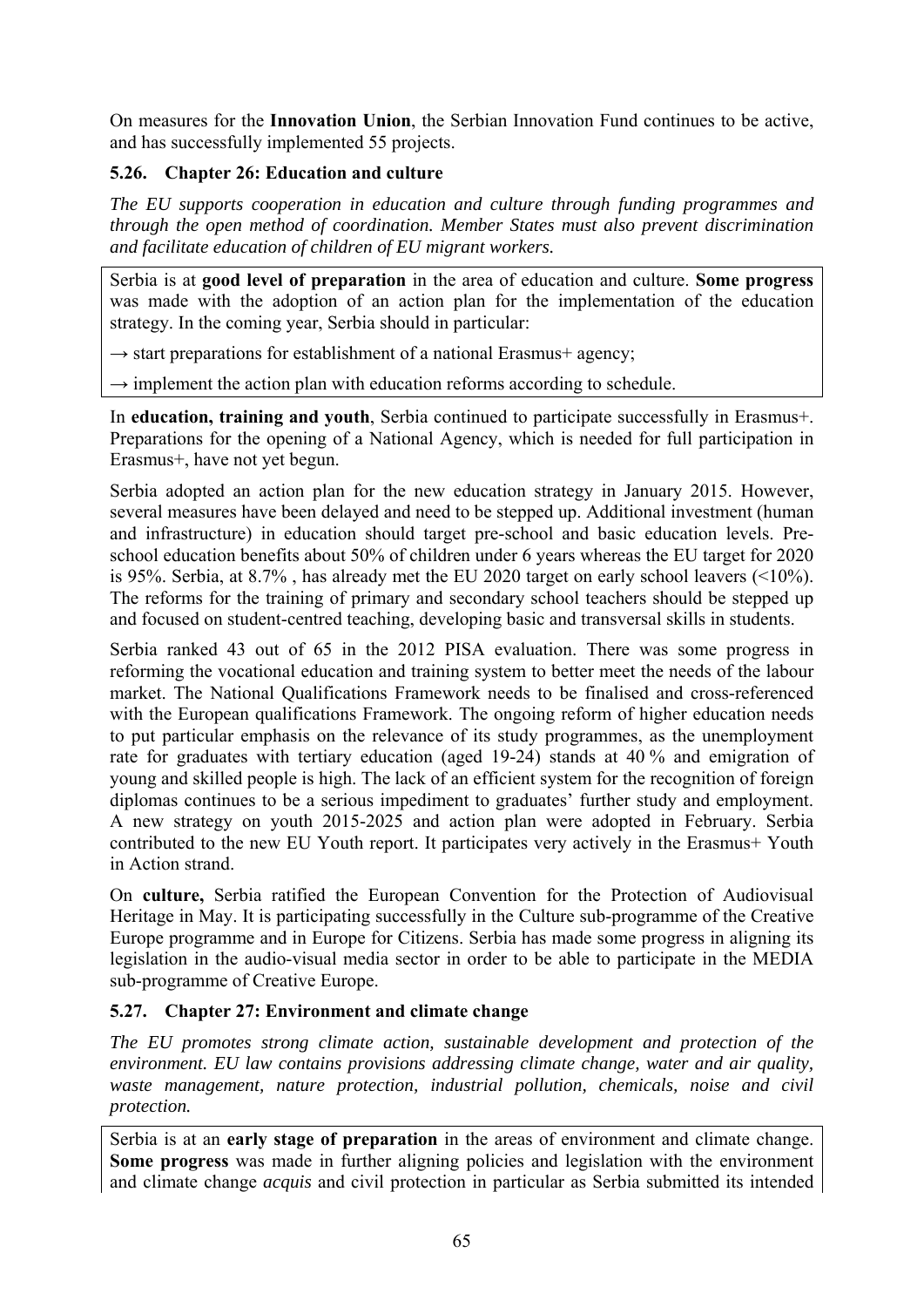nationally determined contribution to the expected 2015 Paris climate agreement. In the coming year, Serbia should in particular:

 $\rightarrow$  finalise the setting up of systematic strategic planning, and start implementing the country's contribution to the expected 2015 Paris Climate Agreement;

 $\rightarrow$  consolidate its strategic planning and administrative capacity to further align its policies with EU policies, and accompany this with substantial investment linked to strategic priorities;

 $\rightarrow$  take measures to set up an effective and permanent financing system for environment and climate action, including a stable financing of essential basic services, such as environmental monitoring;

In the area of the **environment**, no progress can be reported on *horizontal legislation*. Additional efforts are still required to improve reporting from agricultural and mining operators. Serbia maintains a high level of timely and complete data delivery to the European Environment Agency in the European Environment Information and Observation Network (EIONET). It needs to boost capacity for effective public participation and consultation in the environmental decision-making process, particularly at local level.

The annual update on **air quality** showed that seven of Serbia's eight urban agglomerations exceed the margin of tolerance of several pollutants. The air quality plan for Belgrade remains to be adopted and air quality planning for the remaining agglomerations needs to be accelerated. Work on a national emission reduction plan for the power sector was completed but remains to be adopted. Serbia missed its Energy Community deadline to implement the 1999 Directive on Sulphur Content in Fuels.

On **waste management,** work started on the regional waste management centre for the Subotica district, which will serve approximately 280 000 people. Non *acquis* compliant landfills need to be closed more quickly. A regulation on the plan for reducing packaging waste 2015-2019 was adopted in December. Additional efforts are needed to meet relevant targets for glass- and metal-containing packaging waste. More national investment and improvements to address systemic weaknesses in the implementation of environmental projects will be needed if management of all special waste streams is to comply with EU requirements. Full alignment with the Waste Framework Directive remains to be achieved and enforcement of waste legislation needs to improve.

As regards **water quality**, no progress can be reported. A national strategy and action plan on water protection have yet to be adopted. Priority should be given to aligning the legislation with the *acquis* and implementing the code of good agricultural practice.

As regards **nature protection**, the implementing provisions of Annex VI of the Habitats Directive have been included in Serbian fisheries legislation in October 2014. To overcome the current standstill in Natura 2000, the institutional framework for designating and managing future Natura 2000 sites needs to be streamlined and adequately resourced. The legal base and administrative capacity for enforcement of the Convention on International Trade in Endangered Species of Wild Fauna and Flora (CITES) needs to be improved. Investments in hydropower need to comply with nature protection obligations.

As regards **industrial pollution and risk management,** amendments in March to the Law on Integrated Pollution Prevention and Control defer the deadline by which existing installations must hold a valid permit from 2015 to 2020. Serbia has not yet addressed the *acquis* requirement of either a fully integrated permitting process covering all areas or formal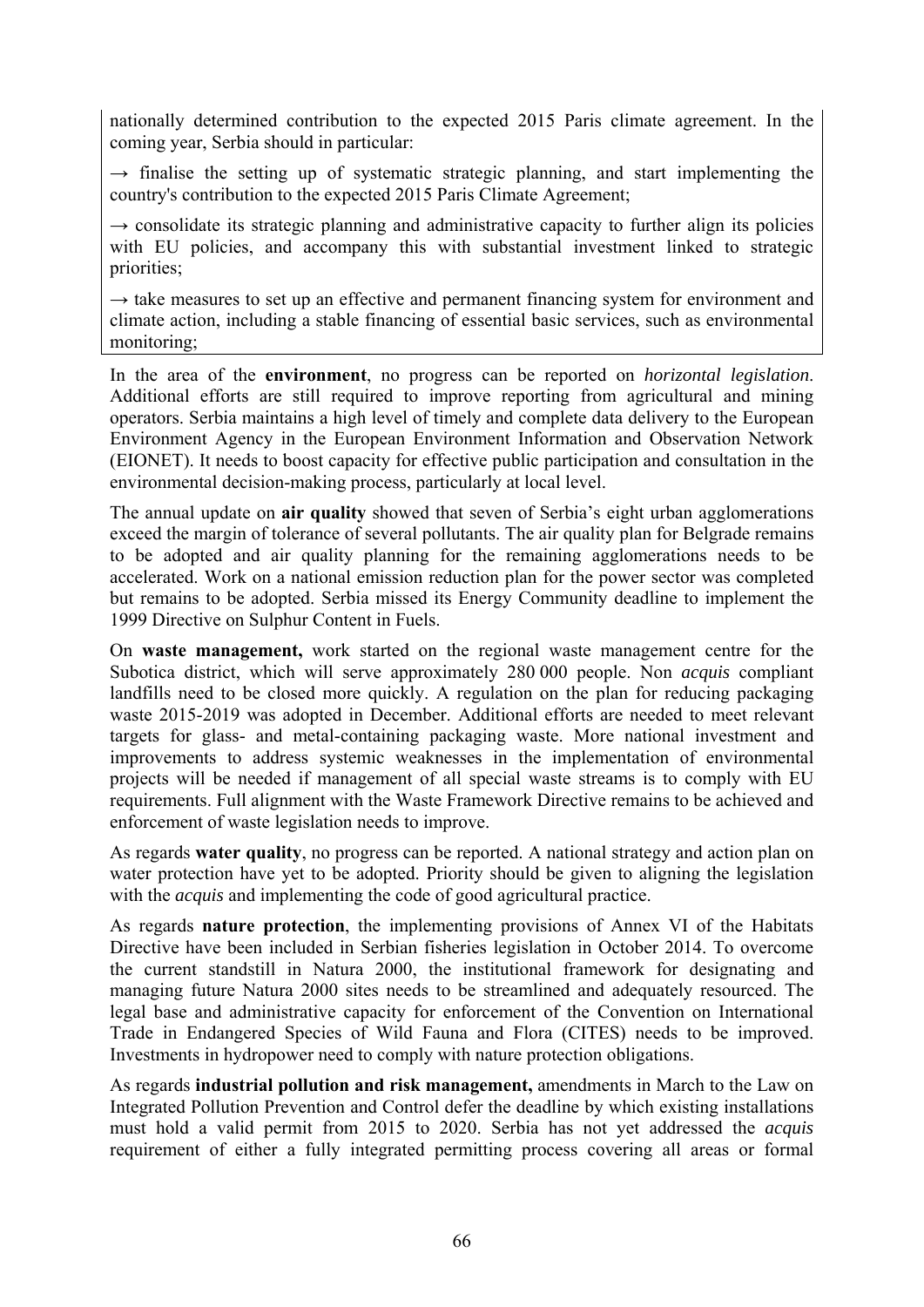consultation between permitting authorities. Capacity constraints hamper progress in implementing the legislation on prevention of chemicals accidents.

As regards **chemicals management**, March amendments to the Law on Chemicals and the Law on Biocides provide for a clear delineation of previously overlapping inspection remits between environment, market and sanitary inspections, and veterinary inspections for biocides. Capacity for environmental inspection is adequate.

In **civil protection***,* disaster risk reduction and disaster management need to be treated as a matter of priority, particularly in the light of the severe floods in 2014. Serbia became the 33rd participating state in the EU Civil Protection Mechanism in July. Serbia needs to ensure that the Niš Humanitarian Centre does not duplicate the role of the EU Civil Protection Mechanism in the region. Serbia will also need to accomplish a countrywide risk assessment and assessment of its risk management capabilities.

On **climate change**, work on a comprehensive countrywide climate policy and strategy commenced. It needs to become consistent with the EU 2030 framework and it should be well-integrated into all relevant sectoral policies. Serbia submitted its intended nationally determined contribution (INDC) to the expected 2015 Paris Climate Agreement in June. The INDC is an economy-wide emissions reduction target of 9.8% by 2030 in comparison to 1990 levels, and it also covers aspects related to adaptation to climate change. Legislation on greenhouse gases emissions monitoring, reporting and verification for aligning with the EU Emissions Trading System was prepared for adoption. Activities pertaining to the establishment of a monitoring and reporting system for greenhouse gases emissions in line with EU Monitoring Mechanism legislation kicked off in May 2015. Serbia moreover implemented the first required measure of the Montreal Protocol, to freeze hydrochlorofluorocarbons (HCFC) consumption at the baseline level in 2013. Serbia started the preparation of a National Adaptation Plan. The National Committee for Environment and Climate Change was established in November 2014. Considerable strengthening of administrative capacities is needed as well as awareness raising activities.

## **5.28. Chapter 28: Consumer and health protection**

*EU rules protect consumers in relation to product safety, dangerous imitations and liability for defective products. The EU also ensures high common standards for tobacco control, blood, tissues, cells and organs, patients' rights and communicable diseases.* 

Serbia is **moderately prepared** in consumer and health protection. **Some progress** was made, notably with the establishment of the Consumer Council. In the coming year, Serbia should in particular:

 $\rightarrow$  strengthen the administrative capacity of relevant authorities for consumer protection;

 $\rightarrow$  work on strengthening the overall financial sustainability of the public health system.

On **consumer protection**, in December, the Consumer Council, was set up to encourage cooperation between consumer protection organisations. The National Consumer Complaint Register is operational, but not publicly accessible. The number of complaints filed by consumers has increased. The Rulebook on the operation of alternative dispute settlement entities was adopted in August. Cooperation between the line ministries and consumer organisations needs to increase, as does cooperation between consumer protection organisations. The administrative capacity of the authorities for consumer protection and market surveillance needs to be further strengthened.

On **product safety-related issues**, the new law on Safety Items of General Use has not been adopted. Alignment with the General Product Safety Directive should be further improved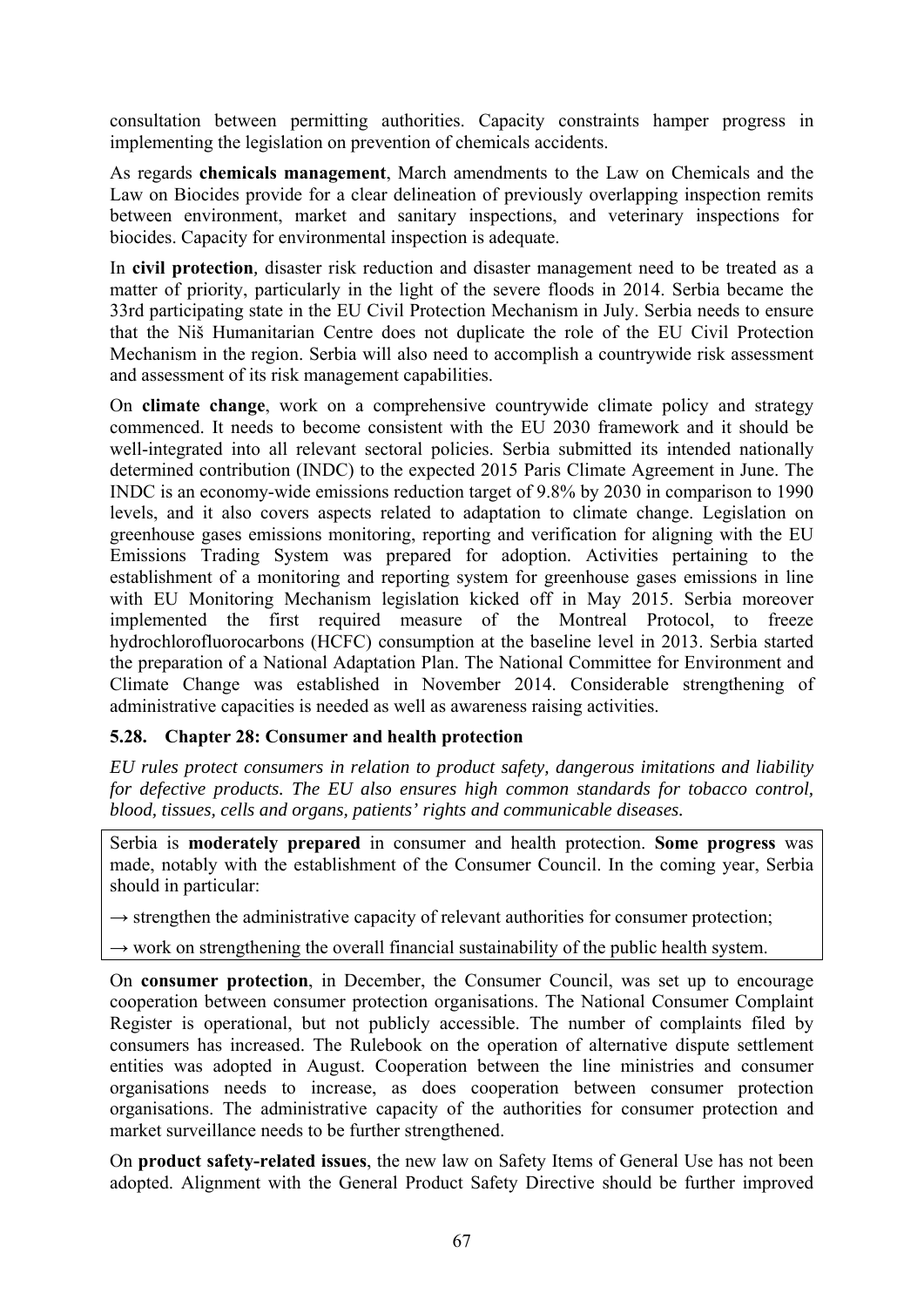through amendments to the law on product safety. On **non-safety-related issues**, the amended Law on Protection of Users of Financial Services was adopted in January, further aligning legislation with the *acquis*.

In the area of **public health**, the newly established **e-Health** Unit in the Ministry of Health is not operational. The EU-funded centralised electronic health record system is not yet fully integrated. A new law on health records was adopted in November. The poor financial situation of the public health fund puts the sustainability of the sector in question. Shortages of medical and administrative staff in primary healthcare centres pose difficulties, especially in rural areas. Greater human resource management and organisational capacity is needed, and a national plan for human resources in the health sector needs to be implemented. New programmes of specialisation and professional development should be developed. No progress was made in the preparation of a new strategy on **tobacco control**.

On **communicable diseases**, surveillance and response capacity remain limited and require modernisation. Further alignment of the national legislation with the *acquis* is required. A centralised health information and communication system has to be developed. More attention needs to be given to effective, sustainable financing of disease-specific strategies, including the national HIV/AIDS strategy and awareness-raising, notably on the importance of child vaccination. Additional work is needed in particular on surveillance of antimicrobial resistance and inter-sectoral cooperation.

On **blood, tissues, cells and organs,** alignment with the *acquis* and development of administrative capacity are still at an early stage. The administrative and technical capacity of the Directorate for Biomedicine needs strengthening and a legislative framework that outlines its competences and responsibilities in terms of oversight of the sector needs to be established. Overall, EU based quality and safety standards and proper inspection services of the sector need to be developed.

A number of rulebooks were adopted in the field of **pharmaceuticals,** in particular the rulebook on conditions for importing medical products and devices lacking marketing authorisation. Community-based **mental health** services still need to be developed.

On **drug abuse prevention,** the government office for the fight against drugs is not yet operational. In December, the government adopted the strategy for drug abuse suppression (2014-2021) and an action plan (2014-2017). On **rare diseases**, the Law on the Prevention and Diagnosis of Genetic Diseases, Genetic Anomaly and Rare Diseases was adopted in January. Continued efforts are needed to facilitate implementation.

## **5.29. Chapter 29: Customs union**

*All Member States are part of the EU customs union and follow the same customs rules and procedures. This requires legislative alignment as well as adequate implementing and enforcement capacity and access to the common computerised customs systems.* 

Serbia is **moderately prepared** for the customs union. **Good progress** was made on transit, with the adoption of the amended customs law. In the coming year, Serbia should in particular:

 $\rightarrow$  upgrade or renew the customs declaration processing system and integrate the risk management;

 $\rightarrow$  enhance and modernise management of the customs administration.

As regards **customs legislation**, an amended customs law was adopted in March, introducing a legal basis for use of the EU's new computerised transit system (NCTS). The customs tariff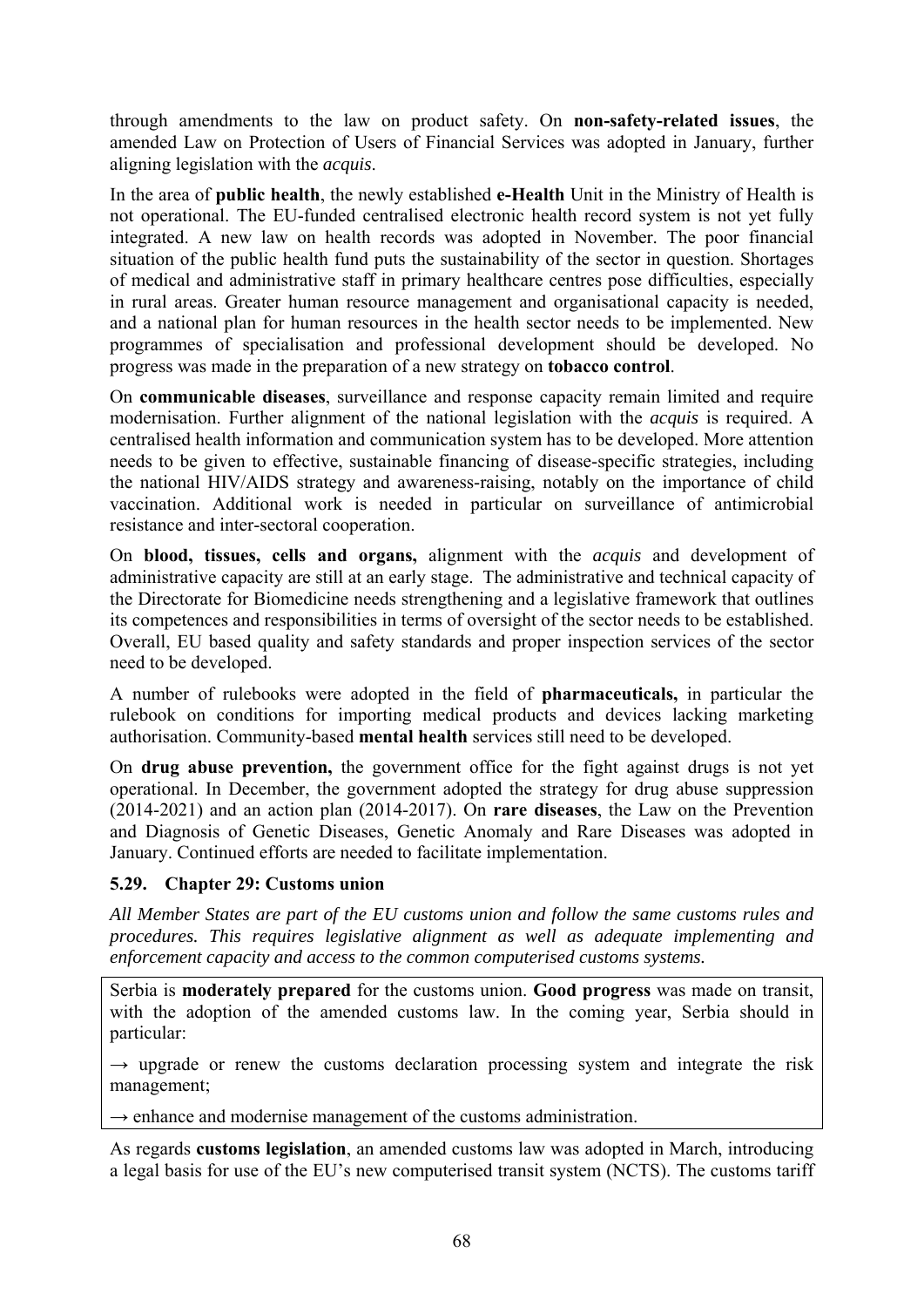has been aligned with the 2015 EU Combined Nomenclature. Simplified procedures for express shipments have been introduced. However, the law on the customs administration has not yet been adopted and legislation on cash controls, cultural goods and duty relief on imports of new production equipment still needs to be aligned with the *acquis*. Legislation on customs-related security initiatives has yet to be implemented. As of February, the rules of origin under the Stabilisation and Association Agreement have been harmonised with the Convention on Pan-Euro-Mediterranean preferential rules of origin.

The customs administration continued to strengthen its **administrative and operational capacity**. In 2014, a 12 % increase in customs duty collection was achieved. At unilateral basis, Serbia ratified the convention on the simplification of formalities in trade in goods and the convention on a common transit procedure in June 2015, as part of its preparations to accede to both conventions. The national NCTS is fully operational. A new centralised system for the management of bank guarantees is operational. The customs declaration processing system was further upgraded. Strategic and modern management techniques, including quality assurance and change management, are lacking and the IT strategy needs to be updated. Work on setting up a functional, interconnected IT system progressed, but the IT division continues to lose competent staff.

Risk management systems needs to be strengthened and harmonised. Integrity among customs officials was addressed by opening 99 disciplinary procedures against 113 customs officers for serious breaches of official duty. The customs laboratory needs to be further equipped. Serbia participates in the Customs 2020 programme.

Customs procedures were implemented without incident at the crossing points between Serbia and Kosovo. Closing the illegal crossing roads / by-passes between Serbia and Kosovo would help reduce illegal trade and smuggling of petrol and other goods.

# **5.30. Chapter 30: External relations**

*The EU has a common trade and commercial policy towards third countries, based on multilateral and bilateral agreements and autonomous measures. There are also EU rules in the field of humanitarian aid and development policy.* 

Serbia is **moderately prepared** in the area of external relations. **Some progress** was made, with Serbia joining the EU Civil Protection Mechanism. In the coming year, Serbia should in particular:

 $\rightarrow$  stop applying safeguards on selected agriculture products, which are not justified under the Stabilisation and Association Agreement and which point to weaknesses in administrative capacity to implement trade policy.

On the **common commercial policy**, no progress was made with Serbia's accession to the World Trade Organisation. WTO membership remains dependent on the adoption of a WTO and EU *acquis*-compliant law on genetically modified organisms and on the completion of market access negotiations with a number of WTO members.

On **administrative capacity**, a formal coordination structure for trade policy issues exists, consisting of relevant government services. In 2015, Serbia took safeguard measures on EU imports of milk, cheese, butter and pork. Consultations with the authorities on the justification for these measures were not conclusive. Serbia should therefore discontinue the safeguard measures without delay and avoid applying such measures unless fully justified. The capacity to collect market statistics and consult stakeholders remains weak.

The government updated the regulation on dual-use goods and adopted a regulation on customs control of exports and imports which could be used for capital punishment, torture or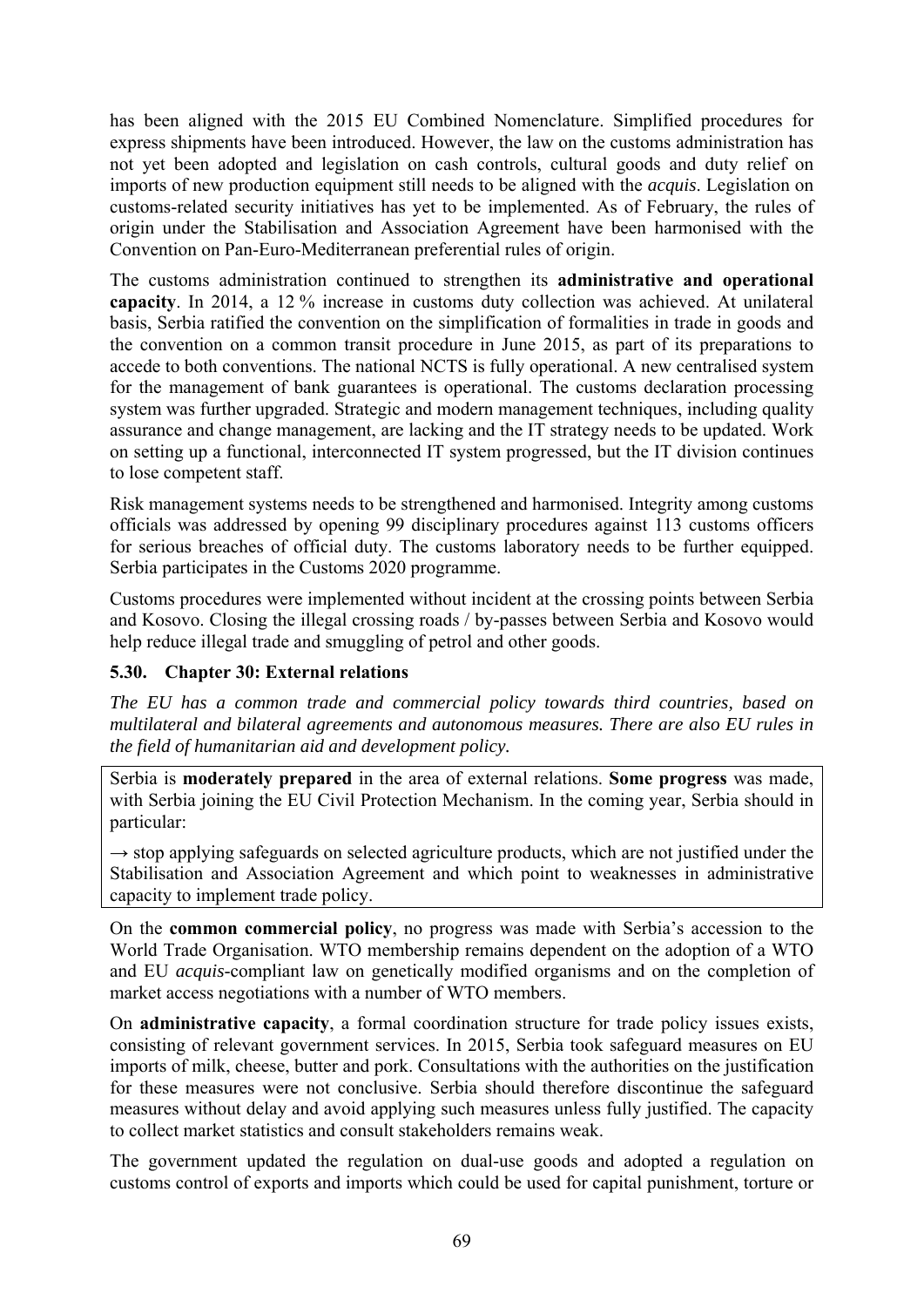other degrading treatment. Serbia would benefit from joining some of the international regimes overseeing national export control systems, such as the Wassenaar Arrangement.

As concerns **bilateral agreements with non-EU countries**, Serbia is still negotiating a free trade agreement with Ukraine. The Serbian parliament ratified a bilateral investment treaty with Canada in April.

Some progress has been made on **development policy** and **humanitarian aid**. Serbia acceded to the EU Civil Protection Mechanism in 2015 and set up a national system for disaster relief.

## **5.31. Chapter 31: Foreign, security and defence policy**

*Member States must be able to conduct political dialogue in the framework of the foreign, security and defence policy, to align with EU statements, to take part in EU actions and to apply agreed sanctions and restrictive measures.* 

Serbia is **moderately prepared** in foreign, security and defence policy. **Some progress** was made as Serbia continued to participate in civil and military crisis management missions. In the coming year, Serbia should in particular:

 $\rightarrow$  improve alignment with EU declarations and Council decisions;

 $\rightarrow$  adopt legislation on the tracking mechanism for the implementation of EU restrictive measures.

Regular **political dialogue** between the EU and Serbia on foreign and security policy continued. On the **common foreign and security policy (CFSP)**, a law on implementation and tracking of the enforcement of restrictive measures has yet to be adopted. Serbia aligned itself, when invited, with 26 out of 40 EU declarations and Council decisions (representing alignment of 65%, compared with 62 % reported last year).

Serbia did not align itself with Council decisions, including EU **restrictive measures** on the illegal annexation of Crimea by Russia and events in eastern Ukraine. Nor did Serbia align itself with such Council decisions on Bosnia and Herzegovina, or Moldova.

High-level contacts with Russia continued. Russia's President visited Serbia in October 2014. Serbia's President attended the celebration of Victory Day in Moscow and members of the presidential guard participated in the military parade. Serbian and Russian airborne forces held joint military drills in November 2014 and together with Byelorussians forces in September 2015. Contacts with Ukraine were also strengthened. Serbia continued to support the territorial integrity and sovereignty of Ukraine, including Crimea. Serbia's Prime Minister and the Ukrainian President exchanged invitations for reciprocal high-level visits and Serbia delivered humanitarian assistance to Ukraine in April. In July, Serbia's Minister of Foreign Affairs visited Kiev in his capacity as OSCE chairman in office. Serbia also further strengthened its relations with China. China's Prime Minister visited Belgrade on the occasion of the'16+1' summit of the states of Central and Eastern Europe and China in December. Serbia's President attended the celebration of victory in World War II in Beijing together with the Serbian military, who participated in the parade. Serbia's Prime Minister visited the United States in June and September 2015.

On **non-proliferation**, Serbia ratified the UN Arms Trade Treaty in October. A new law providing for amnesty and legalisation of illegally possessed weapons and ammunition allowed the handing over of more than 2000 weapons, 160000 ammunitions and 1000 explosives, while nearby 4500 requests for registration of illegally held weapons were submitted. Serbia adopted a new law on trade in arms and military equipment. Serbia's 2008 application to join the Wassenaar Arrangement on export controls for conventional arms and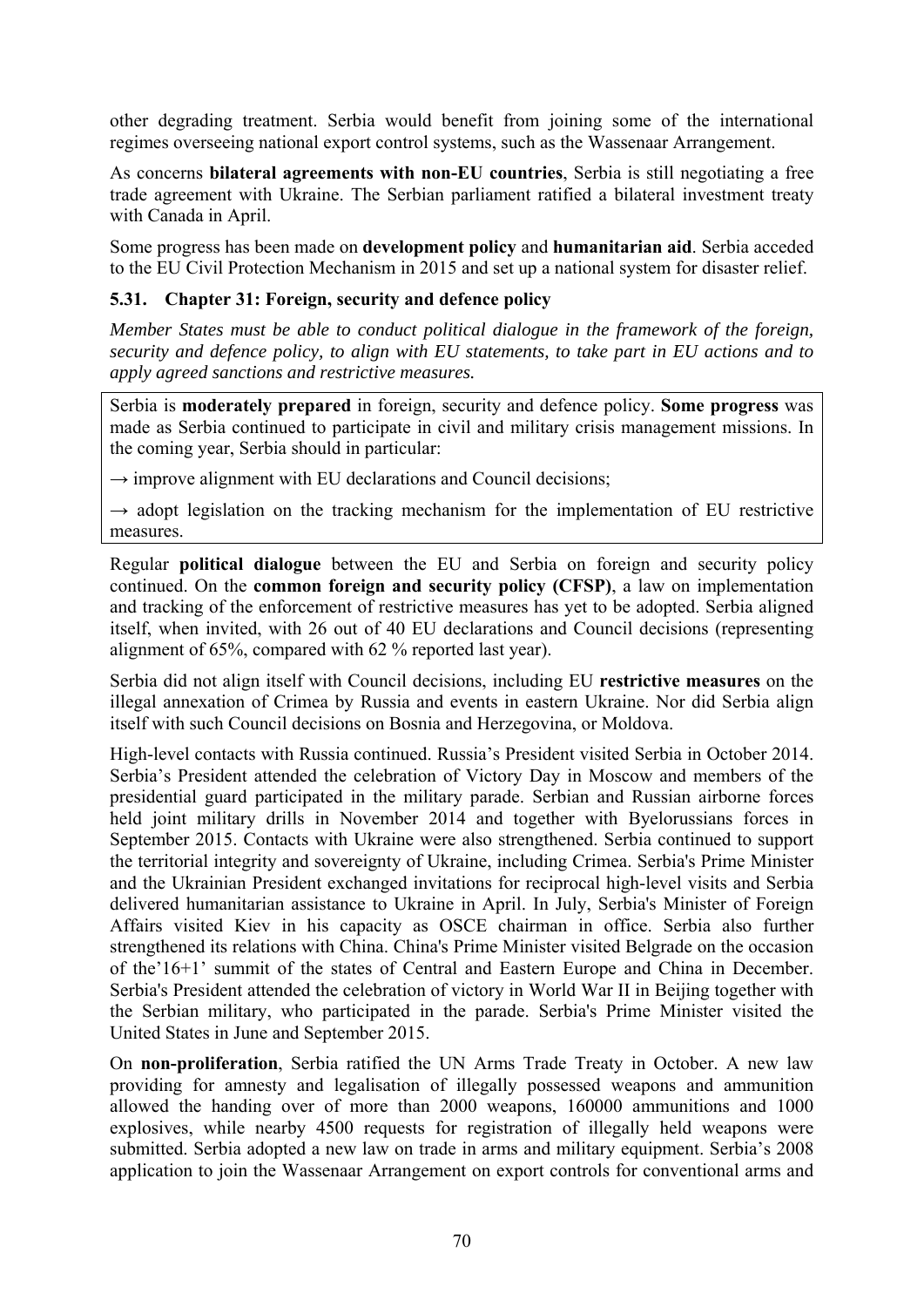dual-use goods and technologies is pending. Ratification of the Additional Protocol to the Nuclear Non-Proliferation Treaty is still pending.

Serbia continued to engage actively in **cooperation with international organisations***.* In January, it took the chair of the Organisation for Security and Cooperation in Europe (OSCE). Serbia increased its cooperation with NATO by adopting an Individual Partnership Action Plan in December and expressed willingness to engage in regular political dialogue.

Serbia continued to participate in civil and military crisis management missions under the **common security and defence policy** (CSDP), in particular EU NAVFOR Atalanta, EUTM Somalia, EUTM Mali and EUFOR RCA. In June, parliament approved Serbia's participation in EUMAM RCA. Furthermore, Serbia took part in UN operations, in particular UNIFIL, UNOCI, MONUSCO, UNFICYP, UNMIL, UNTSO and MINUSCA. It also approved Serbia's participation in the following UN operations for 2015: MINURSO, MINUSMA, UNMOGIP, UNMISS, UNAMID, UNISFA, UNDOF and MINUSTAH.

## **5.32. Chapter 32: Financial control**

*Based on international standards, EU financial control rules promote sound financial management of national income and expenditure. They also protect the EU's financial interests against fraud in the management of EU funds and the euro against counterfeiting.* 

Serbia is **moderately prepared** in this chapter. **Good progress** was achieved in the past year, especially in external audit and protection of the EU's financial interests. However, managerial accountability principle is not yet fully embedded in the management culture and responsibilities are not delegated. Significant efforts are needed to implement public internal financial control (PIFC) at all levels of administration and in state-owned enterprises. In the coming year, Serbia should in particular:

 $\rightarrow$  improve implementing legislation for PIFC in line with the international standards;

 $\rightarrow$  adopt and start implementing the new PIFC strategy and systematically ensure implementation of the government's recommendations on the annual report on PIFC;

 $\rightarrow$  resolve impediments to further capacity development of the State Audit Institution.

Public internal financial control

Serbia needs to adopt a new public internal financial control **strategy** and **action plan** for 2015-2020. The action plan is to be embedded in the wider public financial management reform programme.

The **Central Harmonisation Unit (CHU)** should ensure a consistent approach to PIFC by ensuring better coordination and guidance for public-sector organisations. The CHU has prepared an annual review of implementation of PIFC in the public sector since 2012, but it neither provides a comprehensive analysis of systemic weaknesses nor proposes corrective measures. The future reporting would benefit from an assessment of implementation of the PIFC strategy and the State Audit Institution's findings on public-sector internal control.

**Financial management and control (FMC)** in Serbia is regulated in line with the Committee of Sponsoring Organisations (COSO) model and the guidelines of the International Organisation of Supreme Audit Institutions (INTOSAI). The implementing legislation still needs to be strengthened with regard to managerial accountability and management of irregularities. The focus is still on the legality and regularity of financial transactions. Risk management is not applied systematically and will need to be further developed. A key challenge is also to ensure appropriate internal control in smaller institutions and at local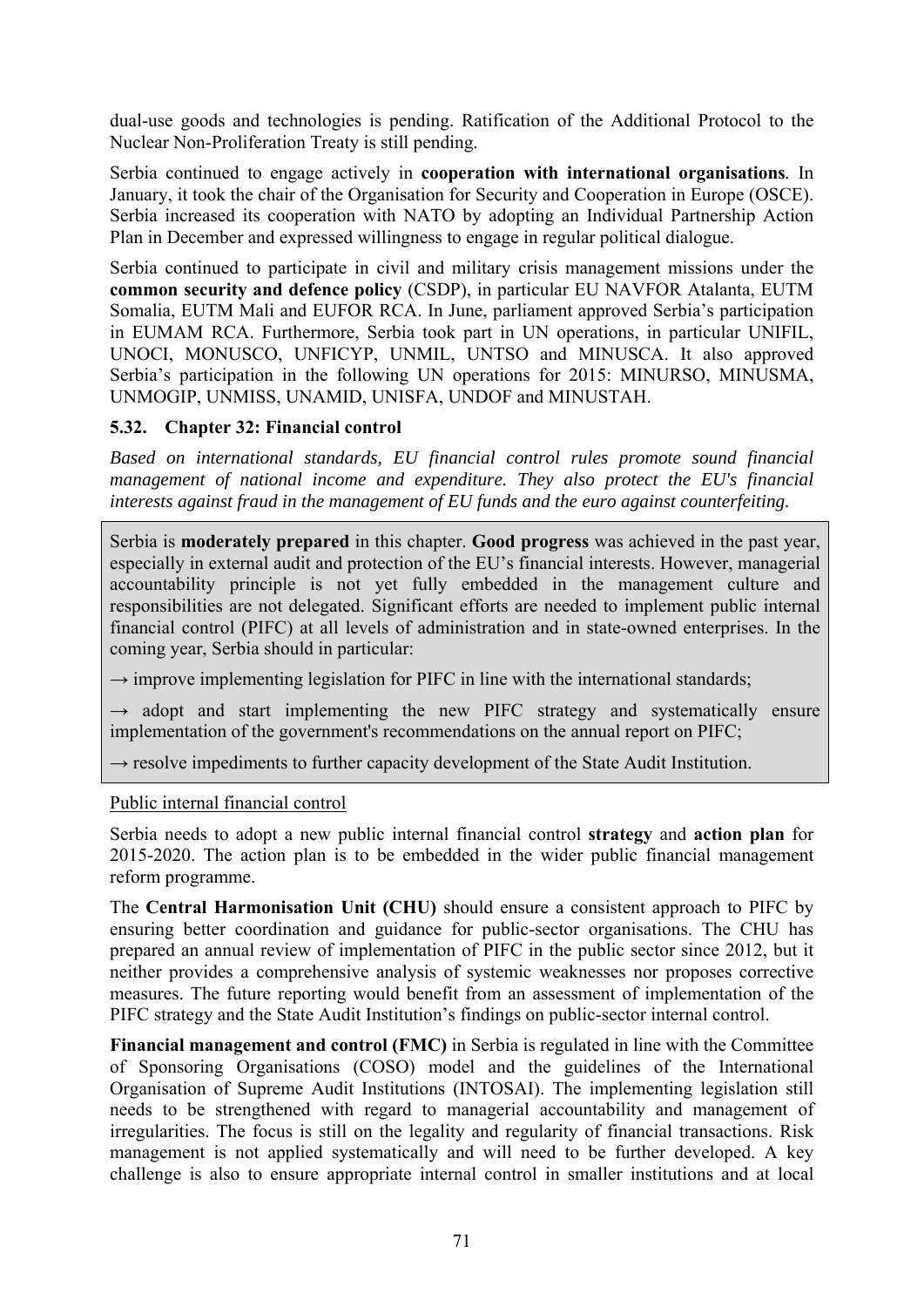level. Senior public-sector managers will need to be trained to understand their specific role and responsibilities on FMC. The **centralised budget inspection** function still needs to be regulated, taking account of compatibility with PIFC requirements

**Internal audit** in the public sector is still developing as a profession. Further efforts are required to ensure that senior management understands the purpose of internal audit and actively supports it so that it can add value to the organisation. The situation across the public sector is diverse in terms of staffing, functional independence, audit planning, management acceptance and types of engagement. Most of the central institutions have an audit charter and they perform audits according to strategic and annual audit plans. Many auditors are still asked to perform additional duties that jeopardise their professional independence. The lack of fully developed internal control in the organisations limits the type and scope of internal audit engagements and their added value to management. The role of internal audit needs to be strengthened as well as management acceptance of this function.

## External audit

The **constitutional and legal framework** is in line with the INTOSAI standards. The independence of the State Audit Institution (SAI) is anchored in the Constitution. The SAI law provides for an exhaustive audit remit and guarantees the SAI's functional, organisational and financial independence.

On **institutional capacity**, the SAI is governed by a Council, which has five members, including a president, nominated by parliament. The SAI has been allocated 431 posts in total. At the moment, the SAI has 251 employees, and 212 audit staff. Lack of adequate premises is preventing further recruitments and is limiting the SAI's ability to fulfil its audit mandate. The responsibility assigned by the law to the SAI to detect errors and file with competent authorities misdemeanour, economic offence and criminal charges against individuals further constrains the SAI's limited audit resources. The SAI is implementing its 2011-2015 strategic development plan. The SAI has an internal audit function with one auditor. Remaining two posts are to be filled to meet international standards.

To enhance the **quality of audit work** the SAI adopted in April financial and performance audit manuals based on the INTOSAI's professional standards (ISSAI) framework. In July it set up a specific sector for audit methodology and quality control. However, only one out of nine staff members has been appointed so far. Performance audit work is gradually expanding. However, parallel reforms are needed in Serbia's overall public financial management system so that the SAI can meaningfully audit economy, efficiency and effectiveness of government spending of public money.

On the **impact of audit work**, the SAI has proactively contributed to improvement of the public-sector internal control standards in Serbia. The SAI's annual audit report to parliament is discussed in the Committee for Finance, the Budget and Control of Public Funds. The SAI improved its cooperation with stakeholders and increased its communication with the media.

## Protection of the EU's financial interests

As regards *acquis* **alignment**, the national legislation incorporates the main components of the Convention on the Protection of the EU's Financial Interests and the three protocols to it, and lays down the obligation to safeguard evidence. The **national anti-fraud coordination service (AFCOS)**, has been set up as an independent unit under the Minister of Finance, with an appropriate legal basis in the budget system law and Ministry of Finance Systematisation Act. AFCOS's capacity has yet to be proven in practice. An AFCOS network involving other relevant authorities needs to be set up. No national anti-fraud strategy has been adopted yet.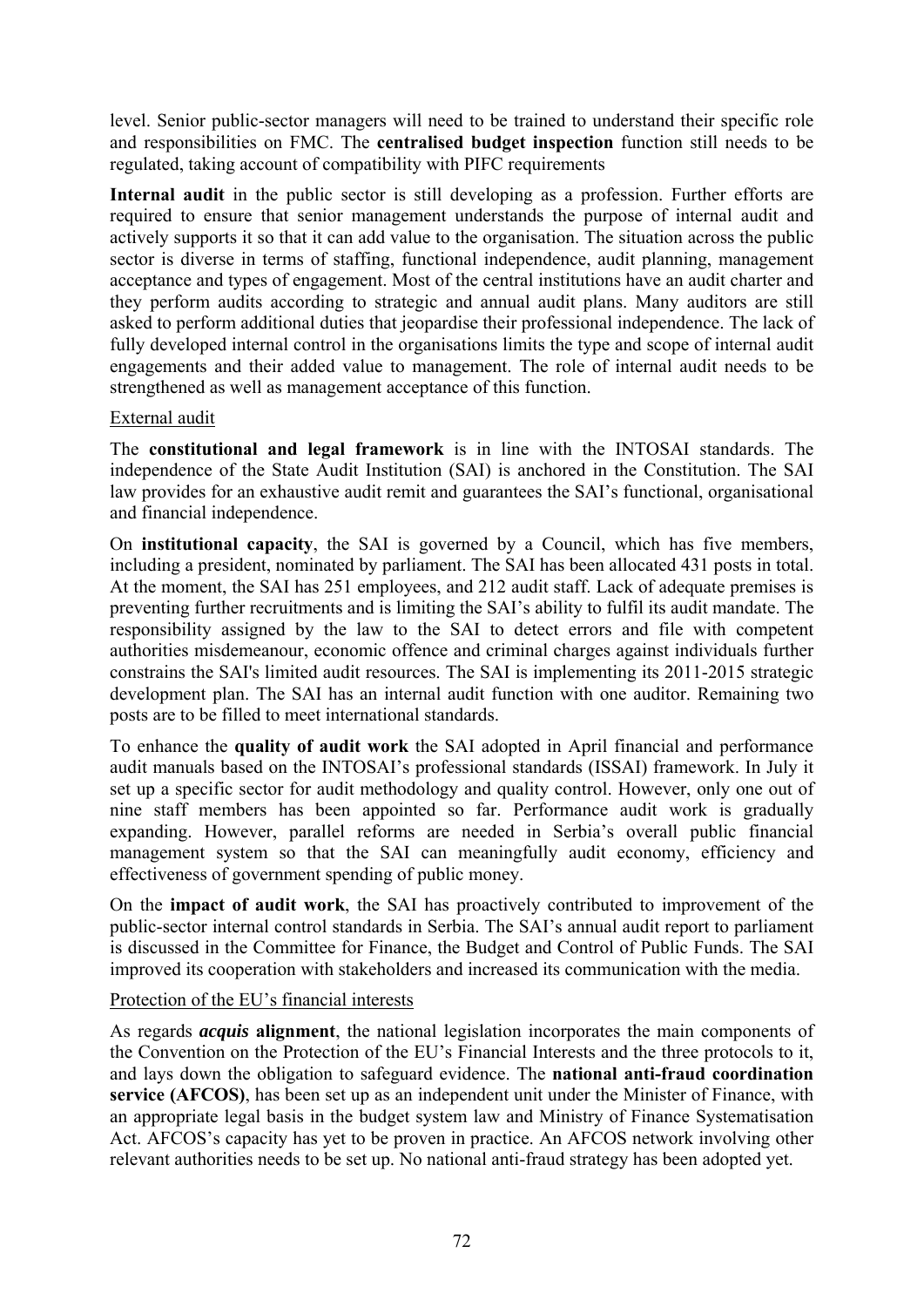On **cooperation with the European Commission**, a track record of reporting suspected cases of irregularity and fraud needs to be developed. A Cooperation Agreement with the European Anti-Fraud Office (OLAF) has yet to be signed. Serbia has set up basic procedures for reporting of irregularities and suspected fraud cases. An online reporting has also been established through the OLAF Irregularity Management System.

### Protection of the euro against counterfeiting

The national legislation is **aligned** with the *acquis*, except for authentication of euro coins and handling of euro coins unfit for circulation. Serbia still needs to ratify the 1929 International Convention for the suppression of counterfeiting currency and to implement the relevant parts. **Technical analysis** of counterfeit money, including euro banknotes and coins, is performed by the National Bank, which has a dedicated department with 13 staff. Employees are regularly trained. The National Bank concluded formal **cooperation agreements** with the European Commission on coins in 2013 and with the European Central Bank on banknotes in 2014. Cooperation has started with neighbouring countries. At national level, cooperation between the National Bank and the Ministry of Interior has been formalised on transfer of suspected counterfeit money.

## **5.33. Chapter 33: Financial and budgetary provisions**

*Rules for funding the EU budget provide for contributions based mainly on the gross national income of each Member State as well as from value-added tax and customs duties.* 

Serbia is at an **early stage of preparation** with regard to financial and budgetary provisions. **No progress was made**. In the coming year, Serbia should in particular:

 $\rightarrow$  set up the administrative body which will coordinate various institutions involved in the own resources system.

There were no developments in the fields of **traditional own resources**, the **value added taxbased resource** or the **gross national income-based resource**. (*For progress in individual areas, see: Chapter 16 — Taxation, Chapter 18 — Statistics, Chapter 29 — Customs Union, Chapter 32 — Financial control).*

Regarding **administrative infrastructure,** the administrative capacity of the institutions in charge of the relevant policy areas needs to be further strengthened and developed. A coordinating agency tasked to ensure the correct calculation, accounting, forecasting, collection, payment, control and reporting to the EU on the implementation of the EU's own resources rules still needs to be set up. Despite some improvements in the reporting period, instruments to fight and reduce tax evasion, fraud and the informal economy need to be further strengthened.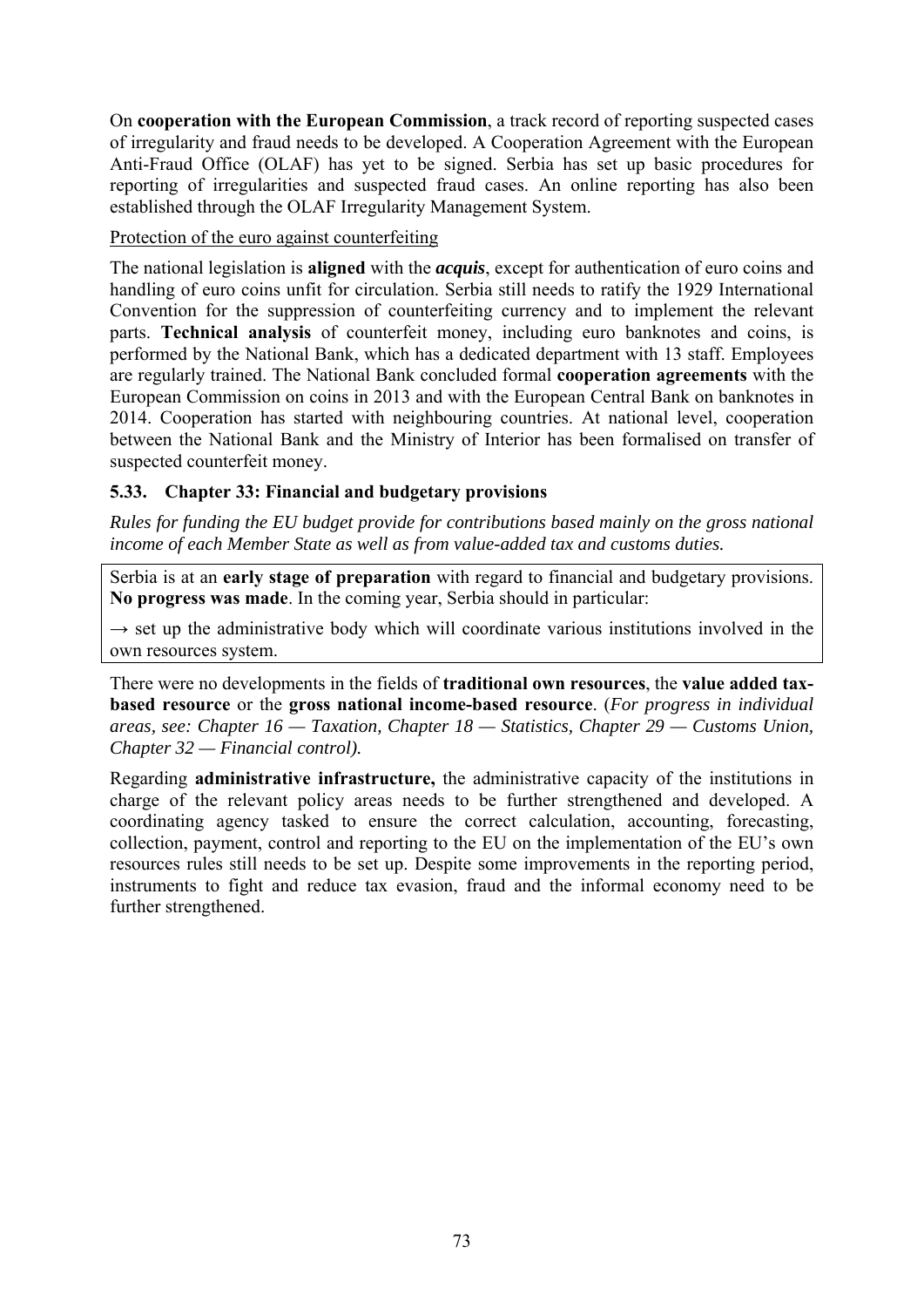### **Annex I - Relations between the EU and Serbia**

Within the framework of the **accession negotiations**, the analytical examination of the EU *acquis*, was successfully completed in March 2015. So far, 14 screening reports have been tabled in the Council. The action plans for chapters 23 and 24 have been finalised, sketching out a comprehensive reform agenda in the area of the rule of law. Further to its negotiating position on chapter 32 last year, Serbia was invited to table four other negotiating positions on chapters 5, 13, 20, 25 and 26.

Serbia is participating in the **Stabilisation and Association Process**. Serbia has continued to build a track record in implementing the obligations of the Stabilisation and Association Agreement (SAA). The protocol on the adaptation of the SAA, to take account of Croatia's accession to the EU, was ratified by Serbia in October 2014. Invoking Article 23 of the SAA, Serbia took safeguard measures against imports from the EU of dairy and pig products in February and June 2015. Consultations with the Serbian authorities on the justification for such measures were inconclusive. Serbia should discontinue the safeguard measures as soon as possible and should avoid applying safeguards unless the circumstances can be fully justified. Further efforts are needed in particular in the area of state aid, especially to ensure the operational independence of the Serbian Commission for State Aid Control, to repeal the exemption of enterprises under privatisation from state aid rules and to demonstrate the compatibility of the aid given to the steel mill Smederevo with Protocol 5 of the SAA. Regular political and economic dialogue between the EU and Serbia has continued. Meetings of the Stabilisation and Association (SA) Council and Committee took place in December and February, respectively. Seven sub-committee meetings were held, together with two meetings of a special group on public administration reform. The SA Parliamentary Committee met twice. Serbia continues to participate in the multilateral economic dialogue with the Commission and EU Member States to prepare for participation in multilateral surveillance and EU economic policy coordination. As part of the new approach to economic governance, Serbia adopted its first economic reform programme in March 2015 and has taken important steps to start implementing reforms recommended by the Economic and Financial Affairs Council.

**Visa liberalisation** for citizens of Serbia travelling to the Schengen area has been in force since December 2009. As part of the monitoring mechanism in place since visa liberalisation, the Commission has been regularly assessing the progress made by the country in implementing reforms introduced under the visa roadmap. The Commission submitted in February 2015 its post-visa liberalisation monitoring reports to the European Parliament and the Council. A **readmission agreement** between the European Union and Serbia has been in force since 2008.

Under IPA II, Serbia continues to benefit from **pre-accession assistance** with a total indicative allocation of  $\epsilon$  1.5 billion for the period 2014-2020. The IPA National Programme 2014 amounts to  $\epsilon$  115 million overall, with most of the funding supporting public administration reform, justice and home affairs, competitiveness, education and energy. Following the floods that occurred in May 2014, the Commission designed a special programme on flood recovery and risk management, allocating  $\epsilon$  62 million exclusively to Serbia. In October 2015, the Commission adopted a special measure on strengthening the response capacity of the most affected countries in the Western Balkans to cope effectively with increased mixed migration flows of an amount of  $\epsilon$  10 million, focusing primarily on Serbia and the former Yugoslav Republic of Macedonia.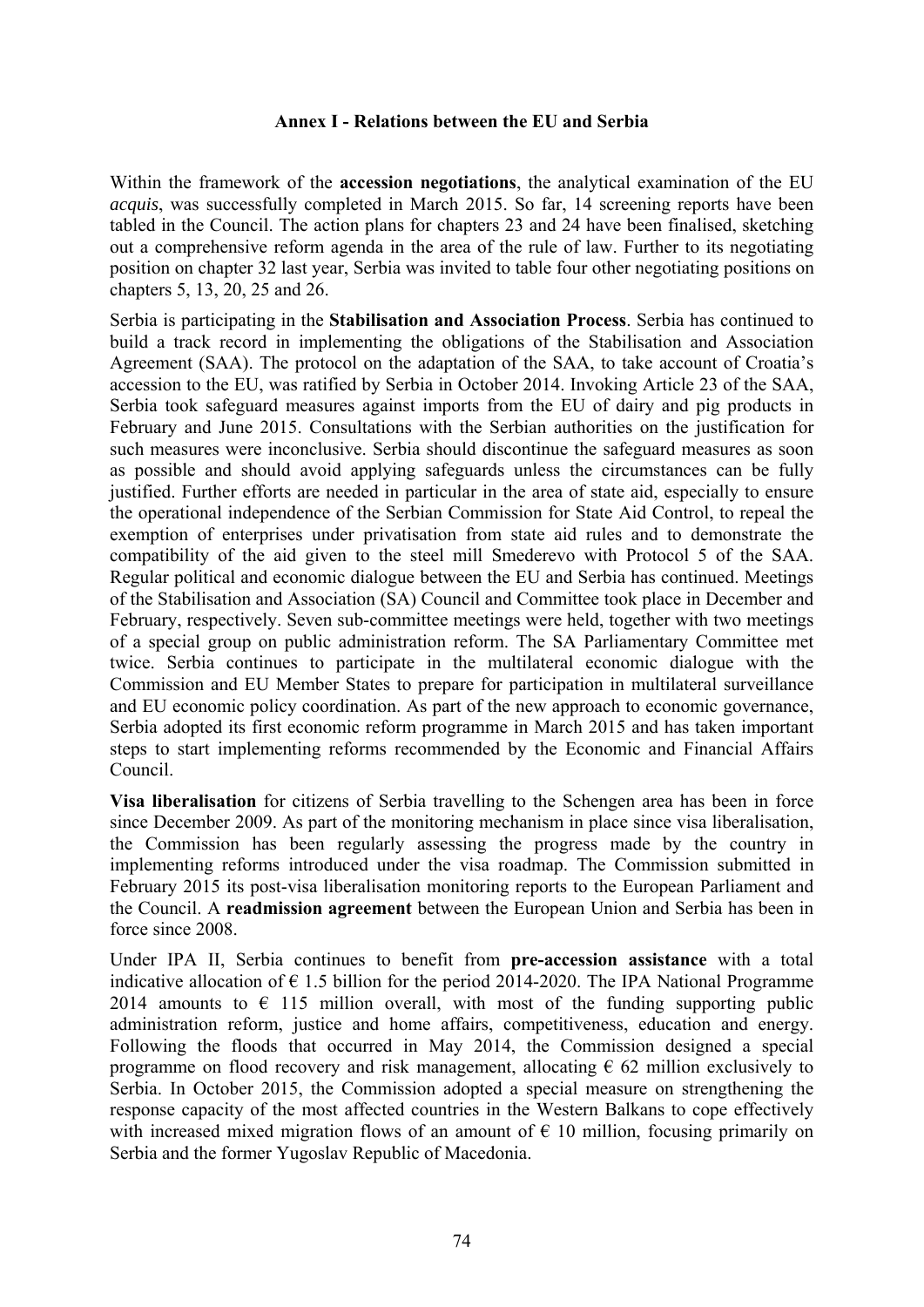In order to be able to implement in indirect management IPA II assistance the procedure for the entrustment of budget implementation tasks needs to be finalised. Urgent action is needed from Serbia to strengthen the Audit Authority, which remains critically weak. This led to the suspension of assistance and the freezing of payments to Serbia related to the implementation of IPA 2013 National Programme under decentralised management. Serbia continues to benefit from support under the IPA multi-country and regional programmes and to participate in cross-border cooperation programmes with neighbouring Western Balkan countries and with Member States and in European Regional Development Fund trans-national cooperation programmes.

Serbia participates in the following **EU programmes**: Horizon 2020, Erasmus+, Creative Europe - Culture Sub-Programme, Employment and Social Innovation, Europe for Citizens, Customs 2020 and Fiscalis 2020. Serbia became member of the EU Civil Protection Mechanism in June. Serbia has applied for observer status in the EU Fundamental Rights Agency.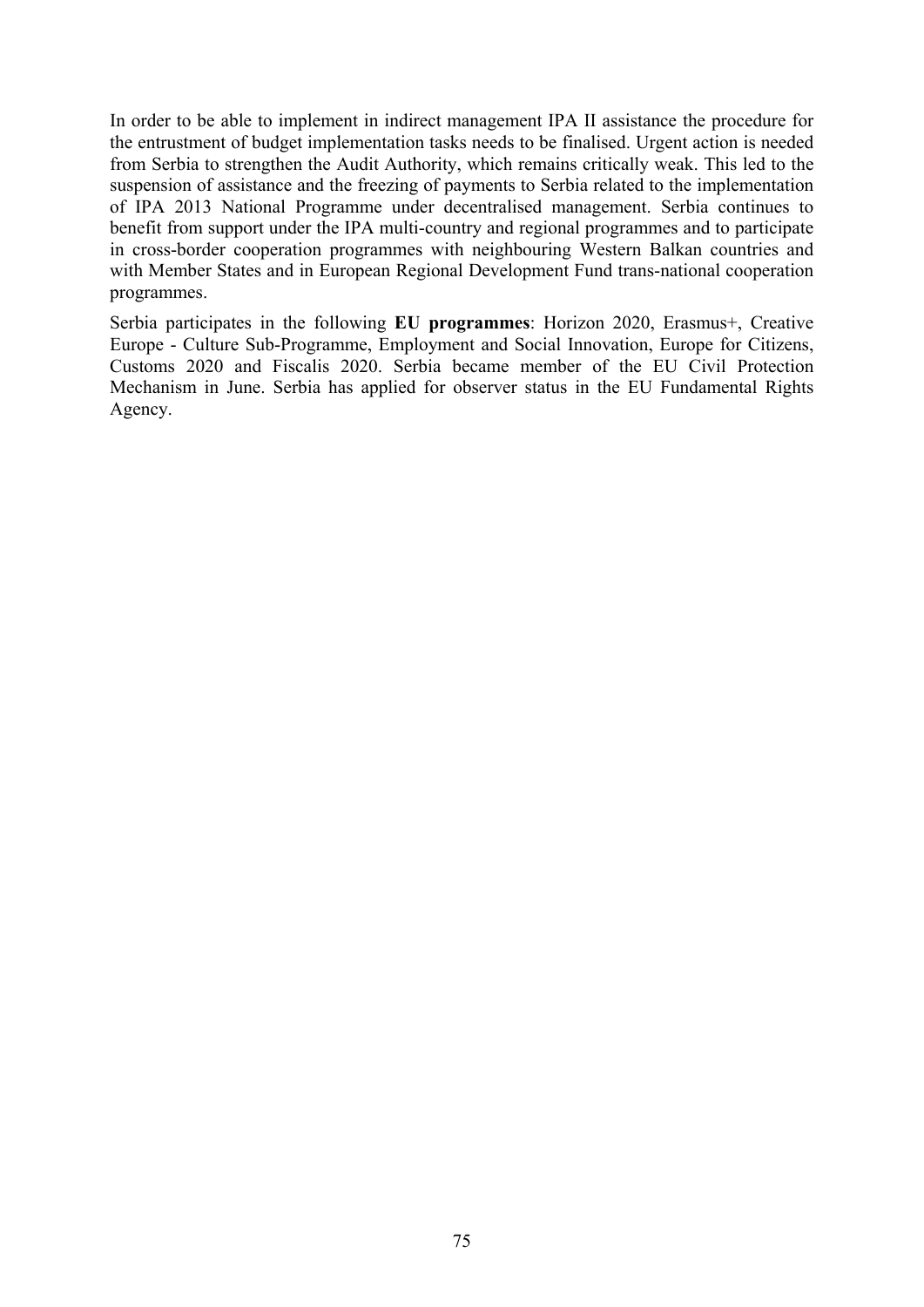# **Annex II – Statistical Annex**

#### **STATISTICAL DATA (as of 7.09.2015)**

**Serbia** 

| <b>Basic data</b>                                                                                                              | Note  | 2002                 | 2010                 | 2011           | 2012      | 2013          | 2014                 |
|--------------------------------------------------------------------------------------------------------------------------------|-------|----------------------|----------------------|----------------|-----------|---------------|----------------------|
| Population (thousand)                                                                                                          | 1)    | 7 5 0 2              | 7 3 0 7              | 7 254be        | 7 219e    | 7 184e        | 7 149e               |
| Total area of the country (km <sup>2</sup> )                                                                                   |       | 77 474               | 77 474               | 77 474         | 77 474    | 77 474        | 77 474               |
|                                                                                                                                |       |                      |                      |                |           |               |                      |
| <b>National accounts</b>                                                                                                       | Note  | 2002                 | 2010                 | 2011           | 2012      | 2013          | 2014                 |
| Gross domestic product (GDP) (million national                                                                                 | 2)    | 1 0 3 7 8            | 3 067 210            | 3 407 563      | 3 584 236 | 3 876 403     | 387802               |
| currency)<br>Gross domestic product (GDP) (million euro)                                                                       | 2)    | 97<br>17 100         | 29 766               | 33 4 24        | 31 683    | 34 263        | 4e<br>33 059e        |
| GDP (euro per capita)                                                                                                          | 2)    | 2 2 8 0              | 4 0 8 2              | 4619           | 4 4 0 0   | 4781          | 4635e                |
| GDP (in Purchasing Power Standards (PPS)<br>per capita)                                                                        | 2) 3) |                      | 9 0 0 0              | 9500           | 9700      | 9800          | 9500                 |
| GDP (in Purchasing Power Standards (PPS)<br>per capita), relative to the EU average (EU-28<br>$= 100$                          | 2) 3) | ÷                    | 35                   | 36             | 37        | 37            | 35                   |
| Real GDP growth rate: change on previous<br>year of GDP volume (%)                                                             | 2)    | 7.1                  | 0.6                  | 1.4            | $-1.0$    | 2.6           | $-1.8e$              |
| Gross value added by main sectors                                                                                              |       |                      |                      |                |           |               |                      |
| Agriculture, forestry and fisheries (%)                                                                                        | 2)    | 15.0                 | 10.2                 | 10.7           | 9.0       | 9.4           | 9.7e                 |
| Industry (%)                                                                                                                   | 2)    | 27.0                 | 22.7                 | 23.5           | 24.9      | 26.6          | 24.6e                |
| Construction (%)                                                                                                               | 2)    | 5.3                  | 5.7                  | 6.0            | 5.4       | 5.1           | 5.2e                 |
| Services (%)                                                                                                                   | 2)    | 52.7                 | 61.4                 | 59.8           | 60.7      | 59.0          | 60.5e                |
| Final consumption expenditure, as a share of<br>GDP (%)                                                                        | 2)    | 96.9                 | 96.5                 | 95.3           | 95.7      | 93.1          | 94.4e                |
| Gross fixed capital formation, as a share of<br>GDP (%)                                                                        | 2)    | 16.2                 | 18.6                 | 18.4           | 21.2      | 17.2          | 17.2e                |
| Changes in inventories, as a share of GDP (%)                                                                                  | 2)    | 5.0                  | $-0.1$               | 1.7            | $-0.2$    | 0.4           | $-1.6e$              |
| Exports of goods and services, relative to GDP<br>$(\% )$                                                                      | 2)    | 20.6                 | 32.9                 | 34.0           | 36.9      | 41.2          | 44.3e                |
| Imports of goods and services, relative to GDP<br>$(\% )$                                                                      | 2)    | 38.7                 | 47.9                 | 49.4           | 53.6      | 51.9          | 54.3e                |
|                                                                                                                                |       |                      |                      |                |           |               |                      |
| <b>Business</b>                                                                                                                | Note  | 2002                 | 2010                 | 2011           | 2012      | 2013          | 2014                 |
| Industrial production volume index (2010 =<br>100)                                                                             |       | 98.6                 | 100.0                | 102.5          | 100.2     | 105.6         | 98.8                 |
| Number of active enterprises (number)                                                                                          |       |                      | $\ddot{\cdot}$       |                | ÷         | t,            |                      |
| Birth rate: number of enterprise births in the<br>reference period (t) divided by the number of<br>enterprises active in t (%) | 4)    | 9.9                  | 10.2 <sub>b</sub>    | 9.3            |           |               |                      |
| Death rate: number of enterprise deaths in the<br>reference period (t) divided by the number of<br>enterprises active in t (%) | 4)    | 6.3                  | 9.8 <sub>b</sub>     | 10.3           | ÷         | ÷             | $\ddot{\phantom{a}}$ |
| People employed in SMEs as a share of all<br>persons employed (within the non-financial<br>business economy) (%)               |       | $\ddot{\phantom{a}}$ | $\ddot{\cdot}$       | ÷              | ÷         | Ì.            |                      |
| Value added by SMEs (in the non-financial<br>business economy) (EUR million)                                                   |       | ÷                    | $\ddot{\cdot}$       | $\mathbb{Z}^+$ | ÷         | ÷             | ÷                    |
| Total value added (in the<br>non-financial<br>business economy) (EUR million)                                                  |       | ÷                    | $\ddot{\phantom{a}}$ | $\mathcal{L}$  | ÷         | $\mathcal{I}$ | ÷                    |
|                                                                                                                                |       |                      |                      |                |           |               |                      |
| Inflation rate                                                                                                                 | Note  | 2002                 | 2010                 | 2011           | 2012      | 2013          | 2014                 |
| Consumer price index (CPI), change relative to<br>the previous year (%)                                                        |       | 16.6                 | 6.5                  | 11.0           | 7.8       | 7.8           | 2.9                  |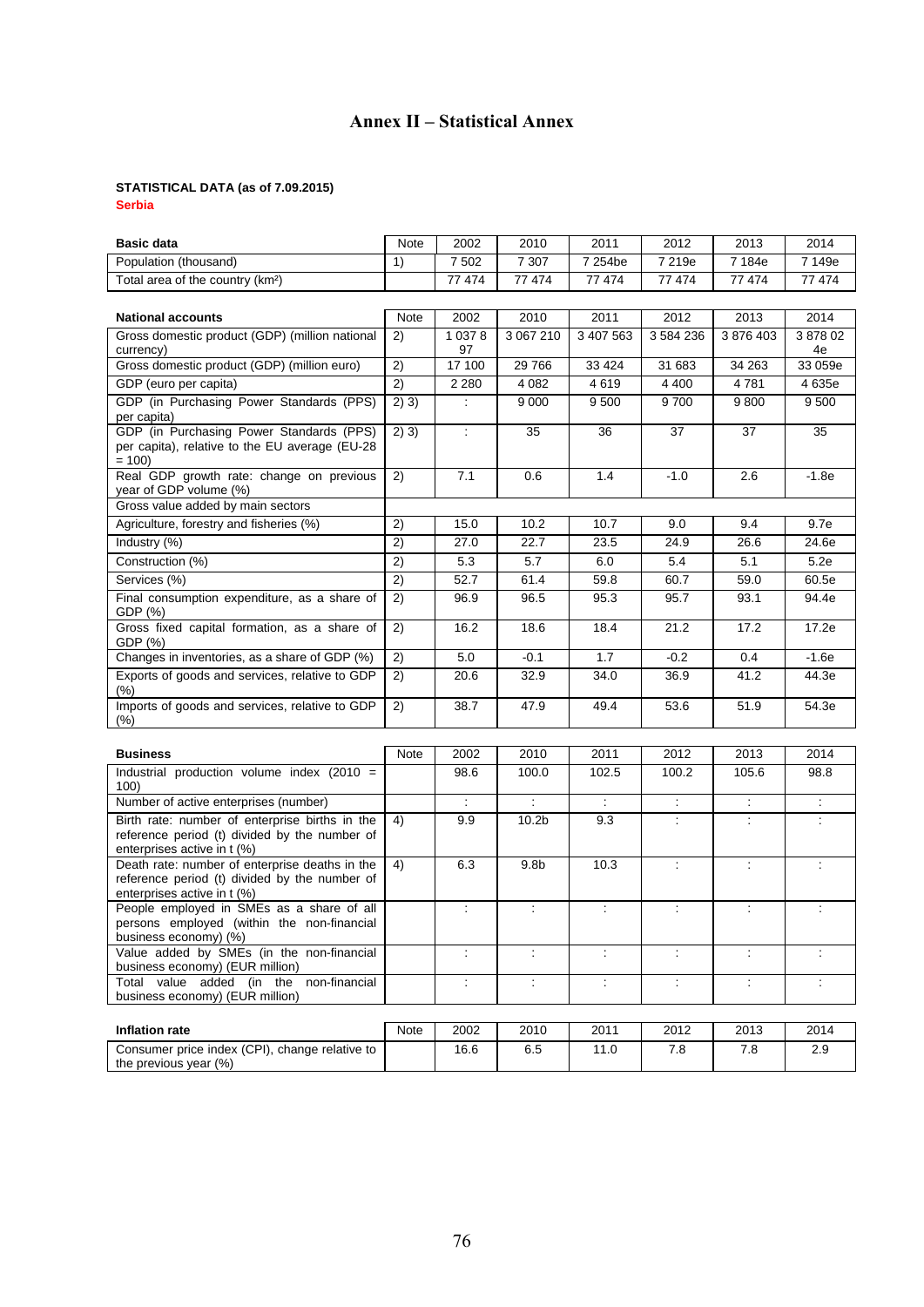| <b>Balance of payments</b>                                                                                       | Note | 2002                             | 2010         | 2011               | 2012         | 2013         | 2014         |
|------------------------------------------------------------------------------------------------------------------|------|----------------------------------|--------------|--------------------|--------------|--------------|--------------|
| Balance of payments: current account total<br>(million euro)                                                     | 5)   | $-672$                           | $-1887$      | $-2870$            | $-3176$      | $-1585$      | $-1985$      |
| Balance of payments current account: trade<br>balance (million euro)                                             | 5)   | $-3399$                          | $-4581$      | $-5318$            | $-5480$      | $-3978$      | $-4111$      |
| Balance of payments current account: net<br>services (million euro)                                              | 5)   | 135                              | 8            | 163                | 156          | 334          | 465          |
| Balance of payments current account: net<br>income (million euro)                                                | 5)   | $-74$                            | $-670$       | $-758$             | $-799$       | $-1095$      | $-1.343$     |
| Balance of payments current account: net<br>current transfers (million euro)                                     | 5)   | 2665                             | 3 3 5 6      | 3 0 4 3            | 2947         | 3 1 5 3      | 3003         |
| of which government transfers (million euro)                                                                     | 5)   | 519                              | 193          | 206                | 151          | 131          | 89           |
| **3 year backward moving average of the<br>current account balance relative to GDP (%)                           | 5)   | $-1.3$                           | $-11.2$      | $-7.1$             | $-8.3$       | $-7.7$       | -6.9         |
| Net inward foreign direct investment (FDI)<br>(million euro)                                                     | 5)   | 500.1                            | 860.1        | 1826.9             | 241.9        | 768.5        | 1 2 3 6 . 3  |
| Foreign direct investment (FDI) abroad (million<br>euro)                                                         | 5)   | 21.2                             | 143.0        | 122.0              | 42.3         | 10.0         | 264.2        |
| of which FDI of the reporting economy in the<br>EU-28 countries (million euro)                                   | 5)   | ÷                                | 37.2         | 100.2              | 22.3         | 19.8         | 35.4         |
| Foreign direct investment (FDI) in the reporting<br>economy (million euro)                                       | 5)   | 521.3                            | 1 003.1      | 1948.9             | 284.1        | 778.5        | 1 500.4      |
| of which FDI of the EU-28 countries in the<br>reporting economy (million euro)                                   | 5)   | ÷                                | 820.9        | 1710.3             | 96.4         | 575.9        | 1 109.3      |
| **Net international investment position, relative<br>to GDP $(%)$                                                |      | ÷                                | 85.0         | 81.3               | 95.1         | 90.1         | 99.5         |
| Year on year rate of change in gross inflow of<br>remittances (in national currency) from migrant<br>workers (%) | 5)   | ÷                                | -9           | $-13$              | -6           | 11           | $-13$        |
|                                                                                                                  |      |                                  |              |                    |              |              |              |
| <b>Public finance</b>                                                                                            | Note | 2002                             | 2010         | 2011               | 2012         | 2013         | 2014         |
| ***General government deficit /<br>surplus,<br>relative to GDP (%)                                               |      | ÷                                | -4.6         | $-4.8$             | $-6.8$       | $-5.5$       | $-6.7$       |
| ***General government gross debt relative to<br>GDP (%)                                                          |      | 71.9                             | 40.8<br>41.7 | 43.3<br>40.0       | 55.8<br>41.1 | 59.0<br>39.7 | 68.9<br>41.8 |
| Total government revenues, as a percentage<br>of GDP $(%)$                                                       |      | ÷<br>$\mathcal{I}^{\mathcal{I}}$ | 46.3         | 44.8               | 47.9         | 45.1         | 48.4         |
| government<br>expenditure,<br>Total<br>as<br>a<br>percentage of GDP (%)                                          |      |                                  |              |                    |              |              |              |
| <b>Financial indicators</b>                                                                                      | Note | 2002                             | 2010         | 2011               | 2012         | 2013         | 2014         |
| Gross foreign debt of the whole economy,                                                                         |      | 56.7                             | 79.0         | 72.2e              | 80.9         | 75.1         | 78.1         |
| relative to GDP (%)                                                                                              |      |                                  |              |                    |              |              |              |
| Gross foreign debt of the whole economy,<br>relative to total exports (%)                                        |      | 310.5                            | 247.1        | $\overline{216.5}$ | 223.6        | 184.7        | 178.7        |
| Money supply: M1 (banknotes, coins, overnight<br>deposits, million euro)                                         | 6)   | 1525                             | 2 4 0 1      | 2 807              | 2715         | 3 3 8 7      | 3 5 6 3      |
| Money supply: M2 (M1 plus deposits with<br>maturity up to two years, million euro)                               | 7)   | 1803                             | 3891         | 4663               | 4 2 2 7      | 4776         | 5 0 78       |
| Money supply: M3 (M2 plus marketable<br>instruments, million euro)                                               | 8)   | 3 1 1 3                          | 12 8 9 9     | 14 3 39            | 14 4 38      | 14 976       | 15 4 22      |
| Total credit by monetary financial institutions to<br>residents (consolidated) (million euro)                    |      | 3519                             | 17 544       | 18 995             | 19783        | 19 261       | 19708        |
| Interest rates: day-to-day money rate, per<br>annum $(\%)$                                                       |      |                                  | 12.02        | 8.46               | 9.81         | 7.04         | 9.45         |
| Lending interest rate (one year), per annum<br>$(\%)$                                                            |      | 15.20                            | 14.00        | 12.25              | 13.75        | 12.00        | 10.50        |
| Deposit interest rate (one year), per annum (%)                                                                  |      | 3.80                             | 9.00         | 7.25               | 8.75         | 7.00         | 5.50         |
| Euro exchange rates: average of period (1<br>$euro = $ national currency)                                        | 9)   | 60.694                           | 103.043      | 101.950            | 113.128      | 113.137      | 117.306      |
| Trade-weighted effective exchange rate index<br>$(2005 = 100)$                                                   | 10)  | 93.7                             | 115.4        | 127.1              | 118.3        | 126.4        | 123.7        |
| Value of reserve assets (including gold) (million<br>euro)                                                       |      | 2 186                            | 10 002       | 12 058             | 10915        | 11 189       | 9 9 0 7      |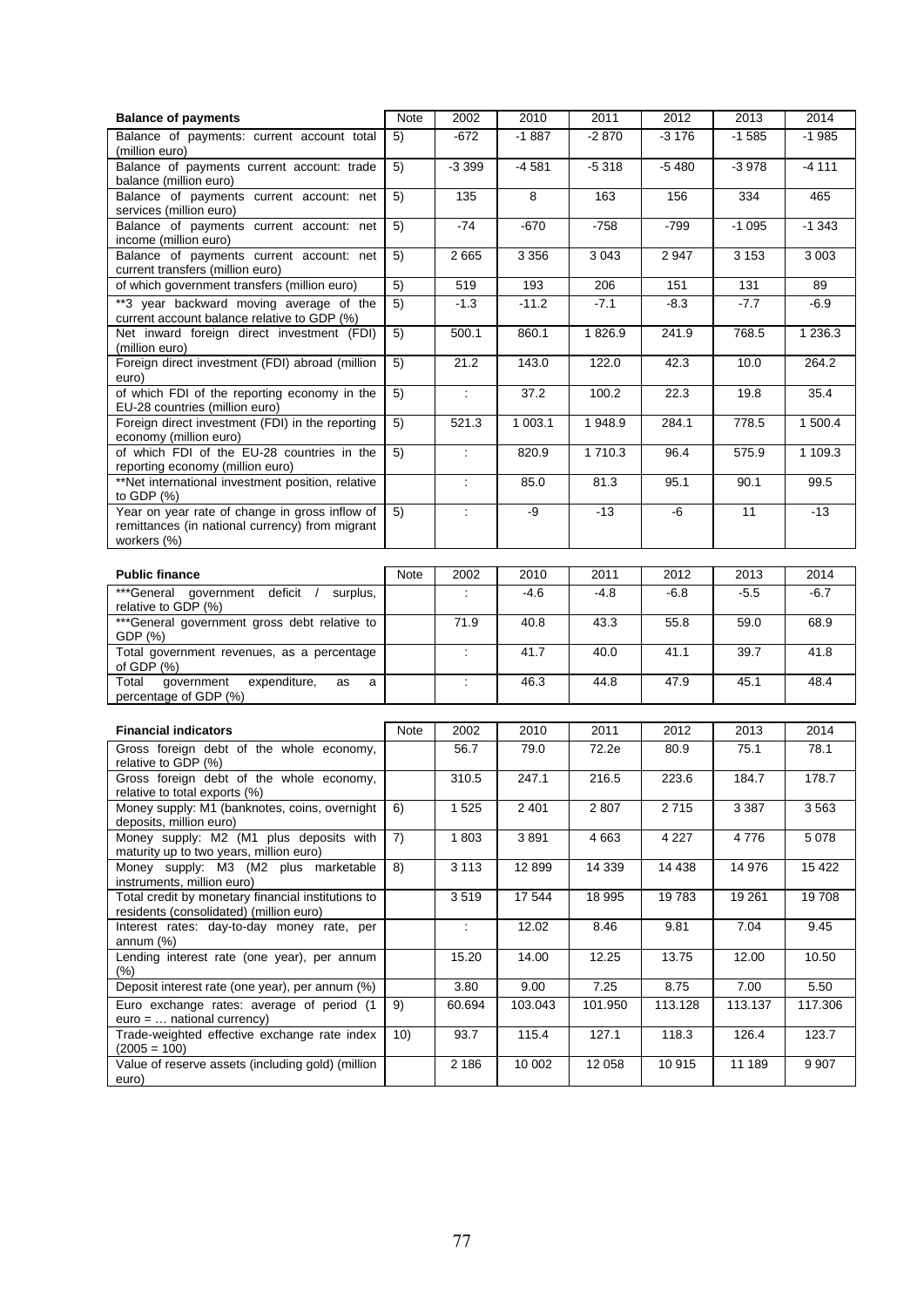| <b>External trade in goods</b>                                                                                                   | Note | 2002                     | 2010    | 2011    | 2012    | 2013    | 2014    |
|----------------------------------------------------------------------------------------------------------------------------------|------|--------------------------|---------|---------|---------|---------|---------|
| Value of imports: all goods, all partners (million<br>euro)                                                                      |      |                          | 12 475  | 13706   | 13522   | 13 3 45 | 13512   |
| Value of exports: all goods, all partners (million<br>euro)                                                                      |      | ÷                        | 7 0 6 7 | 8 0 5 8 | 8 2 5 1 | 10 413  | 10 562  |
| Trade balance: all goods, all partners (million<br>euro)                                                                         |      | ÷                        | $-5408$ | $-5648$ | $-5271$ | $-2933$ | $-2950$ |
| Terms of trade (export price index / import<br>price index * 100) (number)                                                       |      | 101                      | 115     | 119     | 122     | 122     | 122     |
| Share of exports to EU-28 countries in value of<br>total exports (%)                                                             |      | ÷                        | 61.8    | 62.9    | 62.5    | 63.8    | 65.7    |
| Share of imports from EU-28 countries in value<br>of total imports (%)                                                           |      | ÷                        | 57.2    | 55.9    | 58.5    | 55.7    | 57.1    |
| Demography                                                                                                                       | Note | 2002                     | 2010    | 2011    | 2012    | 2013    | 2014    |
| Crude rate of natural change of population<br>(natural growth rate): number of births minus<br>deaths (per thousand inhabitants) |      | $-3.3$                   | $-4.8$  | $-5.2$  | $-4.9$  | $-4.8$  | $-4.9$  |
| Infant mortality rate deaths of children under<br>one year of age (per thousand live births)                                     |      | 10.1                     | 6.7     | 6.3     | 6.2     | 6.3     | 5.7     |
| Life expectancy at birth: male (years)                                                                                           |      | 69.7                     | 71.4    | 71.6    | 72.2    | 72.5    | 72.6    |
| Life expectancy at birth: female (years)                                                                                         |      | 75.0                     | 76.6    | 76.8    | 77.3    | 77.7    | 77.7    |
|                                                                                                                                  |      |                          |         |         |         |         |         |
| Labour market                                                                                                                    | Note | 2002                     | 2010    | 2011    | 2012    | 2013    | 2014    |
| Economic activity rate for persons aged 20-64:<br>proportion of the population aged 20–64 that is<br>economically active (%)     |      | ÷                        | 63.7    | 64.1    | 64.3    | 66.0    | 66.2    |
| *Employment rate for persons aged 20-64:<br>proportion of the population aged 20-64 that<br>are in employment (%)                |      | ÷                        | 51.2    | 49.2    | 48.9    | 51.2    | 53.5    |
| Male employment rate for persons aged 20-64<br>$(\% )$                                                                           |      | ÷                        | 59.2    | 56.8    | 56.7    | 59.5    | 61.2    |
| Female employment rate for persons aged 20-<br>64 (%)                                                                            |      | ÷                        | 43.5    | 41.7    | 41.1    | 43.1    | 46.0    |
| Employment rate for persons aged 55-64:<br>proportion of the population aged 55-64 that<br>are in employment (%)                 |      | 42.0                     | 32.8    | 31.4    | 31.6    | 34.3    | 35.9    |
| Employment by main sectors                                                                                                       |      |                          |         |         |         |         |         |
| Agriculture, forestry and fisheries (%)                                                                                          |      | $\overline{\phantom{a}}$ | 22.3e   | 21.2e   | 21.0    | 21.3    | 21.1    |
| Industry (%)                                                                                                                     |      | ÷                        | 21.0e   | 21.5e   | 21.3    | 21.1    | 20.0    |
| Construction (%)                                                                                                                 |      | ÷                        | 5.0e    | 5.3e    | 5.2     | 4.8     | 4.4     |
| Services (%)                                                                                                                     |      | $\overline{\phantom{a}}$ | 51.7e   | 52.0e   | 52.6    | 52.9    | 54.5    |
| People employed in the public sector as a<br>share of total employment, persons aged 20-<br>64 (%)                               |      | ÷                        | 31.0    | 31.5    | 32.6    | 32.6    | 31.6    |
| People employed in the private sector as a<br>share of total employment, persons aged 20-<br>64 (%)                              |      | ÷                        | 65.5    | 65.8    | 65.1    | 65.2    | 66.4    |
| Unemployment rate: proportion of the labour<br>force that is unemployed (%)                                                      |      | 14.5                     | 19.2    | 23.0    | 23.9    | 22.1    | 18.9    |
| Male unemployment rate (%)                                                                                                       |      | 12.9                     | 18.4    | 22.4    | 23.2    | 20.8    | 18.3    |
| Female unemployment rate (%)                                                                                                     |      | 16.5                     | 20.2    | 23.7    | 24.9    | 23.8    | 19.6    |
| Youth unemployment rate: proportion of the<br>labour force aged 15-24 that is unemployed<br>(% )                                 |      | 45.3                     | 46.2    | 50.9    | 51.1    | 49.4    | 47.1    |
| Long-term unemployment rate: proportion of<br>the labour force that has been unemployed for<br>12 months or more (%)             |      | 9.9                      | 13.3    | 16.9    | 18.6    | 16.8    | 12.8    |
| Unemployment rate for persons (aged 25-64)<br>having completed at most lower secondary<br>education (ISCED 0-2) (%)              |      | ÷                        | 16.7    | 21.6    | 23.4    | 21.3    | 18.1    |
| Unemployment rate for persons (aged 25-64)<br>having completed tertiary education (ISCED 5<br>86)(%                              |      | $\mathcal{L}$            | 17.7    | 21.3    | 22.3    | 20.9    | 17.7    |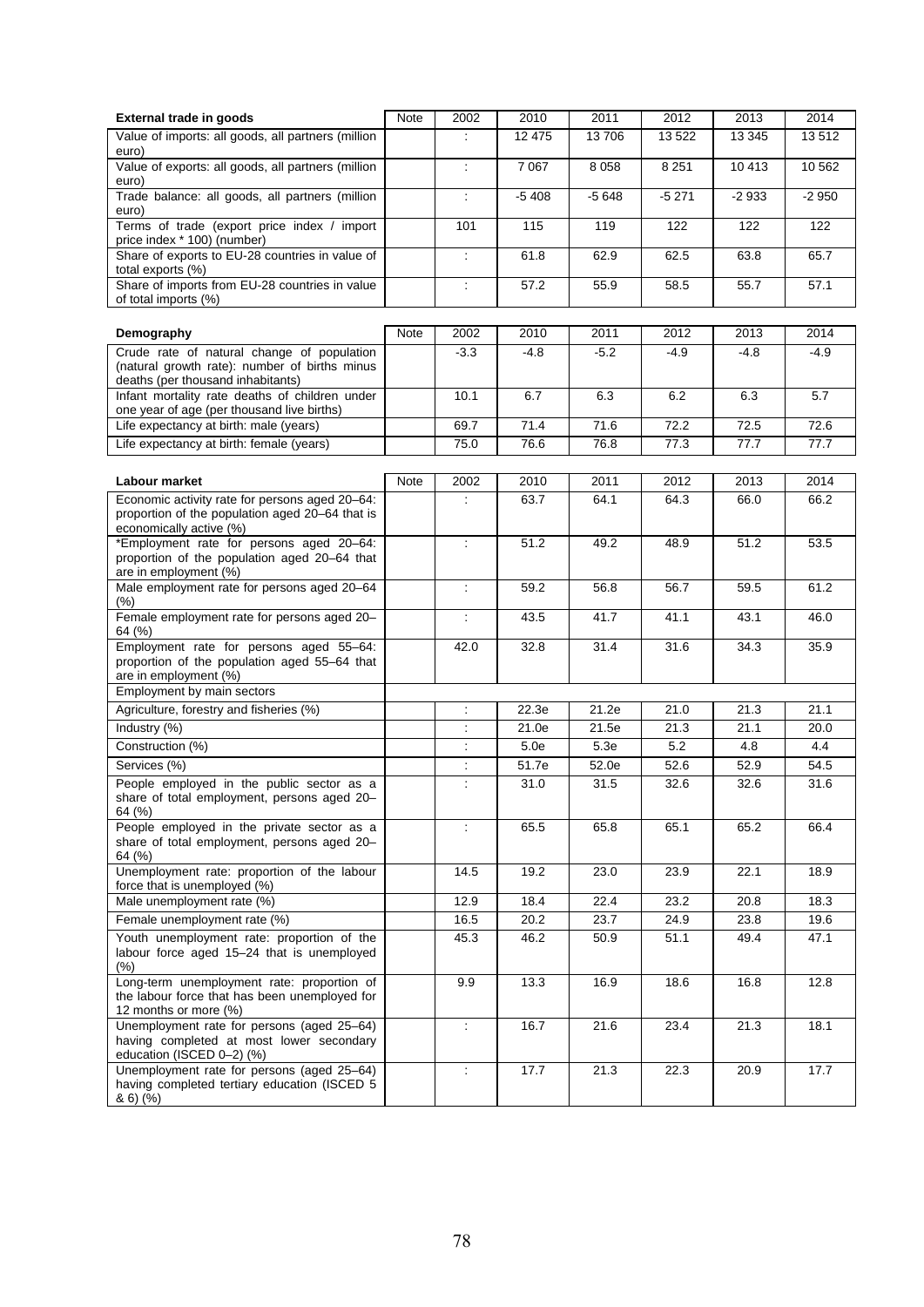| Social cohesion                                                                                                                                                                      | Note | 2002   | 2010    | 2011    | 2012                 | 2013      | 2014    |
|--------------------------------------------------------------------------------------------------------------------------------------------------------------------------------------|------|--------|---------|---------|----------------------|-----------|---------|
| Average nominal monthly wages and salaries<br>(national currency)                                                                                                                    | 11)  | 13 260 | 47 450b | 52 733  | 57 430               | 60 708    | 61 4 26 |
| Index of real wages and salaries (index of<br>nominal wages and salaries divided by the<br>inflation index) $(2000 = 100)$                                                           | 11)  | 154.9  | 277.4b  | 277.9   | 280.4                | 275.0     | 271.0   |
| GINI coefficient - see definitions                                                                                                                                                   |      |        |         | ÷       | $\ddot{\cdot}$       | 38.0      | 38.7    |
| Poverty gap                                                                                                                                                                          |      | ÷      |         | ÷       | $\ddot{\phantom{a}}$ | 36.6      | 39.9    |
| *Early leavers from education and training:<br>proportion of the population aged 18-24 with at<br>most lower secondary education who are not in<br>further education or training (%) |      |        | 8.2     | 8.5     | 8.1                  | 8.7       | 8.3     |
| <b>Standard of living</b>                                                                                                                                                            | Note | 2002   | 2010    | 2011    | 2012                 | 2013      | 2014    |
| Number<br>of<br>passenger<br>relative<br>cars<br>to<br>population<br>size (number per<br>thousand<br>population)                                                                     |      | 179.1  | 214.3   | 230.5   | 239.2                | 246.5     |         |
| Number of mobile phone subscriptions relative<br>to population size (number per thousand<br>population)                                                                              |      | 322.5  | 1 357.0 | 1 399.4 | 1 2 6 1 .9           | 1 2 8 0.9 | 1 307.6 |
| <b>Infrastructure</b>                                                                                                                                                                | Note | 2002   | 2010    | 2011    | 2012                 | 2013      | 2014    |
| Density of railway network (lines in operation<br>per thousand km <sup>2</sup> )                                                                                                     |      | 49.2   | 49.3    | 49.3    | 49.3                 | 49.3      | 49.3    |
| Length of motorways (kilometres)                                                                                                                                                     |      | 370    | 495     | 595     | 607                  | 607       | 607     |
|                                                                                                                                                                                      |      |        |         |         |                      |           |         |
| Innovation and research                                                                                                                                                              | Note | 2002   | 2010    | 2011    | 2012                 | 2013      | 2014    |
| Public expenditure on education relative to<br>GDP (%)                                                                                                                               |      | 3.7    | 4.6     | 4.5     | 4.5                  | 4.3       | ÷       |
| *Gross domestic expenditure on R&D relative<br>to GDP $(%)$                                                                                                                          |      | 0.35   | 0.74    | 0.72    | 0.91                 | 0.82      | ÷       |
| Percentage of households who have internet<br>access at home (%)                                                                                                                     |      | ÷      | 39.0    | 41.2    | 47.5                 | 55.8      | 62.8    |
|                                                                                                                                                                                      |      |        |         |         |                      |           |         |
| <b>Environment</b>                                                                                                                                                                   | Note | 2002   | 2010    | 2011    | 2012                 | 2013      | 2014    |
| Energy intensity of the economy (kg of oil<br>equivalent per 1 000 euro GDP at 2005<br>constant prices)                                                                              | 3)   | 917.7  | 696.1   | 711.5   | 648.8                | 652.9e    | ÷       |
| Electricity generated from renewable sources<br>relative to gross electricity consumption (%)                                                                                        |      | ÷      | 31.4    | 22.6    | 24.8                 | 32.1      | ÷       |
| Road share of inland freight transport (based<br>on tonne-km) (%)                                                                                                                    |      | 12.1   | 27.8    | 30.5    | 44.8                 | 43.1      | 44.1    |
| Energy                                                                                                                                                                               | Note | 2002   | 2010    | 2011    | 2012                 | 2013      | 2014    |
| Primary production of all energy products<br>(thousand TOE)                                                                                                                          | 12)  | 11739  | 9876b   | 10 504  | 10 10 5              | 11 442    | ÷       |
| Primary production of crude oil (thousand TOE)                                                                                                                                       | 12)  | 782    | 929b    | 1 1 1 1 | 1 2 2 4              | 1 2 6 3   | ÷.      |
| Primary production of hard coal and lignite<br>(thousand TOE)                                                                                                                        | 12)  | 8679   | 7 226b  | 7822    | 7 2 7 6              | 7668      | ÷       |
| Primary production of natural gas (thousand<br>TOE)                                                                                                                                  | 12)  | 364    | 342b    | 449     | 472                  | 470       | ÷       |
| Net imports of all energy products (thousand<br>TOE)                                                                                                                                 | 12)  | 4741   | 6 320b  | 5 0 4 8 | 4 1 7 9              | 3760      | ÷       |
| Gross inland energy consumption (thousand<br>TOE)                                                                                                                                    | 12)  | 15760  | 15 093b | 15749   | 13 997               | 15 172    | ÷       |
| Electricity generation (thousand GWh)                                                                                                                                                | 12)  | 35.1   | 38.0    | 38.6    | 36.8                 | 39.9      |         |